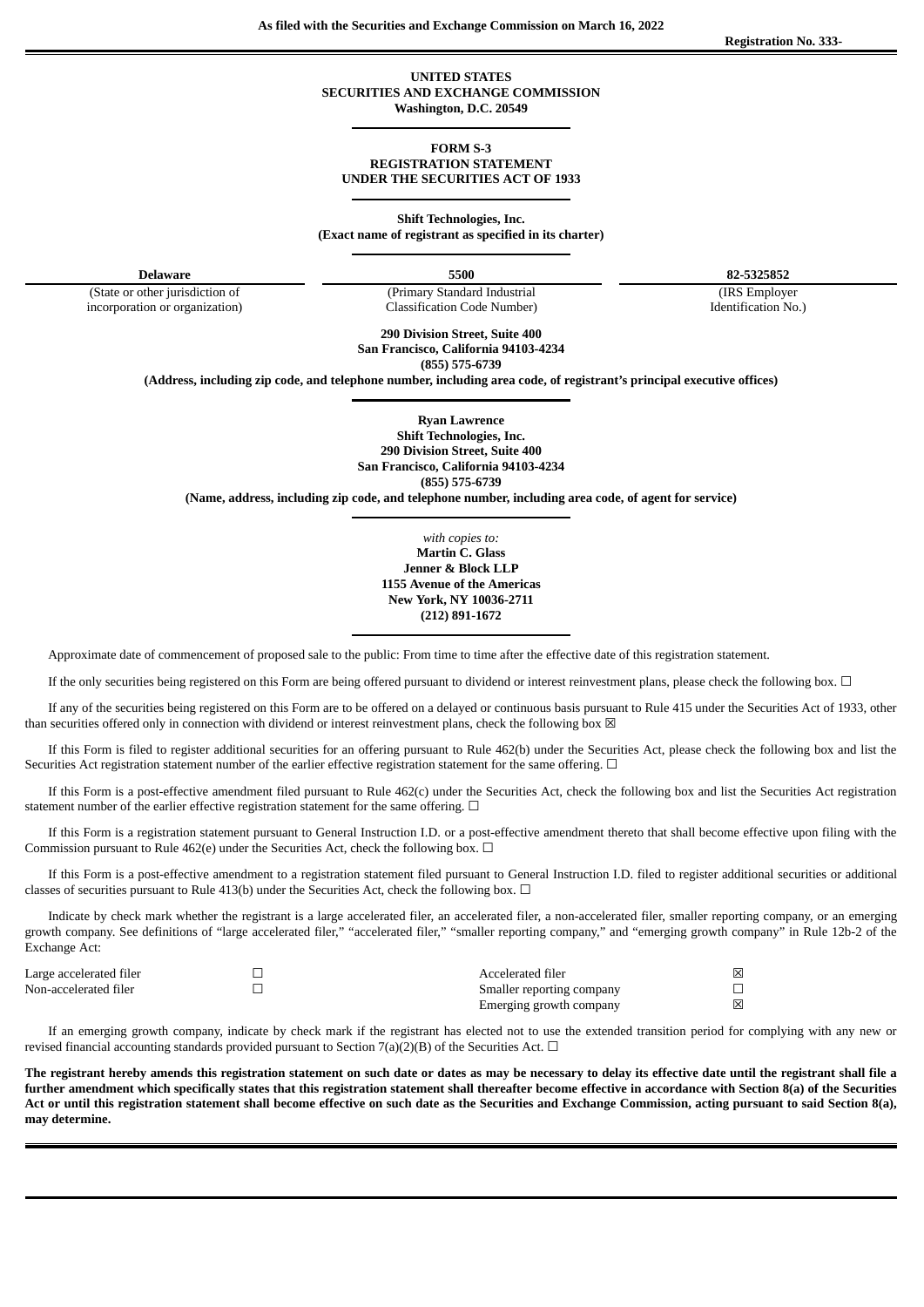The information in this prospectus is not complete and is subject to change. We may not sell or offer these securities until the registration statement filed with the Securities and Exchange Commission is declared effective. This prospectus is not an offer to sell these securities and it is not soliciting an offer to buy these **securities in any jurisdiction where the offer or sale is not permitted.**

**Subject to completion, dated March 16, 2022**

# **PRELIMINARY PROSPECTUS**



This prospectus relates to the offer and sale from time to time, in one or more offerings, together or separately, by Shift Technologies, Inc. (the "Company") of shares of its Class A common stock, par value \$0.0001 (the "Class A common stock"), preferred stock, debt securities, warrants or any combination of the foregoing, either individually or as units composed of one or more of the other securities. We may also issue rights to purchase the securities offered in this prospectus. This prospectus provides you with a general description of the securities. The aggregate public offering price of all securities issued by us under this prospectus may not exceed \$300,000,000.

**Rights**

Each time we sell a particular class or series of securities, we will provide specific terms of the securities offered in a supplement to this prospectus. The prospectus supplement and any related free writing prospectus may also add, update or change information contained in this prospectus. We may also authorize one or more free writing prospectuses to be provided to you in connection with these offerings. You should read carefully this prospectus, the applicable prospectus supplement and any related free writing prospectus, as well as any documents incorporated by reference herein or therein before you invest in any of our securities.

The specific terms of any securities to be offered, and the specific manner in which they may be offered, will be described in one or more supplements to this prospectus. This prospectus may not be used to consummate sales of any of these securities unless it is accompanied by a prospectus supplement. Before investing, you should carefully read this prospectus and any related prospectus supplement.

Our Class A common stock is traded on The Nasdaq Capital Market under the symbol "SFT." On March 15, 2022, the last reported sale price of our Class A common stock was \$1.93 per share. The applicable prospectus supplement will contain information, where applicable, as to any other listing on The Nasdaq Capital Market or any securities market or other exchange of the securities, if any, covered by the prospectus supplement. Prospective purchasers of our securities are urged to obtain current information as to the market prices of our securities, where applicable.

These securities may be sold directly by us, through dealers or agents designated from time to time, to or through underwriters, dealers, or through a combination of these methods on a continuous or delayed basis. See "*Plan of Distribution*" in this prospectus. We may also describe the plan of distribution for any particular offering of our securities in a prospectus supplement. If any agents, underwriters or dealers are involved in the sale of any securities in respect of which this prospectus is being delivered, we will disclose their names and the nature of our arrangements with them in a prospectus supplement. The price to the public of such securities and the net proceeds we expect to receive from any such sale will also be included in a prospectus supplement.

We are an "emerging growth company" as defined in Section 2(a) of the Securities Act and are subject to reduced public company reporting requirements.

You should read this prospectus and any amendment carefully before you invest in our securities.

Investing in our securities involves risks. You should review carefully the risks and uncertainties described under the heading "Risk Factors" beginning on page 2 of this prospectus as well as those contained in the supplemental risk factors contained in any applicable prospectus supplement and our most recent Annual Report on Form 10-K and our most recently filed Quarterly Reports on Form 10-Q incorporated by reference into this prospectus, and **under similar headings in the other documents that are incorporated by reference into this prospectus.**

Neither the U.S. Securities and Exchange Commission (the "SEC"), nor any state securities commission has approved or disapproved of these securities or determined if this prospectus is truthful or complete. Any representation to the contrary is a criminal offense.

**The date of this prospectus is , 2022.**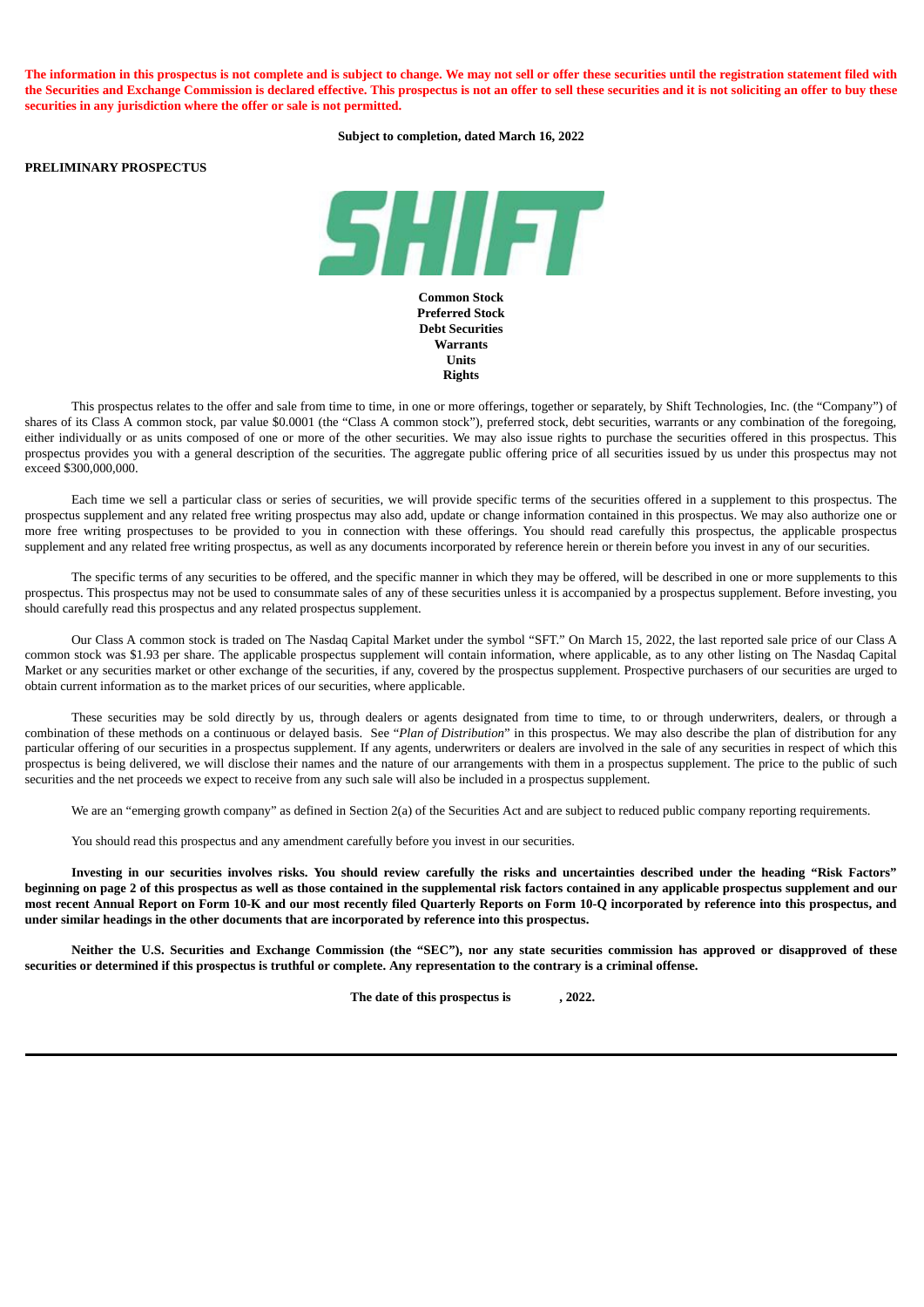|                                                                 | Page           |
|-----------------------------------------------------------------|----------------|
| <b>ABOUT THIS PROSPECTUS</b>                                    | $\mathbf{ii}$  |
| <b>PROSPECTUS SUMMARY</b>                                       |                |
| <b>RISK FACTORS</b>                                             | $\overline{2}$ |
| <b>CAUTIONARY NOTE REGARDING FORWARD-LOOKING STATEMENTS</b>     | 3              |
| <b>USE OF PROCEEDS</b>                                          | 5              |
| <b>PLAN OF DISTRIBUTION</b>                                     | 6              |
| <b>DESCRIPTION OF SECURITIES</b>                                | 8              |
| <b>DESCRIPTION OF CAPITAL STOCK</b>                             | 9              |
| <b>DESCRIPTION OF DEBT SECURITIES</b>                           | 12             |
| <b>DESCRIPTION OF WARRANTS</b>                                  | 18             |
| <b>DESCRIPTION OF UNITS</b>                                     | 19             |
| <b>DESCRIPTION OF RIGHTS</b>                                    | 20             |
| <b>FORM OF SECURITIES</b>                                       | 21             |
| <b>LEGAL MATTERS</b>                                            | 22             |
| <b>EXPERTS</b>                                                  | 22             |
| WHERE YOU CAN FIND MORE INFORMATION; INCORPORATION BY REFERENCE | 23             |

i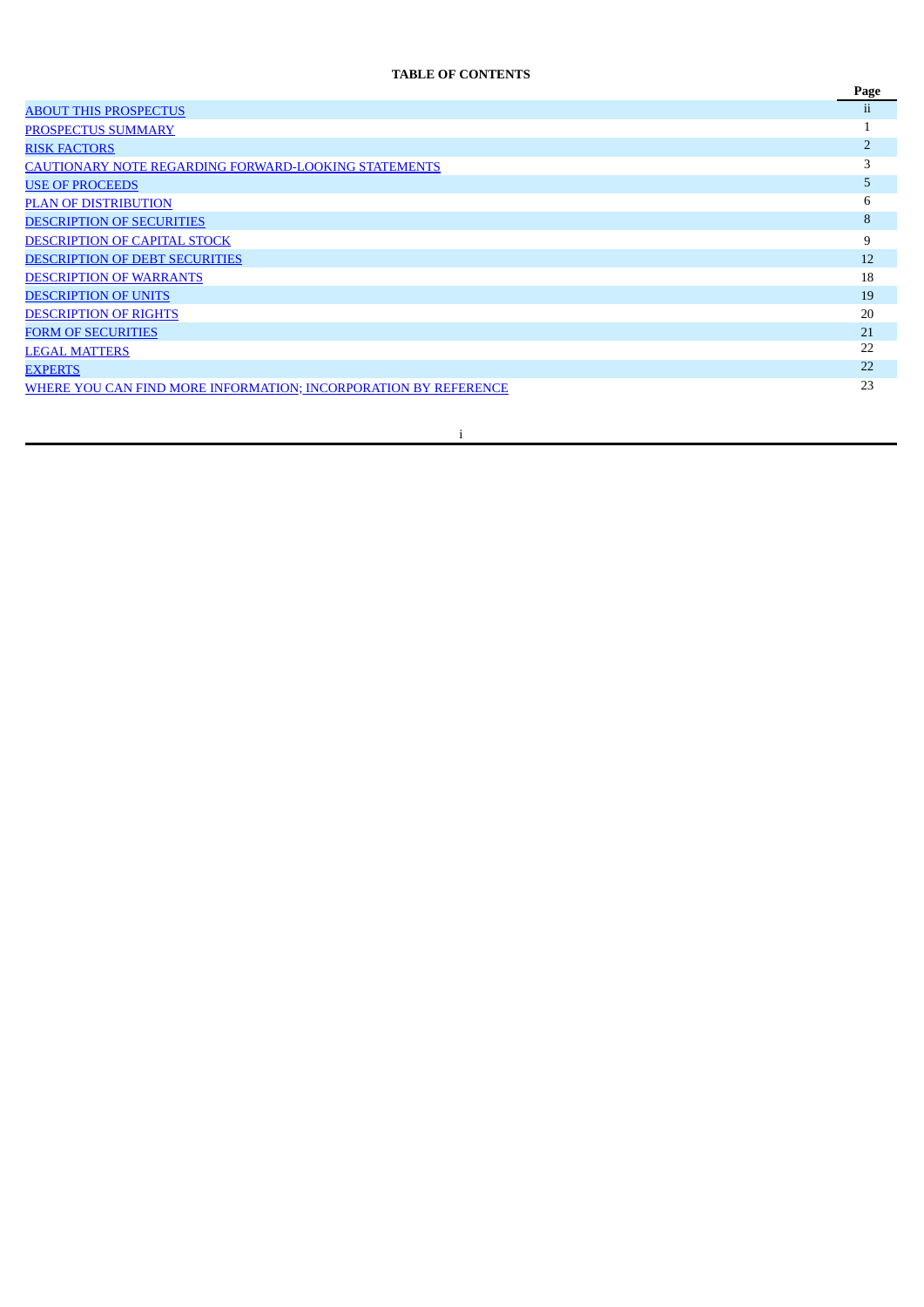# **ABOUT THIS PROSPECTUS**

<span id="page-3-0"></span>This prospectus is a part of a registration statement that we filed with the U.S. Securities and Exchange Commission (the "SEC"), under the Securities Act of 1933, as amended (the "Securities Act") using a "shelf" registration process. Under this shelf registration statement, we may sell from time to time in one or more offerings of Class A common stock and preferred stock, various series of debt securities and/or warrants to purchase any of such securities, either individually or as units comprised of a combination of one or more of the other securities in one or more offerings up to a total dollar amount of \$300,000,000. This prospectus provides you with a general description of the securities we may offer. Each time we sell any type or series of securities under this prospectus, we will provide a prospectus supplement that will contain more specific information about the terms of that offering.

This prospectus does not contain all of the information included in the registration statement. For a more complete understanding of the offering of the securities, you should refer to the registration statement, including its exhibits. We may add, update or change in a prospectus supplement or free writing prospectus any of the information contained in this prospectus or in the documents we have incorporated by reference into this prospectus. We may also authorize one or more free writing prospectuses to be provided to you that may contain material information relating to these offerings. This prospectus, together with the applicable prospectus supplement, any related free writing prospectus and the documents incorporated by reference into this prospectus and the applicable prospectus supplement, will include all material information relating to the applicable offering. You should carefully read both this prospectus and the applicable prospectus supplement and any related free writing prospectus, together with the additional information described under "Where You Can Find Additional Information; Incorporation by Reference" in making your investment decision.

We have not authorized any dealer, agent or other person to give any information or to make any representation other than those contained or incorporated by reference in this prospectus, any accompanying prospectus supplement or any related free writing prospectus that we may authorize to be provided to you. You must not rely upon any information or representation not contained or incorporated by reference in this prospectus or an accompanying prospectus supplement, or any related free writing prospectus that we may authorize to be provided to you. This prospectus, the accompanying prospectus supplement and any related free writing prospectus, if any, do not constitute an offer to sell or the solicitation of an offer to buy any securities other than the registered securities to which they relate, nor do this prospectus, the accompanying prospectus supplement or any related free writing prospectus, if any, constitute an offer to sell or the solicitation of an offer to buy securities in any jurisdiction to any person to whom it is unlawful to make such offer or solicitation in such jurisdiction. You should not assume that the information contained in this prospectus, any applicable prospectus supplement or any related free writing prospectus is accurate on any date subsequent to the date set forth on the front of the document or that any information we have incorporated by reference is correct on any date subsequent to the date of the document incorporated by reference (as our business, financial condition, results of operations and prospects may have changed since that date), even though this prospectus, any applicable prospectus supplement or any related free writing prospectus is delivered or securities are sold on a later date.

We further note that the representations, warranties and covenants made by us in any agreement that is filed as an exhibit to any document that is incorporated by reference in this prospectus were made solely for the benefit of the parties to such agreement, including, in some cases, for the purpose of allocating risk among the parties to such agreements, and should not be deemed to be a representation, warranty or covenant to you. Moreover, such representations, warranties or covenants were accurate only as of the date when made. Accordingly, such representations, warranties and covenants should not be relied on as accurately representing the current state of our affairs.

This prospectus may not be used to consummate sales of our securities, unless it is accompanied by a prospectus supplement. To the extent there are inconsistencies between any prospectus supplement, this prospectus and any documents incorporated by reference, the document with the most recent date will control.

As permitted by the rules and regulations of the SEC, the registration statement, of which this prospectus forms a part, includes additional information not contained in this prospectus. You may read the registration statement and the other reports we file with the SEC at the SEC's web site or at the SEC's offices described below under the heading "Where You Can Find More Information; Incorporation by Reference."

Unless otherwise indicated, any reference to Shift, or as "we", "us", or "our" refers to Shift Technologies, Inc. and its consolidated subsidiaries ("Shift" or the "Company").

ii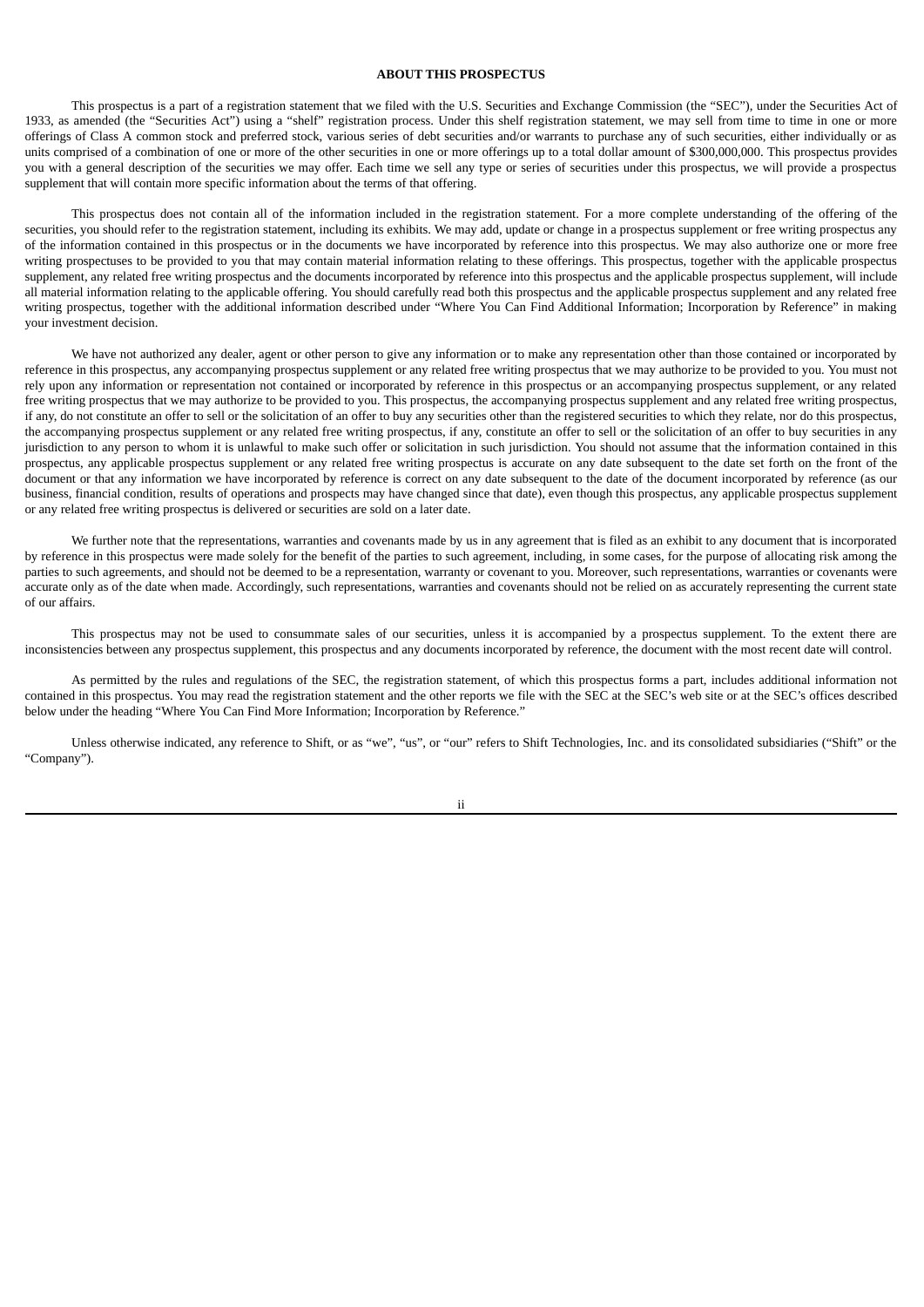#### **PROSPECTUS SUMMARY**

<span id="page-4-0"></span>*This summary highlights certain information about us, this prospectus, the documents incorporated by reference and the information appearing elsewhere in this prospectus. This summary is not complete and does not contain all of the information that you should consider before making an investment decision. You should read this entire prospectus carefully, including the information referred to under the heading "Risk Factors" of this prospectus and any prospectus supplement relating to a specific security, along with the financial statements and other documents incorporated by reference before making an investment decision. See also the section entitled "Where You Can Find More Information; Incorporation by Reference." Some of the statements in this prospectus constitute forward-looking statements. See "Cautionary Note Regarding Forward-Looking Statements." These risks could materially affect our business, results of operations or financial condition and affect the value of our securities. You could lose all or part of your investment.*

#### **Overview**

The Company is a leading end-to-end ecommerce platform transforming the used car industry with a technology-driven, hassle-free customer experience. The Company's mission is to make car purchase and ownership simple — to make buying or selling a used car fun, fair, and accessible to everyone. The Company provides comprehensive, technology-driven solutions throughout the car ownership lifecycle: finding the right car, having a test drive brought to you before buying the car, a seamless digitally-driven purchase transaction including financing and vehicle protection products, an efficient, digital trade-in/sale transaction, and a vision to provide high-value support services during car ownership. Each of these steps is powered by the Company's software solutions, mobile transactions platform, and scalable logistics, combined with our centralized inspection, reconditioning & storage centers, called hubs.

# **Risk Factors**

There are a number of risks related to our business and our securities that you should consider before making an investment decision. You should carefully consider all the information presented in the section entitled "*Risk Factors*" beginning on page 2 of this prospectus and the other information contained in this prospectus. Before making any investment decision, you should carefully consider these risks as well as other information we include or incorporate by reference in this prospectus or in any applicable prospectus supplement.

#### **Background**

Insurance Acquisition Corp. ("IAC") was formed in March 2018 as a special purpose acquisition company for the purpose of effecting a merger, capital stock exchange, asset acquisition, stock purchase, reorganization or other similar business combination, with one or more businesses or assets (the "initial business combination"). Shift was launched in 2014 and is an auto ecommerce platform that enables customers to buy, sell and test drive cars and purchase ancillary products and services. On October 13, 2020, IAC acquired Shift (which we refer to as "the Merger") and changed its name to Shift Technologies, Inc. in connection with the Merger. Prior to the Merger, IAC's common stock, units and warrants traded on The Nasdaq Capital Market under the symbols "INSU," "INSUU" and "INSUW," respectively. Pursuant to the Merger, the Company continued the listing of its common stock and warrants on The Nasdaq Capital Market under the symbols "SFT" and "SFTTW," respectively, effective October 15, 2020. Since January 2021, the Company does not have any publicly registered warrants issued and outstanding.

### **Presentation of Financial Operating Data**

The Merger was accounted for as a reverse recapitalization in accordance with U.S. generally accepted accounting principles ("GAAP"). Under this method of accounting, IAC, who was the legal acquirer in the Merger, was treated as the "acquired" company for financial reporting purposes and Shift was treated as the accounting acquirer. This determination was primarily based on Shift having a majority of the voting power of the Company, Shift's senior management comprising substantially all of the senior management of the Company, the relative size of Shift compared to IAC, and Shift's operations comprising the ongoing operations of the Company. Accordingly, for accounting purposes, the Merger was treated as the equivalent of a capital transaction in which Shift was issuing stock for the net assets of IAC. The net assets of IAC are stated at historical cost, with no goodwill or other intangible assets recorded. Operations prior to the Merger are those of Shift.

#### **Emerging Growth Company**

We are an "emerging growth company" as defined in Section 2(a) of the Securities Act, as modified by the Jumpstart Our Business Startups Act of 2012 (the "JOBS Act"), and we may take advantage of certain exemptions from various reporting requirements that are applicable to other public companies that are not emerging growth companies, including, but not limited to, not being required to comply with the auditor attestation requirements of Section 404 of the Sarbanes-Oxley Act, reduced disclosure obligations regarding executive compensation in our periodic reports and proxy statements, and exemptions from the requirements of holding a nonbinding advisory vote on executive compensation and stockholder approval of any golden parachute payments not previously approved.

Further, Section 102(b)(1) of the JOBS Act exempts emerging growth companies from being required to comply with new or revised financial accounting standards until private companies (that is, those that have not had a registration statement under the Securities Act declared effective or do not have a class of securities registered under the Exchange Act) are required to comply with the new or revised financial accounting standards. The JOBS Act provides that a company can elect to opt out of the extended transition period and comply with the requirements that apply to non-emerging growth companies but any such an election to opt out is irrevocable. We have elected not to opt out of such extended transition period which means that when a standard is issued or revised and it has different application dates for public or private companies, we, as an emerging growth company, can adopt the new or revised standard at the time private companies adopt the new or revised standard. This may make comparison of our financial statements with another public company which is neither an emerging growth company nor an emerging growth company which has opted out of using the extended transition period difficult or impossible because of the potential differences in accounting standards used.

We will remain an emerging growth company until the earlier of: (1) the last day of the fiscal year (a) following the fifth anniversary of the closing of our initial public offering, (b) in which we have total annual revenue of at least \$1.07 billion, or (c) in which we are deemed to be a large accelerated filer, which means the market value of our common equity that is held by non-affiliates exceeds \$700 million as of the end of the prior fiscal year's second fiscal quarter; and (2) the date on which we have issued more than \$1.00 billion in non-convertible debt securities during the prior three-year period.

#### **Corporate Information**

The mailing address of the Company's principal executive office is 290 Division Street, Suite 400, San Francisco, CA 94103 and the telephone number is (855) 575-6739. Our website address is *www.shift.com*. The information found on the website is not part of, and is not incorporated into, this prospectus.

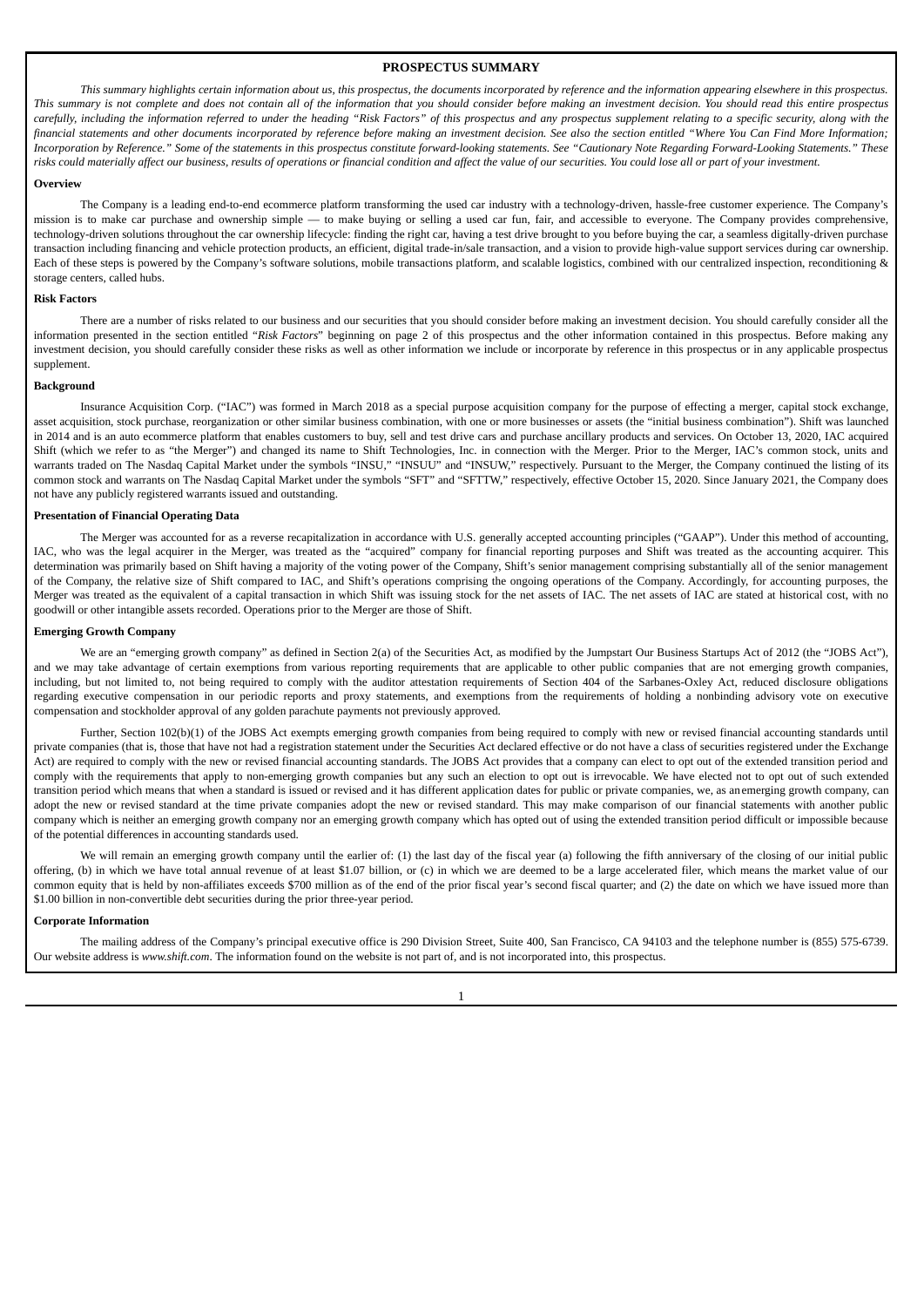# **RISK FACTORS**

<span id="page-5-0"></span>Investing in our securities involves a high degree of risk. Before making an investment decision, you should consider carefully the risks and uncertainties described under the heading "Risk Factors" in any applicable prospectus supplement and the risks described in the sections entitled "Risk Factors" in our most recent Annual Report on Form 10-K and subsequent Quarterly Reports on form 10-Q, as filed with the SEC, which are incorporated herein by reference in their entirety, as well any amendment or updates to our risk factors reflected in subsequent filings with the SEC. Our business, financial condition, results of operations or prospects could be materially adversely affected by any of these risks. The trading price of our securities could decline due to any of these risks, and you may lose all or part of your investment. This prospectus and the documents incorporated herein by reference also contain forward-looking statements that involve risks and uncertainties. Our actual results could differ materially from those anticipated in these forward-looking statements as a result of certain factors, including the risks mentioned elsewhere in this prospectus. For more information, see the section entitled "Where You Can Find More Information; Incorporation by Reference." Please also read carefully the *section entitled "Cautionary Note Regarding Forward-Looking Statements."*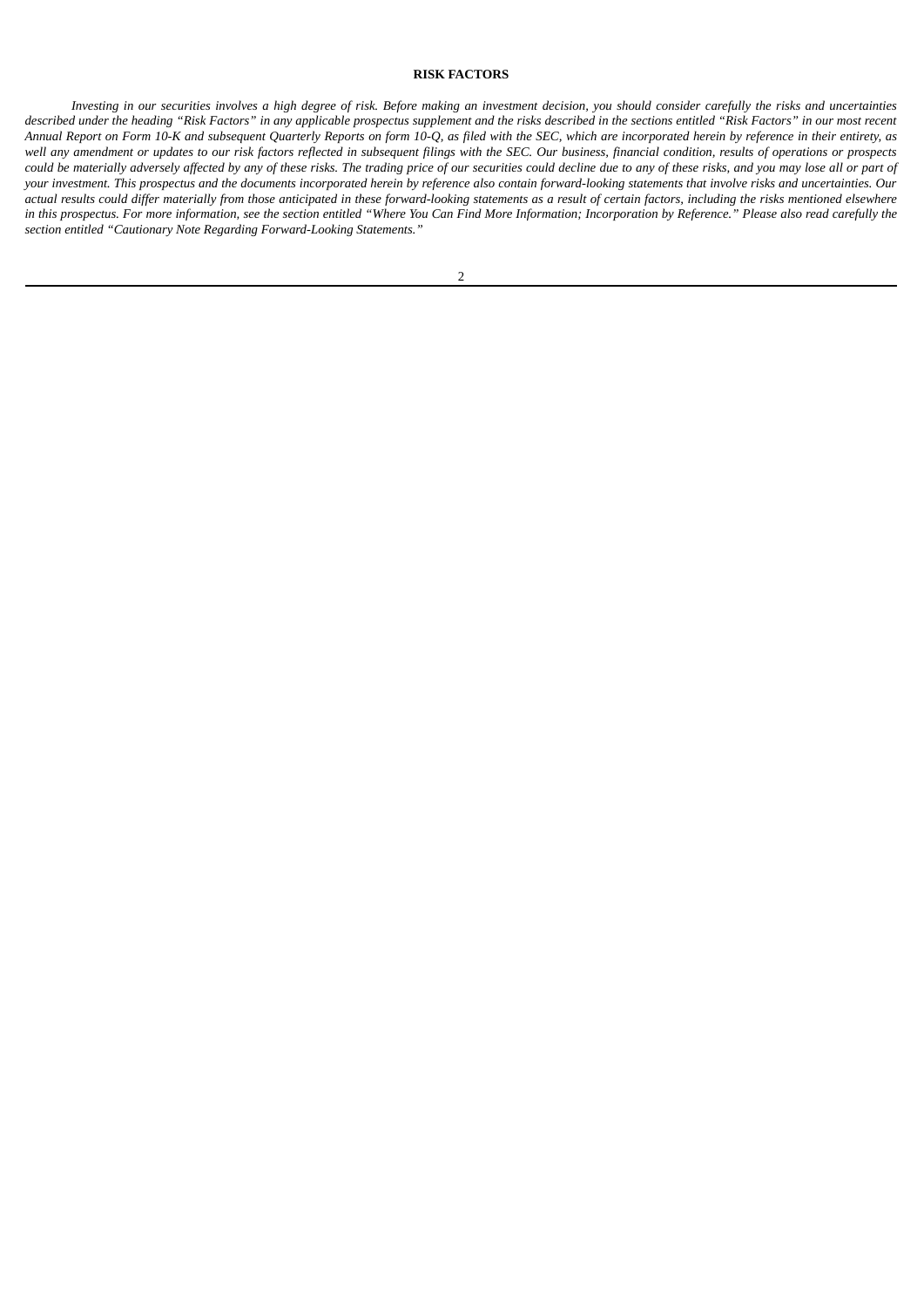# **CAUTIONARY NOTE REGARDING FORWARD-LOOKING STATEMENTS**

<span id="page-6-0"></span>This prospectus, any prospectus supplement and the documents incorporated by reference herein and the exhibits attached hereto contain "forward-looking statements" within the meaning of the Private Securities Litigation Reform Act of 1995, including statements regarding future events or our future results of operations, financial condition, business, strategies, financial needs, and the plans and objectives of management, are forward-looking statements. In some cases forward-looking statements can be identified because they contain words such as "anticipate," "believe," "continue," "could," "estimate," "expect," "intend," "may," "might," "likely," "plan," "possible," "potential," "predict," "project," "seek," "should," "target," "will," "would," or similar expressions and the negatives of those terms. Forwardlooking statements are based on information available to our management as of the date of this prospectus or any prospectus supplement and our management's good faith belief as of such date with respect to future events and are subject to a number of risks, uncertainties, and assumptions that could cause actual performance or results to differ materially from those expressed in or suggested by the forward-looking statements, in particular the substantial risks and uncertainties related to the ongoing COVID-19 pandemic. Important factors that could cause such differences include, but are not limited to:

- general business and economic conditions and risks related to the larger automotive ecosystem;
- competition, and the ability of the Company to grow and manage growth profitably;
- our history of losses and ability to achieve or maintain profitability in the future;
- our ability to sustain our current rate of growth;
- our ability to establish our software as a platform to be used by automotive dealers;
- risks relating to our inspection, reconditioning and storage hubs;
- impacts of COVID-19 and other pandemics;
- our reliance on third-party carriers for transportation:
- our current geographic concentration where we provide reconditioning services and store inventory;
- cyber-attacks or other privacy or data security incidents;
- the impact of copycat websites;
- failure to adequately protect our intellectual property, technology and confidential information;
- our reliance on third-party service providers to provide financing;
- the impact of federal and state laws related to financial services on our third-party service providers;
- the impact of federal, state and local laws on our ability to obtain and maintain necessary dealer and financing licenses in the states in which we do business;
- our ability to timely secure and maintain cost effective real estate locations in connection with the expansion of our business;
- risks that impact the quality of our customer experience, our reputation, or our brand;
- changes and ambiguity in the prices of new and used vehicles;
- our ability to correctly appraise and price vehicles;
- access to desirable vehicle inventory;
- our ability to expeditiously sell inventory;
- our ability to expand product offerings;
- changes in applicable laws and regulations and our ability to comply with applicable laws and regulations;
	- 3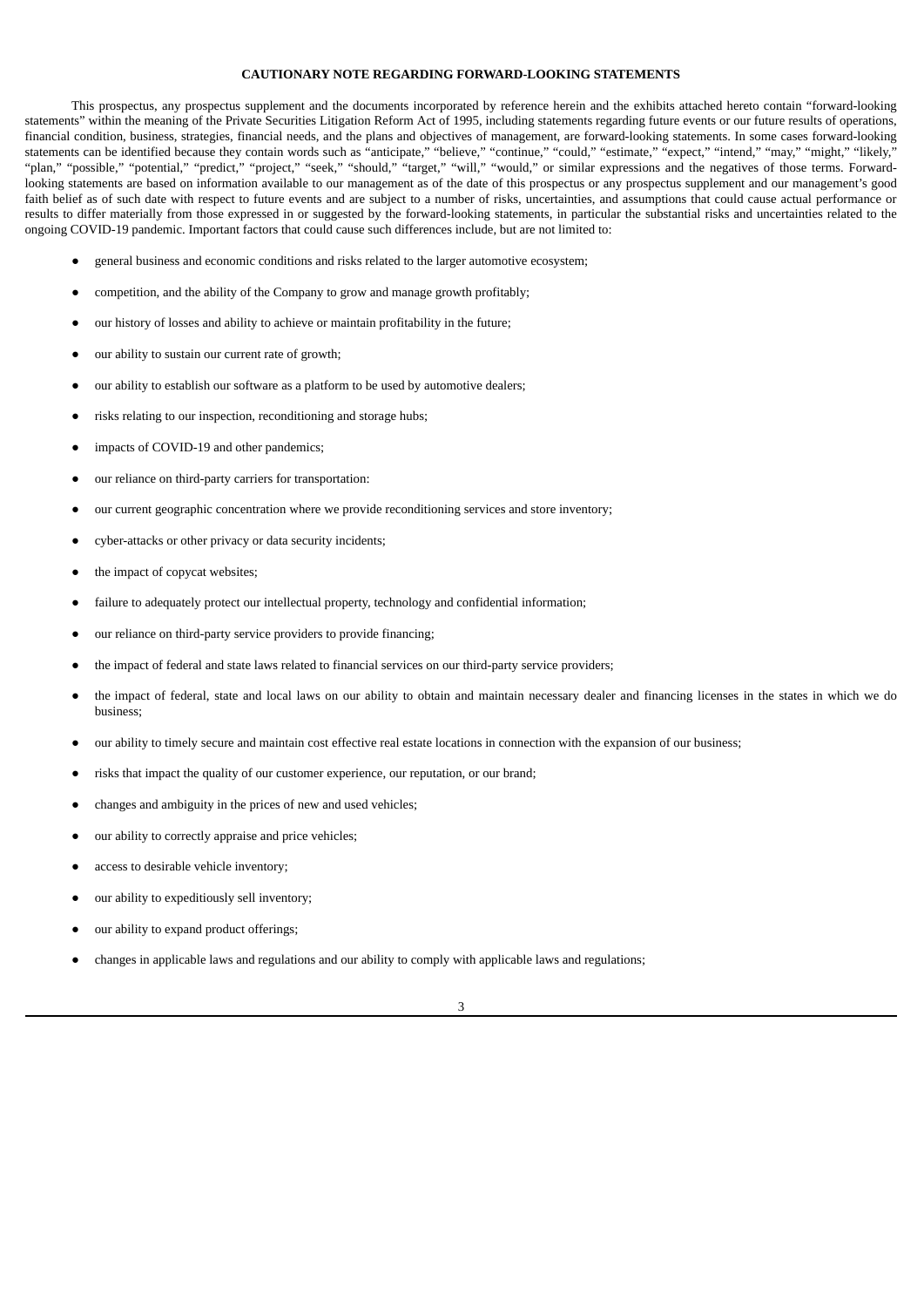- access to additional debt and equity capital;
- changes in technology and consumer acceptance of such changes:
- our reliance on internet search engines, vehicle listing sites and social networking sites to help drive traffic to our website;
- any restrictions on the sending of emails or messages or an inability to timely deliver such communications;
- seasonal and other fluctuations in our quarterly results of operations;
- competition in the markets in which we operate;
- changes in the auto industry and conditions affecting automotive manufacturers;
- natural disasters, adverse weather events and other catastrophic events;
- our dependence on key personnel:
- our ability to rapidly hire and retain qualified personnel necessary to grow our business as anticipated;
- increases in labor costs:
- our reliance on third-party technology and information systems;
- our use of open-source software;
- claims asserting that our employees, consultants or advisors have wrongfully used or disclosed alleged trade secrets of their current or former employers;
- significant disruptions in service on our platform;
- impairment charges;
- changes in interest rates;
- volatility in the price of our common stock;
- issuances of our common stock and future sales of our common stock;
- our ability to establish and maintain effective internal control over financial reporting; and
- other economic, business and/or competitive factors, risks and uncertainties, including those described in the section entitled "Risk Factors" beginning on page 2.

Should one or more of these risks or uncertainties materialize, or should underlying assumptions prove incorrect, actual results may vary materially from those anticipated, believed, estimated or expected. We caution readers not to place undue reliance on any such forward-looking statements, which speak only as of the date made. We disclaim any obligation subsequently to revise any forward-looking statements to reflect events or circumstances after the date of such statements or to reflect the occurrence of anticipated or unanticipated events, except as may be required under applicable securities law.

We qualify all of the forward-looking statements contained in this prospectus or any prospectus supplement by the foregoing cautionary statements.

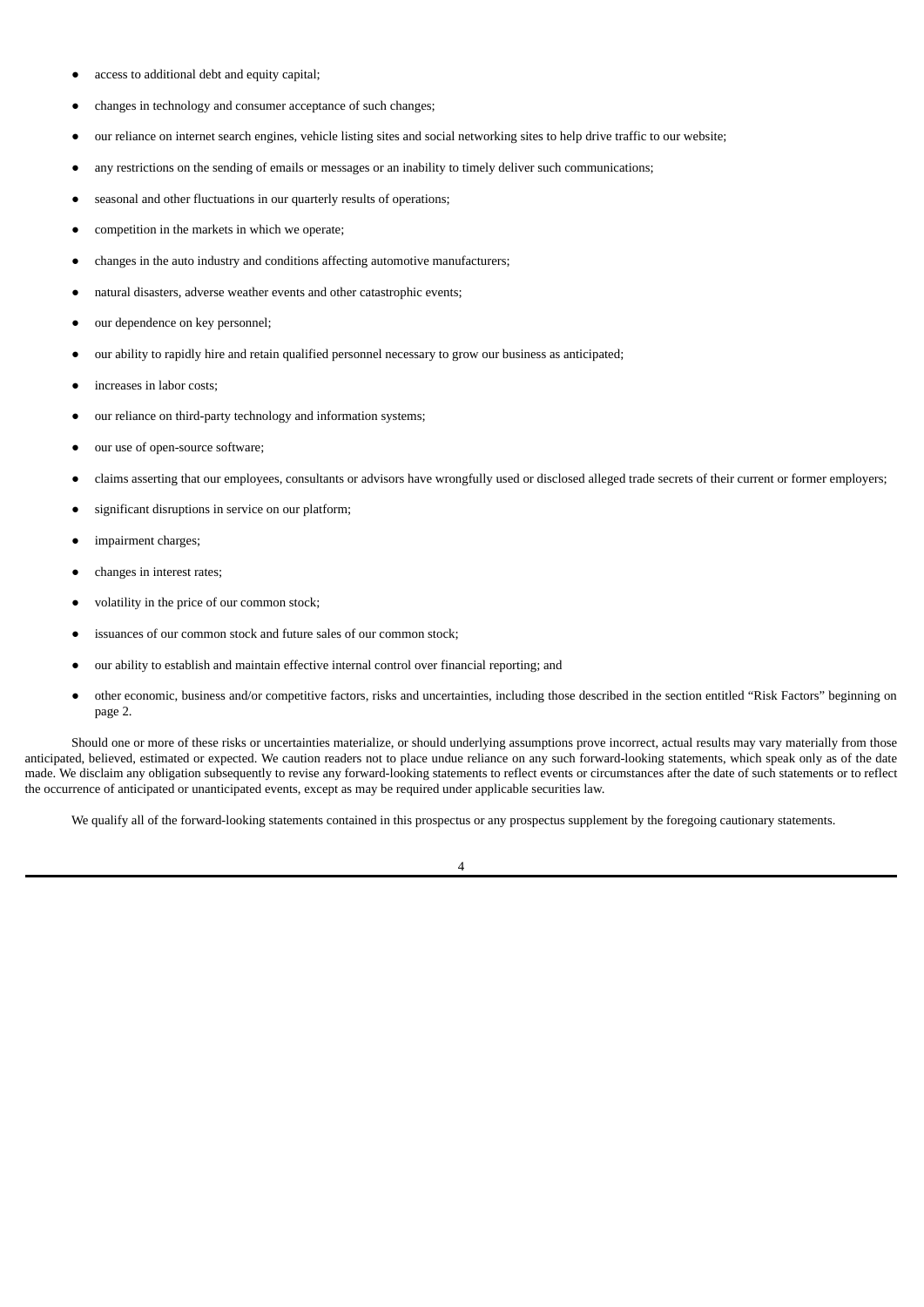# **USE OF PROCEEDS**

<span id="page-8-0"></span>Unless stated otherwise in a prospectus supplement, the net proceeds from the sale of securities described in this prospectus will be used for general corporate purposes.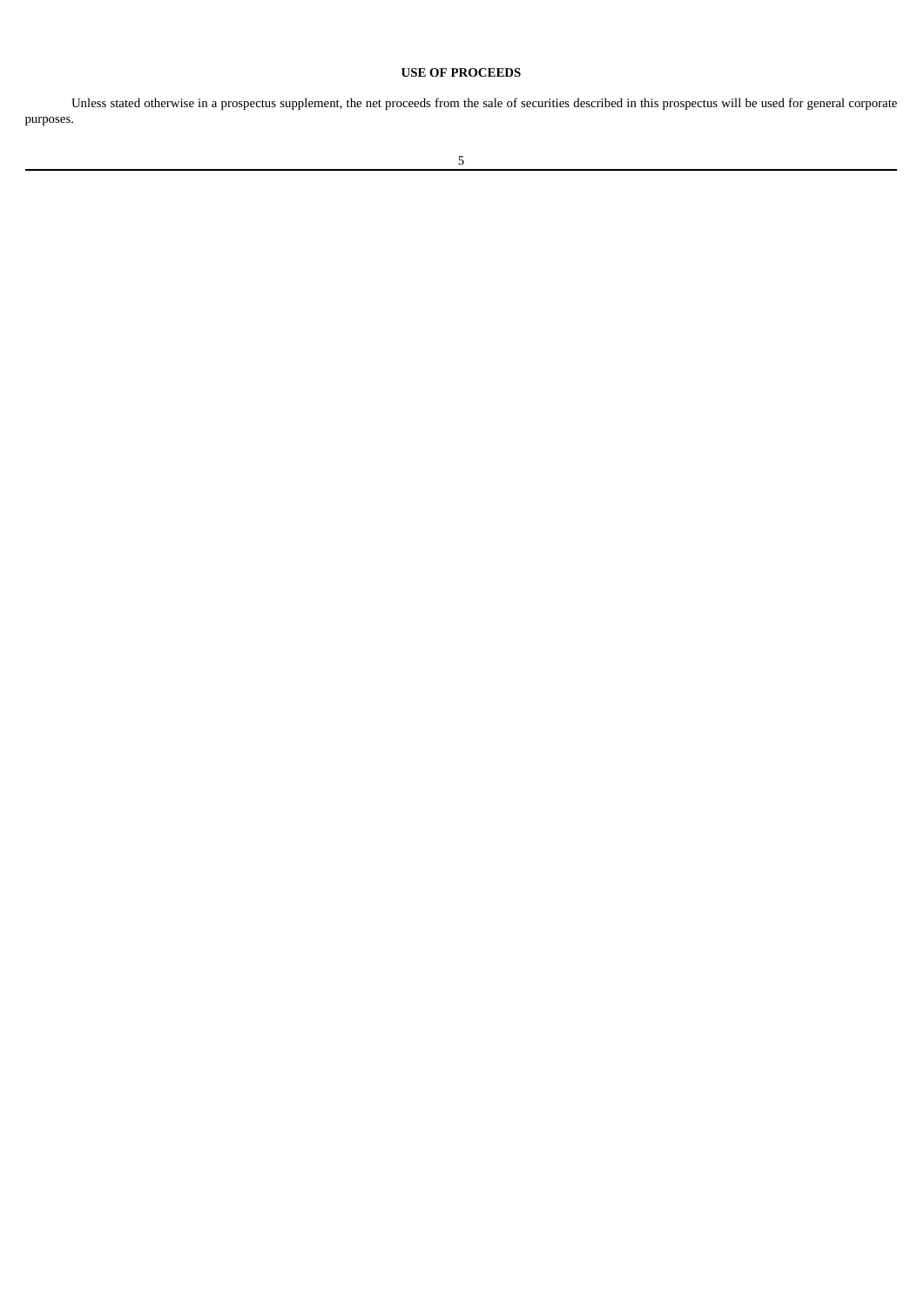## **PLAN OF DISTRIBUTION**

<span id="page-9-0"></span>We may sell the securities being offered hereby in one or more of the following ways from time to time:

- through agents to the public or to investors;
- to underwriters for resale to the public or to investors;
- negotiated transactions;
- block trades;
- directly to investors; or
- through a combination of any of these methods of sale.

As set forth in more detail below, the securities may be distributed from time to time in one or more transactions:

- at a fixed price or prices, which may be changed;
- at market prices prevailing at the time of sale;
- at prices related to such prevailing market prices; or
- at negotiated prices.

We will set forth in a prospectus supplement the terms of that particular offering of securities, including:

- the name or names of any agents or underwriters;
- the purchase price of the securities being offered and the proceeds we will receive from the sale;
- any over-allotment options under which underwriters may purchase additional securities from us;
- any agency fees or underwriting discounts and other items constituting agents' or underwriters' compensation;
- any initial public offering price;
- any discounts or concessions allowed or re-allowed or paid to dealers; and
- any securities exchanges or markets on which such securities may be listed.

Only underwriters named in an applicable prospectus supplement are underwriters of the securities offered by that prospectus supplement.

If underwriters are used in an offering, we will execute an underwriting agreement with such underwriters and will specify the name of each underwriter and the terms of the transaction (including any underwriting discounts and other terms constituting compensation of the underwriters and any dealers) in a prospectus supplement. The securities may be offered to the public either through underwriting syndicates represented by managing underwriters or directly by one or more investment banking firms or others, as designated. If an underwriting syndicate is used, the managing underwriter(s) will be specified on the cover of the prospectus supplement. If underwriters are used in the sale, the offered securities will be acquired by the underwriters for their own accounts and may be resold from time to time in one or more transactions, including negotiated transactions, at a fixed public offering price or at varying prices determined at the time of sale. Any public offering price and any discounts or concessions allowed or re-allowed or paid to dealers may be changed from time to time. Unless otherwise set forth in the prospectus supplement, the obligations of the underwriters to purchase the offered securities will be subject to conditions precedent and the underwriters will be obligated to purchase all of the offered securities if any are purchased.

We may grant to the underwriters options to purchase additional securities to cover over-allotments, if any, at the public offering price, with additional underwriting commissions or discounts, as may be set forth in a related prospectus supplement. The terms of any over-allotment option will be set forth in the prospectus supplement for those securities.

If we use a dealer in the sale of the securities being offered pursuant to this prospectus or any prospectus supplement, we will sell the securities to the dealer, as principal. The dealer may then resell the securities to the public at varying prices to be determined by the dealer at the time of resale. The names of the dealers and the terms of the transaction will be specified in a prospectus supplement.

We may sell the securities directly or through agents we designate from time to time. We will name any agent involved in the offering and sale of securities and we will describe any commissions we will pay the agent in the prospectus supplement. Unless the prospectus supplement states otherwise, any agent will act on a bestefforts basis for the period of its appointment.

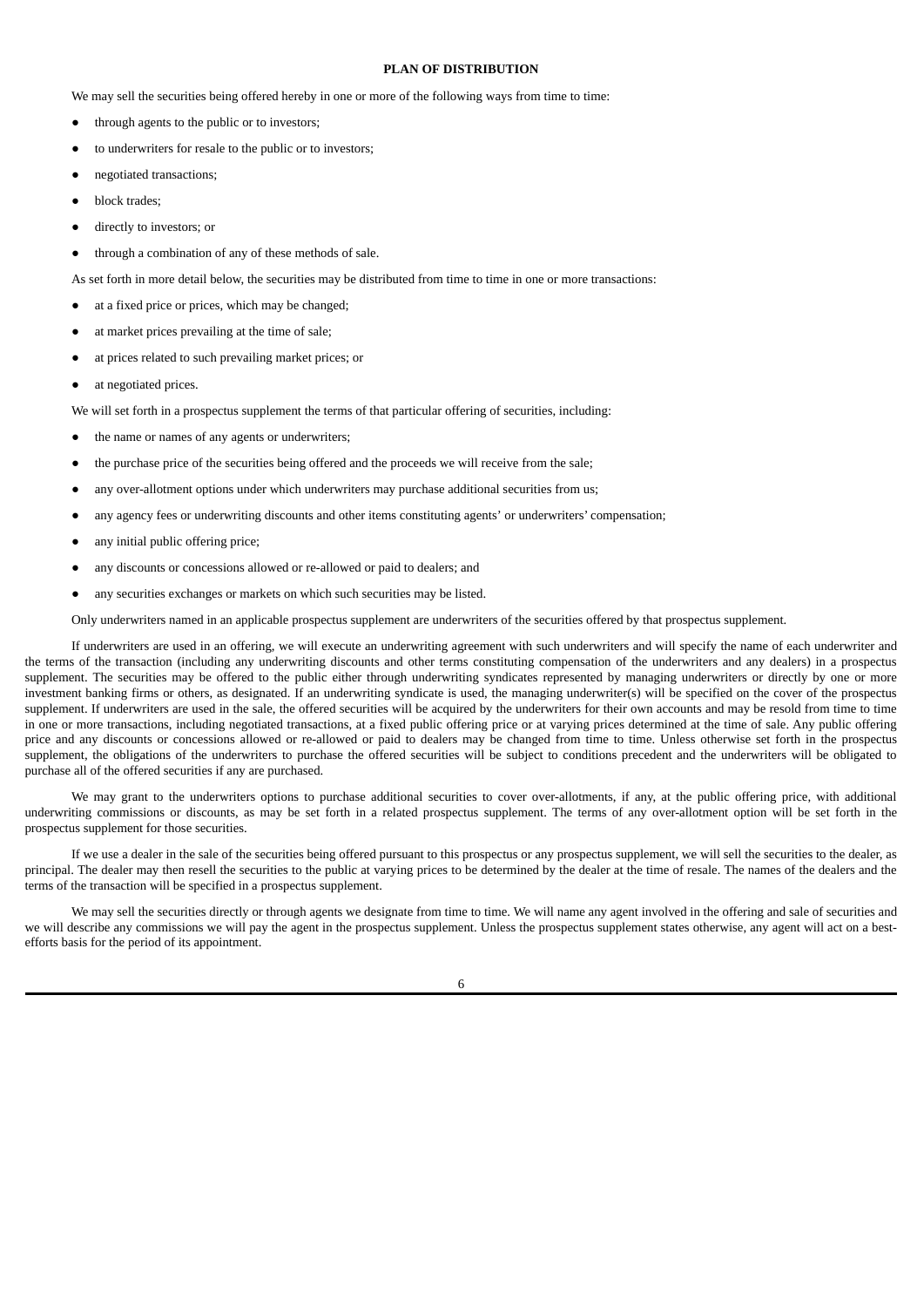If we use a dealer in the sale of the securities being offered pursuant to this prospectus or any prospectus supplement, we will sell the securities to the dealer, as principal. The dealer may then resell the securities to the public at varying prices to be determined by the dealer at the time of resale. The names of the dealers and the terms of the transaction will be specified in a prospectus supplement.

We may sell the securities directly or through agents we designate from time to time. We will name any agent involved in the offering and sale of securities and we will describe any commissions we will pay the agent in the prospectus supplement. Unless the prospectus supplement states otherwise, any agent will act on a bestefforts basis for the period of its appointment.

We may authorize agents or underwriters to solicit offers by institutional investors to purchase securities from us at the public offering price set forth in the prospectus supplement pursuant to delayed delivery contracts providing for payment and delivery on a specified date in the future. We will describe the conditions to these contracts and the commissions we must pay for solicitation of these contracts in the prospectus supplement.

In connection with the sale of the securities, underwriters, dealers or agents may receive compensation from us or from purchasers of the common stock for whom they act as agents in the form of discounts, concessions or commissions. Underwriters may sell the securities to or through dealers, and those dealers may receive compensation in the form of discounts, concessions or commissions from the underwriters or commissions from the purchasers for whom they may act as agents. Underwriters, dealers and agents that participate in the distribution of the securities, and any institutional investors or others that purchase common stock directly and then resell the securities, may be deemed to be underwriters, and any discounts or commissions received by them from us and any profit on the resale of the common stock by them may be deemed to be underwriting discounts and commissions under the Securities Act.

We may provide agents and underwriters with indemnification against particular civil liabilities, including liabilities under the Securities Act, or contribution with respect to payments that the agents or underwriters may make with respect to such liabilities. Agents and underwriters may engage in transactions with, or perform services for, us in the ordinary course of business.

We may engage in at the market offerings into an existing trading market in accordance with Rule  $415(a)(4)$  under the Securities Act. In addition, we may enter into derivative transactions with third parties (including the writing of options), or sell securities not covered by this prospectus to third parties in privately negotiated transactions. If the applicable prospectus supplement indicates, in connection with such a transaction, the third parties may, pursuant to this prospectus and the applicable prospectus supplement, sell securities covered by this prospectus and the applicable prospectus supplement. If so, the third party may use securities borrowed from us or others to settle such sales and may use securities received from us to close out any related short positions. We may also loan or pledge securities covered by this prospectus and the applicable prospectus supplement to third parties, who may sell the loaned securities or, in an event of default in the case of a pledge, sell the pledged securities pursuant to this prospectus and the applicable prospectus supplement. The third party in such sale transactions will be an underwriter and will be identified in the applicable prospectus supplement or in a post-effective amendment.

To facilitate an offering of a series of securities, persons participating in the offering may engage in transactions that stabilize, maintain, or otherwise affect the market price of the securities. This may include over-allotments or short sales of the securities, which involves the sale by persons participating in the offering of more securities than have been sold to them by us. In those circumstances, such persons would cover such over-allotments or short positions by purchasing in the open market or by exercising the over-allotment option granted to those persons. In addition, those persons may stabilize or maintain the price of the securities by bidding for or purchasing securities in the open market or by imposing penalty bids, whereby selling concessions allowed to underwriters or dealers participating in any such offering may be reclaimed if securities sold by them are repurchased in connection with stabilization transactions. The effect of these transactions may be to stabilize or maintain the market price of the securities at a level above that which might otherwise prevail in the open market. Such transactions, if commenced, may be discontinued at any time. We make no representation or prediction as to the direction or magnitude of any effect that the transactions described above, if implemented, may have on the price of our securities.

Unless otherwise specified in the applicable prospectus supplement, each class or series of securities will be a new issue with no established trading market, other than our common stock, which is listed on The Nasdaq Capital Market. We may elect to list any other class or series of securities on any exchange or market, but we are not obligated to do so. It is possible that one or more underwriters may make a market in a class or series of securities, but the underwriters will not be obligated to do so and may discontinue any market making at any time without notice. We cannot give any assurance as to the liquidity of the trading market for any of the securities.

In order to comply with the securities laws of some U.S. states or territories, if applicable, the securities offered pursuant to this prospectus will be sold in those states only through registered or licensed brokers or dealers. In addition, in some states securities may not be sold unless they have been registered or qualified for sale in the applicable state or an exemption from the registration or qualification requirement is available and complied with.

Any underwriter may engage in overallotment, stabilizing transactions, short covering transactions and penalty bids in accordance with Regulation M under the Securities Exchange Act of 1934, as amended (the "Exchange Act"). Overallotment involves sales in excess of the offering size, which create a short position. Stabilizing transactions permit bids to purchase the underlying security so long as the stabilizing bids do not exceed a specified maximum. Short covering transactions involve purchases of the securities in the open market after the distribution is completed to cover short positions. Penalty bids permit the underwriters to reclaim a selling concession from a dealer when the securities originally sold by the dealer are purchased in a covering transaction to cover short positions. Those activities may cause the price of the securities to be higher than it would otherwise be. If commenced, the underwriters may discontinue any of these activities at any time.

Any underwriters who are qualified market makers on The Nasdaq Capital Market may engage in passive market making transactions in the securities on The Nasdaq Capital Market in accordance with Rule 103 of Regulation M, during the business day prior to the pricing of the offering, before the commencement of offers or sales of the securities. Passive market makers must comply with applicable volume and price limitations and must be identified as passive market makers. In general, a passive market maker must display its bid at a price not in excess of the highest independent bid for such security. If all independent bids are lowered below the passive market maker's bid, however, the passive market maker's bid must then be lowered when certain purchase limits are exceeded.

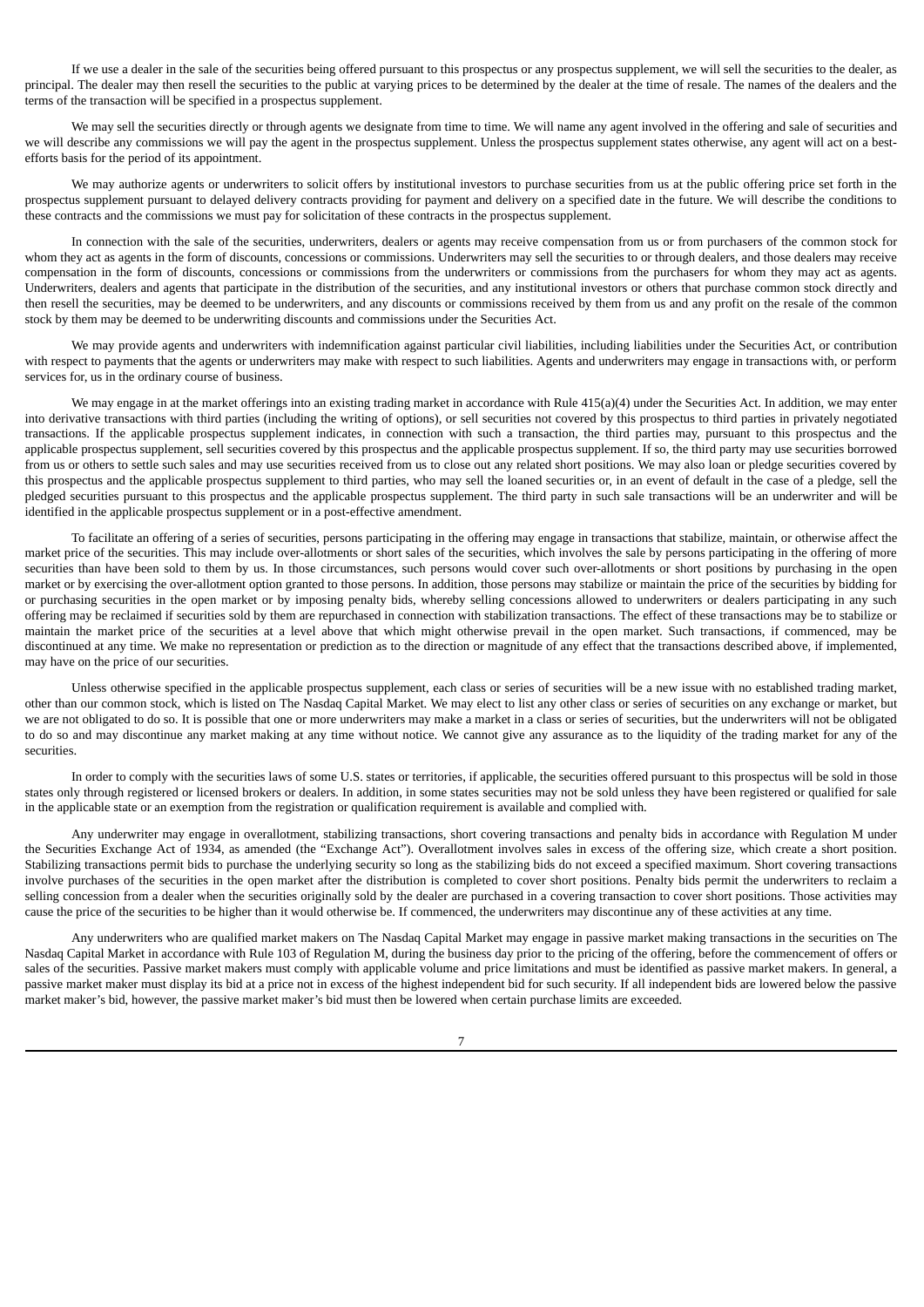## **DESCRIPTION OF SECURITIES**

<span id="page-11-0"></span>We may offer, from time to time, in one or more offerings, up to \$300,000,000 of the following securities:

- Class A common stock:
- preferred stock;
- debt securities;
- warrants;
- units:
- rights; or
- any combination of the foregoing securities.

The aggregate initial offering price of the offered securities that we may issue will not exceed \$300,000,000.

This prospectus contains a summary of the general terms of the various securities that we may offer. The prospectus supplement relating to any particular securities offered will describe the specific terms of the securities, which may be in addition to or different from the general terms summarized in this prospectus. Because the summary in this prospectus and in any prospectus supplement does not contain all of the information that you may find useful, you should read the documents relating to the securities that are described in this prospectus or in any applicable prospectus supplement. Please read "Where You Can Find More Information; Incorporation by Reference" to find out how you can obtain a copy of those documents.

The applicable prospectus supplement will also contain the terms of a given offering, the initial offering price and our net proceeds. Where applicable, a prospectus supplement will also describe any material United States federal income tax consequences relating to the securities offered and indicate whether the securities offered are or will be quoted or listed on any quotation system or securities exchange.

<sup>8</sup>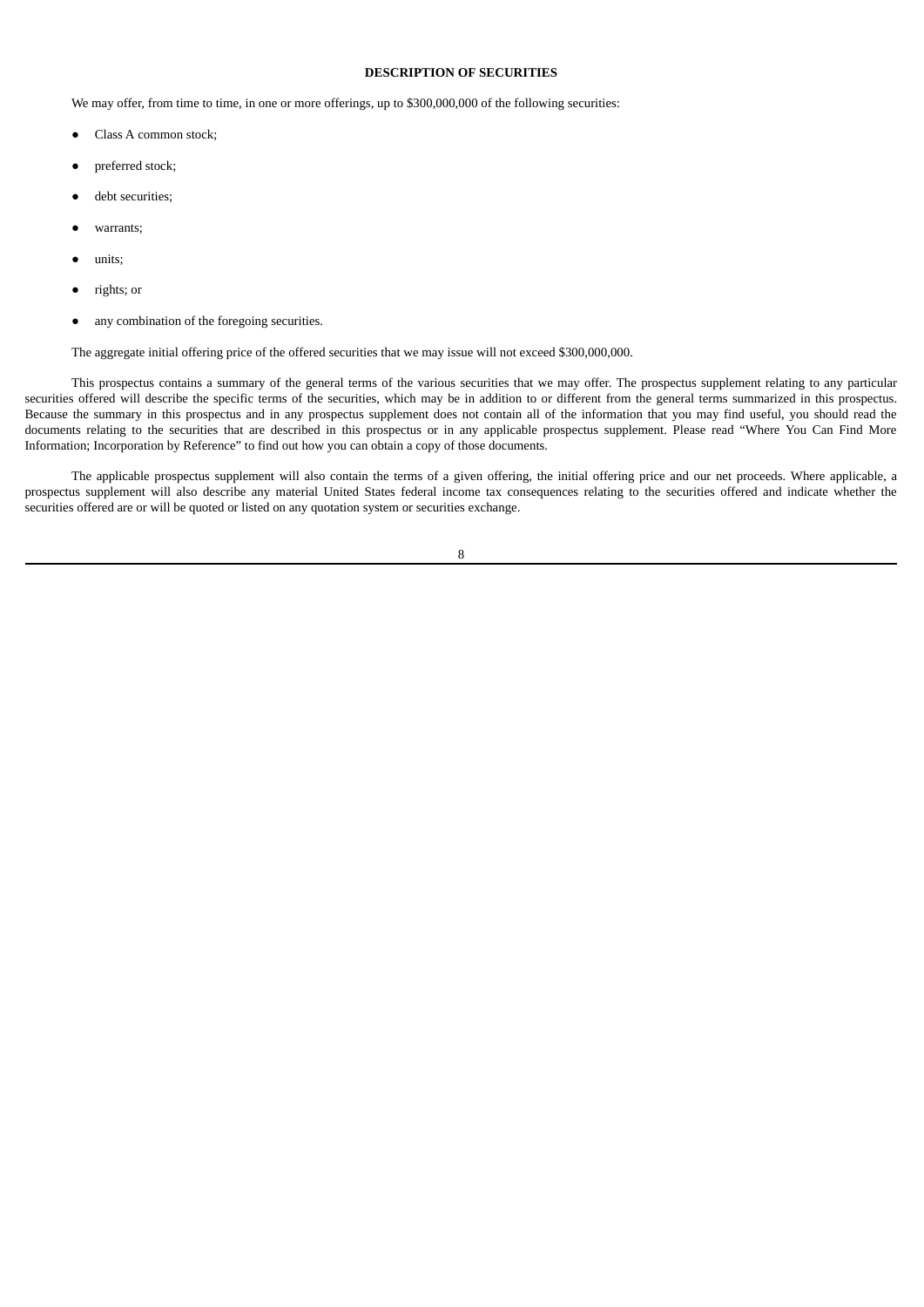# **DESCRIPTION OF CAPITAL STOCK**

<span id="page-12-0"></span>We have one class of securities registered under Section 12 of the Securities Exchange Act of 1934, as amended: our Class A common stock, par value \$0.0001 per share.

The general terms and provisions of our Class A common stock are summarized below. This summary does not purport to be complete and is subject to, and qualified in its entirety by express reference to, the provisions of our Second Amended and Restated Certificate of Incorporation (our "Charter") and our Second Amended and Restated Bylaws (our "Bylaws"). Our Charter and our Bylaws have been filed as exhibits to our periodic reports filed with the SEC, which are incorporated by reference in this prospectus. You should read our Charter and our Bylaws for additional information before you invest in any of our securities. See "*Where You Can Find More Information; Incorporation by Reference*."

#### **Authorized Capital Stock**

Our authorized capital stock consists of 500,000,000 shares of Class A common stock, par value \$0.0001 per share, and 1,000,000 shares of preferred stock, par value \$0.0001 per share. As of March 11, 2022, there were 82,945,120 shares of our Class A common stock outstanding.

Our board of directors (the "Board of Directors") has authority at any time and from time to time to issue preferred stock of one or more series and, in connection with the creation of each such series, to fix the voting rights (if any), designations, powers, preferences, the relative, participating, optional or other special rights and any qualifications, limitations or restrictions thereof, of such series to the full extent permitted by our Charter and the laws of the State of Delaware.

## **Dividends**

Subject to applicable law and any preferential rights of the holders of any then-outstanding shares of any series of preferred stock, holders of our Class A common stock are entitled to receive such dividends, if any, as from time to time may be declared by our Board of Directors. The declaration of dividends on our Class A common stock is a business decision to be made by our Board of Directors in its discretion from time to time based upon our revenues and earnings, if any, capital requirements and general financial condition, as well as the provisions of the Delaware General Corporation Law ("DGCL") affecting the payment of dividends and distributions to stockholders and any other factors as our Board of Directors may consider relevant.

#### **Voting Rights**

Subject to applicable law or the resolution or resolutions of our Board of Directors providing for the issue of any series of preferred stock, the holders of outstanding shares of our Class A common stock shall exclusively possess voting power for the election of directors and for all other matters to be voted on by stockholders. Each holder of our Class A common stock is entitled to one vote for each share of Class A common stock standing in its name. Unless otherwise required by applicable law, any action at a meeting at which a quorum is present will be decided by a majority of the votes properly cast, except the election of directors will be decided by a plurality of votes cast. Our Charter does not provide for cumulative voting for the election of directors, with the result that the holders of more than 50% of the shares voted for the election of directors can elect all of the directors.

#### **Liquidation**

In the event of any liquidation, dissolution or winding up of the Company, after payment in full of the preferential amounts, if any, to be distributed to the holders of any then-outstanding shares of preferred stock having a preference over our common stock, the holders of our Class A common stock shall be entitled to share, ratably according to the number of shares of Class A common stock held by them, in all remaining assets of the Company available for distribution to our stockholders.

### **Preemptive or Other Rights**

Holders of our Class A common stock have no preemptive or other subscription rights and there are no sinking fund or redemption provisions applicable to our Class A common stock.

#### **Fully Paid and Nonassessable**

All outstanding shares of our Class A common stock are fully paid and not liable to any further call or assessments by us.

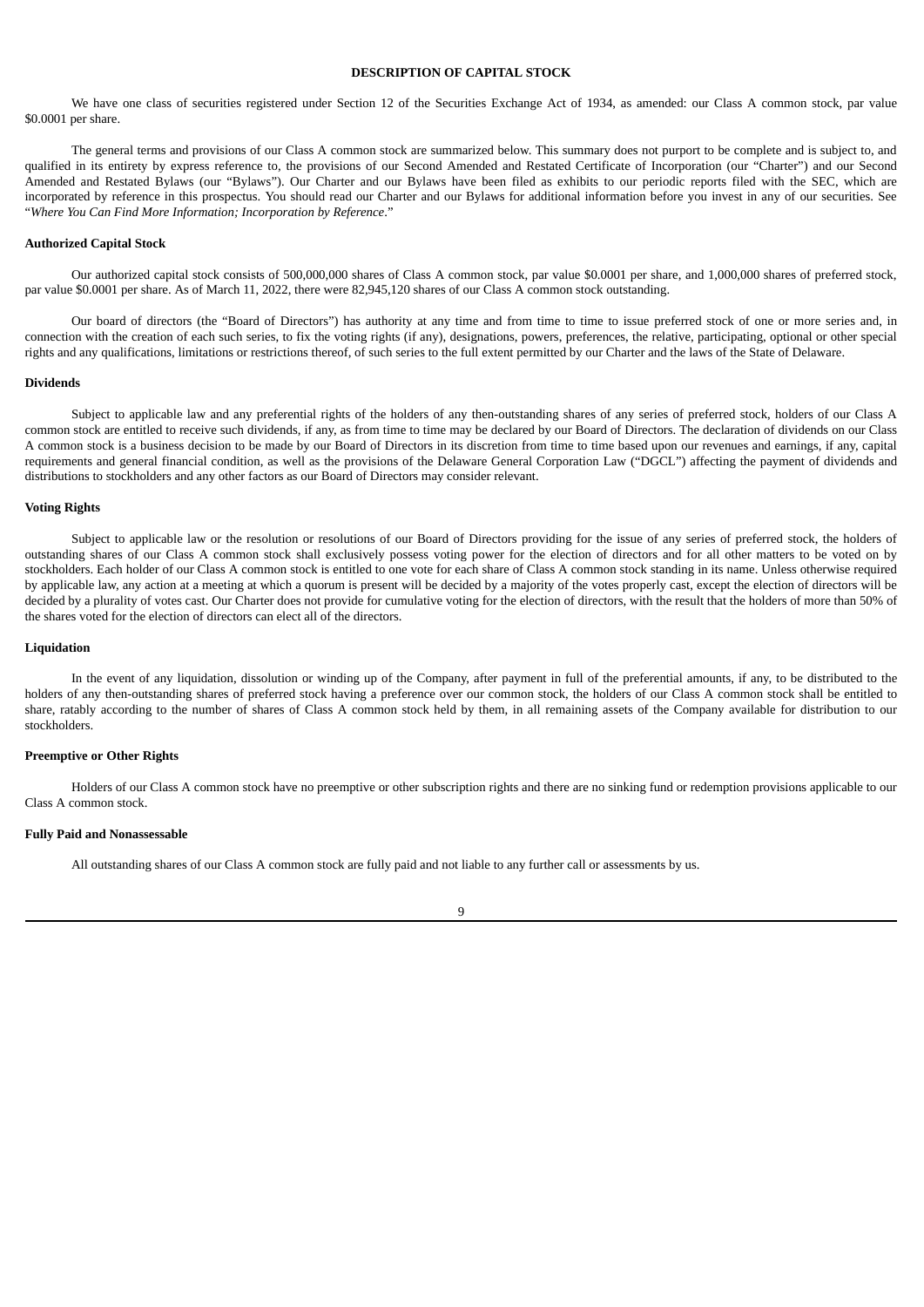## **Certain Anti-Takeover Provisions**

Our Charter, our Bylaws and the DGCL contain certain provisions that could delay or make more difficult an acquisition of control of us that is not approved by our Board of Directors, whether by means of a tender offer, open-market purchases, a proxy contest or otherwise. These provisions could have the effect of discouraging third parties from making proposals involving an acquisition or change of control of us, even though such a proposal, if made, might be considered desirable by a majority of our stockholders. These provisions also may have the effect of making it more difficult for third parties to cause the replacement of our current management without the concurrence of our Board of Directors. Set forth below is a description of various provisions contained in our Charter, our Bylaws and the DGCL that could impede or delay an acquisition of control of us that our Board of Directors has not approved. This description is intended as a summary only and is subject to, and qualified in its entirety by reference to, our Charter and our Bylaws, as well as the DGCL.

#### *Delaware Anti-Takeover Statute*

We are subject to Section 203 of the DGCL. In general, Section 203 provides that a Delaware corporation with a class of voting stock listed on a national securities exchange or held of record by more than 2,000 stockholders may not engage in various business combination transactions with any interested stockholder for a period of three years following the time that such stockholder became an interested stockholder unless:

- a. our Board of Directors approved either the business combination or the transaction which resulted in the stockholder becoming an interested stockholder prior to the time that stockholder became an interested stockholder;
- b. upon consummation of the transaction which resulted in the stockholder becoming an interested stockholder, the interested stockholder owned at least 85% of the voting stock of the corporation outstanding at the time the transaction commenced (excluding, for purposes of determining the voting stock outstanding, but not the outstanding voting stock owned by the interested stockholder, shares owned (i) by persons who are directors and also officers and (ii) by certain employee stock plans); or
- c. at or subsequent to such time the business combination is approved by our Board of Directors and authorized at an annual or special meeting of stockholders by the affirmative vote of at least 66 2/3% of the outstanding voting stock which is not owned by the interested stockholder.

In general, a "business combination" is broadly defined to include (i) any merger or consolidation of the corporation or any of its direct or indirect majorityowned subsidiaries with the interested stockholder; (ii) any sale, lease or other disposition (except proportionally as a stockholder of the corporation) to or with the interested stockholder of assets of the corporation or of any direct or indirect majority-owned subsidiary of the corporation, which assets have a market value equal to 10% or more of either the aggregate market of all of the assets of the corporation determined on a consolidated basis or the aggregate market value of all the outstanding stock of the corporation; (iii) subject to certain exceptions, any transaction which results in the issuance or transfer by the corporation or by any of its direct or indirect majority-owned subsidiaries of any stock of the corporation or of such subsidiary to the interested stockholder; (iv) subject to certain exceptions, any transaction involving the corporation or any of its direct or indirect majority-owned subsidiaries which has the effect of increasing the proportionate share of the stock of any class or series of the corporation or of any such subsidiary which is owned by the interested stockholder; and (v) subject to certain exceptions, any receipt by the interested stockholder of the benefit, directly or indirectly (except proportionately as a stockholder of such corporation), of any loans, advances or other financial benefits provided by or through the corporation or any direct or indirect majority-owned subsidiary. In general, an "interested stockholder" is any person (other than the corporation and any direct or indirect majority-owned subsidiary of the corporation) that (i) is the owner of 15% or more of the outstanding voting stock of the corporation or (ii) is an affiliate or associate of the corporation and was the owner of 15% or more of the outstanding voting stock of the corporation at any time within the three-year period immediately prior to the date of determination, and the affiliates and associates of such person.

The DGCL permits a corporation to "opt out" of, or choose not to be governed by, the restrictions in Section 203 of the DGCL by expressly stating so in its original certificate of incorporation (or in a subsequent amendment to its certificate of incorporation or bylaws approved by its stockholders). However, neither our Charter nor our Bylaws contains a provision electing to opt out of Section 203.

#### *Advance Notice Requirements*

Stockholders wishing to nominate persons for election to our Board of Directors at an annual meeting or to propose any business to be considered by our stockholders at an annual meeting must comply with certain advance notice and other procedures and requirements set forth in our Bylaws. Likewise, if our Board of Directors has (or if stockholders, in compliance with certain provisions of our Bylaws, have) determined that one or more directors shall be elected at a special meeting of stockholders, stockholders wishing to nominate persons for election to our Board of Directors at such special meeting must comply with certain advance notice and other procedures and requirements set forth in our Bylaws.

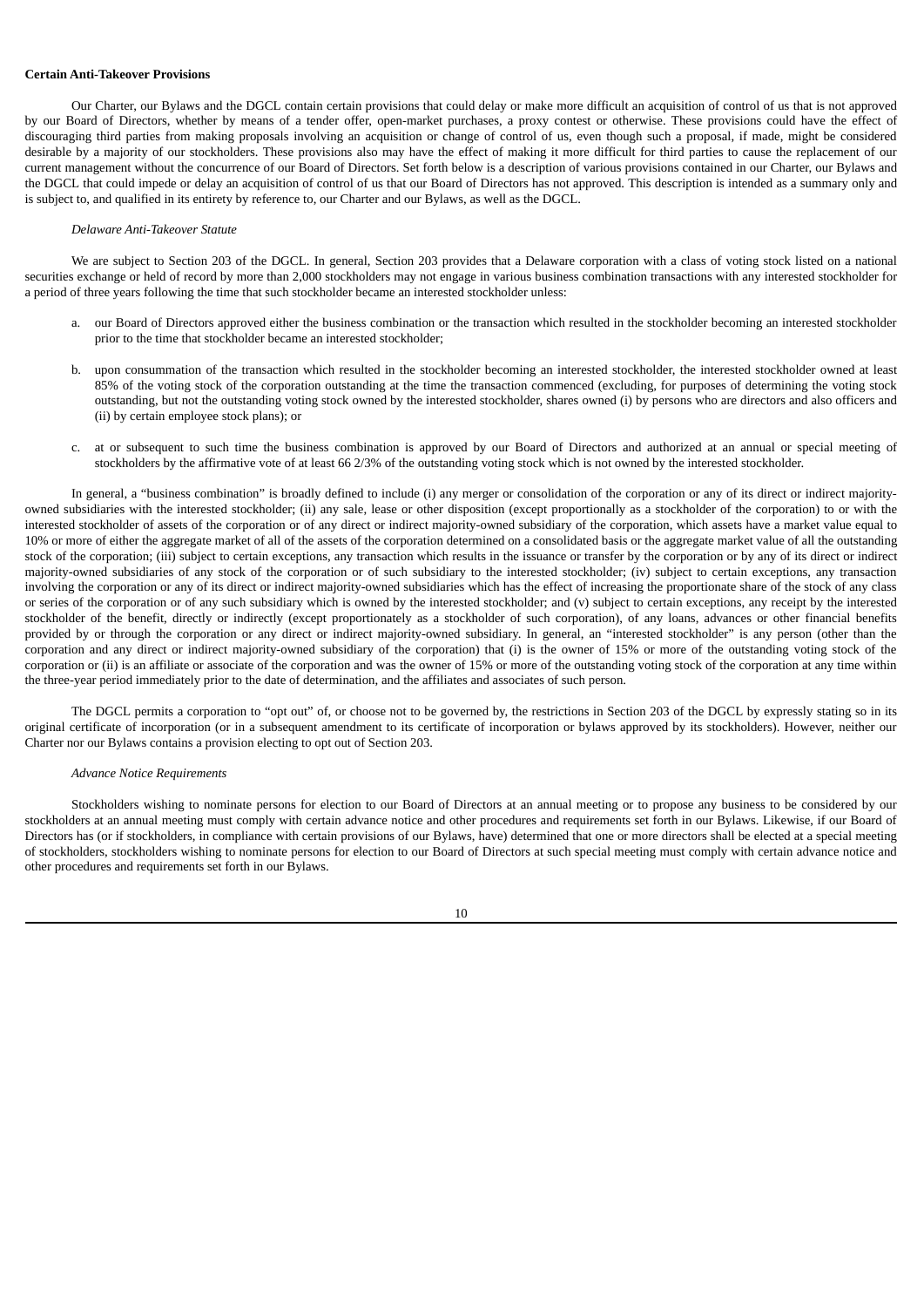# *Special Meetings*

Our Bylaws provide that, subject to the rights of the holders of any then-outstanding shares of any series of preferred stock, a special meeting of stockholders may be called only by the Chairman of the Board, the Chief Executive Officer, or the Board of Directors pursuant to a resolution adopted by a majority of the Board of Directors. Such meetings may not be called by any other person.

#### *Number of Directors; Board Vacancies*

Our Charter provides that the number of directors shall be fixed from time to time exclusively by our Board of Directors pursuant to a resolution adopted by a majority of our Board of Directors; however, the number of directors is eight (8). Vacancies and newly created directorships resulting from any increase in the authorized number of directors may be filled by a majority vote of the remaining directors then in office, although less than a quorum, or by a sole remaining director. Each director so appointed shall hold office for the remainder of the full term of the class of directors to which the new directorship was added or in which the vacancy occurred and until his or her successor has been elected and qualified, or until such director's earlier death, removal or resignation.

#### *Classified Board*

Our Charter provides that our Board of Directors is divided into three classes of directors, with the classes as nearly equal in number as possible, and with the directors serving three-year terms. As a result, approximately one-third of our Board is elected each year. The classification of directors has the effect of making it more difficult for stockholders to change the composition of our Board.

#### *Additional Authorized Shares of Capital Stock*

The additional shares of authorized common stock and preferred stock available for issuance under our Charter could be issued at such times, under such circumstances and with such terms and conditions as to impede a change in control.

#### *Amendments to Bylaws*

Our Board of Directors may adopt, amend, alter or repeal our Bylaws, except with respect to the indemnifications provisions under Article VIII. Stockholders may adopt, amend, alter or repeal our Bylaws upon obtaining (i) the affirmative vote of the holders of at least a majority of all outstanding shares of capital stock of the Corporation entitled to vote generally in the election of directors, voting together as a single class, and (ii) any other vote of the holders of any class or series of capital stock of the Corporation required by applicable law, our Charter or our Bylaws; *provided*, *however*, that an amendment with respect to the indemnifications provisions under Article VIII shall require the affirmative vote of the stockholders holding at least 66.7% of the voting power of all outstanding shares of capital stock of the Company.

#### *No Written Consent of Stockholders*

Our Charter and our Bylaws provide that any action required or permitted to be taken by stockholders must be effected at a duly called annual or special meeting of stockholders and may not be effected by any consent in writing by such stockholders.

#### **Limitations on Liability and Indemnification of Officers and Directors**

Our Charter limits the liability of its officers and directors and provides that the Company will indemnify its officers and directors, in each case, to the fullest extent permitted by the DGCL.

### **Stock Exchange Listing**

Our shares of Class A common stock are listed on The Nasdaq Capital Market under the symbol "SFT."

## **Transfer Agent**

The transfer agent and registrar for our common stock is Continental Stock Transfer & Trust Company.

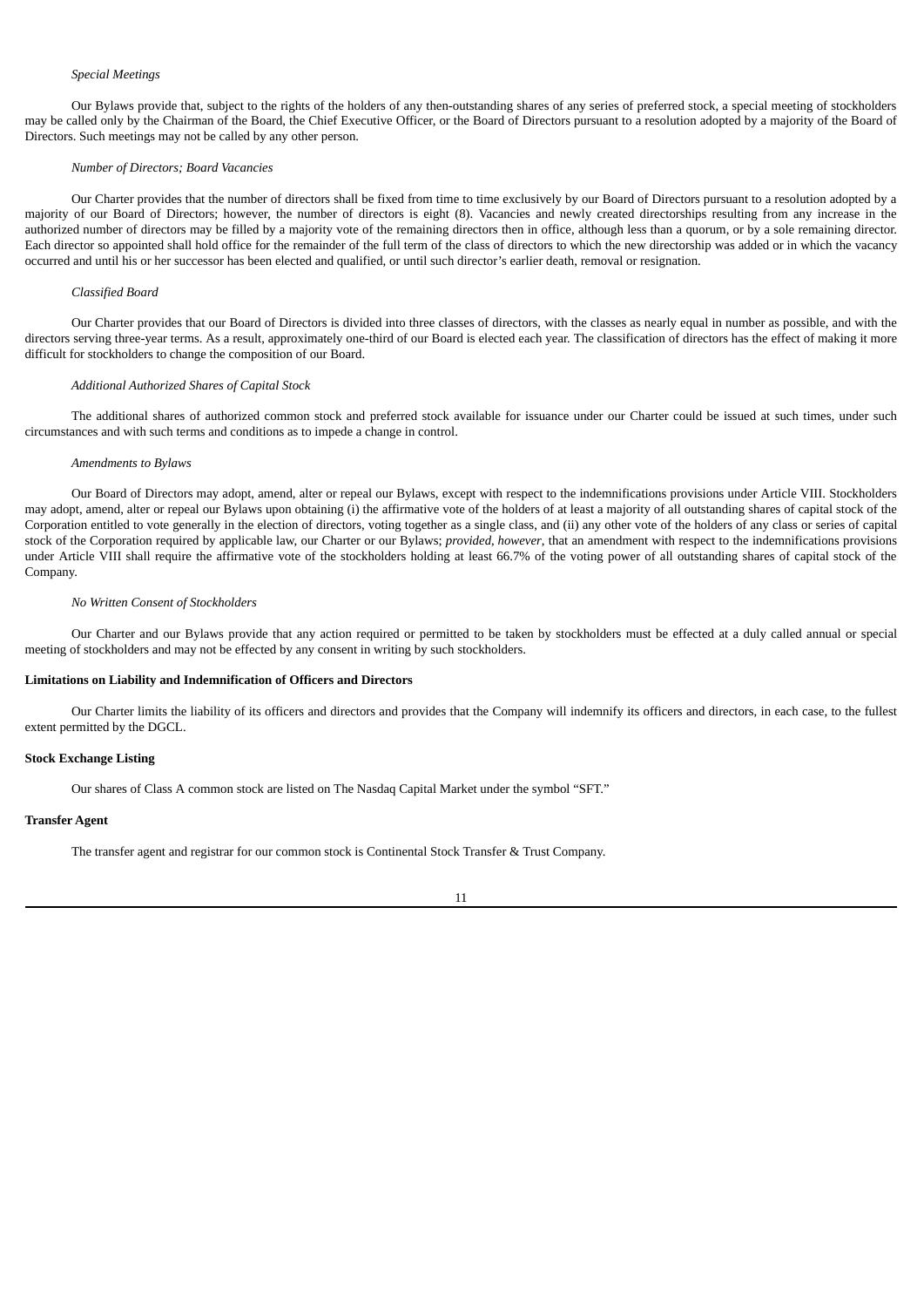## **DESCRIPTION OF DEBT SECURITIES**

<span id="page-15-0"></span>The following description, together with the additional information we include in any applicable prospectus supplement, summarizes certain general terms and provisions of the debt securities that we may offer under this prospectus. When we offer to sell a particular series of debt securities, we will describe the specific terms of the series in a supplement to this prospectus. We will also indicate in the prospectus supplement the extent to which the general terms and provisions described in this prospectus apply to a particular series of debt securities.

We may issue debt securities either separately, or together with, or upon the conversion or exercise of or in exchange for, other securities described in this prospectus. Debt securities may be our senior, senior subordinated or subordinated obligations and, unless otherwise specified in a supplement to this prospectus, the debt securities will be our direct, unsecured obligations and may be issued in one or more series.

The debt securities will be issued under an indenture between us and a trustee to be identified in the applicable prospectus supplement. We have summarized select portions of the indenture below. The summary is not complete. The form of the indenture has been filed as an exhibit to the registration statement of which this prospectus forms a part and you should read the indenture for provisions that may be important to you. In the summary below, we have included references to the section numbers of the indenture so that you can easily locate these provisions. Capitalized terms used in the summary and not defined herein have the meanings specified in the indenture.

As used in this section only, "Shift," "we," "our" or "us" refer to Shift Technologies, Inc., excluding its subsidiaries, unless expressly stated or the context otherwise requires.

## **General**

The terms of each series of debt securities will be established by or pursuant to a resolution of our board of directors and set forth or determined in the manner provided in a resolution of our board of directors, in an officer's certificate or by a supplemental indenture. The particular terms of each series of debt securities will be described in a prospectus supplement relating to such series (including any pricing supplement or term sheet).

We can issue an unlimited amount of debt securities under the indenture that may be in one or more series with the same or various maturities, at par, at a premium, or at a discount. We will set forth in a prospectus supplement (including any pricing supplement or term sheet) relating to any series of debt securities being offered, the aggregate principal amount and the following terms of the debt securities, if applicable:

- the title and ranking of the debt securities (including the terms of any subordination provisions);
- the price or prices (expressed as a percentage of the principal amount) at which we will sell the debt securities;
- any limit on the aggregate principal amount of the debt securities;
- the date or dates on which the principal of and premium, if any, on the debt securities is payable and/or the method of determination thereof;
- the place or places where payments will be made;
- the rate or rates (which may be fixed or variable) per annum or the method used to determine the rate or rates (including any commodity, commodity index, stock exchange index or financial index) at which the debt securities will bear interest, the date or dates from which interest will accrue, the date or dates on which interest will commence and be payable and any regular record date for the interest payable on any interest payment date;
- place or places where principal of, and interest, if any, on the debt securities will be payable (and the method of such payment), where the securities of such series may be surrendered for registration of transfer or exchange, and where notices and demands to us in respect of the debt securities may be delivered;
- the right, if any, to extend the interest payment periods and the duration of such extension;
- the period or periods within which, the price or prices at which and the terms and conditions upon which we may redeem the debt securities;
- the obligation, if any, of Shift to redeem or purchase debt securities of the series pursuant to any sinking fund or analogous provisions (including payments made in cash in participation of future sinking fund obligations) or at the option of a holder thereof and the period or periods within which (or manner of determining the same), the price or prices at which (or manner of determining the same), and the terms and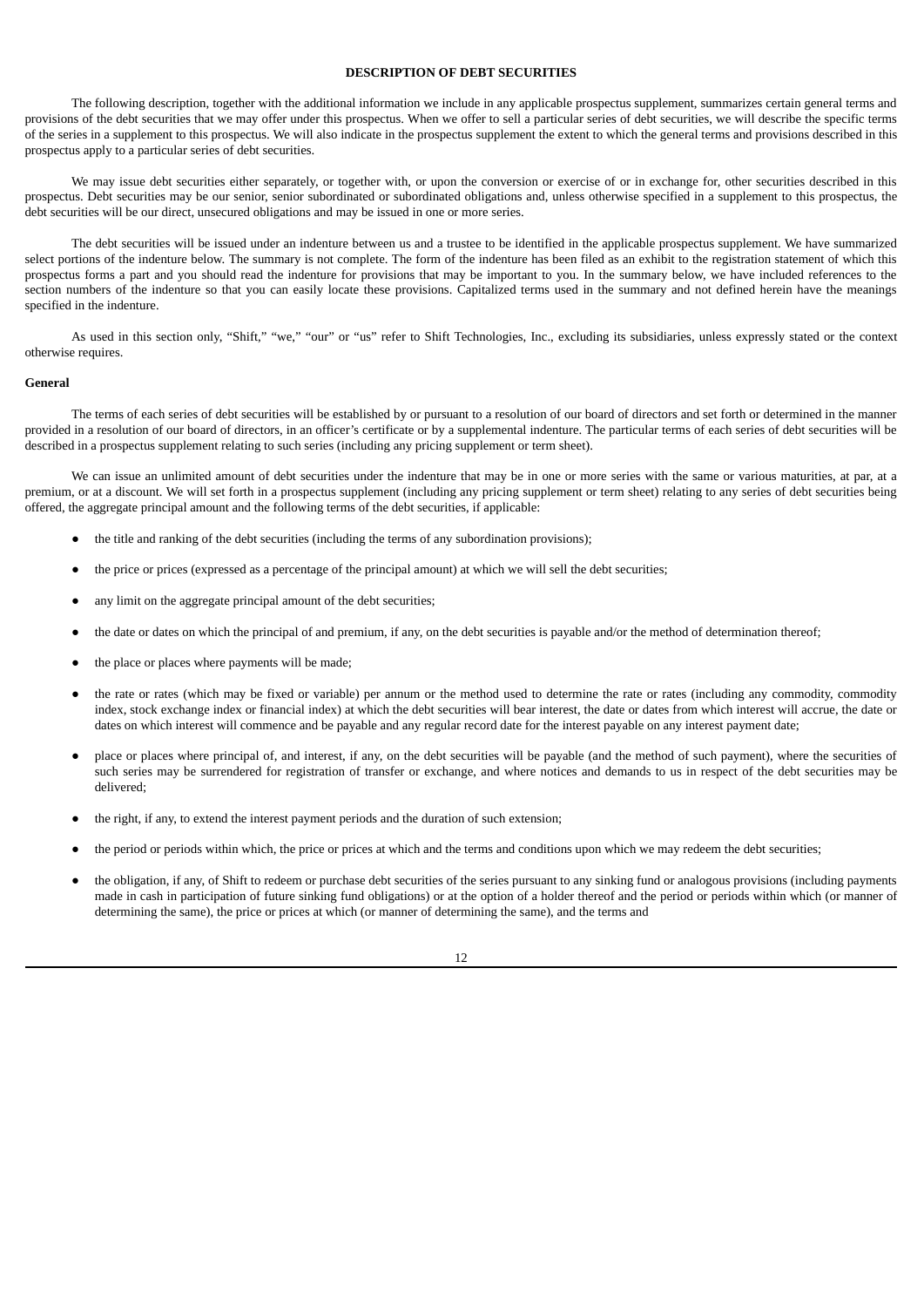- conditions upon which, debt securities of the series shall be redeemed or purchased, in whole or in part, pursuant to such obligation;
- the dates on which and the price or prices at which we will repurchase debt securities at the option of the holders of debt securities and other detailed terms and provisions of these repurchase obligations;
- the form of the debt securities of the series, including the form of the trustee's certificate of authentication for such series and any legends or endorsements to be placed thereon;
- the denominations in which the debt securities will be issued, if other than denominations of \$1,000 and any integral multiple thereof;
- whether the debt securities will be issued in the form of certificated debt securities or global debt securities;
- the portion of principal amount of the debt securities payable upon declaration of acceleration of the maturity date, if other than the principal amount;
- the currency of denomination of the debt securities, which may be U.S. Dollars or any foreign currency, and if such currency of denomination is a composite currency, the agency or organization, if any, responsible for overseeing such composite currency;
- the designation of the currency, currencies or currency units in which payment of principal of, premium and interest on the debt securities will be made;
- if payments of principal of, premium or interest on the debt securities will be made in one or more currencies or currency units other than that or those in which the debt securities are denominated, the manner in which the exchange rate with respect to these payments will be determined;
- the manner in which the amounts of payment of principal of, premium, if any, or interest on the debt securities will be determined, if these amounts may be determined by reference to an index based on a currency or currencies other than that in which the debt securities are denominated or designated to be payable or by reference to a commodity, commodity index, stock exchange index or financial index;
- any provisions relating to any security provided for the debt securities;
- any addition to, deletion of or change in the Events of Default described in this prospectus or in the indenture with respect to the debt securities and any change in the acceleration provisions described in this prospectus or in the indenture with respect to the debt securities;
- any addition to, deletion of or change in the covenants described in this prospectus or in the indenture with respect to the debt securities;
- the provisions, if any, relating to conversion or exchange of any securities of such series, including if applicable, the conversion or exchange price and period, provisions as to whether conversion or exchange will be mandatory, the events requiring an adjustment of the conversion or exchange price and provisions affecting conversion or exchange;
- if other than the trustee, the identity of the trustee, the registrar, paying agent and custodian for the depositary;
- if other than The Depository Trust Company, the identity of the depositary; and
- any other terms of the debt securities, which may supplement, modify or delete any provision of the indenture as it applies to that series, including any terms that may be required under applicable law or regulations or advisable in connection with the marketing of the securities.

We may issue debt securities that provide for an amount less than their stated principal amount to be due and payable upon declaration of acceleration of their maturity pursuant to the terms of the indenture. We will provide you with information on the federal income tax considerations and other special considerations applicable to any of these debt securities in the applicable prospectus supplement.

If we denominate the purchase price of any of the debt securities in a foreign currency or currencies or a foreign currency unit or units, or if the principal of and any premium and interest on any series of debt securities is payable in a foreign currency or currencies or a foreign currency unit or units, we will provide you with information on the restrictions, elections, general tax considerations, specific terms and other information with respect to that issue of debt securities and such foreign currency or currencies or foreign currency unit or units in the applicable prospectus supplement.

13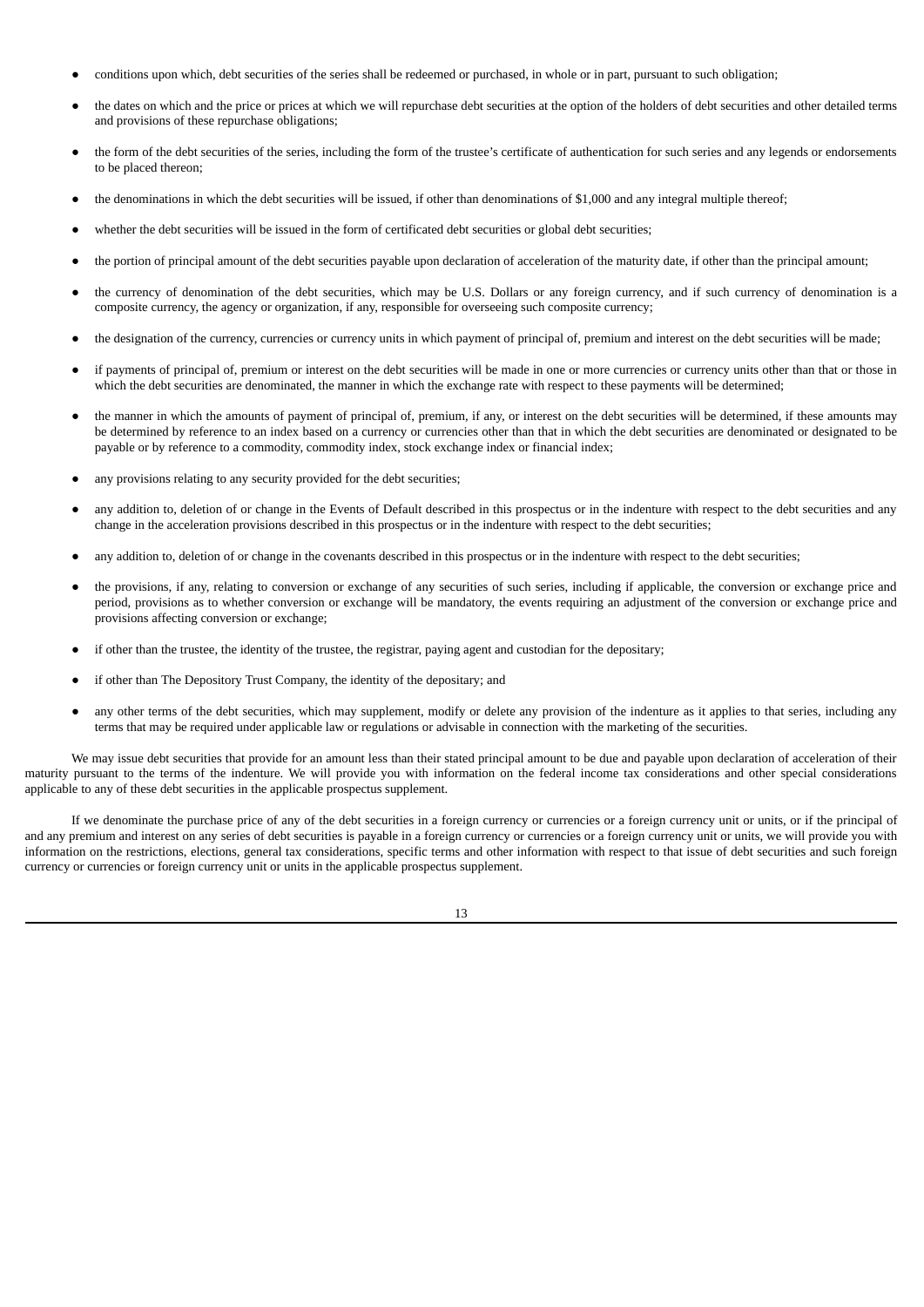## **Transfer and Exchange**

Each debt security will be represented by either one or more global securities registered in the name of The Depository Trust Company, or the Depositary, or a nominee of the Depositary (we will refer to any debt security represented by a global debt security as a "book-entry debt security"), or a certificate issued in definitive registered form (we will refer to any debt security represented by a certificated security as a "certificated debt security") as set forth in the applicable prospectus supplement. Except as set forth under the heading "Global Debt Securities and Book-Entry System" below, book-entry debt securities will not be issuable in certificated form.

*Certificated Debt Securities*. You may transfer or exchange certificated debt securities at any office we maintain for this purpose in accordance with the terms of the indenture. No service charge will be made for any transfer or exchange of certificated debt securities, but we may require payment of a sum sufficient to cover any tax or other governmental charge payable in connection with a transfer or exchange.

You may effect the transfer of certificated debt securities and the right to receive the principal of, premium and interest on certificated debt securities only by surrendering the certificate representing those certificated debt securities and either reissuance by us or the trustee of the certificate to the new holder or the issuance by us or the trustee of a new certificate to the new holder.

*Global Debt Securities and Book-Entry System*. Each global debt security representing book-entry debt securities will be deposited with, or on behalf of, the Depositary, and registered in the name of the Depositary or a nominee of the Depositary.

#### **Covenants**

We will set forth in the applicable prospectus supplement any restrictive covenants applicable to any issue of debt securities.

# **No Protection In the Event of a Change of Control**

Unless we state otherwise in the applicable prospectus supplement, the debt securities will not contain any provisions which may afford holders of the debt securities protection in the event we have a change in control or in the event of a highly leveraged transaction (whether or not such transaction results in a change in control) which could adversely affect holders of debt securities.

#### **Consolidation, Merger and Sale of Assets**

We may not consolidate with or merge with or into, or convey, transfer or lease all or substantially all of our properties and assets to any person (a "successor person") unless:

- we are the surviving corporation or the successor person (if other than us) is a corporation organized and validly existing under the laws of any U.S. domestic jurisdiction and expressly assumes our obligations on the debt securities and under the indenture; and
- immediately after giving effect to the transaction, no Default or Event of Default, shall have occurred and be continuing.

Notwithstanding the above, any of our subsidiaries may consolidate with, merge into or transfer all or part of its properties to us.

# **Events of Default**

"Event of Default" means with respect to any series of debt securities, any of the following:

- default in the payment of any interest upon any debt security of that series when it becomes due and payable, and continuance of that default for a period of 30 days (unless the entire amount of the payment is deposited by us with the trustee or with a paying agent prior to the expiration of the 30-day period);
- default in the payment of principal of any debt security of that series at its maturity;
- default in the performance or breach of any other covenant or warranty by us in the indenture (other than a covenant or warranty that has been included in the indenture solely for the benefit of a series of debt securities other than that series), which default continues uncured for a period of 60 days after we receive written notice from the trustee or Shift and the trustee receive written notice from the holders of not less than 25% in principal amount of the outstanding debt securities of that series as provided in the indenture;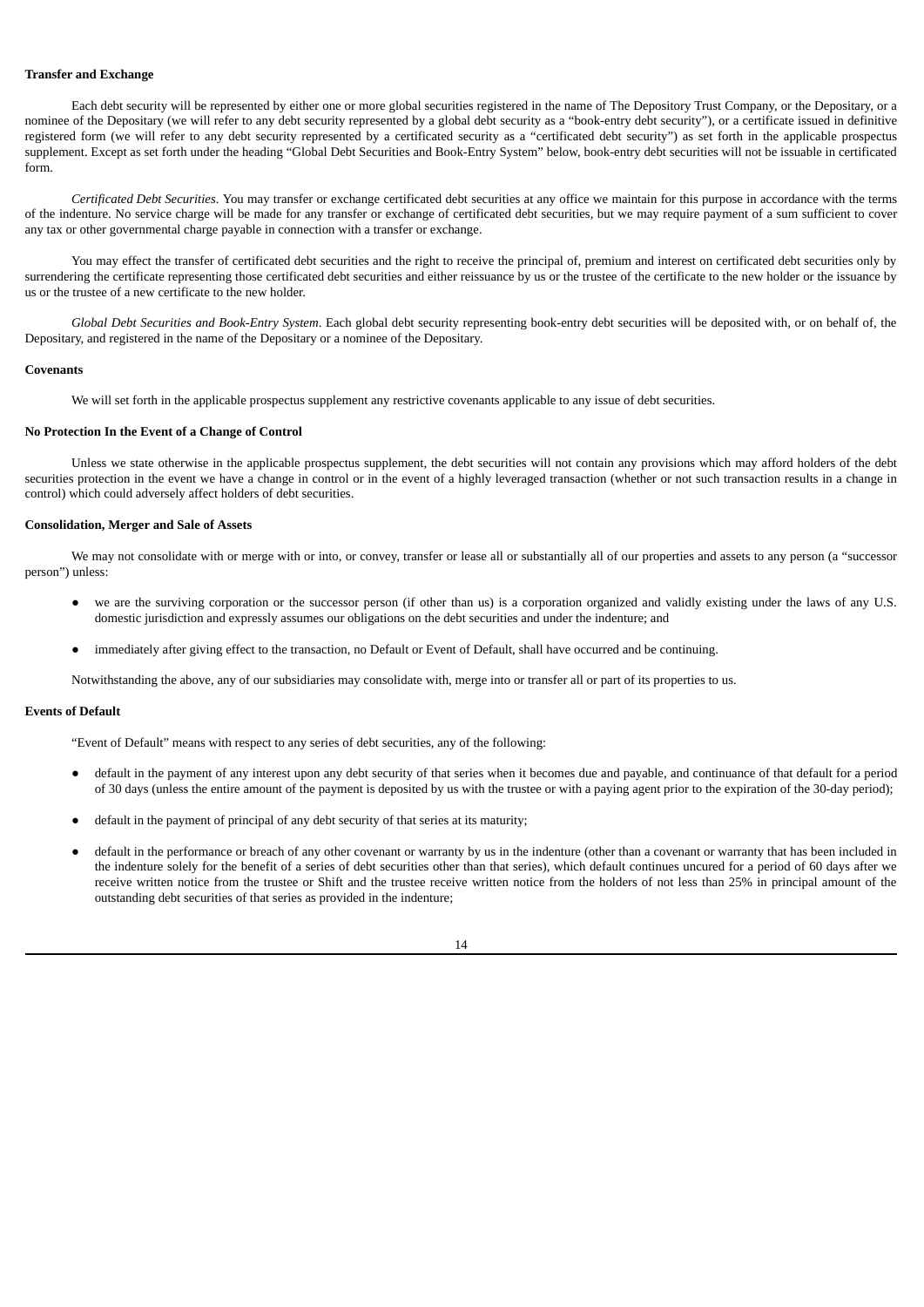- certain voluntary or involuntary events of bankruptcy, insolvency or reorganization of Shift; or
- any other Event of Default provided with respect to debt securities of that series that is described in the applicable prospectus supplement.

No Event of Default with respect to a particular series of debt securities (except as to certain events of bankruptcy, insolvency or reorganization) necessarily constitutes an Event of Default with respect to any other series of debt securities. The occurrence of certain Events of Default or an acceleration under the indenture may constitute an event of default under certain of our indebtedness or that of our subsidiaries outstanding from time to time.

If an Event of Default with respect to debt securities of any series at the time outstanding occurs and is continuing, then the trustee or the holders of not less than 25% in principal amount of the outstanding debt securities of that series may, by a notice in writing to us (and to the trustee if given by the holders), declare to be due and payable immediately the principal of (or, if the debt securities of that series are discount securities, that portion of the principal amount as may be specified in the terms of that series) and accrued and unpaid interest, if any, on all debt securities of that series. Such acceleration will not be effective until the earlier of (1) the acceleration of indebtedness under our senior secured credit facilities or (2) five business Days after receipt by us of written notice of such acceleration, at which time the principal, premium, if any, interest and any other monetary obligations on all the then outstanding series of debt securities will become due and payable immediately. In the case of an Event of Default resulting from certain events of bankruptcy, insolvency or reorganization, the principal (or such specified amount) of and accrued and unpaid interest, if any, on all outstanding debt securities will become and be immediately due and payable without any declaration or other act on the part of the trustee or any holder of outstanding debt securities. At any time after a declaration of acceleration with respect to debt securities of any series has been made, but before a judgment or decree for payment of the money due has been obtained by the trustee, the holders of a majority in principal amount of the outstanding debt securities of that series may rescind and annul the acceleration if all Events of Default, other than the non-payment of accelerated principal and interest, if any, with respect to debt securities of that series, have been cured or waived as provided in the indenture. We refer you to the prospectus supplement relating to any series of debt securities that are discount securities for the particular provisions relating to acceleration of a portion of the principal amount of such discount securities upon the occurrence of an Event of Default.

The indenture provides that the trustee will be under no obligation to exercise any of its rights or powers under the indenture unless the trustee receives indemnity satisfactory to it against any cost, liability or expense which might be incurred by it in exercising such right of power. Subject to certain rights of the trustee, the holders of a majority in principal amount of the outstanding debt securities of any series will have the right to direct the time, method and place of conducting any proceeding for any remedy available to the trustee or exercising any trust or power conferred on the trustee with respect to the debt securities of that series.

No holder of any debt security of any series will have any right to institute any proceeding, judicial or otherwise, with respect to the indenture or for the appointment of a receiver or trustee, or for any remedy under the indenture, unless:

- that holder has previously given to the trustee written notice of a continuing Event of Default with respect to debt securities of that series; and
- the holders of not less than 25% in principal amount of the outstanding debt securities of that series have made written request, and offered reasonable indemnity or security, to the trustee to institute the proceeding as trustee, and the trustee has not received from the holders of not less than a majority in principal amount of the outstanding debt securities of that series a direction inconsistent with that request and has failed to institute the proceeding within 60 days.

Notwithstanding any other provision in the indenture, the holder of any debt security will have an absolute and unconditional right to receive payment of the principal of, premium and any interest on that debt security on or after the due dates expressed in that debt security and to institute suit for the enforcement of payment.

The indenture requires us, within 120 days after the end of our fiscal year, to furnish to the trustee a statement as to compliance with the indenture. If a Default or Event of Default occurs and is continuing with respect to the debt securities of any series and if it is known to a responsible officer of the trustee, the trustee shall mail to each holder of the debt securities of that series notice of a Default or Event of Default within 90 days after it occurs. The indenture provides that the trustee may withhold notice to the holders of debt securities of any series of any Default or Event of Default (except in payment on any debt securities of that series) with respect to debt securities of that series if the trustee determines in good faith that withholding notice is in the interest of the holders of those debt securities.

15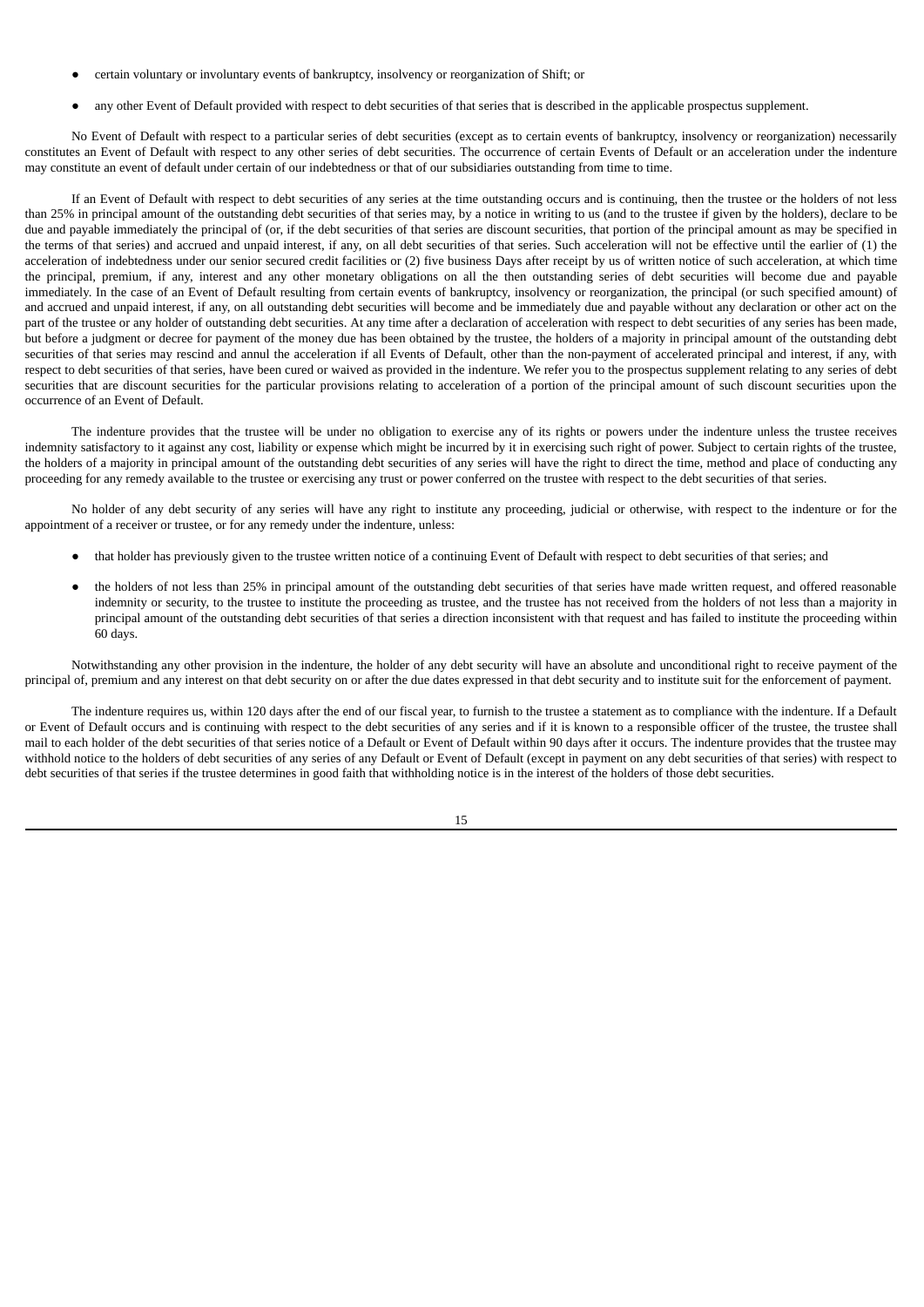### **Modification and Waiver**

We and the trustee may modify and amend the indenture or the debt securities of any series without the consent of any holder of any debt security:

- to cure any ambiguity, defect or inconsistency;
- to comply with covenants in the indenture described above under the heading "Consolidation, Merger and Sale of Assets;"
- to provide for uncertificated securities in addition to or in place of certificated securities;
- to make any change that does not adversely affect the rights of any holder of debt securities;
- to provide for the issuance of and establish the form and terms and conditions of debt securities of any series as permitted by the indenture;
- to add covenants for the benefit of the holders or to surrender any right or power conferred upon Shift;
- to effect the appointment of a successor trustee with respect to the debt securities of any series and to add to or change any of the provisions of the indenture to provide for or facilitate administration by more than one trustee; or
- to comply with requirements of the SEC in order to effect or maintain the qualification of the indenture under the Trust Indenture Act of 1939, as amended.

We may also modify and amend the indenture with the consent of the holders of at least a majority in principal amount of the outstanding debt securities of each series affected by the modifications or amendments.

We may not make any modification or amendment without the consent of the holders of each affected debt security then outstanding if that amendment will:

- reduce the amount of debt securities whose holders must consent to an amendment, supplement or waiver;
- reduce the rate of or extend the time for payment of interest (including default interest) on any debt security;
- reduce the principal of or premium on or change the fixed maturity of any debt security or reduce the amount of, or postpone the date fixed for, the payment of any sinking fund or analogous obligation with respect to any series of debt securities;
- reduce the principal amount of discount securities payable upon acceleration of maturity;
- waive a default in the payment of the principal of, premium or interest on any debt security (except a rescission of acceleration of the debt securities of any series by the holders of at least a majority in aggregate principal amount of the then outstanding debt securities of that series and a waiver of the payment default that resulted from such acceleration);
- make the principal of or premium or interest on any debt security payable in currency other than that stated in the debt security;
- make any change to certain provisions of the indenture relating to, among other things, the right of holders of debt securities to receive payment of the principal of, premium and interest on those debt securities and to institute suit for the enforcement of any such payment and to waivers or amendments; and
- waive a redemption payment with respect to any debt security.

Except for certain specified provisions, the holders of at least a majority in principal amount of the outstanding debt securities of any series may on behalf of the holders of all debt securities of that series waive our compliance with provisions of the indenture. The holders of a majority in principal amount of the outstanding debt securities of any series may on behalf of the holders of all the debt securities of such series waive any past default under the indenture with respect to that series and its consequences, except a default in the payment of the principal of, premium or any interest on any debt security of that series; provided, however, that the holders of a majority in principal amount of the outstanding debt securities of any series may rescind an acceleration and its consequences, including any related payment default that resulted from the acceleration.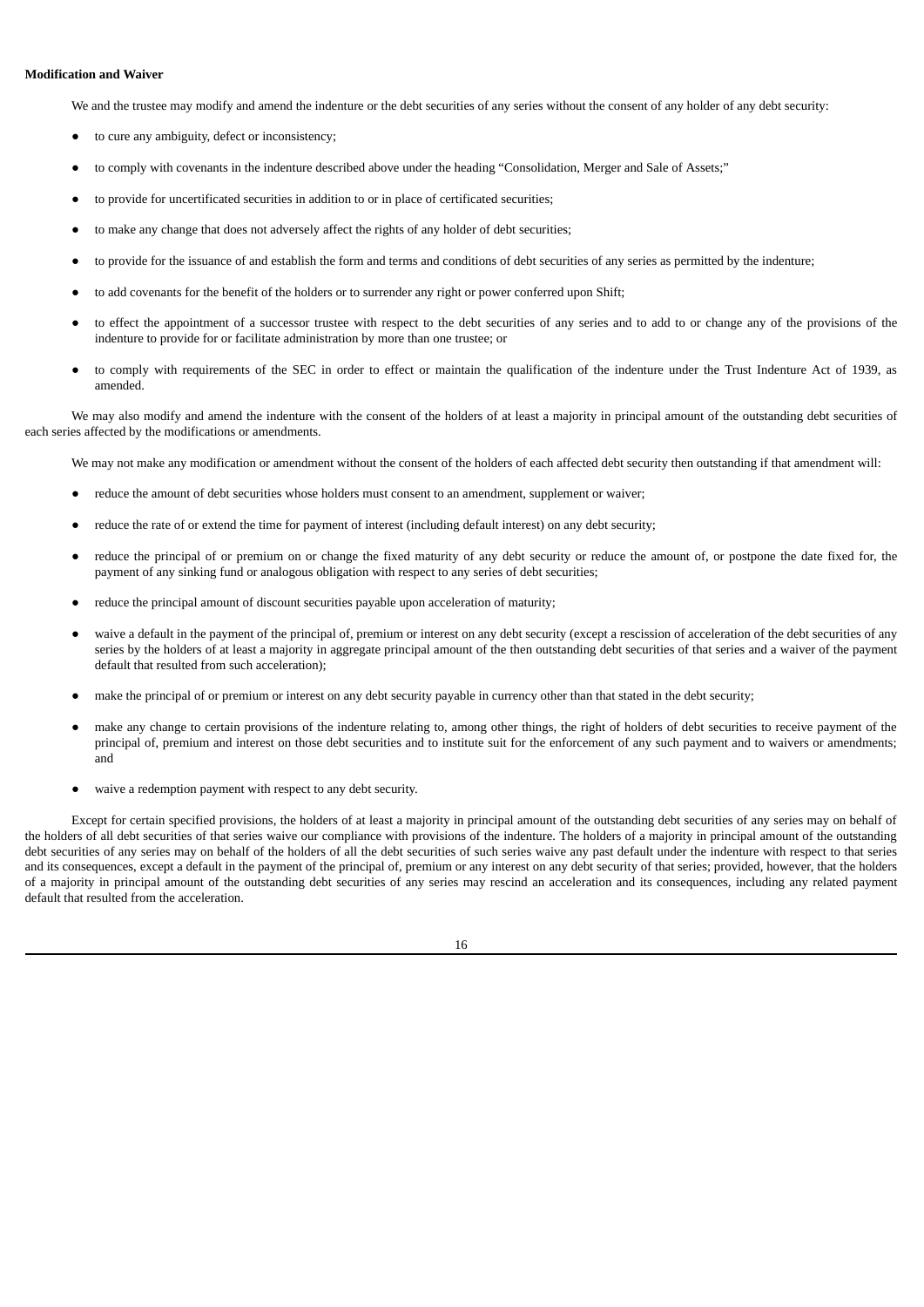# **Defeasance of Debt Securities and Certain Covenants in Certain Circumstances**

*Legal Defeasance*. The indenture provides that, unless otherwise provided by the terms of the applicable series of debt securities, we may be discharged from any and all obligations in respect of the debt securities of any series (subject to certain exceptions). We will be so discharged upon the deposit with the trustee, in trust, of money and/or U.S. government obligations or, in the case of debt securities denominated in a single currency other than U.S. Dollars, government obligations of the government that issued or caused to be issued such currency, that, through the payment of interest and principal in accordance with their terms, will provide money in an amount sufficient in the opinion of a nationally recognized firm of independent public accountants or investment bank to pay and discharge each installment of principal, premium and interest on and any mandatory sinking fund payments in respect of the debt securities of that series on the stated maturity of those payments in accordance with the terms of the indenture and those debt securities.

This discharge may occur only if, among other things, we have delivered to the trustee an opinion of counsel stating that we have received from, or there has been published by, the United States Internal Revenue Service a ruling or, since the date of execution of the indenture, there has been a change in the applicable United States federal income tax law, in either case to the effect that, and based thereon such opinion shall confirm that, the holders of the debt securities of that series will not recognize income, gain or loss for United States federal income tax purposes as a result of the deposit, defeasance and discharge and will be subject to United States federal income tax on the same amounts and in the same manner and at the same times as would have been the case if the deposit, defeasance and discharge had not occurred.

*Defeasance of Certain Covenants*. The indenture provides that, unless otherwise provided by the terms of the applicable series of debt securities, upon compliance with certain conditions:

- we may omit to comply with the covenant described under the heading "Consolidation, Merger and Sale of Assets" and certain other covenants set forth in the indenture, as well as any additional covenants which may be set forth in the applicable prospectus supplement; and
- any omission to comply with those covenants will not constitute a Default or an Event of Default with respect to the debt securities of that series ("covenant defeasance").

#### The conditions include:

- depositing with the trustee money and/or U.S. government obligations or, in the case of debt securities denominated in a single currency other than U.S. Dollars, government obligations of the government that issued or caused to be issued such currency, that, through the payment of interest and principal in accordance with their terms, will provide money in an amount sufficient in the opinion of a nationally recognized firm of independent public accountants or investment bank to pay and discharge each installment of principal of, premium and interest on and any mandatory sinking fund payments in respect of the debt securities of that series on the stated maturity of those payments in accordance with the terms of the indenture and those debt securities; and
- delivering to the trustee an opinion of counsel to the effect that the holders of the debt securities of that series will not recognize income, gain or loss for United States federal income tax purposes as a result of the deposit and related covenant defeasance and will be subject to United States federal income tax on the same amounts and in the same manner and at the same times as would have been the case if the deposit and related covenant defeasance had not occurred.

*Covenant Defeasance and Events of Default*. In the event we exercise our option to effect covenant defeasance with respect to any series of debt securities and the debt securities of that series are declared due and payable because of the occurrence of any Event of Default, the amount of money and/or U.S. government obligations or foreign government obligations on deposit with the trustee will be sufficient to pay amounts due on the debt securities of that series at the time of their stated maturity but may not be sufficient to pay amounts due on the debt securities of that series at the time of the acceleration resulting from the Event of Default. However, we shall remain liable for those payments.

#### **Governing Law**

The indenture and the debt securities will be governed by, and construed in accordance with, the laws of the State of New York without regard to conflict of law principles that would result in the application of any law other than the law of the State of New York.

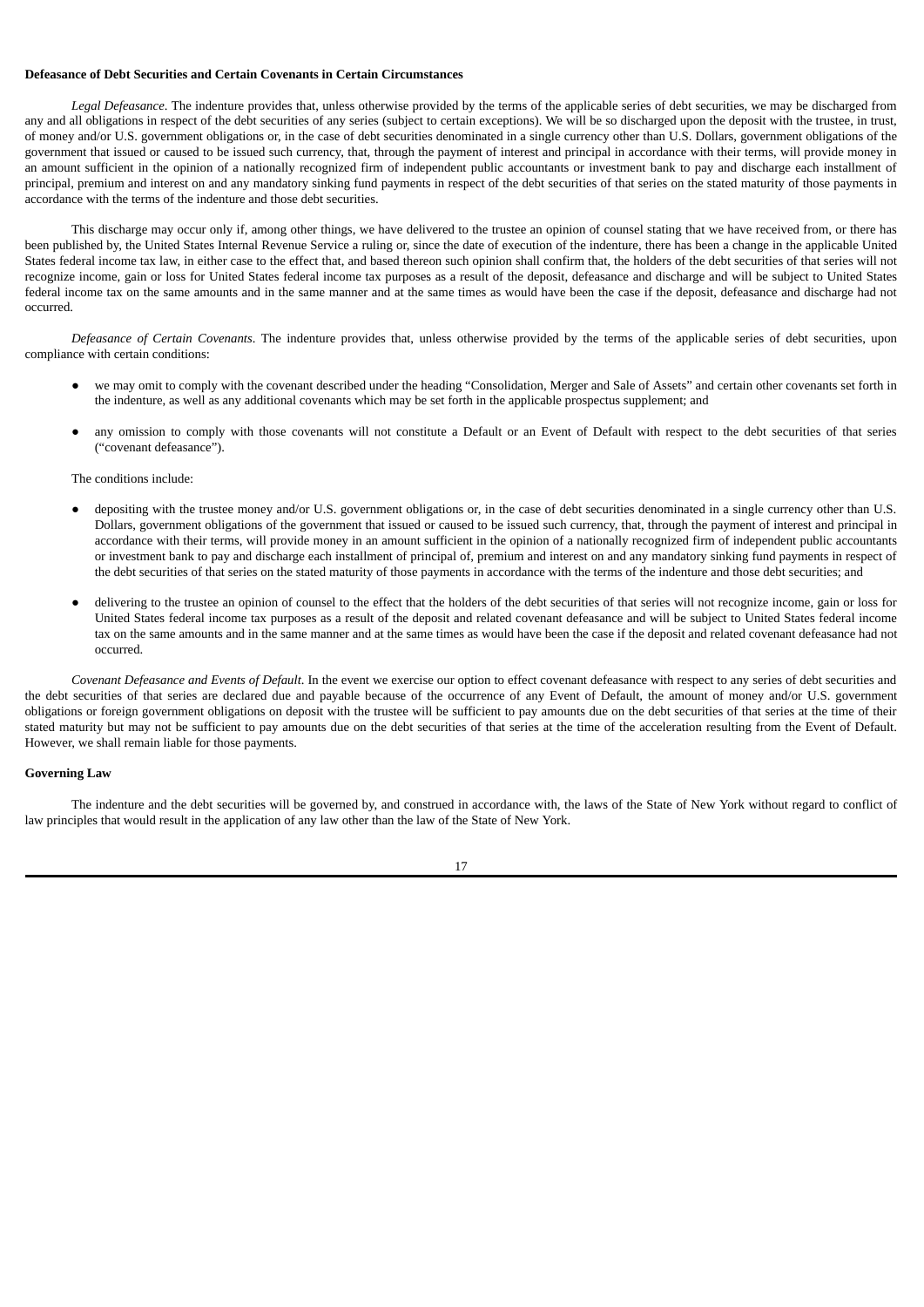# **DESCRIPTION OF WARRANTS**

<span id="page-21-0"></span>We may issue warrants, including warrants to purchase common stock, preferred stock or debt securities or any combination of the foregoing. Warrants may be issued independently or as part of a unit with any other securities and may be attached to or separate from the underlying securities. We may issue warrants directly or under a warrant agreement to be entered into between us and a warrant agent, as detailed in the prospectus supplement relating to warrants being offered. Any warrant agent will act solely as our agent in connection with the warrants of a particular series and will not assume any obligation or relationship of agency or trust for or with any holders or beneficial owners of warrants.

A prospectus supplement relating to any warrants being offered will include specific terms relating to the offering, including a description of any other securities sold together with the warrants. These items will include:

- the title of the warrants;
- the aggregate number of the warrants;
- the price or prices at which the warrants will be issued;
- the designation, amount and terms of the common stock, preferred stock or debt securities purchasable upon exercise of the warrants and procedures by which those numbers may be adjusted:
- the designation and terms of the other offered securities, if any, with which the warrants are issued and the number of the warrants issued with each security;
- if applicable, the date on and after which the warrants and the offered securities purchasable upon exercise of the warrants will be separately transferable;
- the price or prices at which the offered securities purchasable upon exercise of the warrants may be purchased;
- the date on which the right to exercise the warrants shall commence and the date on which the right shall expire;
- the minimum or maximum amount of the warrants that may be exercised at any one time;
- the effect of any merger, consolidation, sale or other disposition of our business on the warrant agreement and the warrants;
- any terms relating to the modification of the warrants;
- the terms of any rights to redeem or call the warrants;
- information with respect to book-entry procedures, if any;
- discussion of any material federal income tax considerations; and
- any other material terms of the warrants, including terms, procedures and limitations relating to the transferability, exchange, exercise or redemption of the warrants.

The descriptions of the warrants in this prospectus and in any prospectus supplement are summaries of the applicable provisions of the applicable agreements. These descriptions do not restate those agreements in their entirety and do not contain all of the information that you may find useful. We urge you to read the applicable agreements because they, and not the summaries, define your rights as holders of the warrants or any warrant units. For more information, please review the form of the relevant agreements, which will be filed with the SEC promptly after the offering of the warrants or warrant units and will be available as described under the heading "Where You Can Find More Information; Incorporation by Reference."

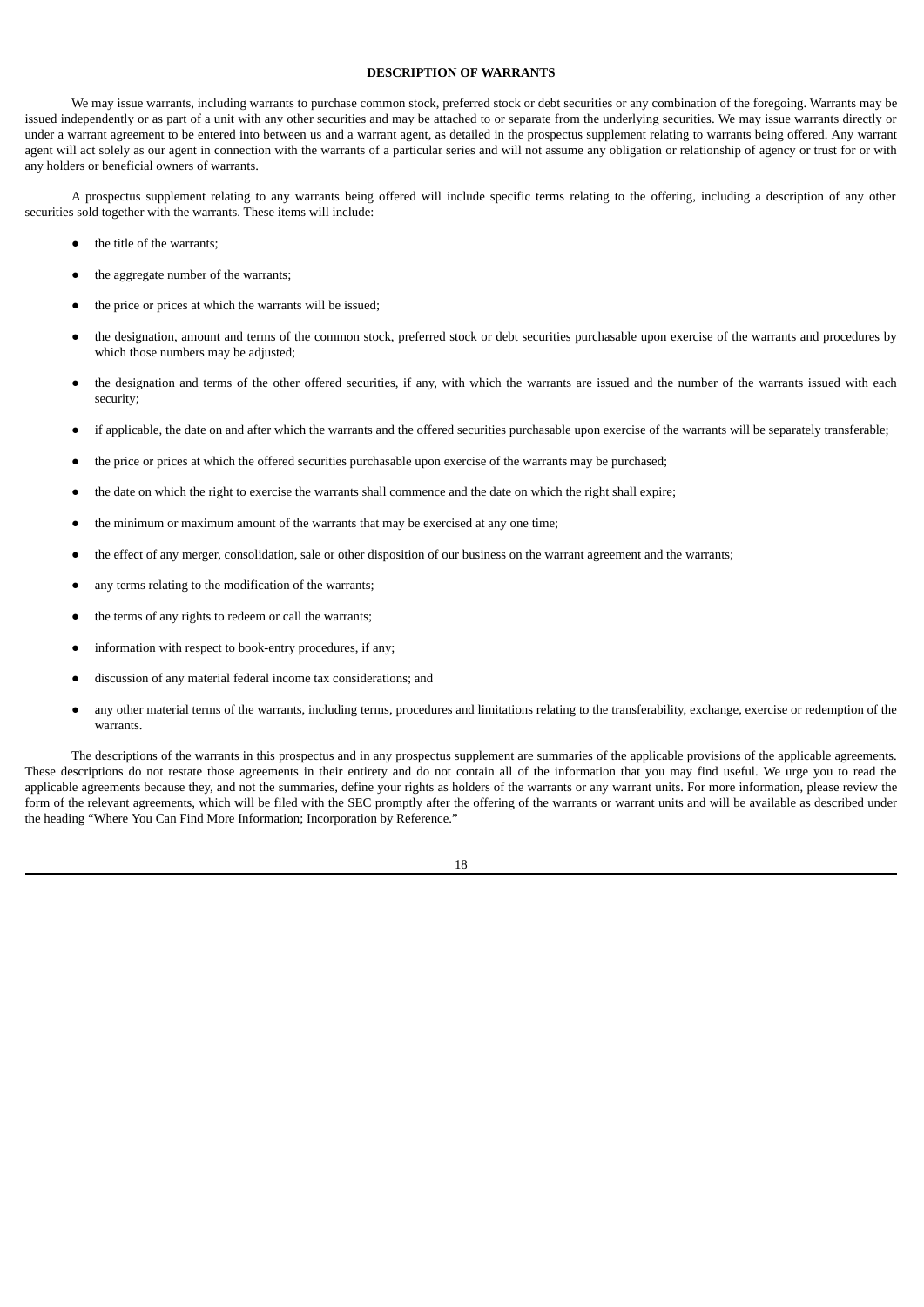# **DESCRIPTION OF UNITS**

<span id="page-22-0"></span>We may issue units consisting of one or more debt securities, shares of preferred stock, or shares of common stock, or any combination of such of our securities, as specified in a related prospectus supplement.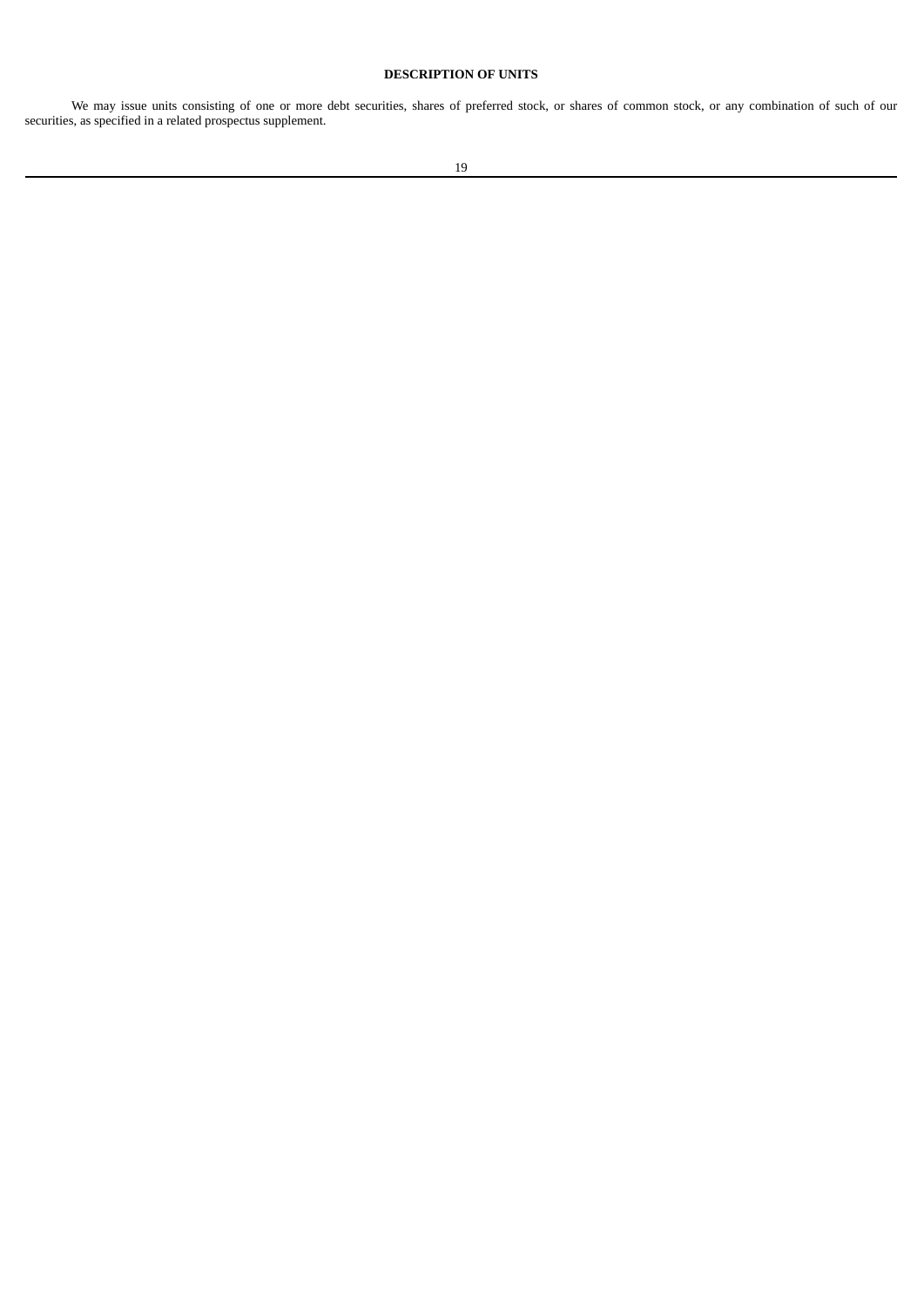# **DESCRIPTION OF RIGHTS**

<span id="page-23-0"></span>As specified in the applicable prospectus supplement, we may issue rights to purchase the securities offered in this prospectus to our existing stockholders, and such rights may or may not be issued for consideration. The applicable prospectus supplement will describe the terms of any such rights. The description in the prospectus supplement will not purport to be complete and will be qualified in its entirety by reference to the documents pursuant to which such rights will be issued.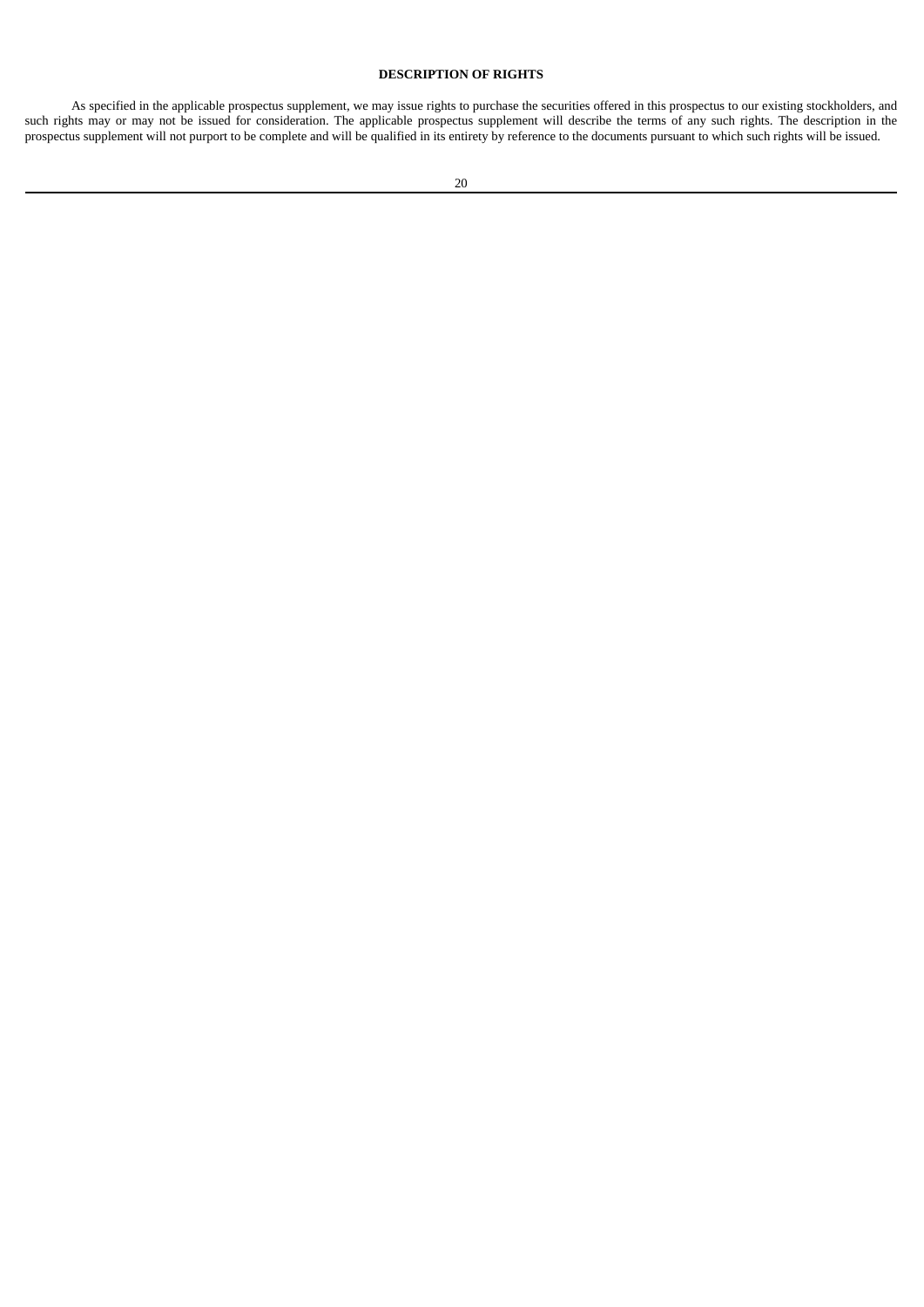## **FORMS OF SECURITIES**

<span id="page-24-0"></span>Each debt security, warrant, unit and right will be represented either by a certificate issued in definitive form to a particular investor or by one or more global securities representing the entire issuance of securities. Certificated securities will be issued in definitive form and global securities will be issued in registered form. Definitive securities name you or your nominee as the owner of the security, and in order to transfer or exchange these securities or to receive payments other than interest or other interim payments, you or your nominee must physically deliver the securities to the trustee, registrar, paying agent or other agent, as applicable. Global securities name a depositary or its nominee as the owner of the debt securities, warrants, units or rights represented by these global securities. The depositary maintains a computerized system that will reflect each investor's beneficial ownership of the securities through an account maintained by the investor with its broker/dealer, bank, trust company or other representative, as we explain more fully below.

## **Registered Global Securities**

We may issue the registered debt securities, warrants, units and rights in the form of one or more fully registered global securities that will be deposited with a depositary or its nominee identified in the applicable prospectus supplement and registered in the name of that depositary or nominee. In those cases, one or more registered global securities will be issued in a denomination or aggregate denominations equal to the portion of the aggregate principal or face amount of the securities to be represented by registered global securities. Unless and until it is exchanged in whole for securities in definitive registered form, a registered global security may not be transferred except as a whole by and among the depositary for the registered global security, the nominees of the depositary or any successors of the depositary or those nominees.

If not described below, any specific terms of the depositary arrangement with respect to any securities to be represented by a registered global security will be described in the prospectus supplement relating to those securities. We anticipate that the following provisions will apply to all depositary arrangements.

Ownership of beneficial interests in a registered global security will be limited to persons, called participants, that have accounts with the depositary or persons that may hold interests through participants. Upon the issuance of a registered global security, the depositary will credit, on its book-entry registration and transfer system, the participants' accounts with the respective principal or face amounts of the securities beneficially owned by the participants. Any dealers, underwriters or agents participating in the distribution of the securities will designate the accounts to be credited. Ownership of beneficial interests in a registered global security will be shown on, and the transfer of ownership interests will be effected only through, records maintained by the depositary, with respect to interests of participants, and on the records of participants, with respect to interests of persons holding through participants. The laws of some states may require that some purchasers of securities take physical delivery of these securities in definitive form. These laws may impair your ability to own, transfer or pledge beneficial interests in registered global securities.

So long as the depositary, or its nominee, is the registered owner of a registered global security, that depositary or its nominee, as the case may be, will be considered the sole owner or holder of the securities represented by the registered global security for all purposes under the applicable indenture, warrant agreement, unit agreement or rights agreement. Except as described below, owners of beneficial interests in a registered global security will not be entitled to have the securities represented by the registered global security registered in their names, will not receive or be entitled to receive physical delivery of the securities in definitive form and will not be considered the owners or holders of the securities under the applicable indenture, warrant agreement, unit agreement or rights agreement. Accordingly, each person owning a beneficial interest in a registered global security must rely on the procedures of the depositary for that registered global security and, if that person is not a participant, on the procedures of the participant through which the person owns its interest, to exercise any rights of a holder under the applicable indenture, warrant agreement, unit agreement or rights agreement. We understand that under existing industry practices, if we request any action of holders or if an owner of a beneficial interest in a registered global security desires to give or take any action that a holder is entitled to give or take under the applicable indenture, warrant agreement, unit agreement or rights agreement, the depositary for the registered global security would authorize the participants holding the relevant beneficial interests to give or take that action, and the participants would authorize beneficial owners owning through them to give or take that action or would otherwise act upon the instructions of beneficial owners holding through them.

Principal, premium, if any, and interest payments on debt securities, and any payments to holders with respect to warrants, units or rights, represented by a registered global security registered in the name of a depositary or its nominee will be made to the depositary or its nominee, as the case may be, as the registered owner of the registered global security. None of us, the trustees, the warrant agents, the unit agents, the rights agents or any other agent of ours, agent of the trustees or agent of the warrant agents, unit agents or rights agents will have any responsibility or liability for any aspect of the records relating to payments made on account of beneficial ownership interests in the registered global security or for maintaining, supervising or reviewing any records relating to those beneficial ownership interests.

We expect that the depositary for any of the securities represented by a registered global security, upon receipt of any payment of principal, premium, interest or other distribution of underlying securities or other property to holders on that registered global security, will immediately credit participants' accounts in amounts proportionate to their respective beneficial interests in that registered global security as shown on the records of the depositary. We also expect that payments by participants to owners of beneficial interests in a registered global security held through participants will be governed by standing customer instructions and customary practices, as is now the case with the securities held for the accounts of customers in bearer form or registered in "street name," and will be the responsibility of those participants.

If the depositary for any of these securities represented by a registered global security is at any time unwilling or unable to continue as depositary or ceases to be a clearing agency registered under the Exchange Act, and a successor depositary registered as a clearing agency under the Exchange Act is not appointed by us within 90 days, we will issue securities in definitive form in exchange for the registered global security that had been held by the depositary. Any securities issued in definitive form in exchange for a registered global security will be registered in the name or names that the depositary gives to the relevant trustee, warrant agent, unit agent, rights agent or other relevant agent of ours or theirs. It is expected that the depositary's instructions will be based upon directions received by the depositary from participants with respect to ownership of beneficial interests in the registered global security that had been held by the depositary.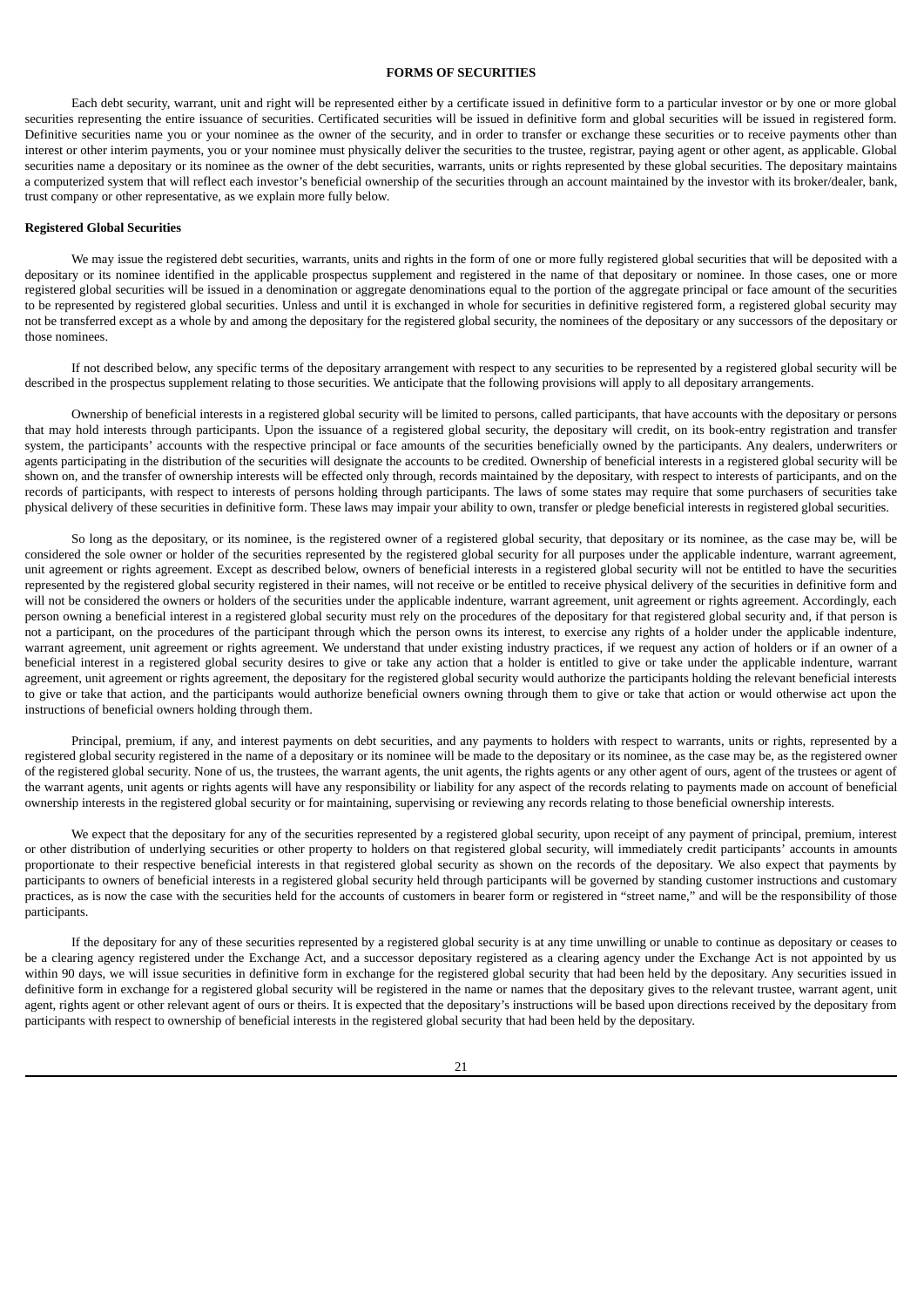## **LEGAL MATTERS**

<span id="page-25-0"></span>The validity of the issuance of the securities offered pursuant to this prospectus will be passed upon by Jenner & Block LLP, New York, NY. Additional legal matters may be passed upon for us or any underwriters, dealers or agents, by counsel that we will name in the applicable prospectus supplement.

# **EXPERTS**

<span id="page-25-1"></span>The consolidated financial statements of Shift Technologies, Inc. appearing in Shift Technologies, Inc.'s Annual Report (Form 10-K) for the year ended December 31, 2021 have been audited by Deloitte & Touche LLP, an independent registered public accounting firm, as stated in their report (which report expresses an unqualified opinion on the consolidated financial statements) which is incorporated by reference herein and elsewhere in the registration statement. Such financial statements have been so incorporated in reliance upon the report of such firm given upon their authority as experts in accounting and auditing.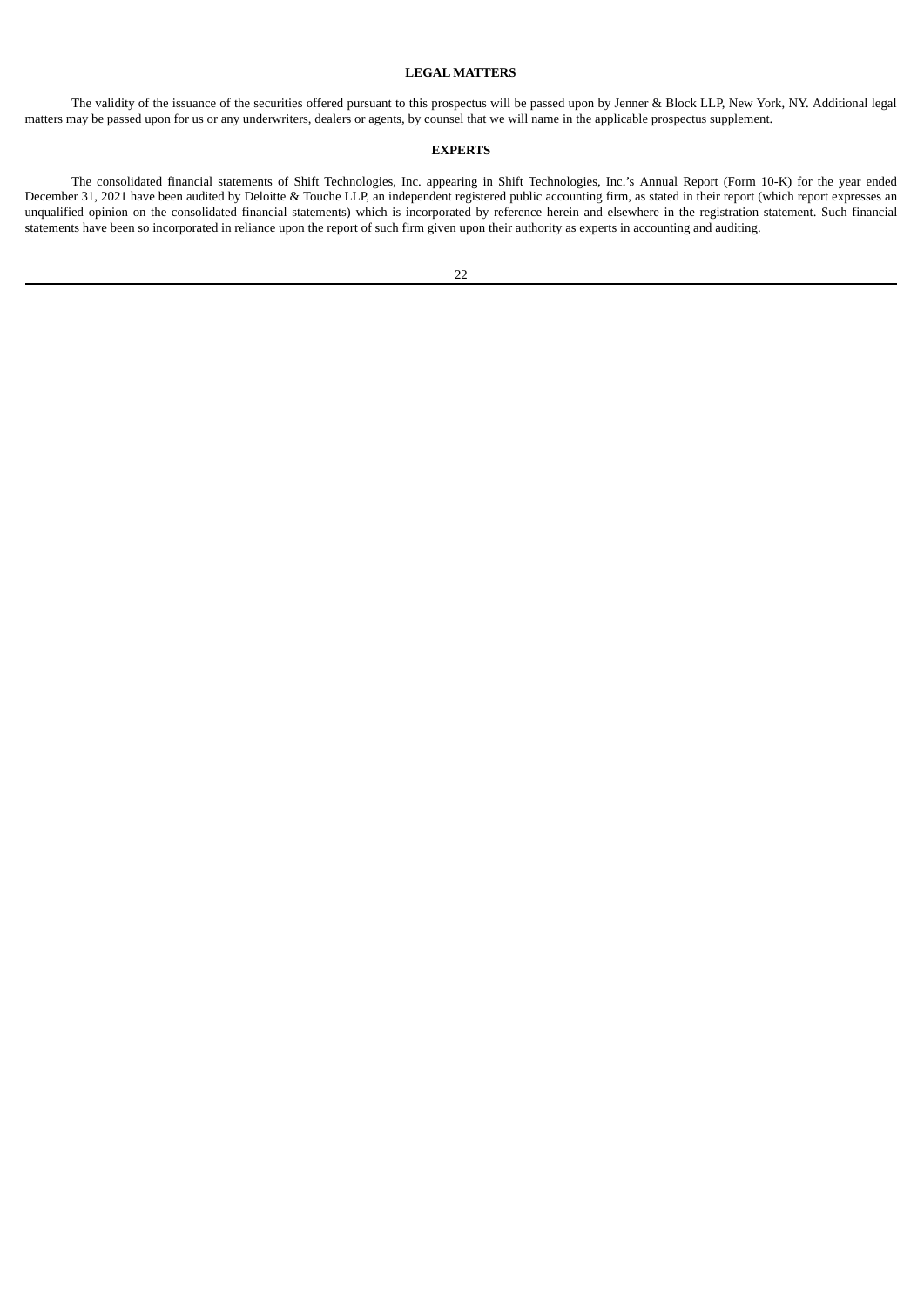# **WHERE YOU CAN FIND MORE INFORMATION**

<span id="page-26-0"></span>This prospectus and any prospectus supplement, which constitutes a part of the registration statement, does not contain all of the information set forth in the registration statement or the exhibits which are part of the registration statement. For further information with respect to us and the securities offered by this prospectus and any prospectus supplement, we refer you to the registration statement and the exhibits filed as part of the registration statement. Statements contained in this prospectus and any prospectus supplement, concerning any of our contracts, agreements or other documents are not necessarily complete. If a contract or document has been filed as an exhibit to the registration statement, we refer you to the copy of the contract or document that has been filed. Each statement in this prospectus, relating to a contract or document filed as an exhibit is qualified in all respects by the filed exhibit.

We are subject to the informational requirements of the Exchange Act and file annual, quarterly and current reports, proxy statements and other information with the SEC. Our filings with the SEC are available to the public on the SEC's website at *http://www.sec.gov.* Those filings are also available to the public on, or accessible through, our website on the "Investor Relations" page at *www.shift.com*. The information we file with the SEC or contained on or accessible through our corporate website or any other website that we may maintain is not part of this prospectus and any prospectus supplement, or the registration statement of which this prospectus is a part. You may inspect a copy of the registration statement through the SEC's website, as provided herein.

#### **Incorporation by Reference**

The SEC's rules allow us to "incorporate by reference" information into this prospectus and any prospectus supplement, which means that we can disclose important information to you by referring you to another document filed separately with the SEC. The information incorporated by reference is deemed to be part of this prospectus, and subsequent information that we file with the SEC will automatically update and supersede that information. Any statement contained in this prospectus, any prospectus supplement, or a previously filed document incorporated by reference will be deemed to be modified or superseded for purposes of this prospectus and any prospectus supplement, to the extent that a statement contained in this prospectus, any prospectus supplement, or a subsequently filed document incorporated by reference modifies or replaces that statement (other than those documents or the portions of those documents not deemed to be filed).

This prospectus incorporates by reference the documents set forth below that have previously been filed with the SEC:

- Our Annual Report on Form 10-K for the year ended December 31, 2021, filed with the SEC on [March](http://www.sec.gov/ix?doc=/Archives/edgar/data/1762322/000176232222000017/sft-20211231.htm) 16, 2022.
- Our Current Reports on Form 8-K filed with the SEC on [January](http://www.sec.gov/Archives/edgar/data/1762322/000121390022001736/ea153910-8k_shifttech.htm) 12, 2022, [February](http://www.sec.gov/ix?doc=/Archives/edgar/data/1762322/000121390022009246/ea156162-8k_shift.htm) 24, 2022 and [March](http://www.sec.gov/ix?doc=/Archives/edgar/data/1762322/000121390022012582/ea156893-8k_shifttech.htm) 15, 2022.
- The description of our Common Stock contained in our Registration Statement on [Form](http://www.sec.gov/Archives/edgar/data/1762322/000121390019004337/f8a12b031519_insurance.htm) 8-A, dated March 18, 2019, and any amendment or report filed with the SEC for the purpose of updating the description.

All reports and other documents we subsequently file pursuant to Section 13(a), 13(c), 14 or 15(d) of the Securities Exchange Act of 1934, as amended, which we refer to as the "Exchange Act" in this prospectus, prior to the termination of this offering, including all such documents we may file with the SEC after the date of the initial registration statement and prior to the effectiveness of the registration statement, but excluding any information furnished to, rather than filed with, the SEC, will also be incorporated by reference into this prospectus and deemed to be part of this prospectus from the date of the filing of such reports and documents.

You may request a free copy of any of the documents incorporated by reference in this prospectus (other than exhibits, unless they are specifically incorporated by reference in the documents) by writing or telephoning us at the following address:

> Shift Technologies, Inc. 290 Division Street, Suite 400 San Francisco, California 94103-4234 (855) 575-6739 Attn: Secretary

Exhibits to the filings will not be sent, however, unless those exhibits have specifically been incorporated by reference in this prospectus.

#### 23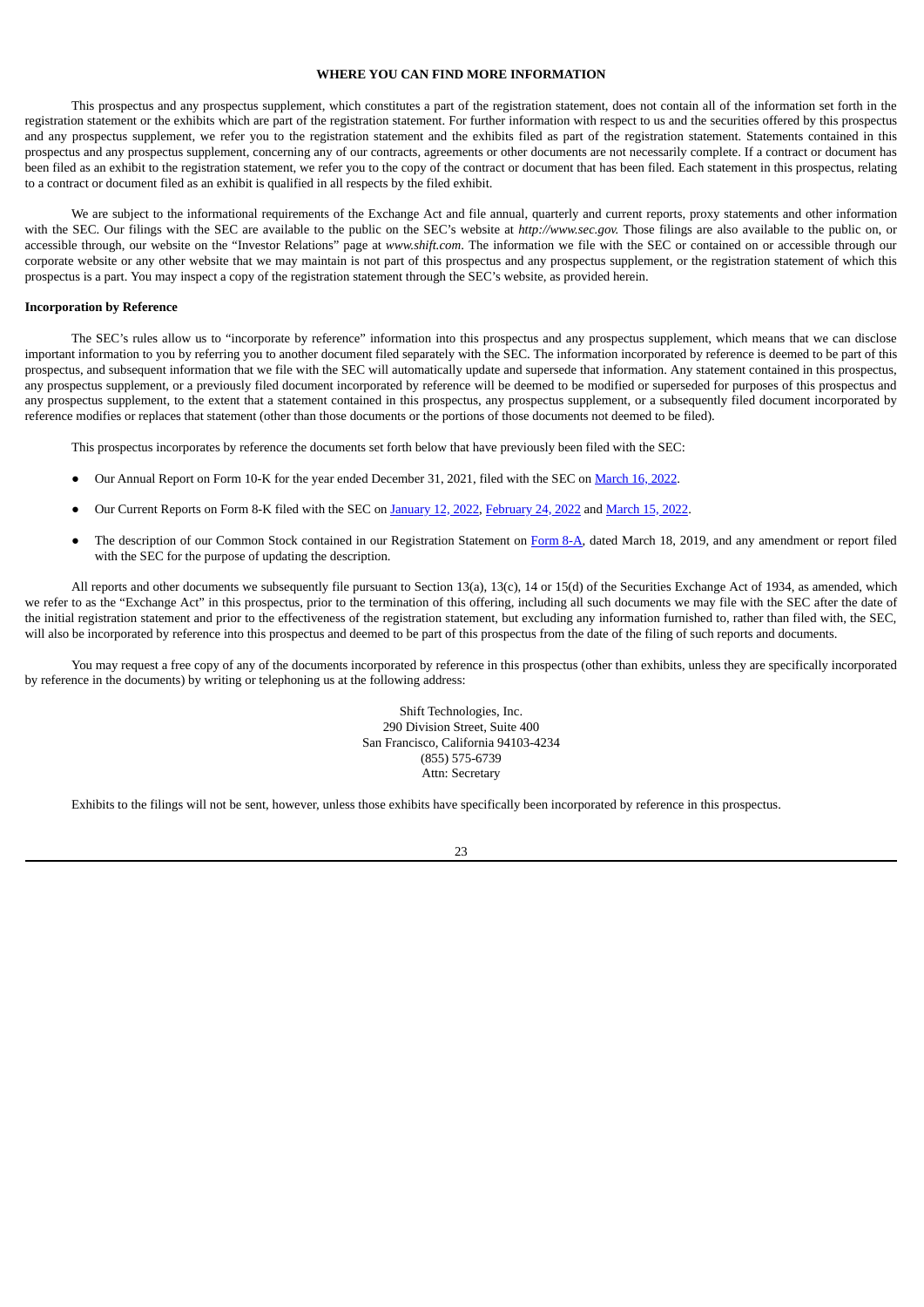# **PART II. INFORMATION NOT REQUIRED IN PROSPECTUS**

#### **Item 14. Other Expenses of Issuance and Distribution**

The following table sets forth the estimated costs and expenses payable in connection with the sale of the shares of common stock being registered hereby. Except as otherwise noted, the registrant will pay all of the costs and expenses set forth in the following table. All amounts shown below are estimates, except the SEC registration fee:

| SEC registration fee                           | 27,810 |
|------------------------------------------------|--------|
| Transfer Agent and Registrar Fees and Expenses | $*$    |
| Legal fees and expenses                        | $*$    |
| Accounting fees and expenses                   | $*$    |
| Miscellaneous expenses                         |        |
| Total                                          | 27,810 |

The foregoing sets forth the general categories of fees and expenses (other than underwriting discounts and commissions) that we anticipate we will incur in connection with the offering of securities under this registration statement. Because an indeterminate amount of securities is covered by this registration statement, certain expenses in connection with the issuance and distribution of securities are not currently determinable. An estimate of the aggregate fees and expenses in connection with each sale of securities being offered will be included in the applicable prospectus supplement.

#### **Item 15. Indemnification of Directors and Officers**

Section 145 of the DGCL authorizes a court to award, or a corporation's board of directors to grant, indemnity to directors and officers in terms sufficiently broad to permit such indemnification under certain circumstances for liabilities, including reimbursement for expenses incurred, arising under the Securities Act.

Our second amended and restated certificate of incorporation provides that our directors shall not be personally liable to us or our stockholders for monetary damages for breach of fiduciary duty as a director to the fullest extent permitted by the DGCL. Our second amended and restated bylaws provide for indemnification of our directors and officers to the maximum extent permitted by applicable law.

The right to indemnification conferred by our second amended and restated bylaws also includes the right to be paid the expenses (including attorneys' fees) incurred by a present or former director or officer in defending any civil, criminal, administrative, or investigative action, suit, or proceeding in advance of its final disposition, provided, however, that if the Delaware law requires, an advancement of expenses incurred by a director or officer in his or her capacity as a director or officer shall be made only upon the Company's receipt of an undertaking by or on behalf of such director or officer to repay all amounts so advanced if it shall ultimately be determined that such person is not entitled to be indemnified for such expenses under our second amended and restated bylaws, or otherwise.

In addition, the Company entered into indemnification agreements with each of its directors and certain of its officers. These agreements require us to indemnify such persons to the fullest extent permitted under Delaware law against liabilities that may arise by reason of their service to the registrant, and to advance expenses incurred as a result of any action, suit, or proceeding against them as to which they could be indemnified.

The Company has in effect insurance policies for general officers' and directors' liability insurance covering all of its officers and directors.

## **Item 16. Exhibits and Financial Statement Schedules**

See the Exhibit Index on the page immediately preceding the signature page for a list of exhibits filed as part of this registration statement on Form S-3, which Exhibit Index is incorporated herein by reference.

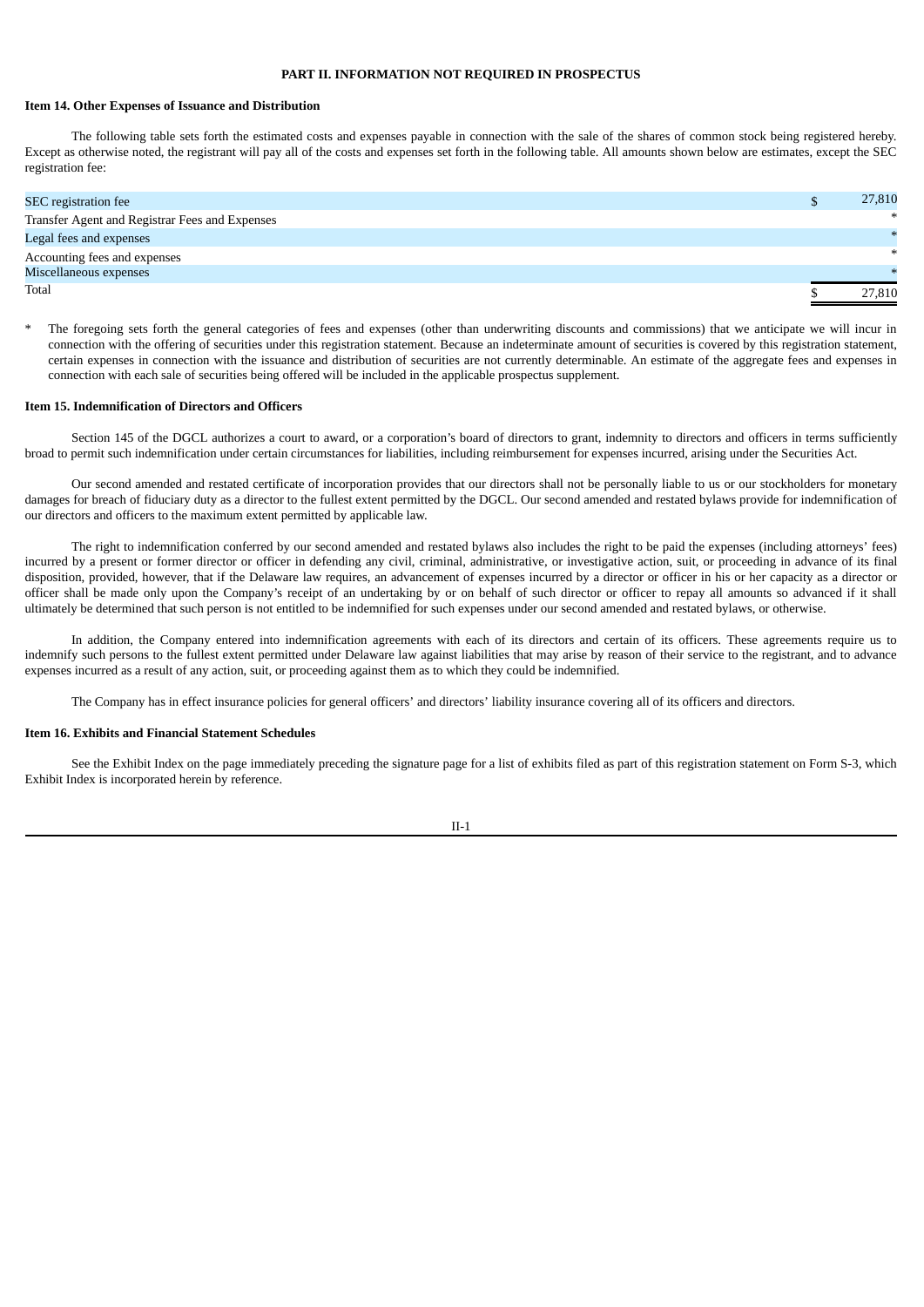### **Item 17. Undertakings.**

The undersigned registrant hereby undertakes:

- (1) To file, during any period in which offers or sales are being made, a post-effective amendment to this registration statement:
	- (i) To include any prospectus required by Section 10(a)(3) of the Securities Act of 1933;
	- (ii) To reflect in the prospectus any facts or events arising after the effective date of the registration statement (or the most recent post-effective amendment thereof) which, individually or in the aggregate, represent a fundamental change in the information set forth in the registration statement. Notwithstanding the foregoing, any increase or decrease in volume of securities offered (if the total dollar value of securities offered would not exceed that which was registered) and any deviation from the low or high end of the estimated maximum offering range may be reflected in the form of prospectus filed with the Commission pursuant to Rule 424(b) if, in the aggregate, the changes in volume and price represent no more than 20 percent change in the maximum aggregate offering price set forth in the "Calculation of Registration Fee" table in the effective registration statement;
	- (iii) To include any material information with respect to the plan of distribution not previously disclosed in the registration statement or any material change to such information in the registration statement;

*provided, however, that* paragraphs (a)(l)(i), (a)(l)(ii) and (a)(l)(iii) above do not apply if the information required to be included in a post-effective amendment by those paragraphs is contained in reports filed with or furnished to the Commission by the registrant pursuant to Section 13 or 15(d) of the Securities Exchange Act of 1934 that are in the registration statement, or is contained in a form of prospectus filed pursuant to Rule 424(b) that is a part of the registration statement.

- (2) That, for the purpose of determining any liability under the Securities Act of 1933, each such post-effective amendment shall be deemed to be a new registration statement relating to the securities offered therein, and the offering of such securities at that time shall be deemed to be the initial bona fide offering thereof.
- (3) To remove from registration by means of a post-effective amendment any of the securities being registered which remain unsold at the termination of the offering.
- (4) That, for the purpose of determining liability under the Securities Act to any purchaser:
	- (i) if the registrant is relying on Rule 430B,
		- (A) Each prospectus filed by the registrant pursuant to Rule 424(b)(3) shall be deemed to be part of the registration statement as of the date the filed prospectus was deemed part of and included in the registration statement; and
		- (B) Each prospectus required to be filed pursuant to Rule 424(b)(2), (b)(5), or (b)(7) as part of a registration statement in reliance on Rule 430B relating to an offering made pursuant to Rule  $415(a)(1)(i)$ , (vii), or (x) for the purpose of providing the information required by section 10(a) of the Securities Act of 1933 shall be deemed to be part of and included in the registration statement as of the earlier of the date such form of prospectus is first used after effectiveness or the date of the first contract of sale of securities in the offering described in the prospectus. As provided in Rule 430B, for liability purposes of the issuer and any person that is at that date an underwriter, such date shall be deemed to be a new effective date of the registration statement relating to the securities in the registration statement to which that prospectus relates, and the offering of such securities at that time shall be deemed to be the initial bona fide offering thereof. Provided, however, that no statement made in a registration statement or prospectus that is part of the registration statement or made in a document incorporated or deemed incorporated by reference into the registration statement or prospectus that is part of the registration statement will, as to a purchaser with a time of contract of sale prior to such effective date, supersede or modify any statement that was made in the registration statement or prospectus that was part of the registration statement or made in any such document immediately prior to such effective date.

II-2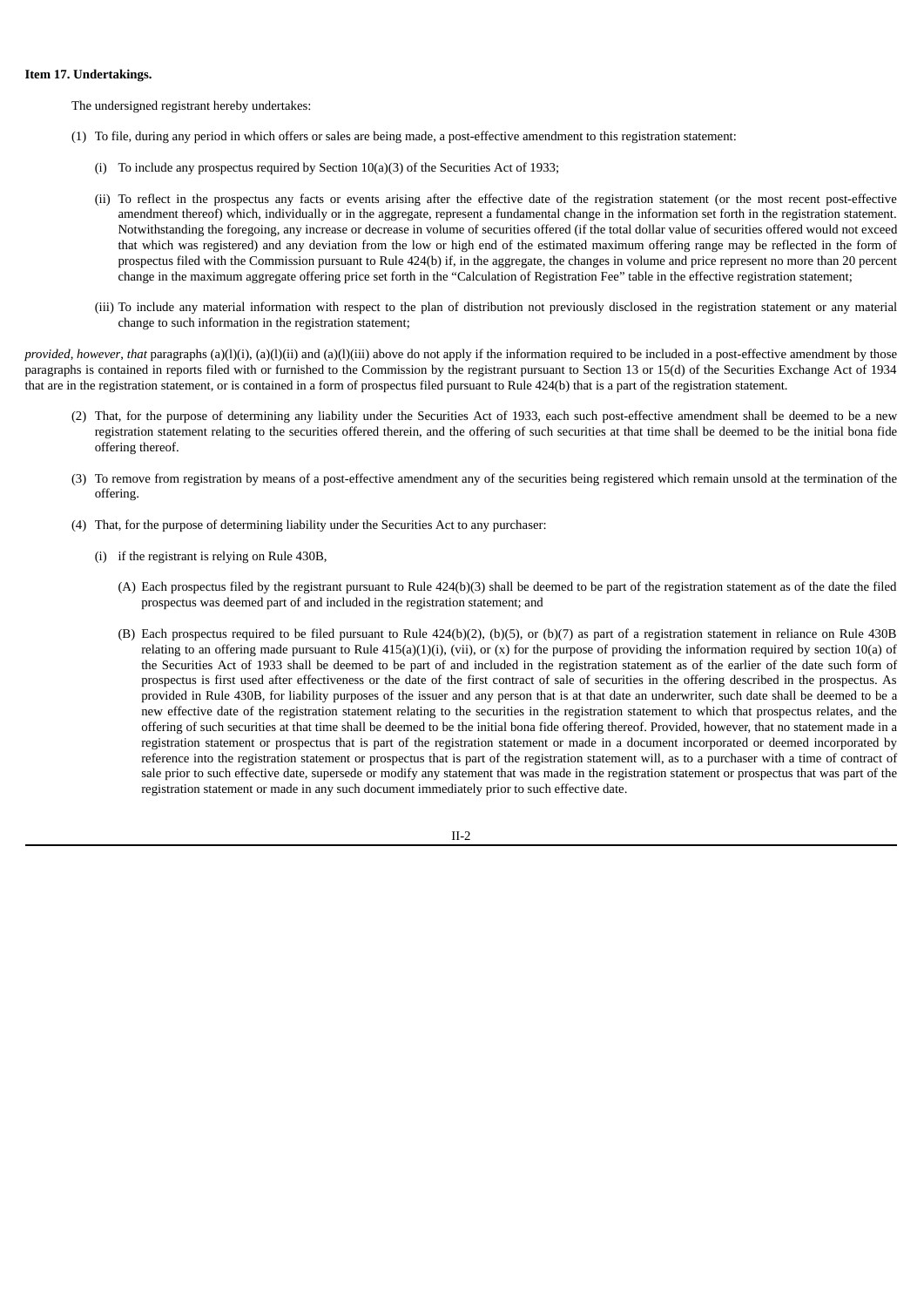- (ii) if the registrant is subject to Rule 430C, each prospectus filed pursuant to Rule 424(b) as part of a registration statement relating to an offering, other than registration statements relying on Rule 430B or other than prospectuses filed in reliance on Rule 430A, shall be deemed to be part of and included in the registration statement as of the date it is first used after effectiveness. Provided, however, that no statement made in a registration statement or prospectus that is part of the registration statement or made in a document incorporated or deemed incorporated by reference into the registration statement or prospectus that is part of the registration statement will, as to a purchaser with a time of contract of sale prior to such first use, supersede or modify any statement that was made in the registration statement or prospectus that was part of the registration statement or made in any such document immediately prior to such date of first use.
- (5) That, for the purpose of determining liability of the registrant under the Securities Act of 1933 to any purchaser in the initial distribution of the securities:

The undersigned registrant undertakes that in a primary offering of securities of the undersigned registrant pursuant to this registration statement, regardless of the underwriting method used to sell the securities to the purchaser, if the securities are offered or sold to such purchaser by means of any of the following communications, the undersigned registrant will be a seller to the purchaser and will be considered to offer or sell such securities to such purchaser:

- (i) Any preliminary prospectus or prospectus of the undersigned registrant relating to the offering required to be filed pursuant to Rule 424 (§ 230.424 of this chapter);
- (ii) Any free writing prospectus relating to the offering prepared by or on behalf of the undersigned registrant or used or referred to by the undersigned registrant;
- (iii) The portion of any other free writing prospectus relating to the offering containing material information about the undersigned registrant or its securities provided by or on behalf of the undersigned registrant; and
- (iv) Any other communication that is an offer in the offering made by the undersigned registrant to the purchaser.
- (6) The undersigned registrant hereby undertakes that, for purposes of determining any liability under the Securities Act of 1933, each filing of the registrant's annual report pursuant to section 13(a) or section 15(d) of the Securities Exchange Act of 1934 (and, where applicable, each filing of an employee benefit plan's annual report pursuant to section 15(d) of the Securities Exchange Act of 1934) that is incorporated by reference in the registration statement shall be deemed to be a new registration statement relating to the securities offered therein, and the offering of such securities at that time shall be deemed to be the initial bona fide offering thereof.
- (7) Insofar as indemnification for liabilities arising under the Securities Act of 1933 may be permitted to directors, officers and controlling persons of the registrant pursuant to the foregoing provisions, or otherwise, the registrant has been advised that in the opinion of the Securities and Exchange Commission such indemnification is against public policy as expressed in the Act and is, therefore, unenforceable. In the event that a claim for indemnification against such liabilities (other than the payment by the registrant of expenses incurred or paid by a director, officer or controlling person of the registrant in the successful defense of any action, suit or proceeding) is asserted by such director, officer or controlling person in connection with the securities being registered, the registrant will, unless in the opinion of its counsel the matter has been settled by controlling precedent, submit to a court of appropriate jurisdiction the question whether such indemnification by it is against public policy as expressed in the Act and will be governed by the final adjudication of such issue.

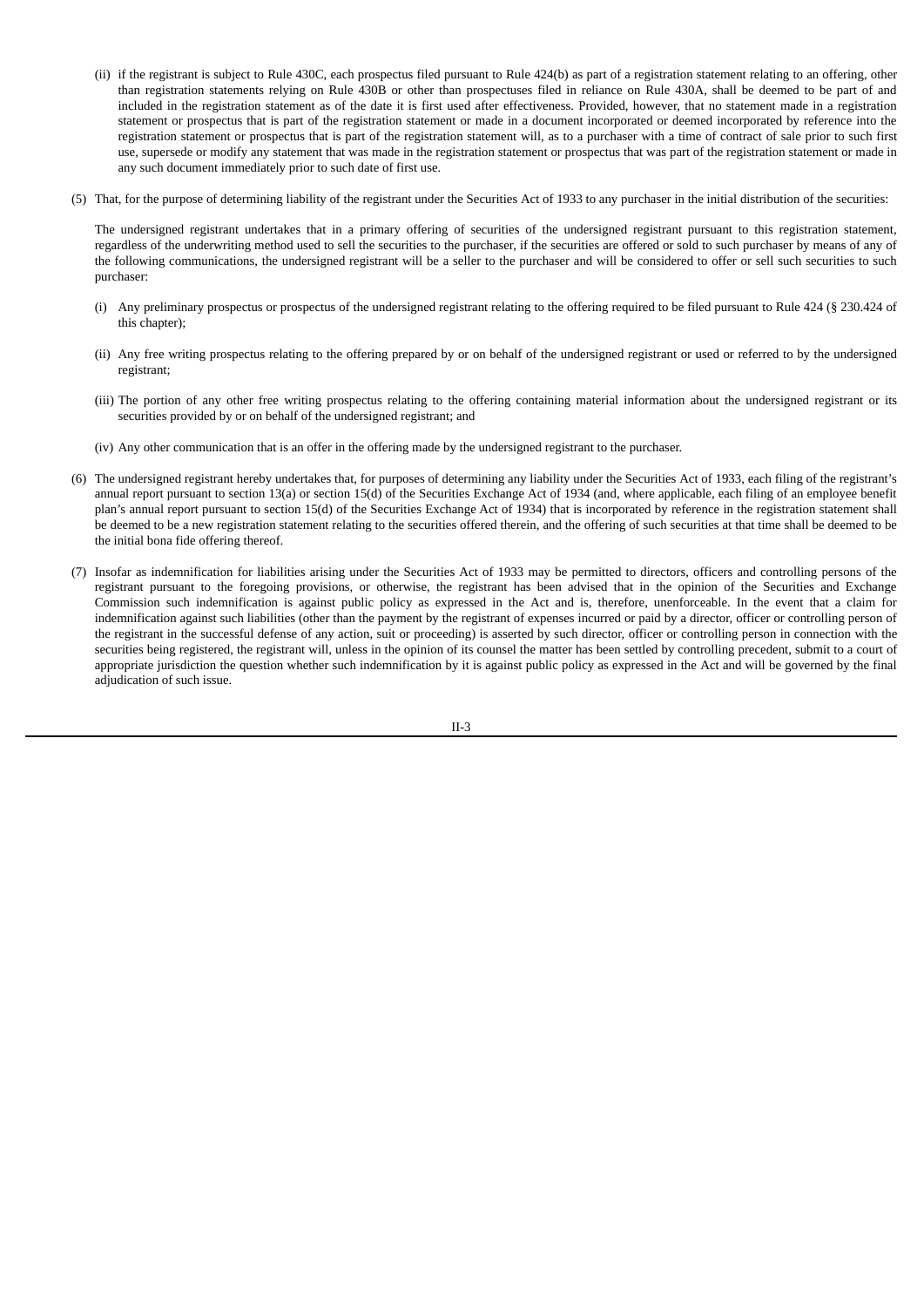# **EXHIBIT INDEX**

| <b>Exhibit No.</b> | <b>Description</b>                                                                                                                                                                                                                                                                                                                            |
|--------------------|-----------------------------------------------------------------------------------------------------------------------------------------------------------------------------------------------------------------------------------------------------------------------------------------------------------------------------------------------|
| $1.1*$             | Form of Underwriting Agreement.                                                                                                                                                                                                                                                                                                               |
| 2.1                | Agreement and Plan of Merger, dated June 29, 2020, by and among Insurance Acquisition Corp., IAC Merger Sub, Inc., and Shift Technologies, Inc.<br>(incorporated by reference to Exhibit 2.1 to the Company's Current Report on Form 8-K filed on June 29, 2020, File No. 001-38839). <sup>+</sup>                                            |
| 2.2                | First Amendment to Agreement and Plan of Merger, dated August 19, 2020, by and among Insurance Acquisition Corp., IAC Merger Sub, Inc., and<br>Shift Technologies, Inc. (incorporated by reference to Exhibit 2.2 to the Amendment No. 5 to Form S-4 filed on September 23, 2020, File No. 333-<br>239896, which is included as Annex A). $+$ |
| 3.1                | Second Amended and Restated Certificate of Incorporation (incorporated by reference to Exhibit 3.1 to the Current Report on Form 8-K filed on<br>October 14, 2020).                                                                                                                                                                           |
| 3.2                | Second Amended and Restated Bylaws (incorporated by reference to Exhibit 3.2 to the Current Report on Form 8-K filed on October 14, 2020).                                                                                                                                                                                                    |
| $4.1*$             | Form of Preferred Stock Certificate and Certificate of Designation of Preferred Stock.                                                                                                                                                                                                                                                        |
| 4.2                | Form of Indenture.                                                                                                                                                                                                                                                                                                                            |
| $4.3*$             | Form of Debt Security.                                                                                                                                                                                                                                                                                                                        |
| $4.4*$             | Form of Warrant Agreement.                                                                                                                                                                                                                                                                                                                    |
| $4.5*$             | Form of Warrant Instrument.                                                                                                                                                                                                                                                                                                                   |
| $4.6*$             | Form of Rights Agreement.                                                                                                                                                                                                                                                                                                                     |
| $4.7*$             | Form of Rights Certificate.                                                                                                                                                                                                                                                                                                                   |
| $4.8*$             | Form of Unit Agreement.                                                                                                                                                                                                                                                                                                                       |
| 5.1                | Opinion of Jenner & Block LLP.                                                                                                                                                                                                                                                                                                                |
| 23.1               | Consent of Deloitte & Touche LLP.                                                                                                                                                                                                                                                                                                             |
| 23.2               | Consent of Jenner & Block LLP (included in Exhibit 5.1).                                                                                                                                                                                                                                                                                      |
| 24.1               | Power of Attorney (included on the signature page to this Registration Statement on Form S-3).                                                                                                                                                                                                                                                |
| 25.1#              | Statement of Eligibility on Form T-1 under the Trust Indenture Act of 1939.                                                                                                                                                                                                                                                                   |
| 107                | Filing Fee Table.                                                                                                                                                                                                                                                                                                                             |

\* To be filed by amendment or incorporated by reference in connection with the offering of the securities.

+ The exhibits and schedules to this Exhibit have been omitted in accordance with Regulation S-K Item 601(b)(2). The Registrant agrees to furnish supplementally a copy of all omitted exhibits and schedules to the Securities and Exchange Commission upon its request.

# To be filed in accordance with the requirements of Section 305(b)(2) of the Trust Indenture Act of 1939.

II-4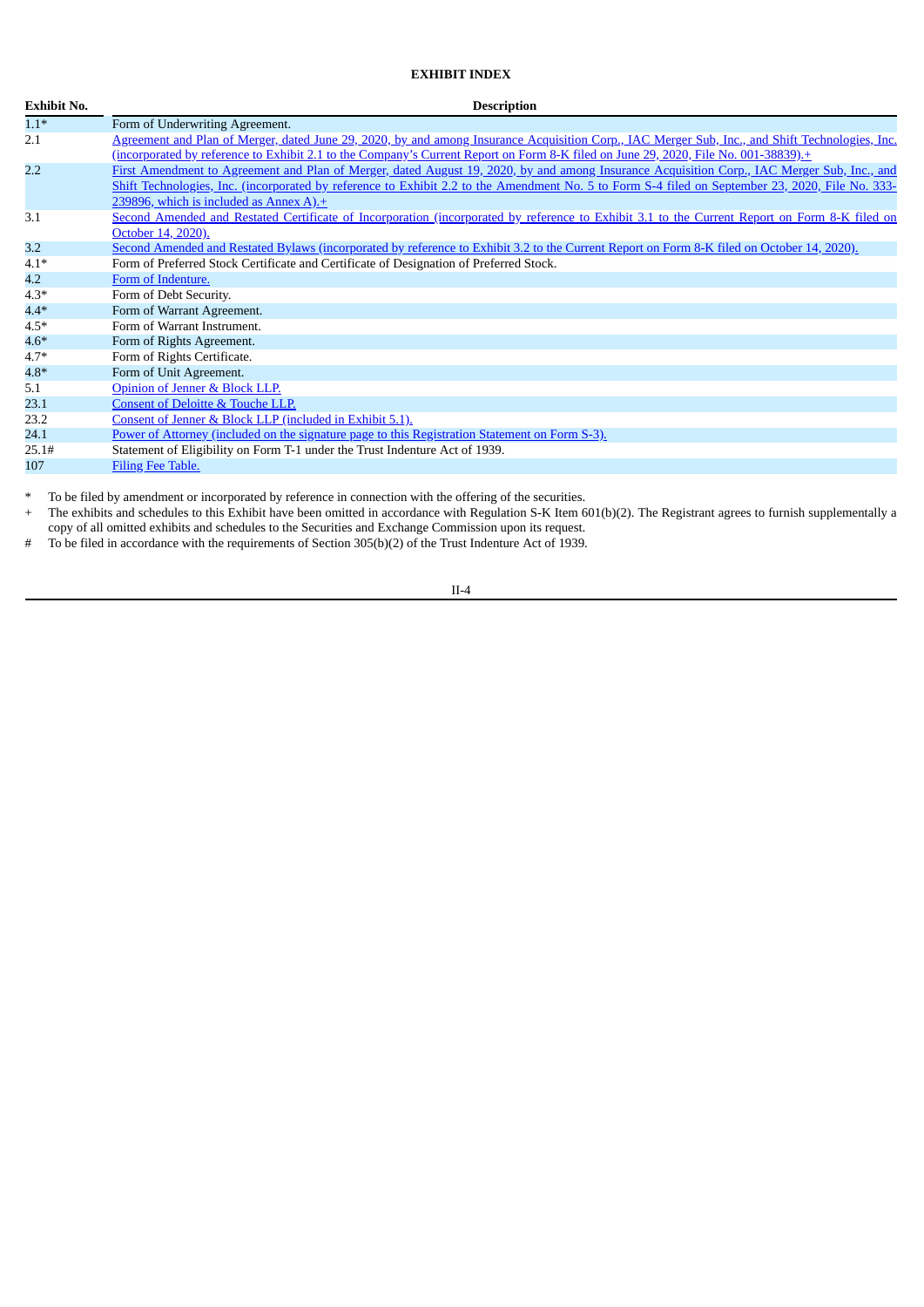## **SIGNATURES**

Pursuant to the requirements of the Securities Act of 1933, the registrant has duly caused this Registration Statement to be signed on its behalf by the undersigned, thereunto duly authorized, in the City of San Francisco, State of California, on March 16, 2022.

# **SHIFT TECHNOLOGIES, INC.**

| /s/ George Arison |  |
|-------------------|--|
|-------------------|--|

George Arison

Chief Executive Officer and Chairman

# **POWER OF ATTORNEY**

<span id="page-31-0"></span>KNOW ALL PERSONS BY THESE PRESENTS, that each person whose signature appears below hereby constitutes and appoints George Arison and Oded Shein, and each of them, his or her true and lawful attorneys-in-fact and agents, each with full power of substitution and resubstitution, for him or her and in his or her name, place and stead, in any and all capacities, to sign any and all amendments, including post-effective amendments, to this Registration Statement, and any registration statement relating to the offering covered by this Registration Statement and filed pursuant to Rule 462(b) under the Securities Act of 1933, and to file the same, with exhibits thereto and other documents in connection therewith, with the Securities and Exchange Commission, granting unto said attorneys-in-fact and agents, and each of them, full power and authority to do and perform each and every act and thing requisite and necessary to be done, as fully for all intents and purposes as he or she might or could do in persons, hereby ratifying and confirming all that each of said attorneys-in-fact and agents, or his or her substitute or substitutes may lawfully do or cause to be done by virtue hereof.

Pursuant to the requirements of the Securities Act of 1933, as amended, this registration statement has been signed below by the following persons in the capacities and on the dates indicated.

| /s/ George Arison<br>George Arison           | Chief Executive Officer and<br>Chairman of the board of directors<br>(principal executive officer)  | March 16, 2022 |
|----------------------------------------------|-----------------------------------------------------------------------------------------------------|----------------|
| /s/ Oded Shein<br>Oded Shein                 | <b>Chief Financial Officer</b><br>(principal financial officer and<br>principal accounting officer) | March 16, 2022 |
| /s/ Toby Russell<br><b>Toby Russell</b>      | Director                                                                                            | March 16, 2022 |
| /s/ Victoria McInnis<br>Victoria McInnis     | Director                                                                                            | March 16, 2022 |
| /s/ Kellyn Smith Kenny<br>Kellyn Smith Kenny | Director                                                                                            | March 16, 2022 |
| /s/ Jason Krikorian<br>Jason Krikorian       | <b>Director</b>                                                                                     | March 16, 2022 |
| /s/ Emily Melton<br><b>Emily Melton</b>      | Director                                                                                            | March 16, 2022 |
| /s/ Adam Nash<br>Adam Nash                   | Director                                                                                            | March 16, 2022 |
| /s/ Manish Patel<br><b>Manish Patel</b>      | Director                                                                                            | March 16, 2022 |

II-5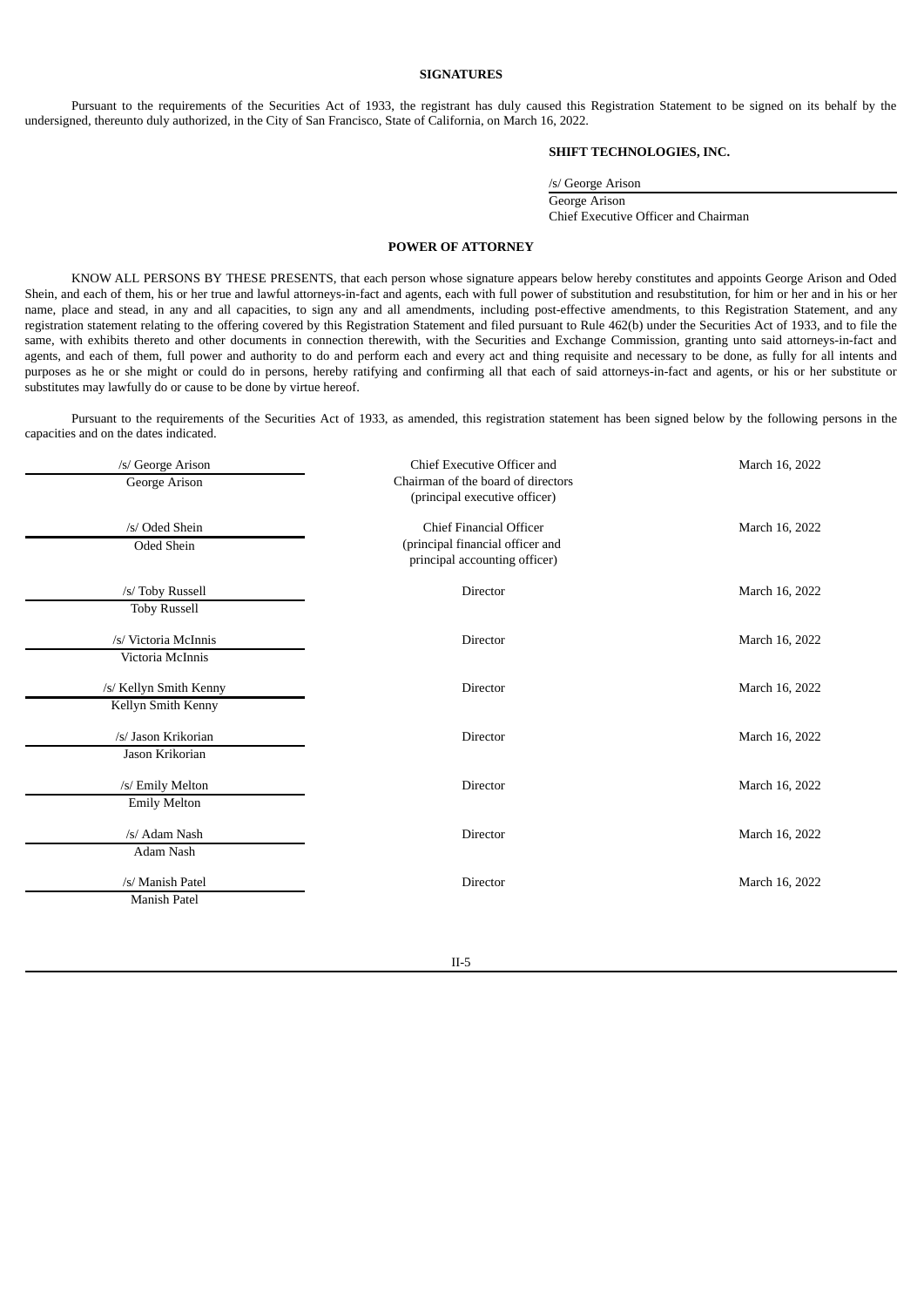# <span id="page-32-0"></span>**SHIFT TECHNOLOGIES, INC.**

and

**[\_\_\_\_\_\_\_\_]** as Trustee

FORM OF INDENTURE

Dated as of **[\_\_\_\_\_\_\_\_]**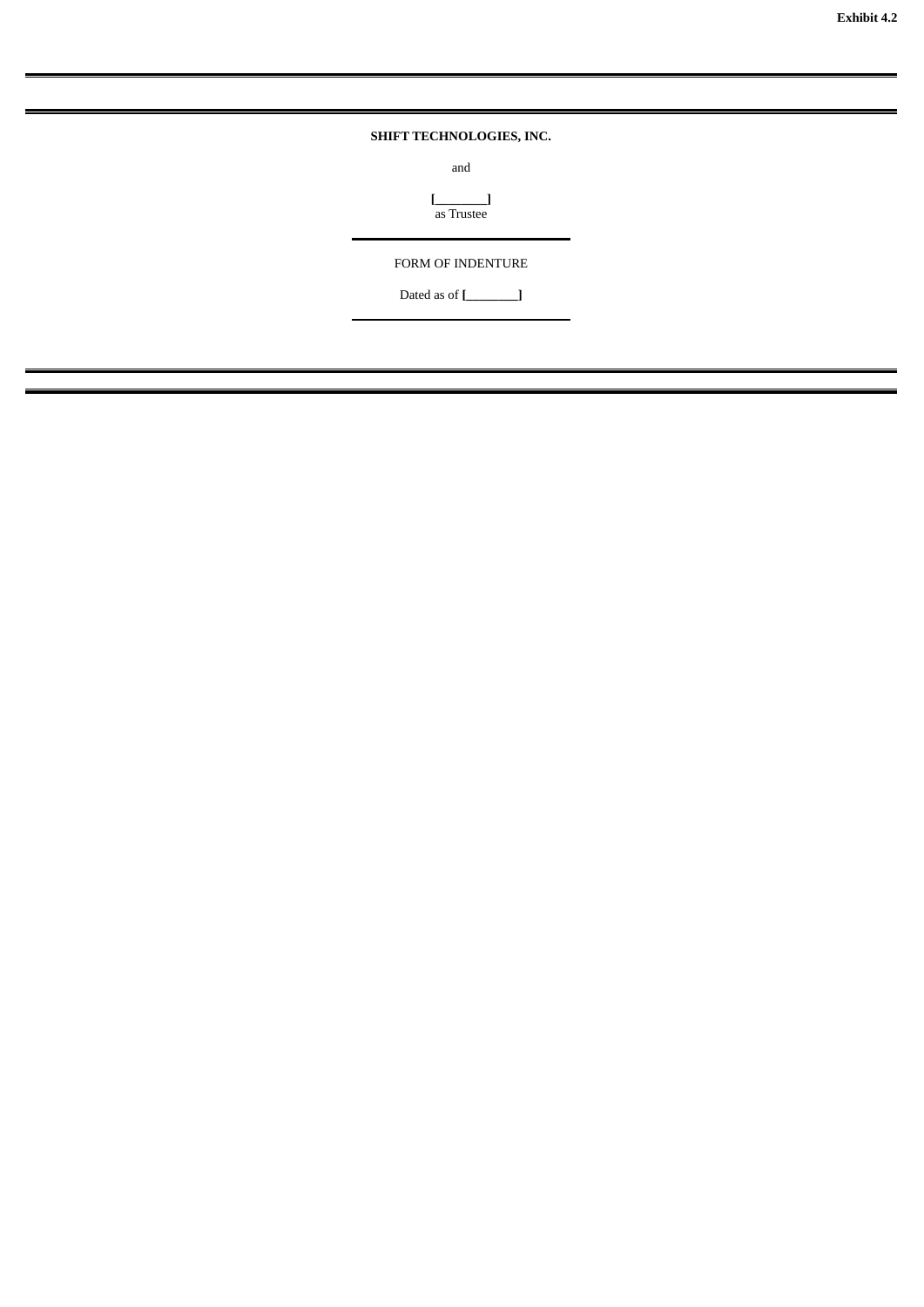# **TABLE OF CONTENTS**

|               |                                                    | Page           |
|---------------|----------------------------------------------------|----------------|
| Article 1.    | Definitions; Rules of Construction                 | $\overline{1}$ |
|               |                                                    |                |
| Section 1.01. | Definitions.                                       | $\mathbf{1}$   |
| Section 1.02. | Other Definitions.                                 | 5              |
| Section 1.03. | Incorporation by Reference of Trust Indenture Act. | 5              |
| Section 1.04. | Rules of Construction.                             | 6              |
| Article 2.    | The SECURITIES                                     | 7              |
| Section 2.01. | Issuable in Series.                                | 7              |
| Section 2.02. | Establishment of Terms of Series of Securities.    | $\overline{7}$ |
| Section 2.03. | <b>Execution and Delivery.</b>                     | 9              |
| Section 2.04. | Registrar and Paying Agent.                        | 10             |
| Section 2.05. | Paying Agent to Hold Money in Trust.               | 11             |
| Section 2.06. | Securityholder Lists.                              | 11             |
| Section 2.07. | Transfer and Exchange.                             | 11             |
| Section 2.08. | Mutilated, Destroyed, Lost and Stolen Securities.  | 12             |
| Section 2.09. | Outstanding Securities.                            | 12             |
| Section 2.10. | <b>Treasury Securities.</b>                        | 13             |
| Section 2.11. | Temporary Securities.                              | 13             |
| Section 2.12. | Cancellation.                                      | 13             |
| Section 2.13. | Defaulted Interest.                                | 13             |
| Section 2.14. | Global Securities.                                 | 14             |
| Section 2.15. | CUSIP and ISIN Numbers.                            | 15             |
|               |                                                    |                |
| Article 3.    | Redemption                                         | 15             |
| Section 3.01. | Notice to Trustee.                                 | 15             |
| Section 3.02. | Selection of Securities to be Redeemed.            | 15             |
| Section 3.03. | Notice of Redemption.                              | 16             |
| Section 3.04. | Effect of Notice of Redemption.                    | 16             |
| Section 3.05. | Deposit of Redemption Price.                       | 17             |
| Section 3.06. | Securities Redeemed in Part.                       | 17             |
|               |                                                    |                |
| Article 4.    | <b>COVENANTS</b>                                   | 17             |
| Section 4.01. | Payment of Principal and Interest.                 | 17             |
| Section 4.02. | SEC Reports.                                       | 17             |
| Section 4.03. | Compliance Certificate.                            | 18             |
| Section 4.04. | Stay, Extension and Usury Laws.                    | 18             |
| Section 4.05. | Corporate Existence.                               | 18             |
|               |                                                    |                |
| Article 5.    | <b>SUCCESSORS</b>                                  | 18             |
| Section 5.01. | When Company May Merge, Etc.                       | 18             |
| Section 5.02. | Successor Corporation Substituted.                 | 19             |
|               |                                                    |                |

 $-i -$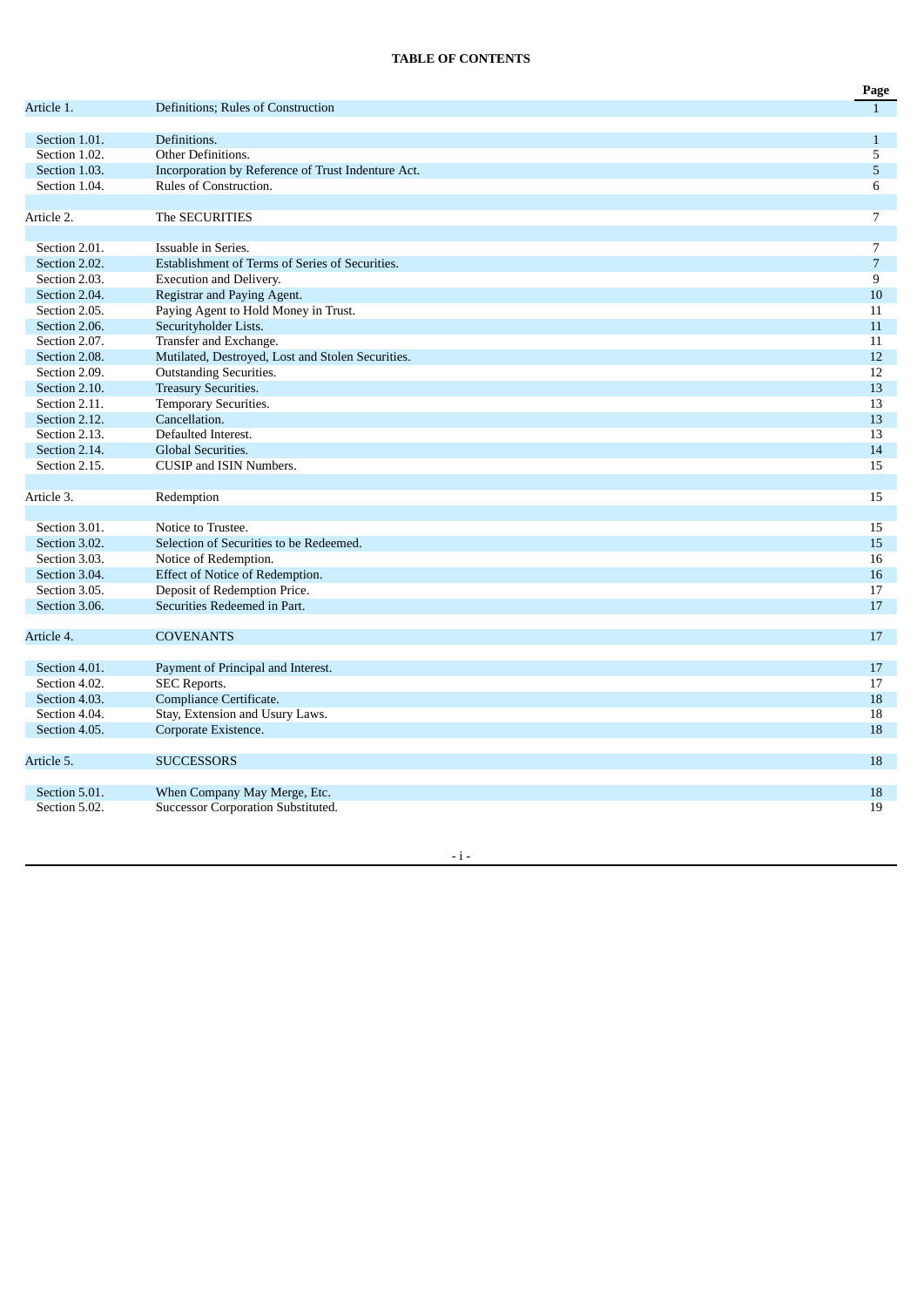| Article 6.    | <b>Defaults and Remedies</b>                                      | 19 |
|---------------|-------------------------------------------------------------------|----|
| Section 6.01. | Events of Default.                                                | 19 |
| Section 6.02. | Acceleration of Maturity; Rescission and Annulment.               | 20 |
| Section 6.03. | Collection of Indebtedness and Suits for Enforcement by Trustee.  | 21 |
| Section 6.04. | Trustee May File Proofs of Claim.                                 | 22 |
| Section 6.05. | Trustee May Enforce Claims Without Possession of Securities.      | 22 |
| Section 6.06. | Application of Money Collected.                                   | 23 |
| Section 6.07. | Limitation on Suits.                                              | 23 |
| Section 6.08. | Unconditional Right of Holders to Receive Principal and Interest. | 24 |
| Section 6.09. | Restoration of Rights and Remedies.                               | 24 |
| Section 6.10. | Rights and Remedies Cumulative.                                   | 24 |
| Section 6.11. | Delay or Omission Not Waiver.                                     | 24 |
| Section 6.12. | Control by Holders.                                               | 24 |
| Section 6.13. | Waiver of Past Defaults.                                          | 25 |
| Section 6.14. | Undertaking for Costs.                                            | 25 |
|               |                                                                   |    |
| Article 7.    | <b>TRUSTEE</b>                                                    | 26 |
|               |                                                                   |    |
| Section 7.01. | Duties of Trustee.                                                | 26 |
| Section 7.02. | Rights of Trustee.                                                | 27 |
| Section 7.03. | Individual Rights of Trustee.                                     | 28 |
| Section 7.04. | Trustee's Disclaimer.                                             | 28 |
| Section 7.05. | Notice of Defaults.                                               | 28 |
| Section 7.06. | Reports by Trustee to Holders.                                    | 28 |
| Section 7.07. | Compensation and Indemnity.                                       | 29 |
| Section 7.08. | Replacement of Trustee.                                           | 29 |
| Section 7.09. | Successor Trustee by Merger, Etc.                                 | 30 |
| Section 7.10. | Eligibility; Disqualification.                                    | 31 |
| Section 7.11. | Preferential Collection of Claims Against Company.                | 31 |
|               |                                                                   |    |
| Article 8.    | Satisfaction and Discharge; DEFEASANCE                            | 31 |
| Section 8.01. | Satisfaction and Discharge of Indenture.                          | 31 |
| Section 8.02. | Application of Trust Funds; Indemnification.                      | 32 |
| Section 8.03. | Legal Defeasance of Securities of any Series.                     | 32 |
| Section 8.04. | Covenant Defeasance.                                              | 34 |
| Section 8.05. | Repayment to Company.                                             | 35 |
| Section 8.06. | Reinstatement.                                                    | 35 |
|               |                                                                   |    |
| Article 9.    | Amendments and waivers                                            | 35 |
|               |                                                                   |    |
| Section 9.01. | Without Consent of Holders.                                       | 35 |
| Section 9.02. | With Consent of Holders.                                          | 36 |
| Section 9.03. | Limitations.                                                      | 36 |
| Section 9.04. | Compliance with Trust Indenture Act.                              | 37 |
| Section 9.05. | Revocation and Effect of Consents.                                | 37 |
| Section 9.06. | Notation on or Exchange of Securities.                            | 37 |
| Section 9.07. | Trustee Protected.                                                | 38 |

- i i -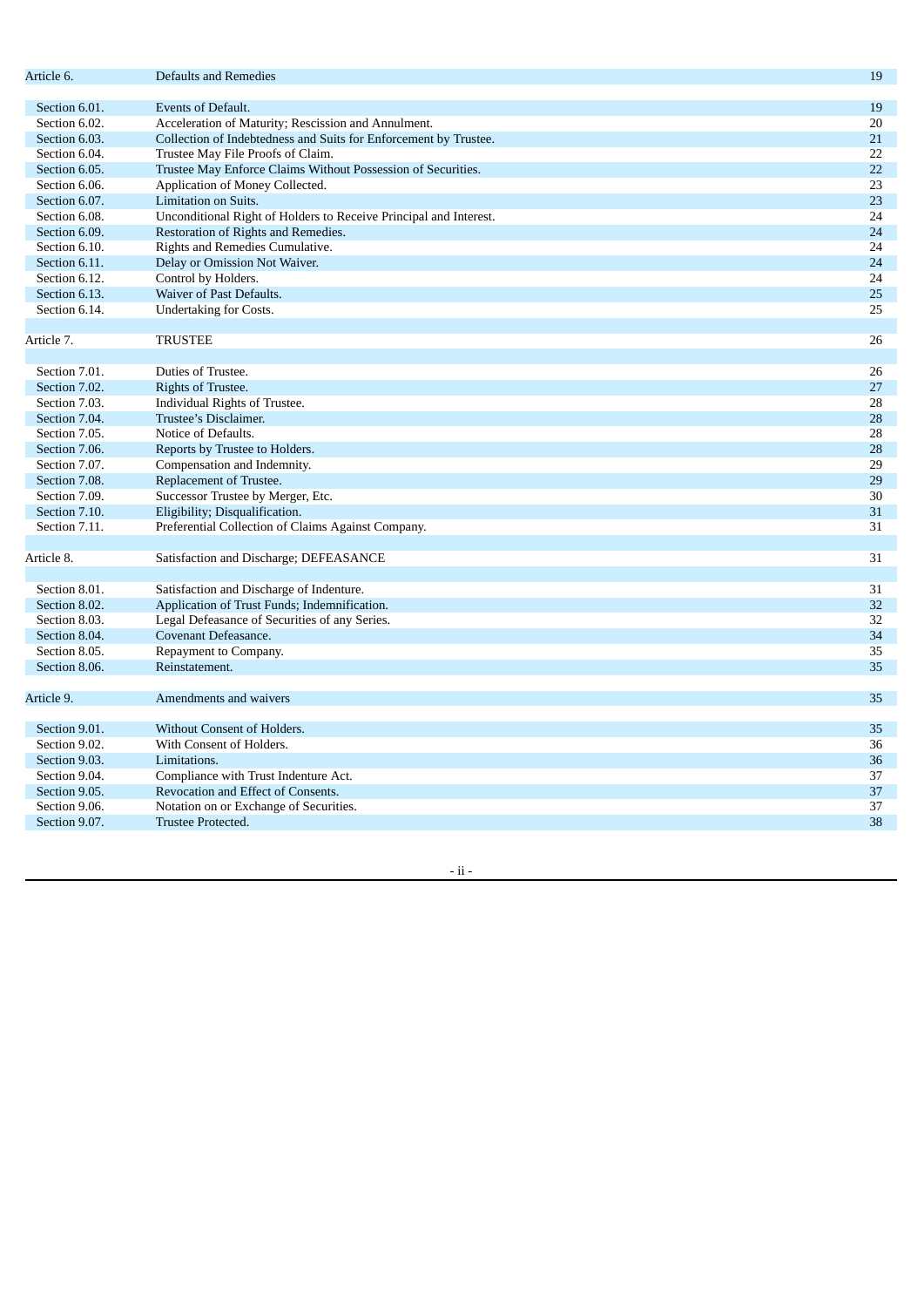| Article 10.    | Miscellaneous                                          | 38 |
|----------------|--------------------------------------------------------|----|
|                |                                                        |    |
| Section 10.01. | Trust Indenture Act Controls.                          | 38 |
| Section 10.02. | Notices.                                               | 38 |
| Section 10.03. | Communication by Holders with Other Holders.           | 40 |
| Section 10.04. | Certificate and Opinion as to Conditions Precedent.    | 40 |
| Section 10.05. | Statements Required in Certificate or Opinion.         | 40 |
| Section 10.06. | Rules by Trustee and Agents.                           | 40 |
| Section 10.07. | Legal Holidays.                                        | 40 |
| Section 10.08. | No Recourse Against Others.                            | 41 |
| Section 10.09. | Counterparts.                                          | 41 |
| Section 10.10. | Governing Law; Waiver of Jury Trial.                   | 41 |
| Section 10.11. | No Adverse Interpretation of Other Agreements.         | 41 |
| Section 10.12. | Successors.                                            | 41 |
| Section 10.13. | Severability; Entire Agreement                         | 41 |
| Section 10.14. | Table of Contents, Headings, Etc.                      | 42 |
| Section 10.15. | Judgment Currency.                                     | 42 |
| Section 10.16. | Force Majeure.                                         | 42 |
| Section 10.17. | <b>U.S.A. PATRIOT Act.</b>                             | 42 |
|                |                                                        |    |
| Article 11.    | <b>SINKING FUNDS</b>                                   | 43 |
|                |                                                        |    |
| Section 11.01. | Applicability of Article.                              | 43 |
| Section 11.02. | Satisfaction of Sinking Fund Payments with Securities. | 43 |
| Section 11.03. | Redemption of Securities for Sinking Fund.             | 43 |
|                |                                                        |    |
| Article 12.    | Subordination                                          | 43 |
|                |                                                        |    |
| Section 12.01. | Additional Subordination Terms.                        | 43 |
|                |                                                        |    |

- iii -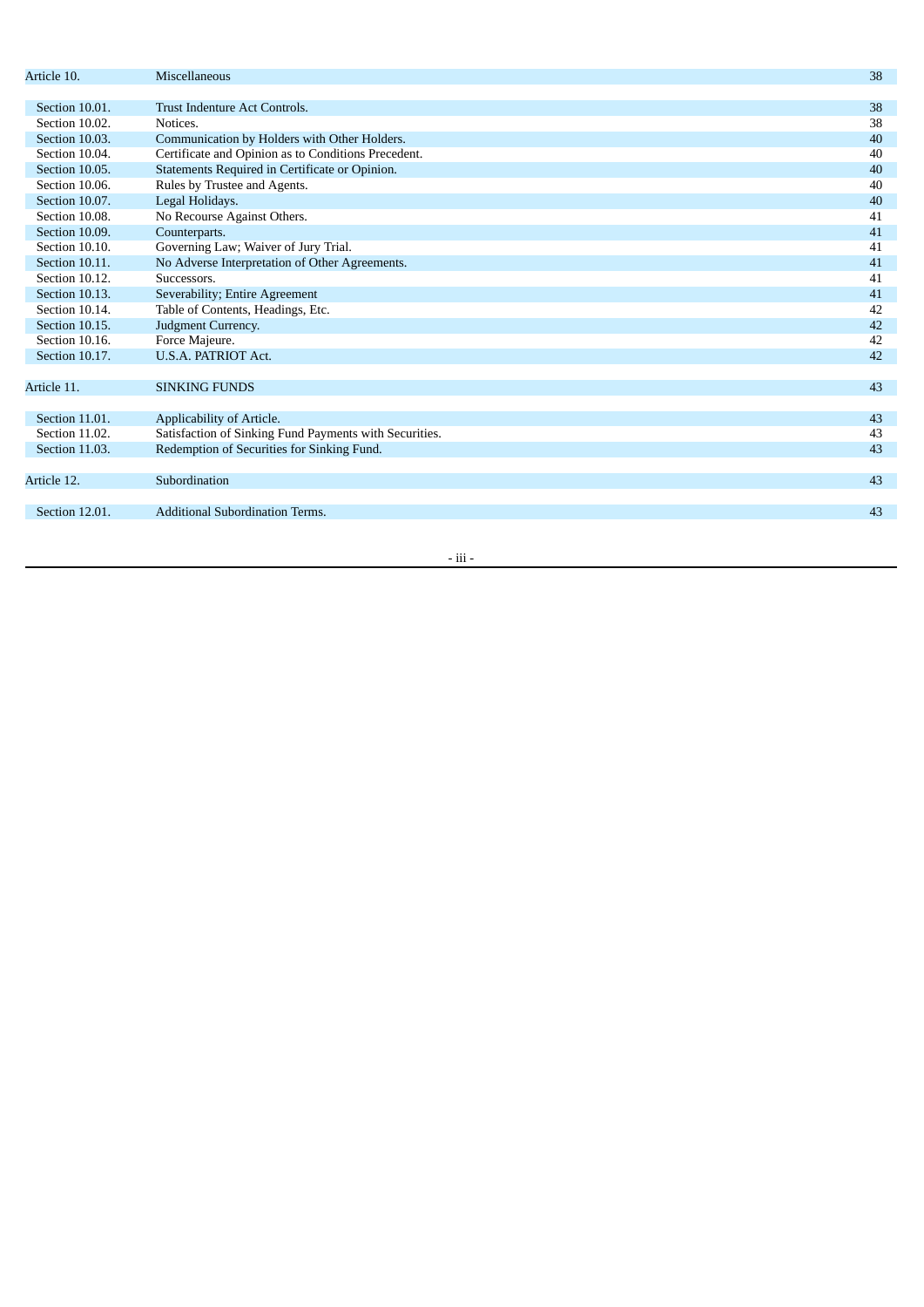# Reconciliation and tie between this Indenture and the Trust Indenture Act

| \$310(a)(1)   | $7.10\,$       |
|---------------|----------------|
| (a)(2)        | $7.10\,$       |
| (a)(3)        | Not Applicable |
| (a)(4)        | Not Applicable |
| (a)(5)        | $7.10\,$       |
| (b)           | 7.10           |
| $§$ 311(a)    | 7.11           |
| (b)           | 7.11           |
| (c)           | Not Applicable |
| $§$ 312(a)    | 2.06           |
| (b)           | 10.03          |
| (c)           | 10.03          |
| § 313(a)      | 7.06           |
| (b)(1)        | 7.06           |
| (b)(2)        | 7.06           |
| (c)(1)        | 7.06           |
| (d)           | 7.06           |
| § 314(a)      | 4.02, 10.05    |
| (b)           | Not Applicable |
| (c)(1)        | 10.04          |
| (c)(2)        | 10.04          |
| (c)(3)        | Not Applicable |
| (d)           | Not Applicable |
| (e)           | 10.05          |
| (f)           | Not Applicable |
| § 315(a)      | 7.01           |
| (b)           | 7.05           |
| (c)           | 7.01           |
| (d)           | $7.01\,$       |
| (e)           | 6.14           |
| § 316(a)      | 2.10           |
| (a)(1)(A)     | 6.12           |
| (a)(1)(B)     | 6.13           |
| (b)           | 6.08           |
| § $317(a)(1)$ | 6.03           |
| (a)(2)        | 6.04           |
| (b)           | 2.05           |
| § 318(a)      | 10.01          |
|               |                |

Note: This reconciliation and tie shall not, for any purpose, be deemed to be part of the Indenture.

- iv -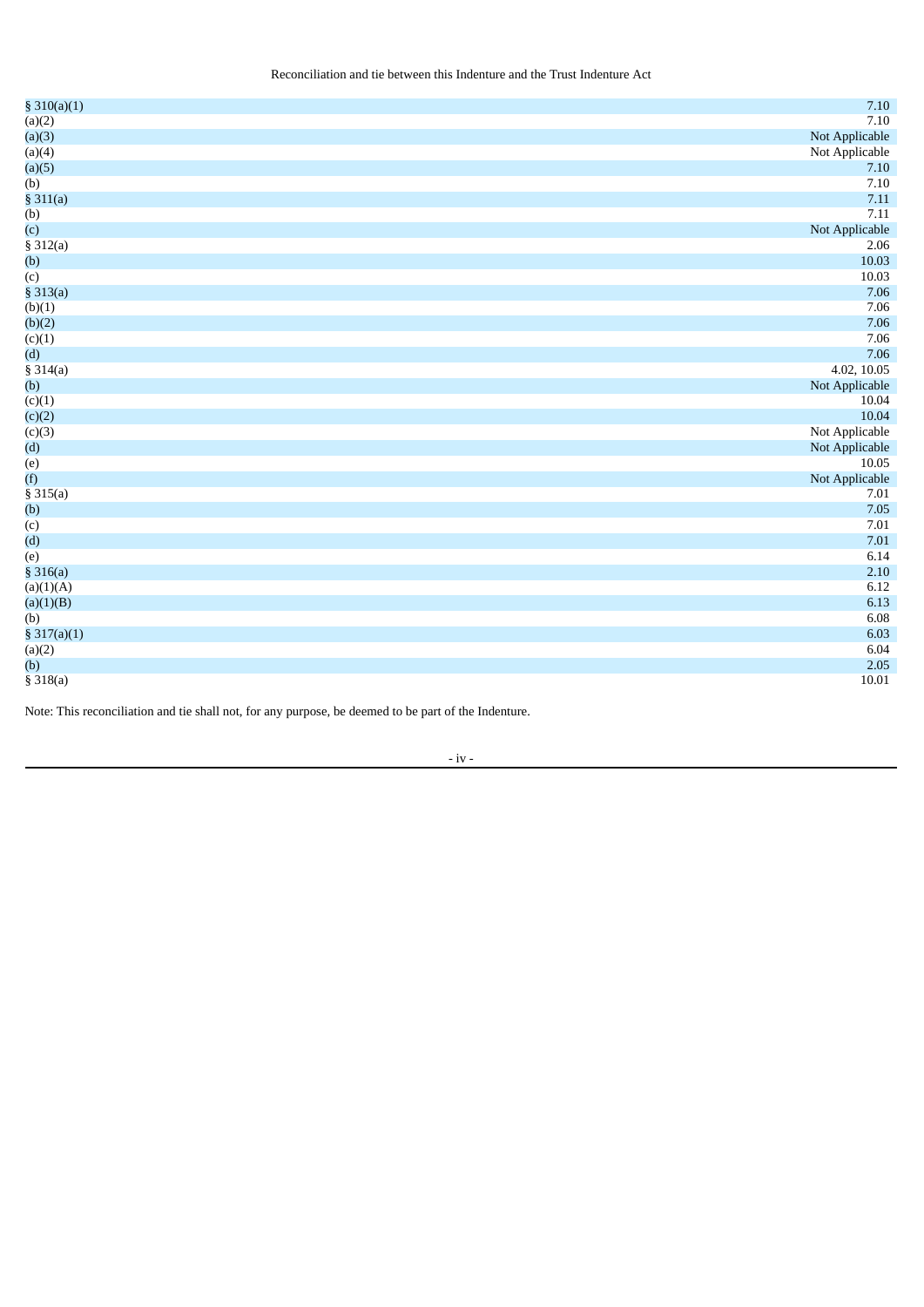**INDENTURE**, dated as of **[\_\_\_\_\_\_\_\_]**, between Shift Technologies, Inc., a Delaware corporation, as issuer (the "Company"), and **[\_\_\_\_\_\_\_\_]** (the "Trustee").

Each party to this Indenture (as defined below) agrees as follows for the benefit of the other party and for the equal and ratable benefit of the Holders (as defined below) of the Securities (as defined below) issued under this Indenture.

## **Article 1. DEFINITIONS; RULES OF CONSTRUCTION**

**Section 1.01. DEFINITIONS.**

["**Additional Amounts**" means any additional amounts which are required hereby or by any Security, under circumstances specified herein or therein, to be paid by the Company in respect of certain taxes imposed on Holders specified herein or therein and which are owing to such Holders.]

"Affiliate" of any specified Person means any other Person directly or indirectly controlling or controlled by or under direct or indirect common control with such specified Person. For the purposes of this definition, "control" when used with respect to any specified Person means the power to direct the management and policies of such Person, directly or indirectly, whether through the ownership of voting securities, by contract or otherwise; and the terms "controlling" and "controlled" have the meanings correlative to the foregoing.

"**Agent**" means any Registrar, Paying Agent or Notice Agent.

"**Board of Directors**" means the board of directors of the Company or a committee of such board duly authorized to act on behalf of such board.

"**Board Resolution**" means a copy of a resolution certified by the Secretary or an Assistant Secretary of the Company to have been duly adopted by the Board of Directors or pursuant to authorization by the Board of Directors and to be in full force and effect on the date of the certificate and delivered to the Trustee.

"**Business Day**" means, unless otherwise provided by Board Resolution, Officer's Certificate or supplemental indenture hereto for a particular Series, any day other than a Saturday, a Sunday or any day on which banking institutions or trust companies in the City of New York, New York or the principal office of the Trustee are authorized or obligated by law, regulation or executive order to close or be closed.

"**Capital Stock**" of any Person means any and all shares of, interests in, rights to purchase, warrants or options for, participations in, or other equivalents of, in each case however designated, the equity of such Person.

"**Close of Business**" means 5:00 p.m., New York City time.

"**Common Stock**" means the Class A common stock of the Company, par value \$0.0001 per share, as of the date of this Indenture.

- 1 -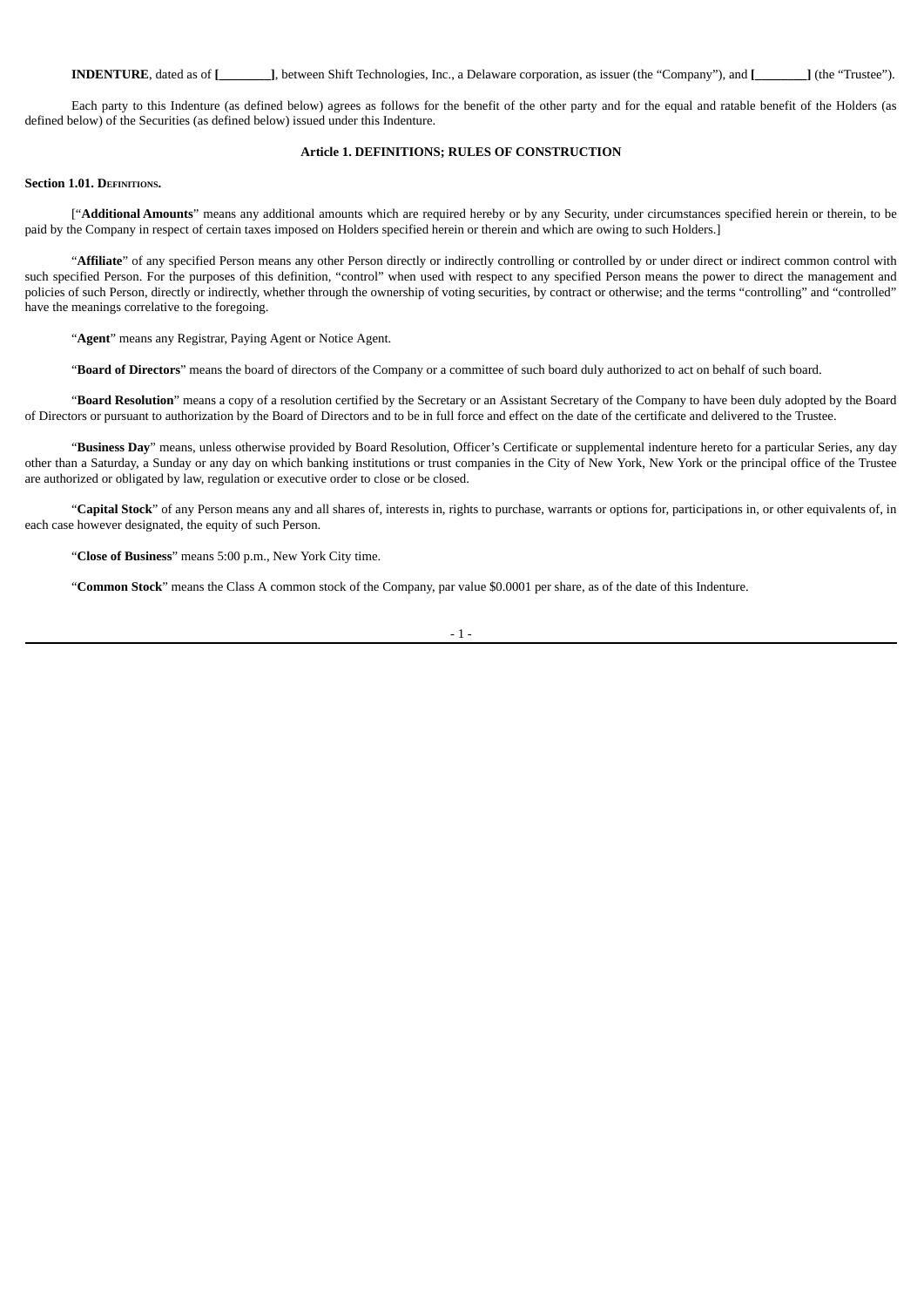"**Company**" means the Person named as such in the first paragraph of this Indenture and, subject to **Article 5**, its successors and assigns.

"**Company Order**" means a written request or order signed on behalf of the Company by one (1) of its Officers and delivered to the Trustee.

"**Corporate Trust Office**" means the office of the Trustee at which at any particular time this Indenture shall be principally administered, which office at the date hereof is located at **[\_\_\_\_\_\_\_\_\_]**, or such other address as the Trustee may designate from time to time by notice to the Holders and the Company, or the principal corporate trust office of any successor trustee (or such other address as such successor trustee may designate from time to time by notice to the Holders and the Company).

"**Default**" means any event that is, or after notice, passage of time or both, would be, an Event of Default.

"**Depositary**" means, with respect to the Securities of any Series issuable or issued in whole or in part in the form of one or more Global Securities, the person designated as Depositary for such Series by the Company, which Depositary shall be a clearing agency registered under the Exchange Act; and if at any time there is more than one such person, "Depositary" as used with respect to the Securities of any Series shall mean the Depositary with respect to the Securities of such Series.

"**Discount Security**" means any Security that provides for an amount less than the stated principal amount thereof to be due and payable upon declaration of acceleration of the maturity thereof pursuant to Section 6.02.

"**Dollars**" and "**\$**" means the currency of The United States of America.

"**Exchange Act**" means the Securities Exchange Act of 1934, as amended, and the rules and regulations promulgated thereunder.

"**Foreign Currency**" means any currency or currency unit issued by a government other than the government of The United States of America.

"**Foreign Government Obligations**" means, with respect to Securities of any Series that are denominated in a Foreign Currency, direct obligations of, or obligations guaranteed by, the government that issued or caused to be issued such currency for the payment of which obligations its full faith and credit is pledged and which are not callable or redeemable at the option of the issuer thereof.

"**GAAP**" means generally accepted accounting principles as in effect in the United States of America from time to time.

"**Global Security**" or "**Global Securities**" means a Security or Securities, as the case may be, in the form established pursuant to Section 2.02 evidencing all or part of a Series of Securities, issued to the Depositary for such Series or its nominee, and registered in the name of such Depositary or nominee.

- 2 -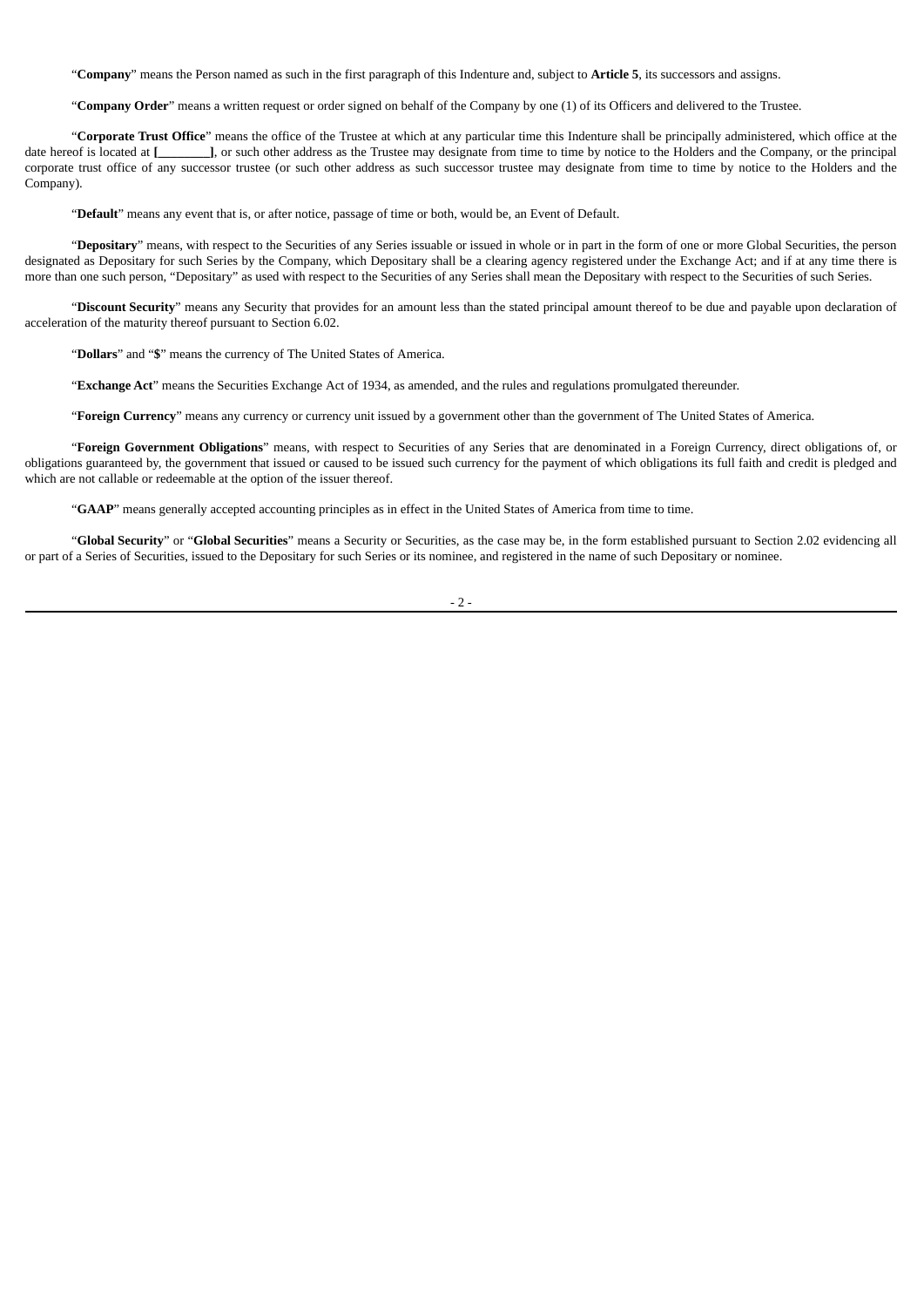"**Holder**" or "**Securityholder**" means a person in whose name a Security is registered on the Registrar's books.

"**Indenture**" means this Indenture, as amended or supplemented from time to time and shall include the form and terms of particular Series of Securities established as contemplated hereunder.

"**interest**" with respect to any Discount Security which by its terms bears interest only after Maturity, means interest payable after Maturity.

"**Maturity**" when used with respect to any Security, means the date on which the principal of such Security becomes due and payable as therein or herein provided, whether at the Stated Maturity or by declaration of acceleration, call for redemption or otherwise.

"**Officer**" means the Chairman of the Board of Directors, the Chief Executive Officer, the President, the Chief Operating Officer, the Chief Financial Officer, the Treasurer, any Assistant Treasurer, the Controller, the Secretary or any Vice-President of the Company.

"**Officer's Certificate**" means a certificate that is signed on behalf of the Company by one (1) of its Officers and that meets the requirements of Section 10.05.

"**Open of Business**" means 9:00 a.m., New York City time.

"**Opinion of Counsel**" means an opinion in writing signed by legal counsel (including an employee of, or counsel to, the Company or any of its Subsidiaries) reasonably acceptable to the Trustee, that meets the requirements of Section 10.05, subject to customary qualifications and exclusions.

"**Person**" or "**person**" means any individual, corporation, partnership, limited liability company, joint venture, association, joint-stock company, trust, unincorporated organization or government or other agency or political subdivision thereof. Any division or series of a limited liability company, limited partnership or trust will constitute a separate "person" under this Indenture.

"**principal**" of a Security means the principal of the Security plus, when appropriate, the premium, if any, on[, and any Additional Amounts in respect of,] the Security.

"**Responsible Officer**" means (A) any officer of the Trustee assigned by the Trustee having direct responsibility for the administration of this Indenture; and (B) with respect to a particular corporate trust matter, any other officer to whom such matter is referred because of his or her knowledge of, and familiarity with, the particular subject.

- 3 -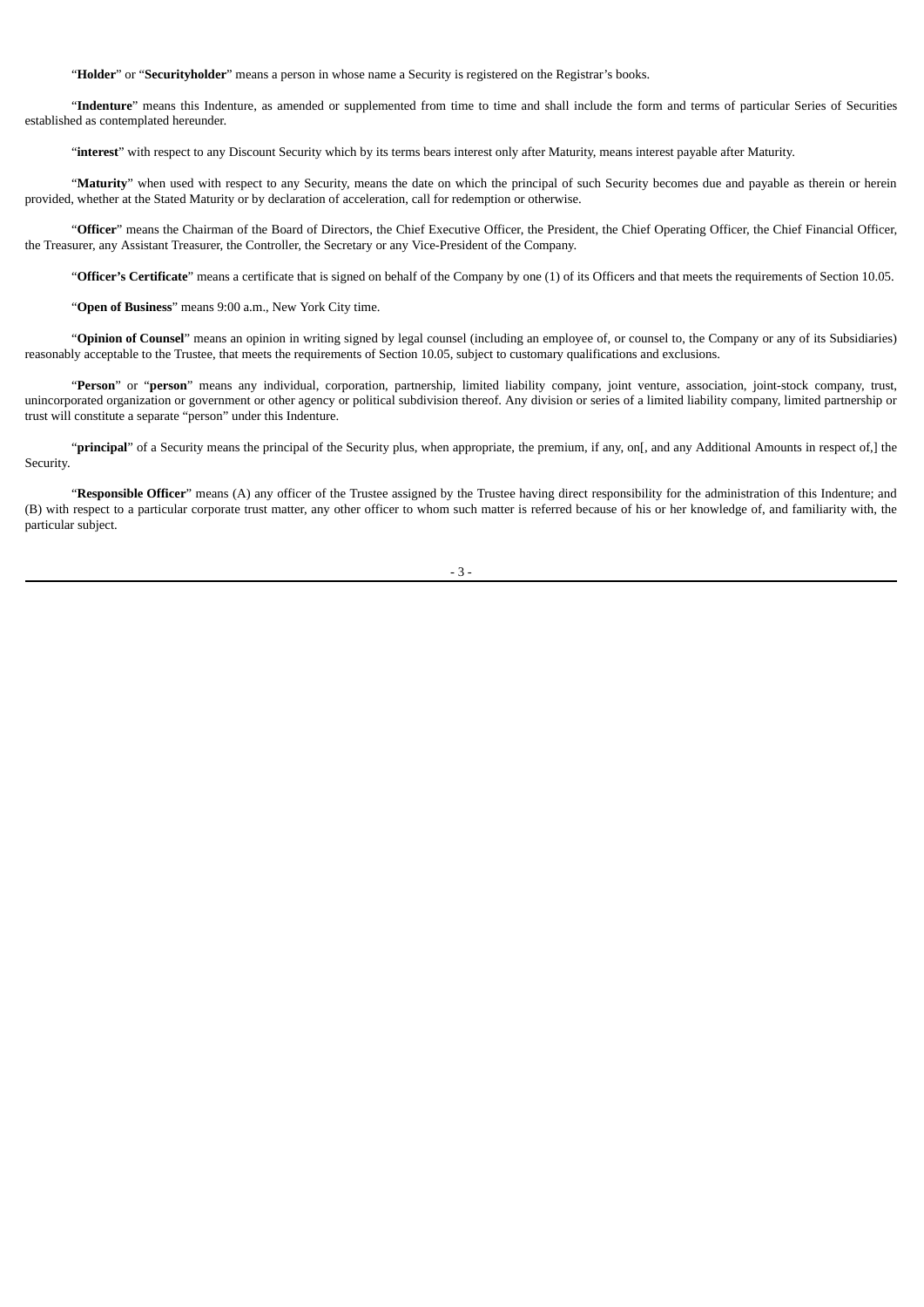"**SEC**" means the U.S. Securities and Exchange Commission.

"**Securities Act**" means the U.S. Securities Act of 1933, as amended.

"**Securities**" means any the debentures, notes or other debt instruments of the Company of any Series authenticated and delivered under this Indenture.

"**Series**" or "**Series of Securities**" means each series of debentures, notes or other debt instruments of the Company created pursuant to Sections 2.01 and 2.02 hereof.

"**Stated Maturity**" when used with respect to any Security, means the date specified in such Security as the fixed date on which the principal of such Security or interest is due and payable.

"**Significant Subsidiary**" means, with respect to any Person, any Subsidiary of such Person that constitutes, or any group of Subsidiaries of such Person that, in the aggregate, would constitute, a "significant subsidiary" (as defined in Rule 1-02(w) of Regulation S-X under the Exchange Act) of such Person.

"**Subsidiary**" means, with respect to any Person, (A) any corporation, association or other business entity (other than a partnership or limited liability company) of which more than fifty percent (50%) of the total voting power of the Capital Stock entitled (without regard to the occurrence of any contingency, but after giving effect to any voting agreement or stockholders' agreement that effectively transfers voting power) to vote in the election of directors, managers or trustees, as applicable, of such corporation, association or other business entity is owned or controlled, directly or indirectly, by such Person or one or more of the other Subsidiaries of such Person; and (B) any partnership or limited liability company where (i) more than fifty percent (50%) of the capital accounts, distribution rights, equity and voting interests, or of the general and limited partnership interests, as applicable, of such partnership or limited liability company are owned or controlled, directly or indirectly, by such Person or one or more of the other Subsidiaries of such Person, whether in the form of membership, general, special or limited partnership or limited liability company interests or otherwise; and (ii) such Person or any one or more of the other Subsidiaries of such Person is a controlling general partner of, or otherwise controls, such partnership or limited liability company.

"**Trust Indenture Act**" means the Trust Indenture Act of 1939, as amended and as in effect on the date of this Indenture; provided, however, that in the event the Trust Indenture Act of 1939 is amended after such date, "Trust Indenture Act" means, to the extent required by any such amendment, the Trust Indenture Act as so amended.

"**Trustee**" means the Person named as such in the first paragraph of this Indenture in its capacity as such until a successor replaces it in accordance with the provisions of this Indenture and, thereafter, shall mean or include each Person who is then a Trustee hereunder, and if at any time there is more than one such Person, "Trustee" as used with respect to the Securities of any Series shall mean the Trustee with respect to Securities of that Series.

 $- 4 -$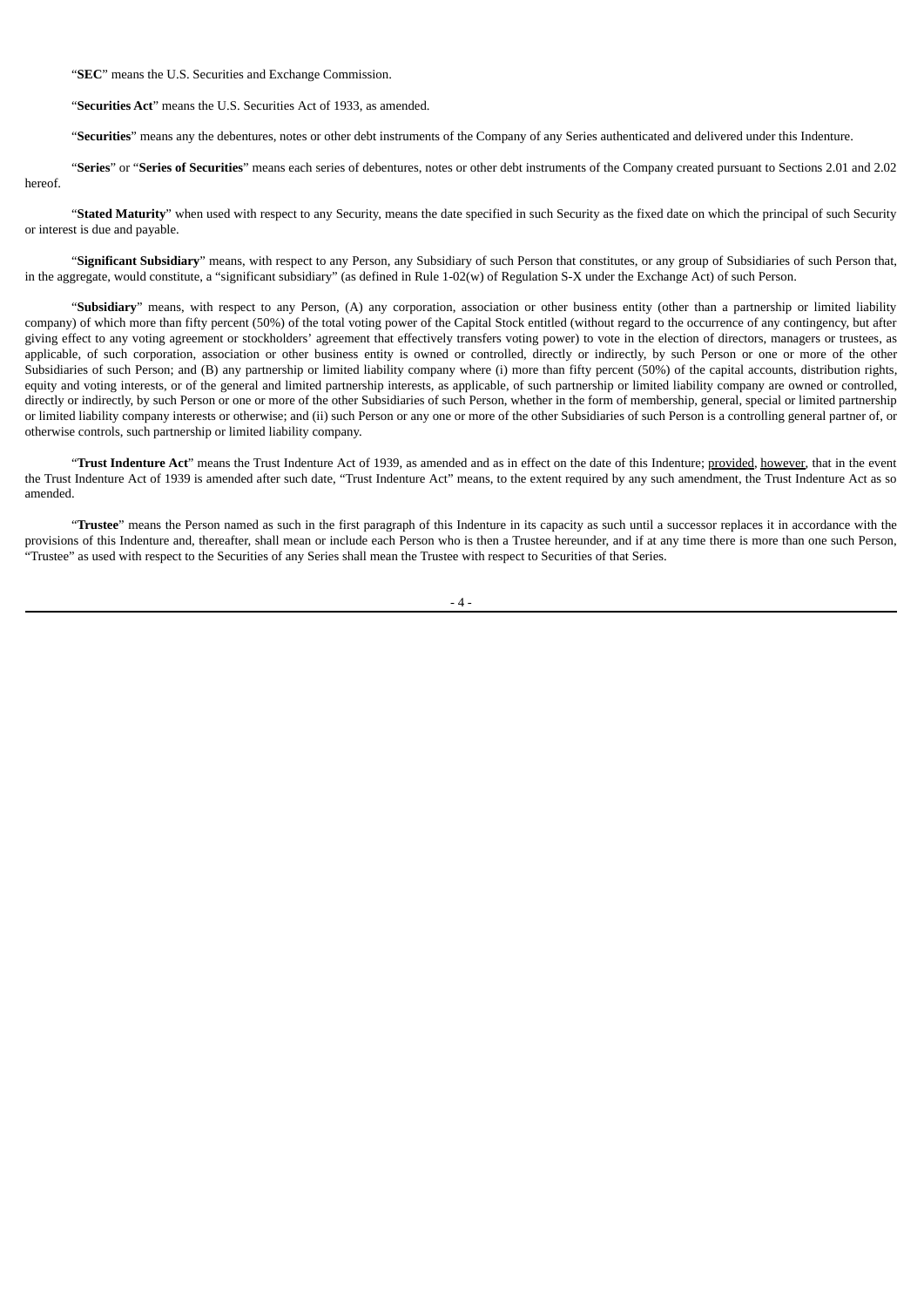"**U.S. Government Obligations**" means securities which are direct obligations of, or guaranteed by, The United States of America for the payment of which its full faith and credit is pledged and which are not callable or redeemable at the option of the issuer thereof, and shall also include a depository receipt issued by a bank or trust company as custodian with respect to any such U.S. Government Obligation or a specific payment of interest on or principal of any such U.S. Government Obligation held by such custodian for the account of the holder of a depository receipt, provided that (except as required by law) such custodian is not authorized to make any deduction from the amount payable to the holder of such depository receipt from any amount received by the custodian in respect of the U.S. Government Obligation evidenced by such depository receipt.

## **Section 1.02. OTHER DEFINITIONS.**

|                                  | Defined in |
|----------------------------------|------------|
| Term                             | Section    |
| "Bankruptcy Law"                 | 6.01       |
| "Custodian"                      | 6.01       |
| "Event of Default"               | 6.01       |
| "Judgment Currency"              | 10.15      |
| "Legal Holiday"                  | 10.07      |
| "mandatory sinking fund payment" | 11.01      |
| "New York Banking Day"           | 10.15      |
| "Notice Agent"                   | 2.04       |
| "optional sinking fund payment"  | 11.01      |
| "Paying Agent"                   | 2.04       |
| "Registrar"                      | 2.04       |
| "Required Currency"              | 10.15      |
| "successor person"               | 5.01       |
|                                  |            |

## **Section 1.03. INCORPORATION BY REFERENCE OF TRUST INDENTURE ACT.**

Whenever this Indenture refers to a provision of the Trust Indenture Act, the provision is incorporated by reference in and made a part of this Indenture. The following Trust Indenture Act terms used in this Indenture have the following meanings:

"**Commission**" means the SEC.

"**indenture securities**" means the Securities.

"**indenture security holder**" means a Securityholder.

"**indenture to be qualified**" means this Indenture.

"**indenture trustee**" or "**institutional trustee**" means the Trustee.

"**obligor**" on the indenture securities means the Company and any successor obligor upon the Securities.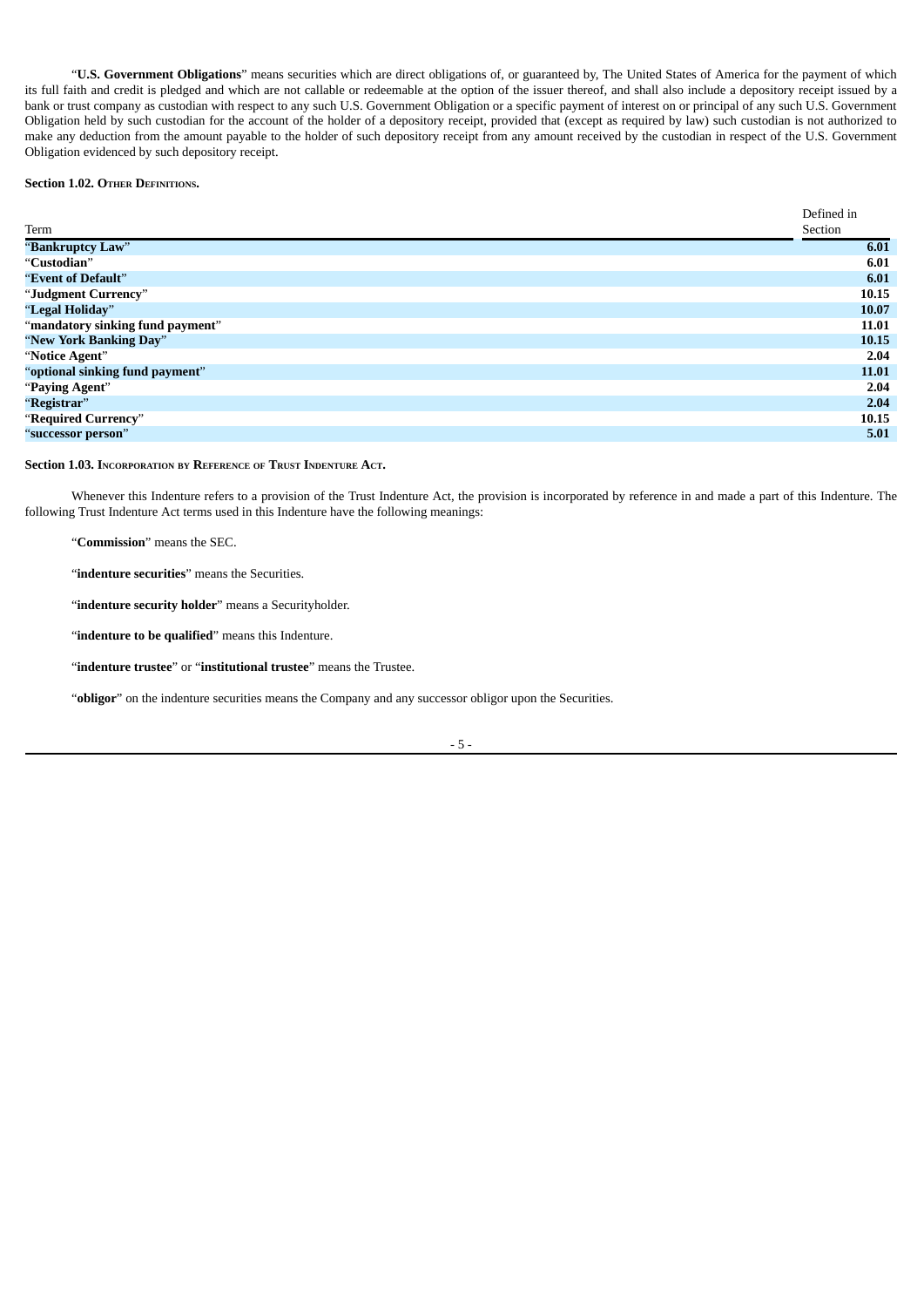All other terms used in this Indenture that are defined by the Trust Indenture Act, defined by the Trust Indenture Act reference to another statute or defined by SEC rule under the Trust Indenture Act and not otherwise defined herein are used herein as so defined.

**Section 1.04. RULES OF CONSTRUCTION.**

For purposes of this Indenture:

(A) a term has the meaning assigned to it;

(B) an accounting term not otherwise defined has the meaning assigned to it in accordance with GAAP;

(C) "or" is not exclusive;

(D) "including" means "including without limitation";

(E) "will" expresses a command;

(F) the "average" of a set of numerical values refers to the arithmetic mean of such numerical values;

(G) a merger involving, or a transfer of assets by, a limited liability company, limited partnership or trust will be deemed to include any division of or by, or an allocation of assets to a series of, such limited liability company, limited partnership or trust, or any unwinding of any such division or allocation;

(H) words in the singular include the plural and in the plural include the singular, unless the context requires otherwise;

(I) "herein," "hereof" and other words of similar import refer to this Indenture as a whole and not to any particular Article, Section or other subdivision of this Indenture, unless the context requires otherwise;

(J) references to currency mean the lawful currency of the United States of America, unless the context requires otherwise;

(K) provisions apply to successive events and transactions; and

(L) the exhibits, schedules and other attachments to this Indenture are deemed to form part of this Indenture.

- 6 -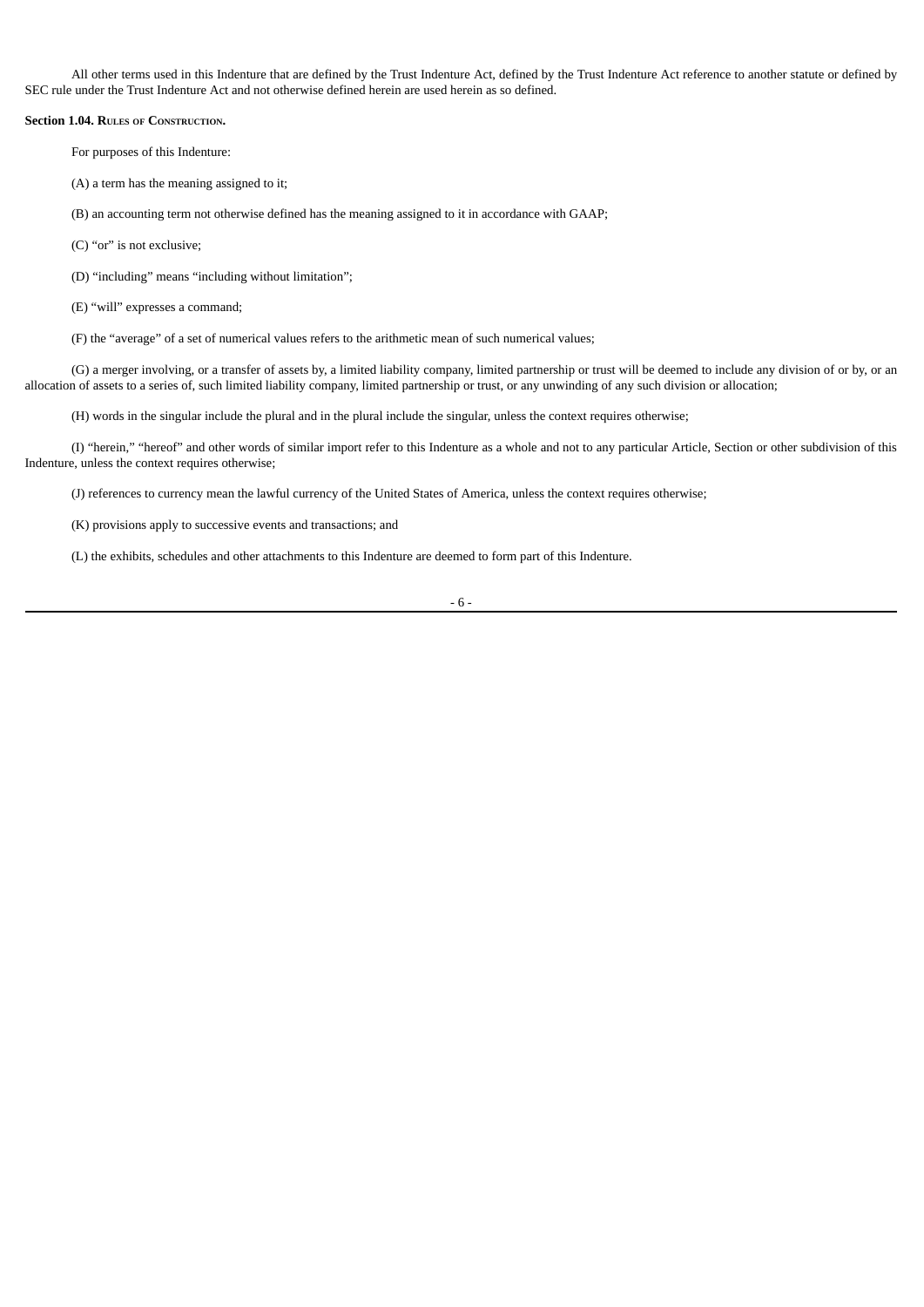## **Article 2. THE SECURITIES**

### $S$ **ection** 2.01. **ISSUABLE IN** SERIES.

The aggregate principal amount of Securities that may be authenticated and delivered under this Indenture is unlimited. The Securities may be issued in one or more Series. All Securities of a Series shall be identical except as may be set forth or determined in the manner provided in a Board Resolution, supplemental indenture or Officer's Certificate detailing the adoption of the terms thereof pursuant to authority granted under a Board Resolution. In the case of Securities of a Series to be issued from time to time, the Board Resolution, Officer's Certificate or supplemental indenture detailing the adoption of the terms thereof pursuant to authority granted under a Board Resolution may provide for the method by which specified terms (such as interest rate, maturity date, record date or date from which interest shall accrue) are to be determined. Securities may differ between Series in respect of any matters, provided that all Series of Securities shall be equally and ratably entitled to the benefits of the Indenture.

## **Section 2.02. ESTABLISHMENT OF TERMS OF SERIES OF SECURITIES.**

At or prior to the issuance of any Securities within a Series, the following shall be established (as to the Series generally, in the case of Section 2.02(A) and either as to such Securities within the Series or as to the Series generally in the case of Sections 2.02(B) through 2.02(V)) by or pursuant to a Board Resolution, and set forth or determined in the manner provided in a Board Resolution, supplemental indenture hereto or Officer's Certificate:

(A) the title (which shall distinguish the Securities of that particular Series from the Securities of any other Series) and ranking (including the terms of any subordination provisions) of the Series;

(B) the price or prices (expressed as a percentage of the principal amount thereof) at which the Securities of the Series will be issued;

(C) any limit upon the aggregate principal amount of the Securities of the Series which may be authenticated and delivered under this Indenture (except for Securities authenticated and delivered upon registration of transfer of, or in exchange for, or in lieu of, other Securities of the Series pursuant to Section 2.07, 2.08, 2.11, 3.06 or 9.06);

(D) the date or dates on which the principal of the Securities of the Series is payable;

(E) the rate or rates (which may be fixed or variable) per annum or, if applicable, the method used to determine such rate or rates (including, but not limited to, any commodity, commodity index, stock exchange index or financial index) at which the Securities of the Series shall bear interest, if any, the date or dates from which such interest, if any, shall accrue, the date or dates on which such interest, if any, shall commence and be payable and any regular record date for the interest payable on any interest payment date;

(F) the place or places where the principal of and interest, if any, on the Securities of the Series shall be payable, where the Securities of such Series may be surrendered for registration of transfer or exchange and where notices and demands to or upon the Company in respect of the Securities of such Series and this Indenture may be delivered, and the method of such payment, if by wire transfer, mail or other means;

 $-7 -$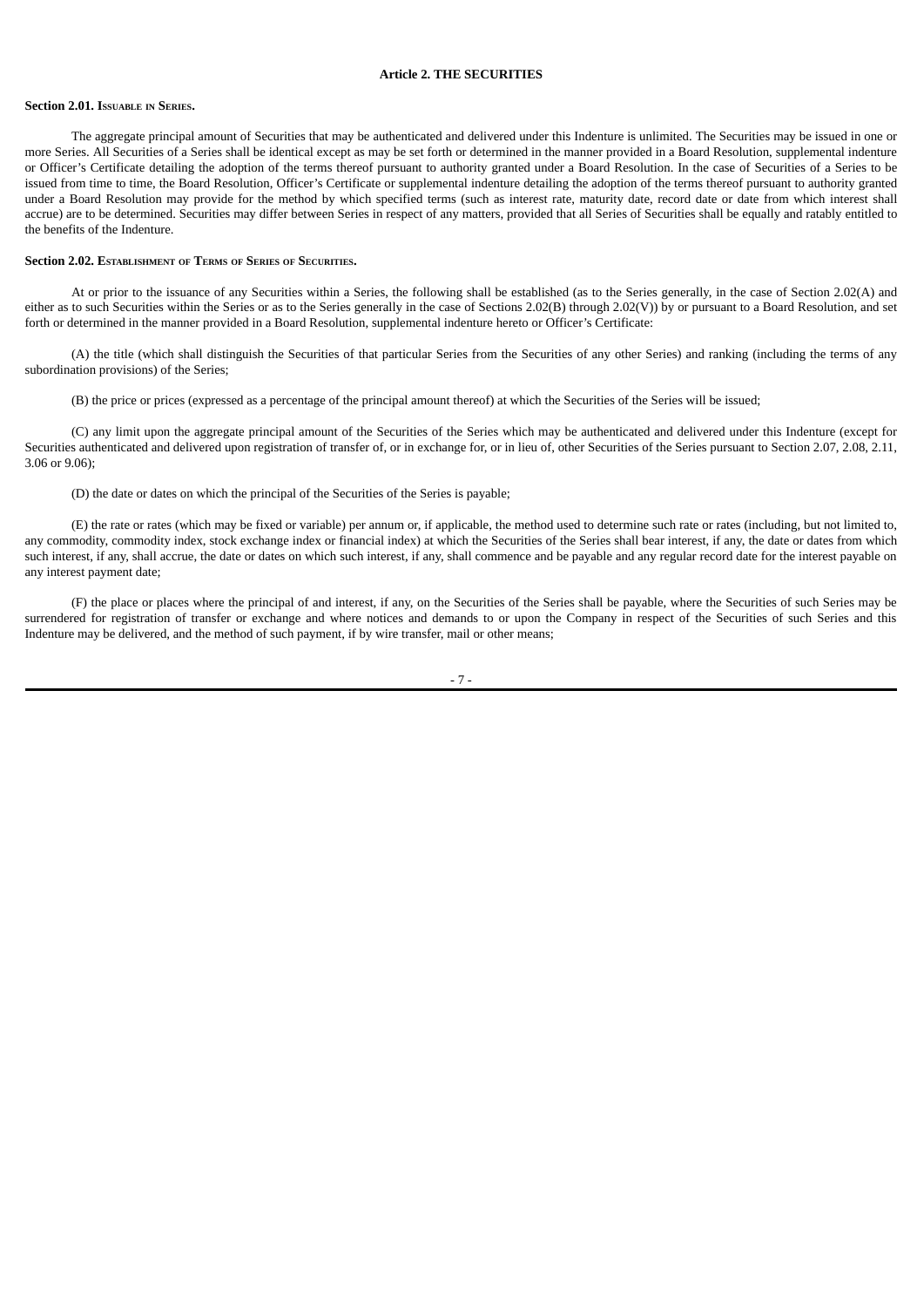(G) if applicable, the period or periods within which, the price or prices at which and the terms and conditions upon which the Securities of the Series may be redeemed, in whole or in part, at the option of the Company;

(H) the obligation, if any, of the Company to redeem or purchase the Securities of the Series pursuant to any sinking fund or analogous provisions or at the option of a Holder thereof and the period or periods within which, the price or prices at which and the terms and conditions upon which Securities of the Series shall be redeemed or purchased, in whole or in part, pursuant to such obligation;

(I) the dates, if any, on which and the price or prices at which the Securities of the Series will be repurchased by the Company at the option of the Holders thereof and other detailed terms and provisions of such repurchase obligations;

(J) if other than denominations of \$1,000 and any integral multiple thereof, the denominations in which the Securities of the Series shall be issuable;

(K) the forms of the Securities of the Series and whether the Securities will be issuable as Global Securities;

(L) if other than the principal amount thereof, the portion of the principal amount of the Securities of the Series that shall be payable upon declaration of acceleration of the maturity thereof pursuant to Section 6.02;

(M) the currency of denomination of the Securities of the Series, which may be Dollars or any Foreign Currency, and if such currency of denomination is a composite currency, the agency or organization, if any, responsible for overseeing such composite currency;

(N) the designation of the currency, currencies or currency units in which payment of the principal of and interest, if any, on the Securities of the Series will be made;

(O) if payments of principal of or interest, if any, on the Securities of the Series are to be made in one or more currencies or currency units other than that or those in which such Securities are denominated, the manner in which the exchange rate with respect to such payments will be determined;

(P) the manner in which the amounts of payment of principal of or interest, if any, on the Securities of the Series will be determined, if such amounts may be determined by reference to an index based on a currency or currencies or by reference to a commodity, commodity index, stock exchange index or financial index;

(Q) the provisions, if any, relating to any security provided for the Securities of the Series;

(R) any addition to, deletion of or change in the Events of Default which applies to any Securities of the Series and any change in the right of the Trustee or the requisite Holders of such Securities to declare the principal amount thereof due and payable pursuant to Section 6.02;

(S) any addition to, deletion of or change in the covenants set forth in Articles IV or V which applies to Securities of the Series;

- 8 -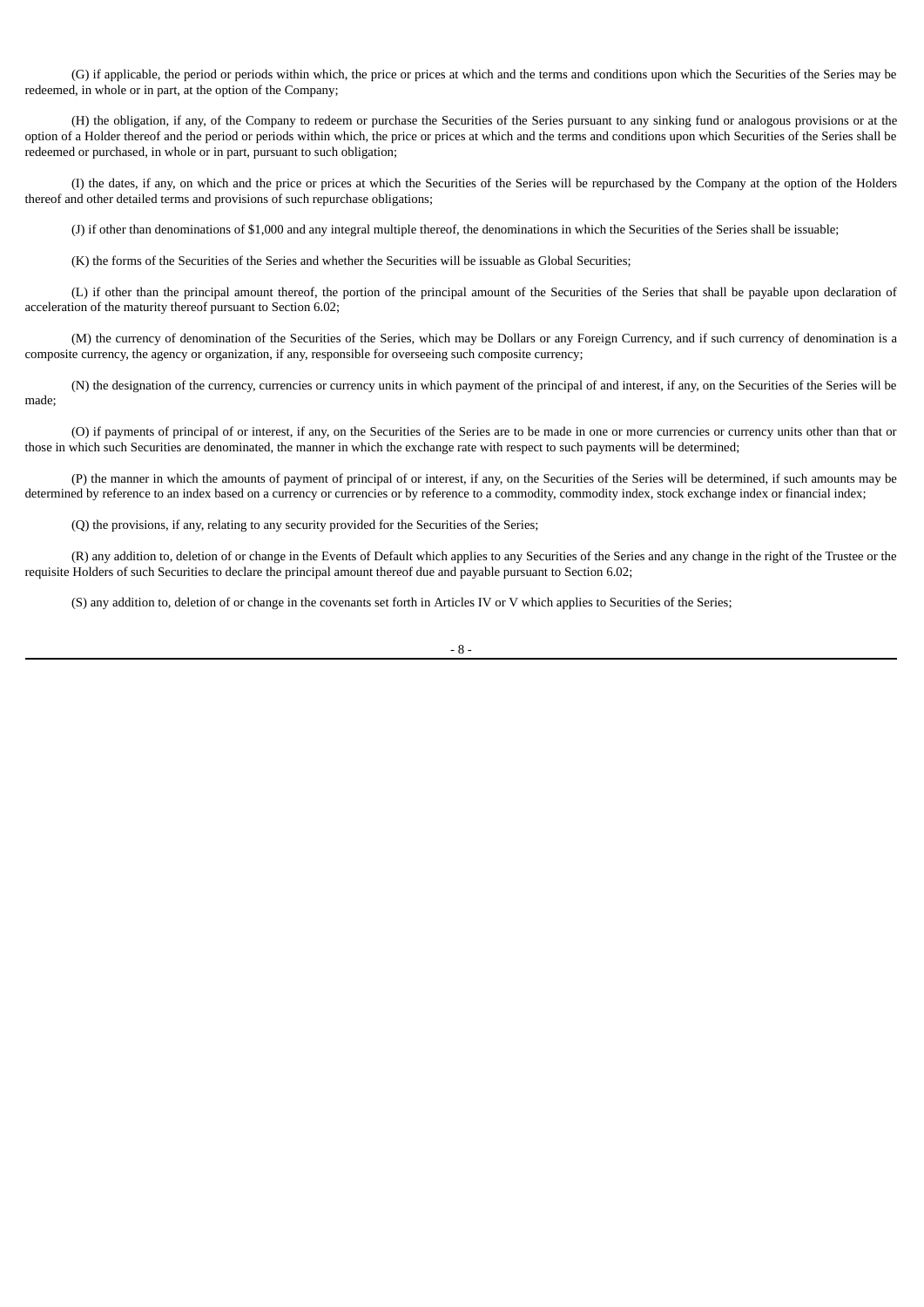(T) any Depositaries, interest rate calculation agents, exchange rate calculation agents or other agents with respect to Securities of such Series if other than those appointed herein;

(U) the provisions, if any, relating to conversion or exchange of any Securities of such Series, including if applicable, the conversion or exchange price, the conversion or exchange period, provisions as to whether conversion or exchange will be mandatory, at the option of the Holders thereof or at the option of the Company, the events requiring an adjustment of the conversion price or exchange price and provisions affecting conversion or exchange if such Series of Securities are redeemed; and

(V) any other terms of the Series (which may supplement, modify or delete any provision of this Indenture insofar as it applies to such Series), including any terms that may be required under applicable law or regulations or advisable in connection with the marketing of Securities of that Series.

All Securities of any one Series need not be issued at the same time and may be issued from time to time, consistent with the terms of this Indenture, if so provided by or pursuant to the Board Resolution, supplemental indenture hereto or Officer's Certificate referred to above.

#### **Section 2.03. EXECUTION AND DELIVERY.**

An Officer shall sign the Securities for the Company by manual or facsimile signature.

If an Officer whose signature is on a Security no longer holds that office at the time the Security is authenticated, the Security shall nevertheless be valid.

A Security shall not be valid until authenticated by the manual or facsimile signature of the Trustee or an authenticating agent. The signature shall be conclusive evidence that the Security has been authenticated under this Indenture.

The Trustee shall at any time, and from time to time, authenticate Securities for original issue in the principal amount provided in the Board Resolution, supplemental indenture hereto or Officer's Certificate, upon receipt by the Trustee of a Company Order. Each Security shall be dated the date of its authentication.

The aggregate principal amount of Securities of any Series outstanding at any time may not exceed any limit upon the maximum principal amount for such Series set forth in the Board Resolution, supplemental indenture hereto or Officer's Certificate delivered pursuant to Section 2.02, except as provided in Section 2.08.

Prior to the issuance of Securities of any Series, the Trustee shall have received and (subject to Section 7.02) shall be fully protected in relying on: (a) the Board Resolution, supplemental indenture hereto or Officer's Certificate establishing the form of the Securities of that Series or of Securities within that Series and the terms of the Securities of that Series or of Securities within that Series, (b) an Officer's Certificate complying with Section 10.04, and (c) an Opinion of Counsel complying with Section 10.04.

- 9 -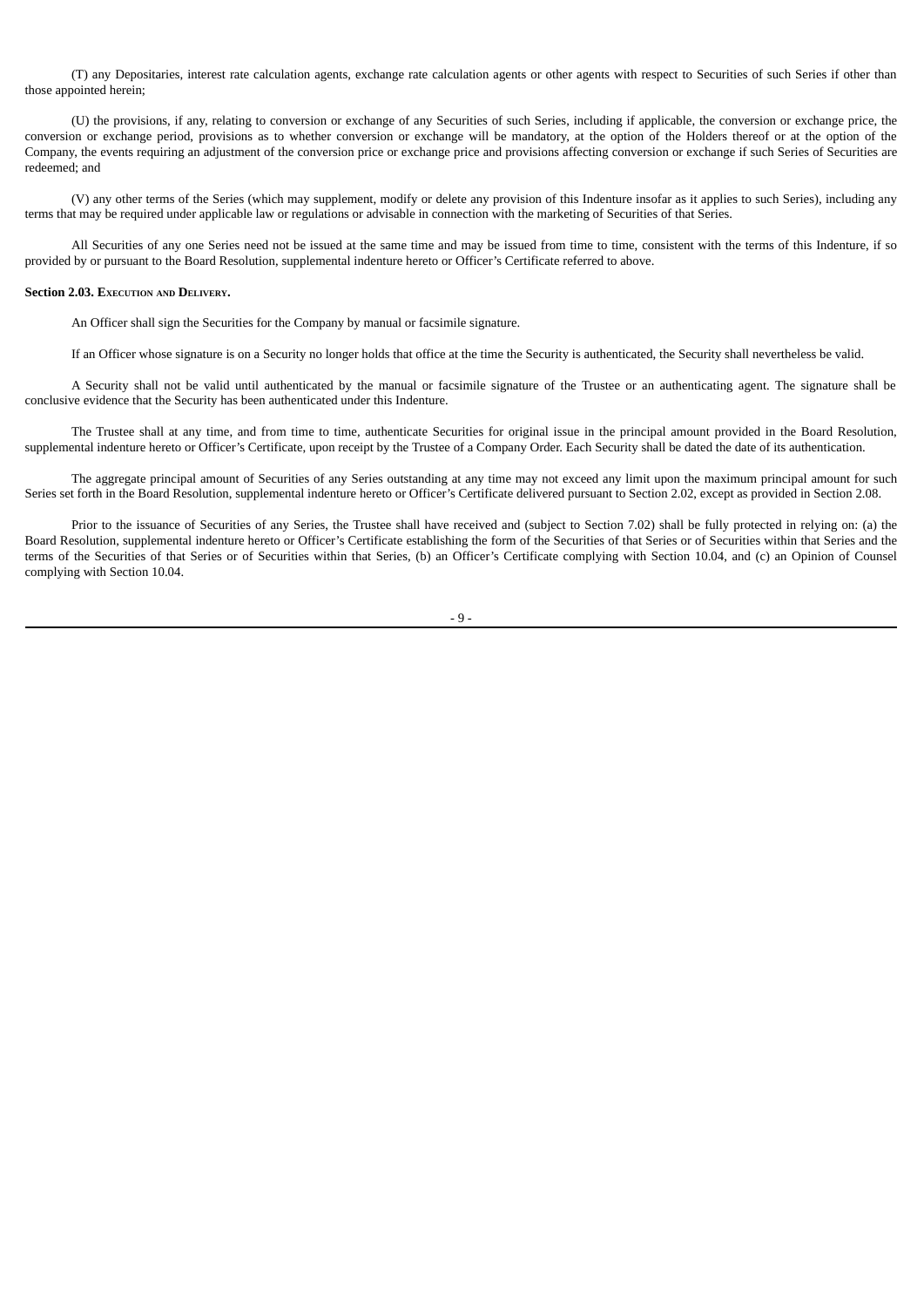The Trustee shall have the right to decline to authenticate and deliver any Securities of any Series: (a) if the Trustee, being advised in writing by outside counsel, determines that such action may not be taken lawfully; or (b) if the Trustee in good faith by its board of directors or trustees, executive committee or a trust committee of directors and/or vice-presidents shall reasonably determine that such action would expose the Trustee to personal liability to Holders of any then outstanding Series of Securities.

The Trustee may appoint an authenticating agent acceptable to the Company to authenticate Securities. An authenticating agent may authenticate Securities whenever the Trustee may do so. Any appointment shall be evidenced by an instrument signed by an authorized officer of the Trustee, a copy of which shall be furnished to the Company. Each reference in this Indenture to authentication by the Trustee includes authentication by such agent. An authenticating agent has the same rights as an Agent to deal with the Company or an Affiliate of the Company.

#### **Section 2.04. REGISTRAR AND PAYING AGENT.**

The Company shall maintain, with respect to each Series of Securities, at the place or places specified with respect to such Series pursuant to Section 2.02, an office or agency where Securities of such Series may be presented or surrendered for payment ("Paying Agent"), where Securities of such Series may be surrendered for registration of transfer or exchange ("Registrar") and where notices and demands to or upon the Company in respect of the Securities of such Series and this Indenture may be delivered ("Notice Agent"). The Registrar shall keep a register with respect to each Series of Securities and to their transfer and exchange. The Company will give prompt written notice to the Trustee of the name and address, and any change in the name or address, of each Registrar, Paying Agent or Notice Agent. If at any time the Company shall fail to maintain any such required Registrar, Paying Agent or Notice Agent or shall fail to furnish the Trustee with the name and address thereof, such presentations, surrenders, notices and demands may be made or served at the Corporate Trust Office of the Trustee, and the Company hereby appoints the Trustee as its agent to receive all such presentations, surrenders, notices and demands.

The Company may also from time to time designate one or more co-registrars, additional paying agents or additional notice agents and may from time to time rescind such designations; provided, however, that no such designation or rescission shall in any manner relieve the Company of its obligations to maintain a Registrar, Paying Agent and Notice Agent in each place so specified pursuant to Section 2.02 for Securities of any Series for such purposes. The Company will give prompt written notice to the Trustee of any such designation or rescission and of any change in the name or address of any such co-registrar, additional paying agent or additional notice agent. The term "Registrar" includes any co-registrar; the term "Paying Agent" includes any additional paying agent; and the term "Notice Agent" includes any additional notice agent. The Company or any of its Affiliates may serve as Registrar or Paying Agent.

The Company hereby appoints the Trustee the initial Registrar, Paying Agent and Notice Agent for each Series unless another Registrar, Paying Agent or Notice Agent, as the case may be, is appointed prior to the time Securities of that Series are first issued.

 $-10-$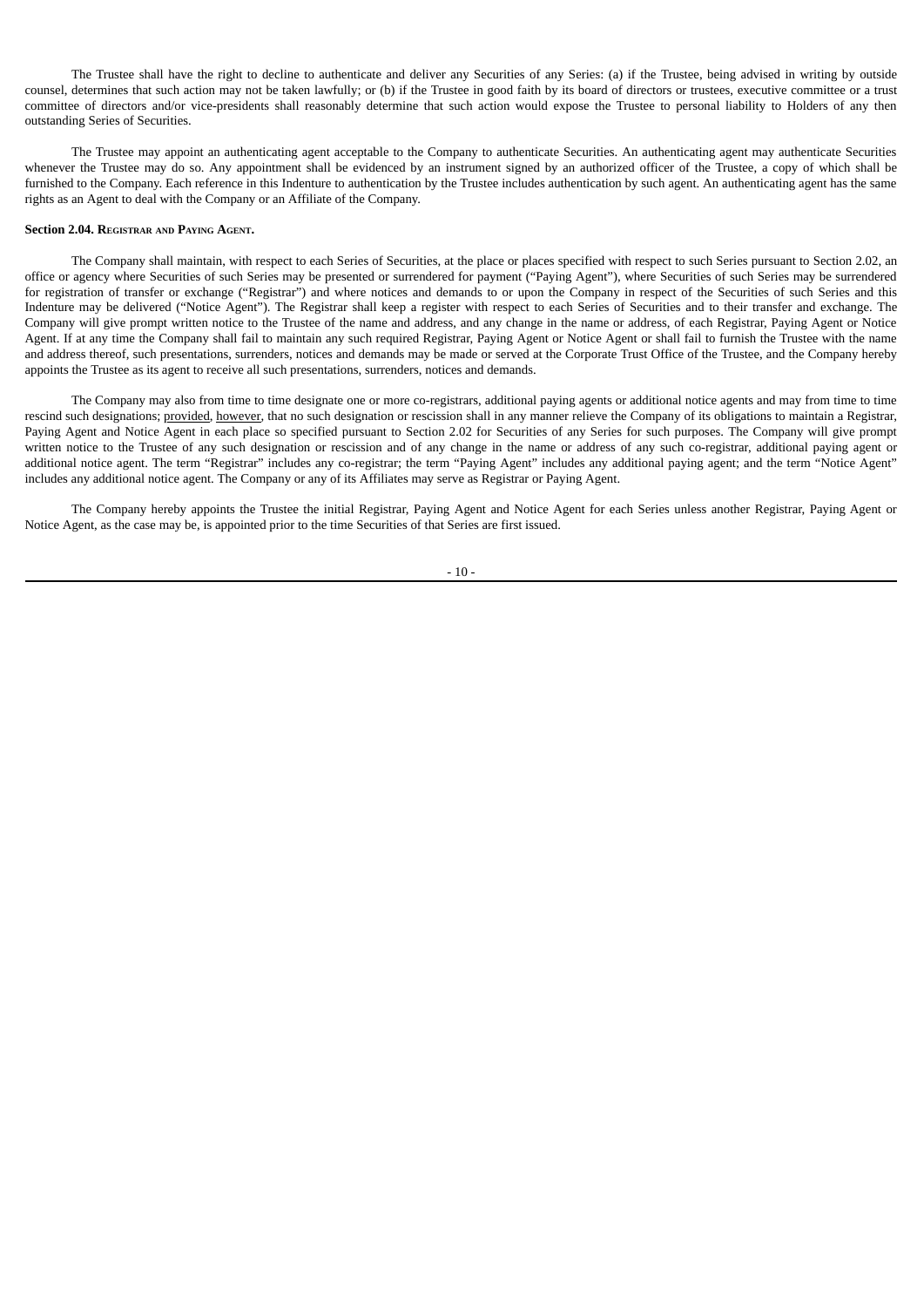## **Section 2.05. PAYING AGENT TO HOLD ASSETS IN TRUST.**

The Trustee as Paying Agent shall, and the Company shall require each Paying Agent other than the Trustee to agree in writing that each Paying Agent shall, hold in trust for the benefit of Securityholders of any Series of Securities or the Trustee all assets held by the Paying Agent for the payment of principal of or interest on the Series of Securities, and will notify the Trustee in writing of any Default by the Company in making any such payment. While any such Default continues, the Trustee may require a Paying Agent to pay all assets held by it to the Trustee. The Company at any time may require a Paying Agent to pay all assets held by it to the Trustee. Upon payment over to the Trustee, the Paying Agent (if other than the Company or a Subsidiary of the Company) shall have no further liability for the assets. If the Company or a Subsidiary of the Company acts as Paying Agent, it shall segregate and hold in a separate trust fund for the benefit of Securityholders of any Series of Securities all assets held by it as Paying Agent. Upon any bankruptcy, reorganization or similar proceeding with respect to the Company, the Trustee shall serve as Paying Agent for the Securities.

### **Section 2.06. SECURITYHOLDER LISTS.**

The Trustee shall preserve in as current a form as is reasonably practicable the most recent list available to it of the names and addresses of Securityholders of each Series of Securities and shall otherwise comply with Trust Indenture Act § 312(a). If the Trustee is not the Registrar, the Company shall furnish to the Trustee at least ten (10) days before each interest payment date and at such other times as the Trustee may request in writing within thirty (30) days after the receipt by the Company of any such request, a list, in such form and as of such date as the Trustee may reasonably require, of the names and addresses of Securityholders of each Series of Securities.

#### **Section 2.07. TRANSFER AND EXCHANGE.**

When Securities of a Series are presented to the Registrar or a co-registrar with a request to register a transfer or to exchange them for an equal principal amount of Securities of the same Series, the Registrar shall register the transfer or make the exchange if its requirements for such transactions are met. To permit registrations of transfers and exchanges, the Trustee shall authenticate Securities at the Registrar's request. No service charge shall be made for any registration of transfer or exchange (except as otherwise expressly permitted herein), but the Company may require payment of a sum sufficient to cover any transfer tax or similar governmental charge payable in connection therewith (other than any such transfer tax or similar governmental charge payable upon exchanges pursuant to Sections 2.11, 3.06 or 9.06).

Neither the Company nor the Registrar shall be required (a) to issue, register the transfer of, or exchange Securities of any Series for the period beginning at the opening of business fifteen (15) days immediately preceding the mailing of a notice of redemption of Securities of that Series selected for redemption and ending at the Close of Business on the day of such mailing, or (b) to register the transfer of or exchange Securities of any Series selected, called or being called for redemption as a whole or the portion being redeemed of any such Securities selected, called or being called for redemption in part.

- 11 -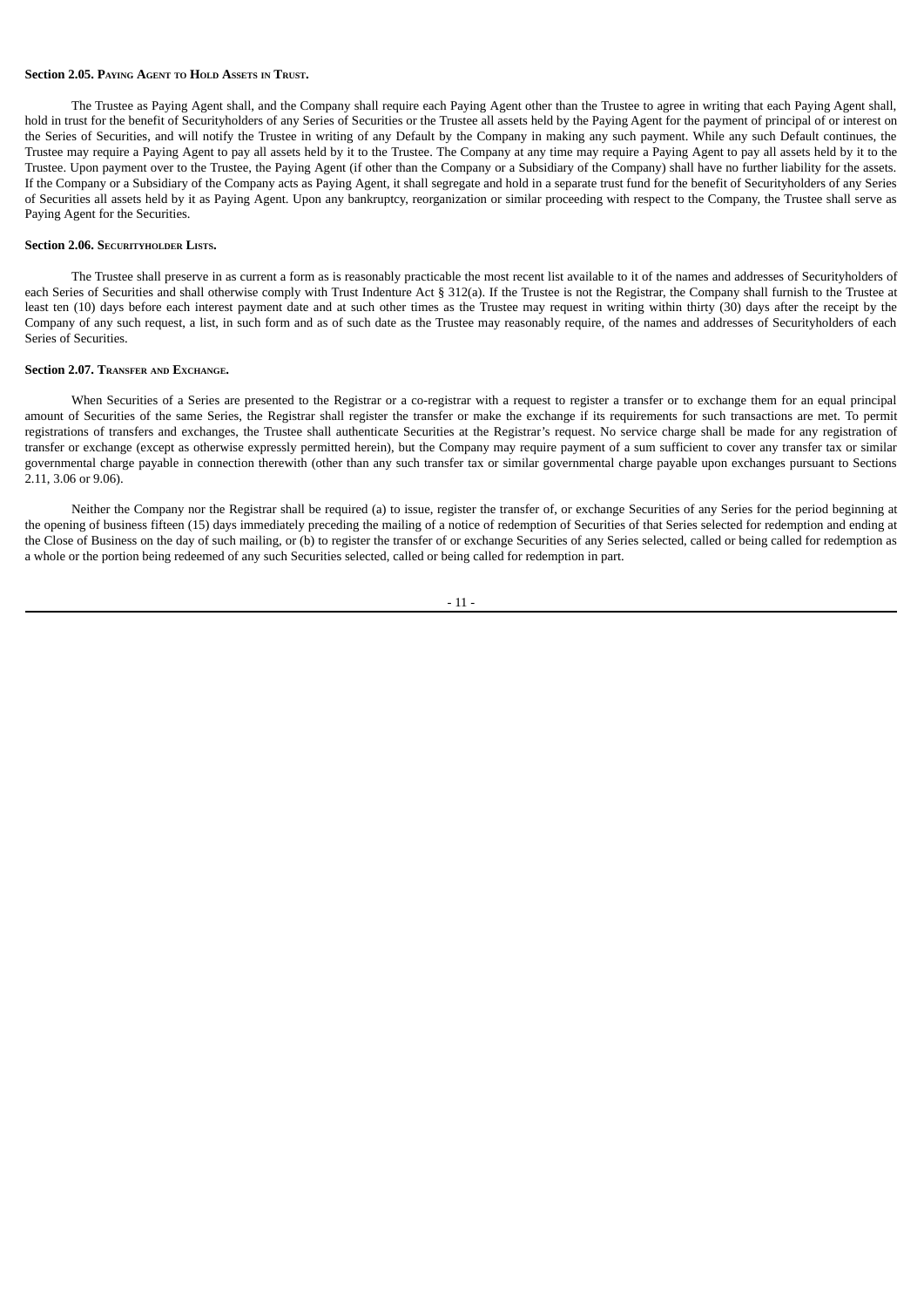## **Section 2.08. MUTILATED, DESTROYED, LOST AND STOLEN SECURITIES.**

If any mutilated Security is surrendered to the Trustee, the Company shall execute and the Trustee shall authenticate and deliver in exchange therefor a new Security of the same Series and of like tenor and principal amount and bearing a number not contemporaneously outstanding.

If there shall be delivered to the Company and the Trustee (i) evidence to their satisfaction of the destruction, loss or theft of any Security and (ii) such security or indemnity bond as may be required by each of them to hold itself and any of its agents harmless, then, in the absence of notice to the Company or the Trustee that such Security has been acquired by a bona fide purchaser, the Company shall execute and upon its request the Trustee shall authenticate and make available for delivery, in lieu of any such destroyed, lost or stolen Security, a new Security of the same Series and of like tenor and principal amount and bearing a number not contemporaneously outstanding.

In case any such mutilated, destroyed, lost or stolen Security has become or is about to become due and payable, the Company in its discretion may, instead of issuing a new Security, pay such Security.

Upon the issuance of any new Security under this Section, the Company may require the payment of a sum sufficient to cover any tax or other governmental charge that may be imposed in relation thereto and any other expenses (including the fees and expenses of the Trustee) connected therewith.

Every new Security of any Series issued pursuant to this Section in lieu of any destroyed, lost or stolen Security shall constitute an original additional contractual obligation of the Company, whether or not the destroyed, lost or stolen Security shall be at any time enforceable by anyone, and shall be entitled to all the benefits of this Indenture equally and proportionately with any and all other Securities of that Series duly issued hereunder.

The provisions of this Section are exclusive and shall preclude (to the extent lawful) all other rights and remedies with respect to the replacement or payment of mutilated, destroyed, lost or stolen Securities.

## **Section 2.09. OUTSTANDING SECURITIES.**

The Securities outstanding at any time are all the Securities authenticated by the Trustee except for those canceled by it, those delivered to it for cancellation, those reductions in the interest on a Global Security effected by the Trustee in accordance with the provisions hereof and those described in this Section as not outstanding.

If a Security is replaced pursuant to Section 2.08, it ceases to be outstanding until the Trustee receives proof satisfactory to it that the replaced Security is held by a bona fide purchaser. If the Paying Agent (other than the Company, a Subsidiary of the Company or an Affiliate of the Company) holds on the Maturity of Securities of a Series money sufficient to pay such Securities payable on that date, then on and after that date such Securities of the Series cease to be outstanding and interest on them ceases to accrue.

- 12 -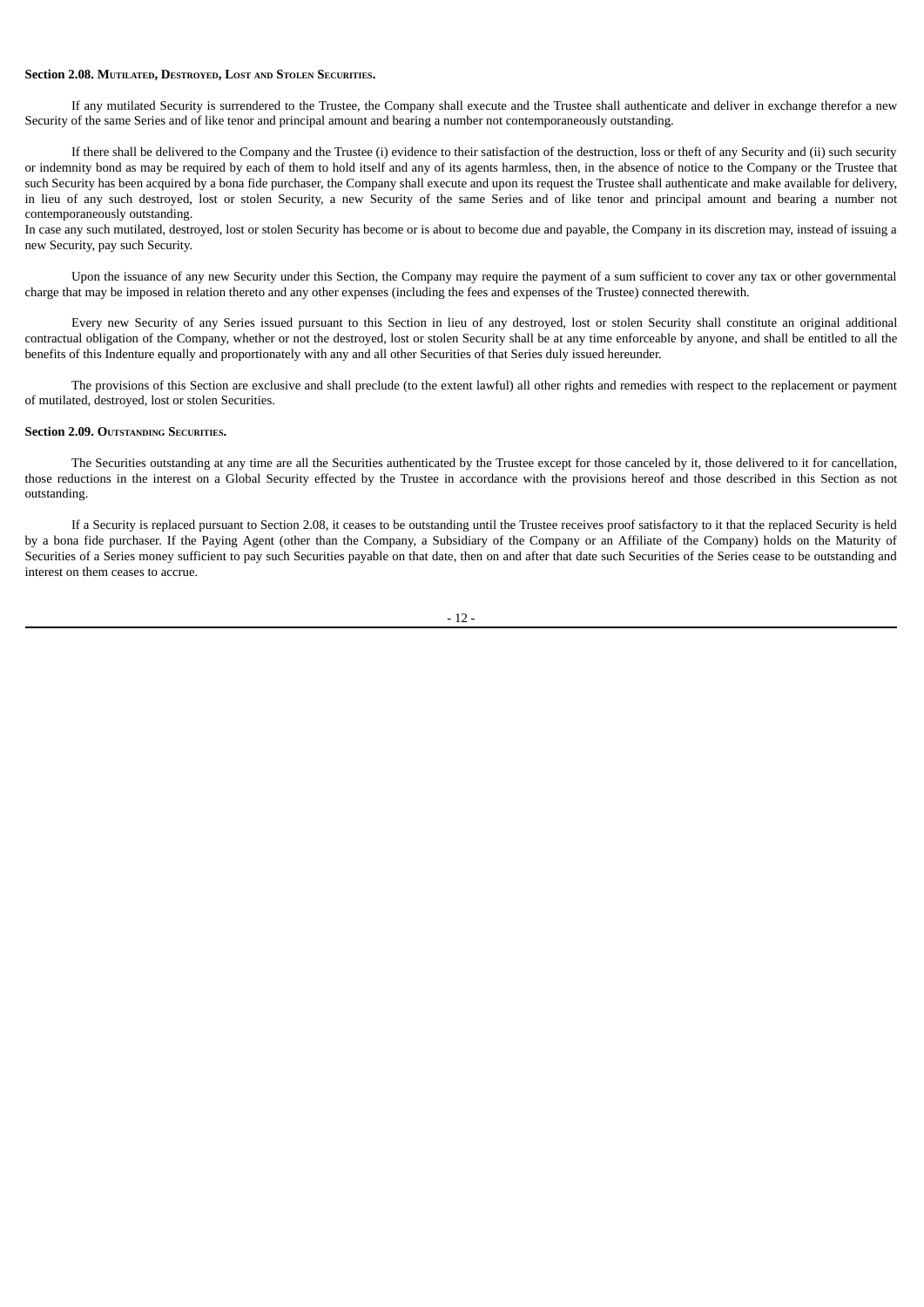The Company may purchase or otherwise acquire the Securities, whether by open market purchases, negotiated transactions or otherwise. A Security does not cease to be outstanding because the Company or an Affiliate of the Company holds the Security.

In determining whether the Holders of the requisite principal amount of outstanding Securities have given any request, demand, authorization, direction, notice, consent or waiver hereunder, the principal amount of a Discount Security that shall be deemed to be outstanding for such purposes shall be the amount of the principal thereof that would be due and payable as of the date of such determination upon a declaration of acceleration of the Maturity thereof pursuant to Section 6.02.

### **Section 2.10. TREASURY SECURITIES.**

In determining whether the Holders of the required aggregate principal amount of Securities of a Series have concurred in any request, demand, authorization, direction, notice, consent or waiver, Securities of a Series owned by the Company or any Affiliate of the Company shall be disregarded, except that for the purposes of determining whether the Trustee shall be protected in relying on any such request, demand, authorization, direction, notice, consent or waiver only Securities of a Series that a Responsible Officer of the Trustee knows are so owned shall be so disregarded.

#### **Section 2.11. TEMPORARY SECURITIES.**

Until definitive Securities are ready for delivery, the Company may prepare and the Trustee shall authenticate temporary Securities upon a Company Order. Temporary Securities shall be substantially in the form of definitive Securities but may have variations that the Company considers appropriate for temporary Securities. Without unreasonable delay, the Company shall prepare and the Trustee upon receipt of a Company Order shall authenticate definitive Securities of the same Series and date of maturity in exchange for temporary Securities. Until so exchanged, temporary securities shall have the same rights under this Indenture as the definitive Securities.

## **Section 2.12. CANCELLATION.**

The Company at any time may deliver Securities to the Trustee for cancellation. The Registrar and the Paying Agent shall forward to the Trustee any Securities surrendered to them for registration of transfer, exchange or payment. The Trustee shall cancel all Securities surrendered for transfer, exchange, payment, replacement or cancellation and shall destroy such canceled Securities (subject to the record retention requirement of the Exchange Act and the Trustee) and deliver a certificate of such cancellation to the Company upon written request of the Company. The Company may not issue new Securities to replace Securities that it has paid or delivered to the Trustee for cancellation.

## **Section 2.13. DEFAULTED INTEREST.**

If the Company defaults in a payment of interest on a Series of Securities, it shall pay the defaulted interest, plus, to the extent permitted by law, any interest payable on the defaulted interest, to the persons who are Securityholders of the Series on a subsequent special record date. The Company shall fix the record date and payment date. At least ten (10) days before the special record date, the Company shall mail to the Trustee and to each Securityholder of the Series a notice that states the special record date, the payment date and the amount of interest to be paid. The Company may pay defaulted interest in any other lawful manner.

- 13 -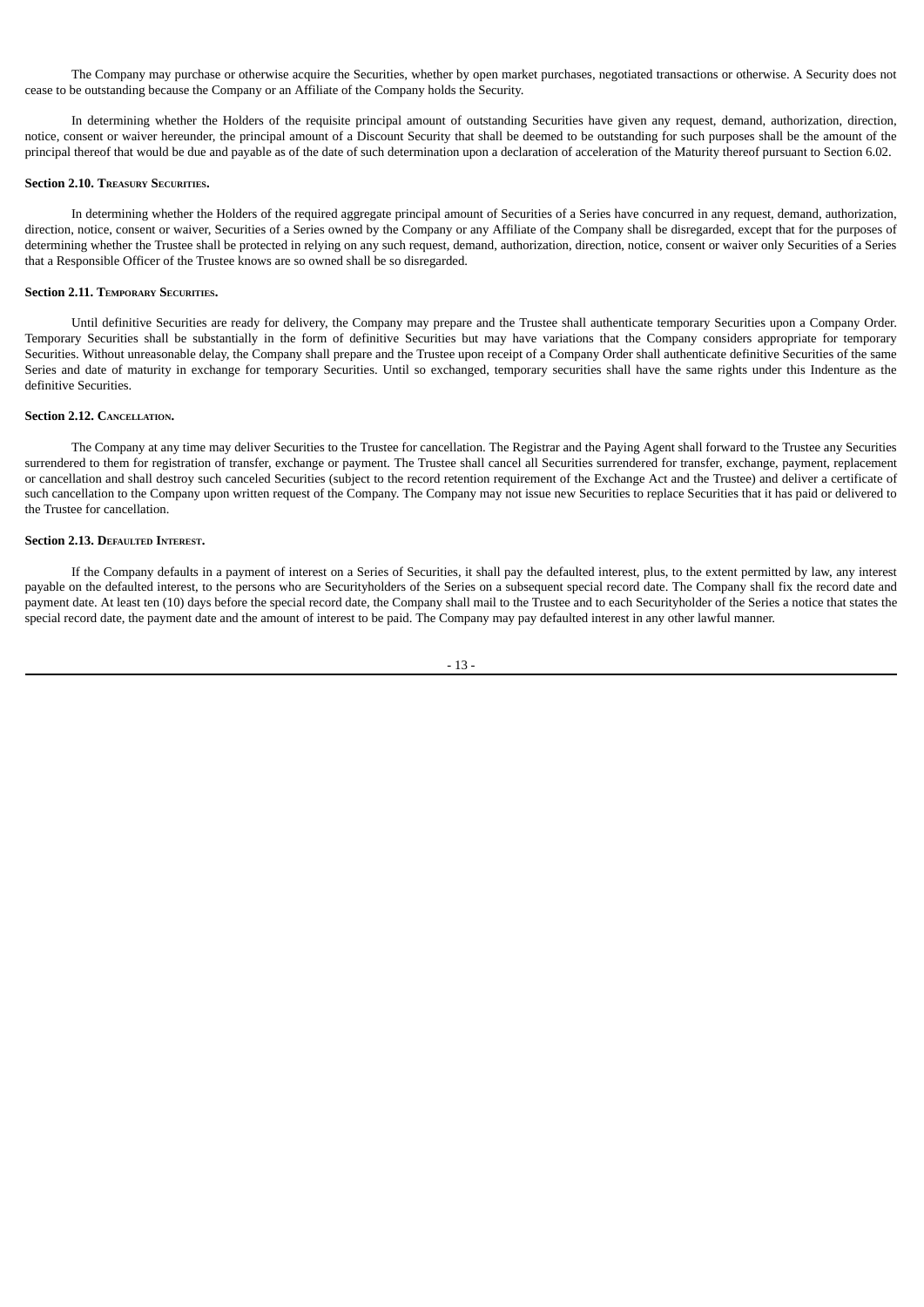## **Section 2.14. GLOBAL SECURITIES.**

(A) *Terms of Securities*. A Board Resolution, a supplemental indenture hereto or an Officer's Certificate shall establish whether the Securities of a Series shall be issued in whole or in part in the form of one or more Global Securities and the Depositary for such Global Security or Securities.

(B) *Transfer and Exchange*. Notwithstanding any provisions to the contrary contained in Section 2.07 of the Indenture and in addition thereto, any Global Security shall be exchangeable pursuant to Section 2.07 of the Indenture for Securities registered in the names of Holders other than the Depositary for such Security or its nominee only if (i) such Depositary notifies the Company that it is unwilling or unable to continue as Depositary for such Global Security or if at any time such Depositary ceases to be a clearing agency registered under the Exchange Act, and, in either case, the Company fails to appoint a successor Depositary registered as a clearing agency under the Exchange Act within ninety (90) days of such event or (ii) the Company executes and delivers to the Trustee an Officer's Certificate to the effect that such Global Security shall be so exchangeable. Any Global Security that is exchangeable pursuant to the preceding sentence shall be exchangeable for Securities registered in such names as the Depositary shall direct in writing in an aggregate principal amount equal to the principal amount of the Global Security with like tenor and terms.

Except as provided in this Section 2.14(B), a Global Security may not be transferred except as a whole by the Depositary with respect to such Global Security to a nominee of such Depositary, by a nominee of such Depositary to such Depositary or another nominee of such Depositary or by the Depositary or any such nominee to a successor Depositary or a nominee of such a successor Depositary.

(C) *Legend*. Any Global Security issued hereunder shall bear a legend in substantially the following form:

"This Security is a Global Security within the meaning of the Indenture hereinafter referred to and is registered in the name of the Depositary or a nominee of the Depositary. This Security is exchangeable for Securities registered in the name of a person other than the Depositary or its nominee only in the limited circumstances described in the Indenture, and may not be transferred except as a whole by the Depositary to a nominee of the Depositary, by a nominee of the Depositary to the Depositary or another nominee of the Depositary or by the Depositary or any such nominee to a successor Depositary or a nominee of such a successor Depositary."

(D) *Acts of Holders*. The Depositary, as a Holder, may appoint agents and otherwise authorize participants to give or take any request, demand, authorization, direction, notice, consent, waiver or other action which a Holder is entitled to give or take under the Indenture.

(E) *Payments*. Notwithstanding the other provisions of this Indenture, unless otherwise specified as contemplated by Section 2.02, payment of the principal of and interest, if any, on any Global Security shall be made to the Holder thereof.

 $-14$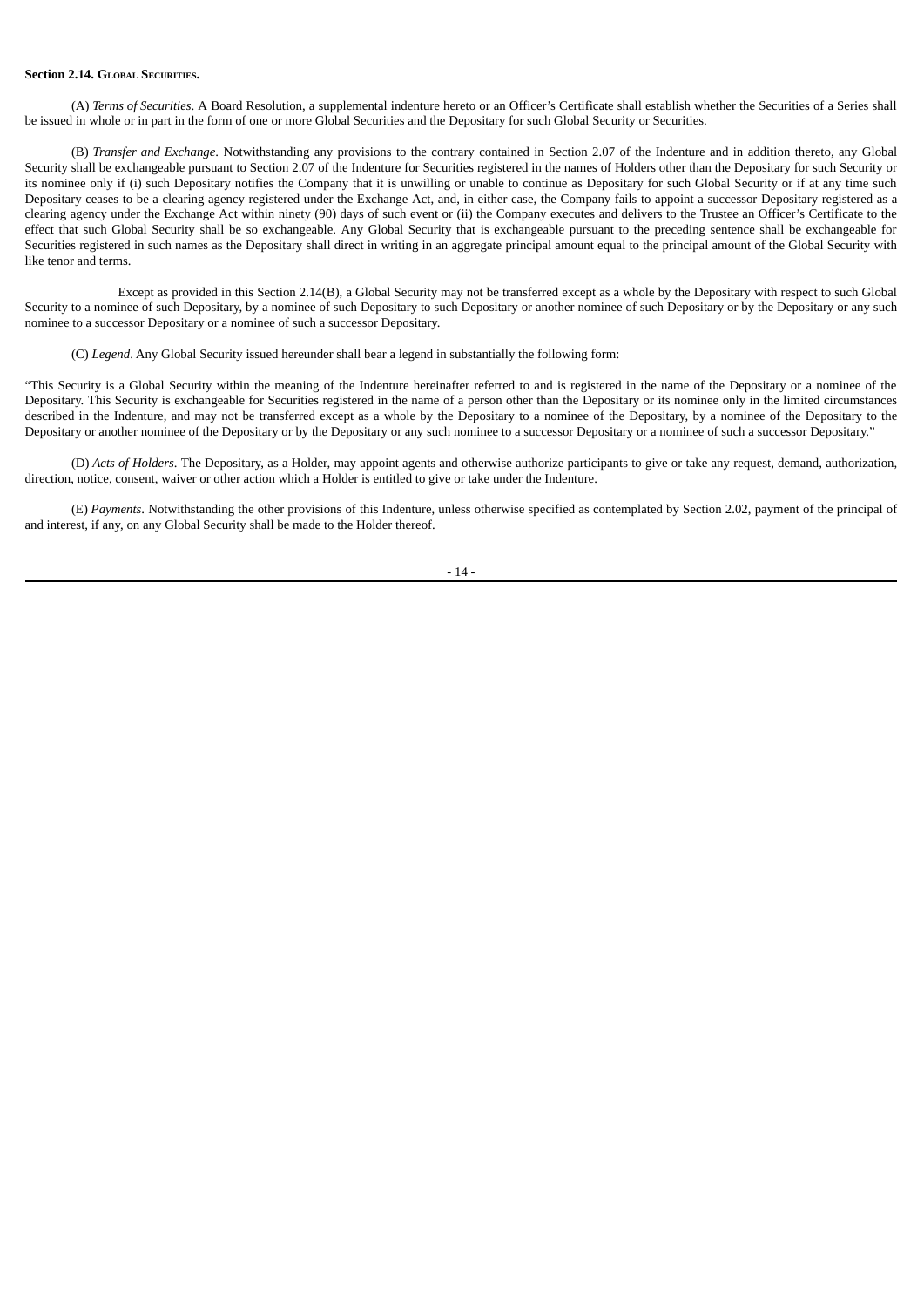(F) *Consents, Declaration and Directions*. Except as provided in Section 2.14(D), the Company, the Trustee and any Agent shall treat a person as the Holder of such principal amount of outstanding Securities of such Series represented by a Global Security as shall be specified in a written statement of the Depositary or by the applicable procedures of such Depositary with respect to such Global Security, for purposes of obtaining any consents, declarations, waivers or directions required to be given by the Holders pursuant to this Indenture.

#### **Section 2.15. CUSIP AND ISIN NUMBERS.**

The Company in issuing the Securities may use "CUSIP" or "ISIN" numbers (if then generally in use), and, if so, the Trustee shall use "CUSIP" or "ISIN" numbers in notices of redemption as a convenience to Holders; provided that any such notice may state that no representation is made as to the correctness of such numbers either as printed on the Securities or as contained in any notice of a redemption and that reliance may be placed only on the other elements of identification printed on the Securities, and any such redemption shall not be affected by any defect in or omission of such numbers.

## **Article 3. REDEMPTION**

#### **Section 3.01. NOTICE TO TRUSTEE.**

The Company may, with respect to any Series of Securities, reserve the right to redeem and pay the Series of Securities or may covenant to redeem and pay the Series of Securities or any part thereof prior to the Stated Maturity thereof at such time and on such terms as provided for in such Securities. If a Series of Securities is redeemable and the Company wants or is obligated to redeem prior to the Stated Maturity thereof all or part of the Series of Securities pursuant to the terms of such Securities, it shall notify the Trustee in writing of the redemption date and the principal amount of Series of Securities to be redeemed. The Company shall give the notice at least fifteen (15) days before the redemption date.

#### **Section 3.02. SELECTION** OF **SECURITIES** TO BE **REDEEMED**.

Unless otherwise indicated for a particular Series by a Board Resolution, a supplemental indenture hereto or an Officer's Certificate, if less than all the Securities of a Series are to be redeemed, the Trustee shall select the Securities of the Series to be redeemed in any manner that the Trustee deems fair and appropriate, including by lot or other method, unless otherwise required by law or applicable stock exchange requirements, subject, in the case of Global Securities, to the applicable rules and procedures of the Depositary. The Trustee shall make the selection from Securities of the Series outstanding not previously called for redemption. The Trustee may select for redemption portions of the principal of Securities of the Series that have denominations larger than \$1,000. Securities of the Series and portions of them it selects shall be in amounts of \$1,000 or whole multiples of \$1,000 or, with respect to Securities of any Series issuable in other denominations pursuant to Section 2.02(J), the minimum principal denomination for each Series and the authorized integral multiples thereof. Provisions of this Indenture that apply to Securities of a Series called for redemption also apply to portions of Securities of that Series called for redemption.

- 15 -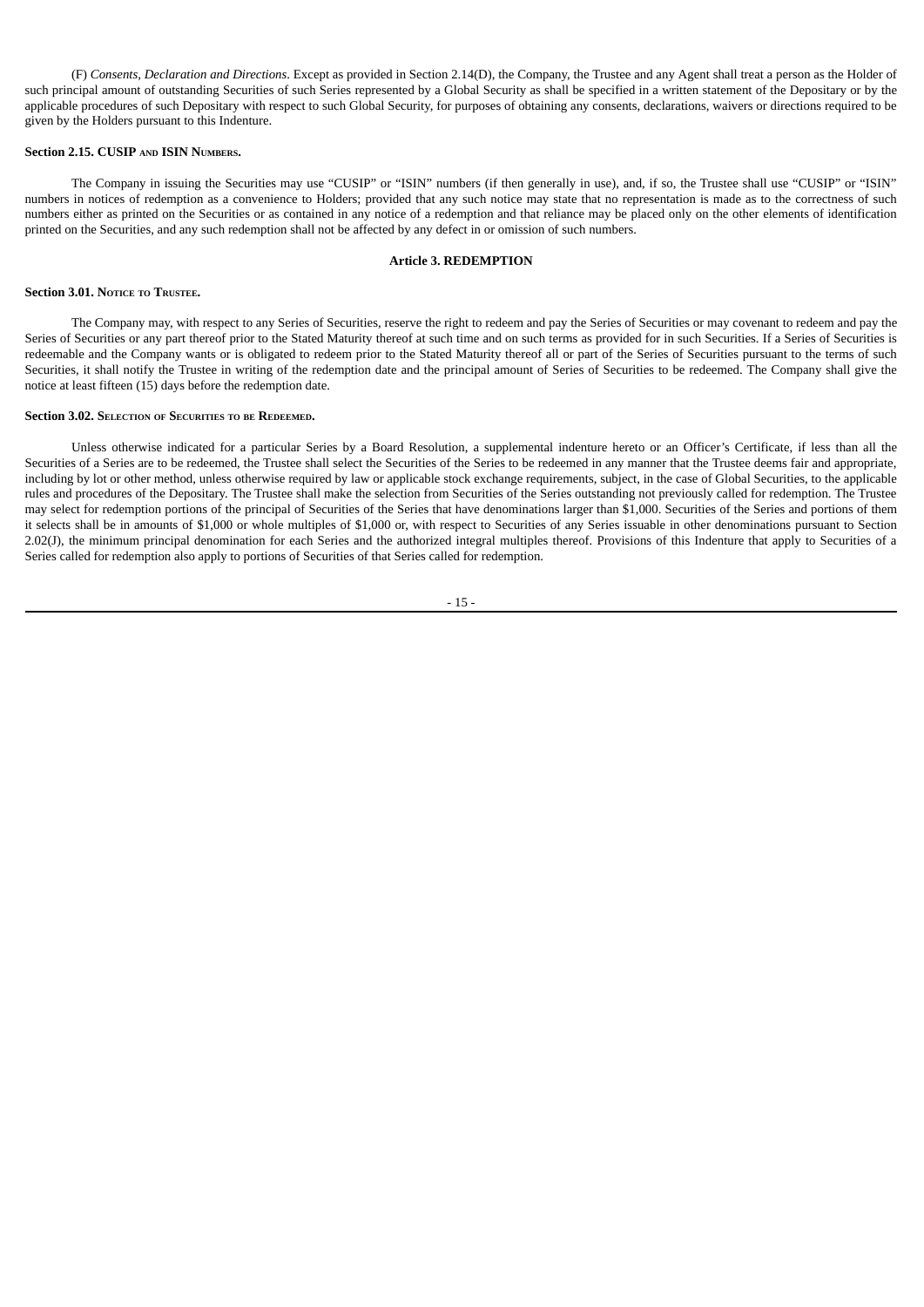### **Section 3.03. NOTICE OF REDEMPTION.**

Unless otherwise indicated for a particular Series by Board Resolution, a supplemental indenture hereto or an Officer's Certificate, at least fifteen (15) days but not more than sixty (60) days before a redemption date, the Company shall mail a notice of redemption by first-class mail to each Holder whose Securities are to be redeemed.

The notice shall identify the Securities of the Series to be redeemed and shall state:

(A) the redemption date;

(B) the redemption price;

(C) the name and address of the Paying Agent;

(D) if any Securities are being redeemed in part, the portion of the principal amount of such Securities to be redeemed and that, after the redemption date and upon surrender of such Security, a new Security or Securities in principal amount equal to the unredeemed portion of the original Security shall be issued in the name of the Holder thereof upon cancellation of the original Security;

(E) that Securities of the Series called for redemption must be surrendered to the Paying Agent to collect the redemption price;

(F) that interest on Securities of the Series called for redemption ceases to accrue on and after the redemption date unless the Company defaults in the deposit of the redemption price;

(G) the CUSIP or ISIN number, if any; and

(H) any other information as may be required by the terms of the particular Series or the Securities of a Series being redeemed.

At the Company's request, the Trustee shall give the notice of redemption in the Company's name and at its expense, provided, however, that the Company has delivered to the Trustee, at least three (3) days (unless a shorter time shall be acceptable to the Trustee) prior to the notice date, an Officer's Certificate requesting that the Trustee give such notice and setting forth the information to be stated in such notice.

### **Section 3.04. EFFECT OF NOTICE OF REDEMPTION.**

Once notice of redemption is mailed as provided in Section 3.03, Securities of a Series called for redemption become due and payable on the redemption date and at the redemption price. Except as otherwise provided in the supplemental indenture, Board Resolution or Officer's Certificate for a Series, a notice of redemption may not be conditional. Upon surrender to the Paying Agent, such Securities shall be paid at the redemption price plus accrued interest to the redemption date.

- 16 -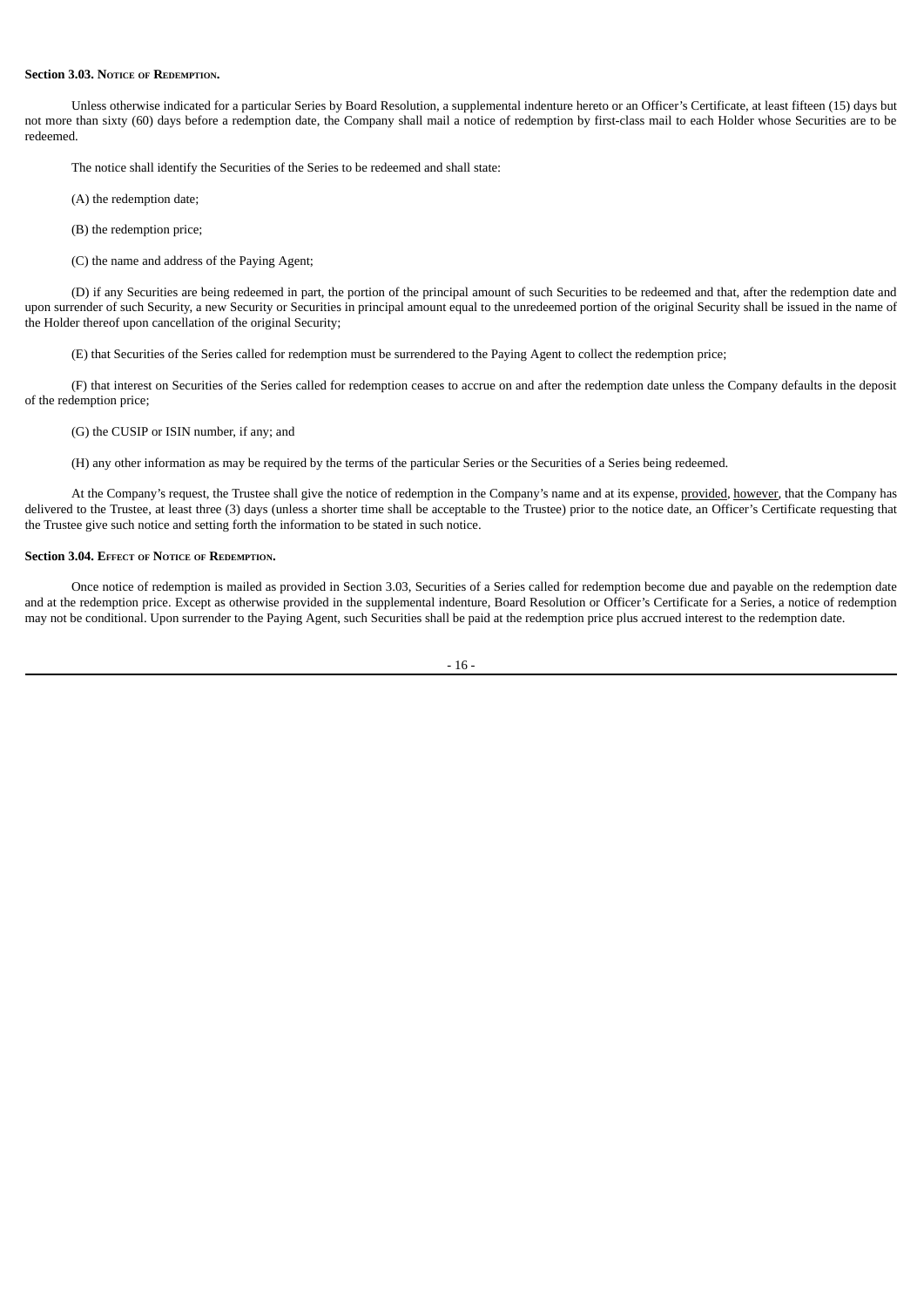### **Section 3.05. DEPOSIT OF REDEMPTION PRICE.**

On or before 11:00 a.m., New York City time, on the redemption date, the Company shall deposit with the Paying Agent money sufficient to pay the redemption price of and accrued interest, if any, on all Securities to be redeemed on that date.

#### **Section 3.06. SECURITIES REDEEMED IN PART.**

Upon surrender of a Security that is redeemed in part, the Trustee shall authenticate for the Holder a new Security of the same Series and the same Maturity equal in principal amount to the unredeemed portion of the Security surrendered.

## **Article 4. COVENANTS**

### **Section 4.01. PAYMENT OF PRINCIPAL AND INTEREST.**

The Company covenants and agrees for the benefit of the Holders of each Series of Securities that it will duly and punctually pay the principal of and interest, if any, on the Securities of that Series in accordance with the terms of such Securities and this Indenture. On or before 11:00 a.m., New York City time, on the applicable payment date, the Company shall deposit with the Paying Agent money sufficient to pay the principal of and interest, if any, on the Securities of each Series in accordance with the terms of such Securities and this Indenture.

## **Section 4.02. SEC REPORTS.**

To the extent any Securities of a Series are outstanding, the Company shall deliver to the Trustee within fifteen (15) days after it files them with the SEC copies of the annual reports and of the information, documents, and other reports (or copies of such portions of any of the foregoing as the SEC may by rules and regulations prescribe) which the Company is required to file with the SEC pursuant to Section 13 or 15(d) of the Exchange Act; provided, however, that each such report or document will be deemed to be so delivered to the Trustee if the Company files such report or document with the SEC through the SEC's EDGAR database no later than the time such report or document is required to be filed with the SEC pursuant to the Exchange Act. The Company also shall comply with the other provisions of Trust Indenture Act § 314(a). Reports, information and documents filed with the SEC via the EDGAR system will be deemed to be delivered to the Trustee as of the time of such filing via EDGAR for purposes of this Section 4.02.

Delivery of reports, information and documents to the Trustee under this Section 4.02 are for informational purposes only and the Trustee's receipt of the foregoing shall not constitute constructive or actual notice of any information contained therein or determinable from information contained therein, including the Company's compliance with any of their covenants hereunder (as to which the Trustee is entitled to rely exclusively on Officer's Certificates).

- 17 -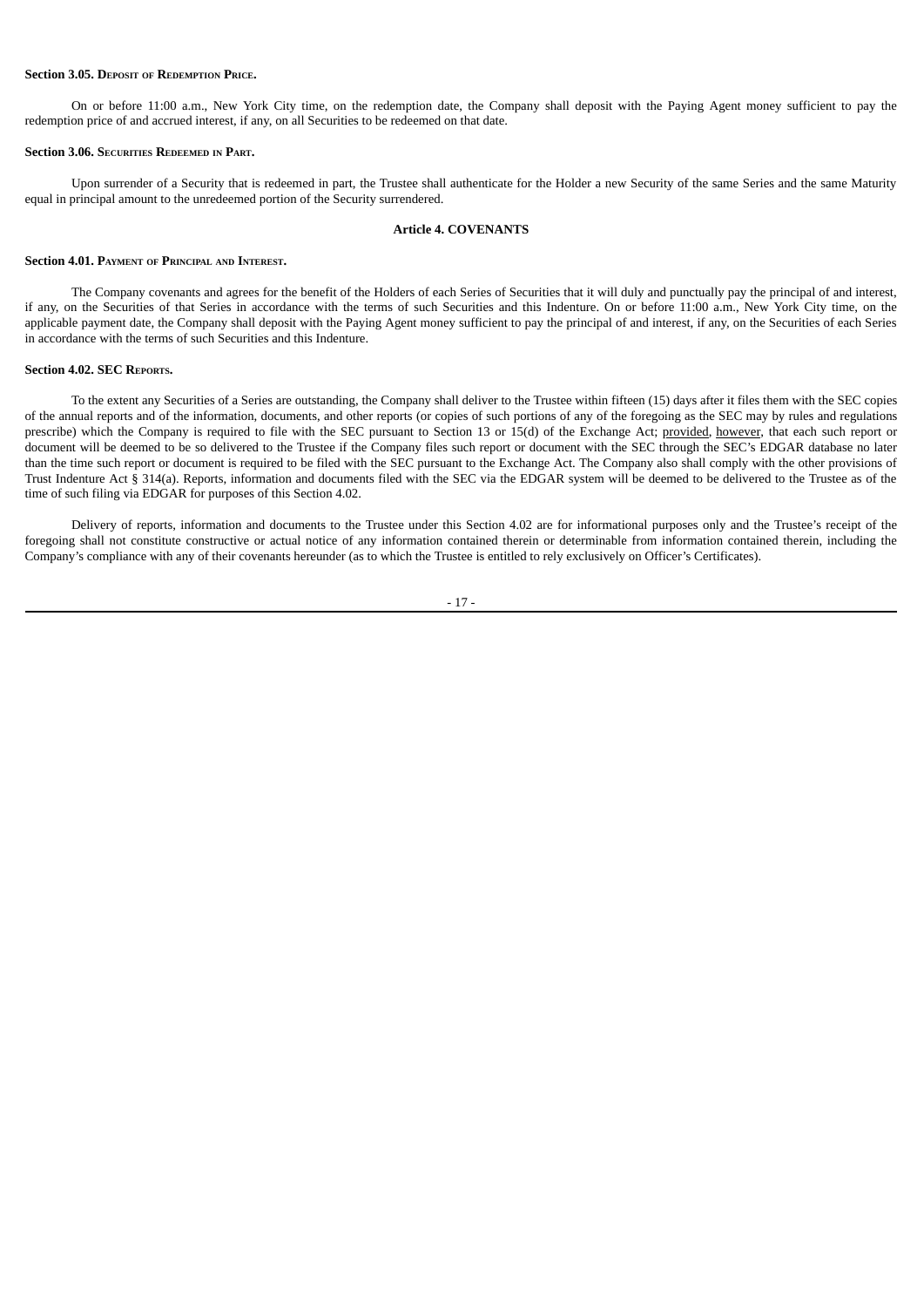## **Section 4.03. COMPLIANCE CERTIFICATE.**

To the extent any Securities of a Series are outstanding, the Company shall deliver to the Trustee, within 120 days after the end of each fiscal year of the Company, an Officer's Certificate stating that a review of the activities of the Company and its Subsidiaries during the preceding fiscal year has been made under the supervision of the signing Officers with a view to determining whether the Company has kept, observed, performed and fulfilled its obligations under this Indenture, and further stating, as to each such Officer signing such certificate, that to the best of his/her knowledge the Company has kept, observed, performed and fulfilled each and every covenant contained in this Indenture and is not in default in the performance or observance of any of the terms, provisions and conditions hereof (or, if a Default or Event of Default shall have occurred, describing all such Defaults or Events of Default of which the Officer may have knowledge).

The Company will, so long as any of the Securities are outstanding, deliver to the Trustee, within thirty (30) Business Days of any Officer becoming aware of any Default or Event of Default, an Officer's Certificate specifying such Default or Event of Default and what action the Company is taking or proposes to take with respect thereto.

#### **Section 4.04. STAY, EXTENSION AND USURY LAWS.**

The Company covenants (to the extent that it may lawfully do so) that it will not at any time insist upon, plead, or in any manner whatsoever claim or take the benefit or advantage of, any stay, extension or usury law wherever enacted, now or at any time hereafter in force, which may affect the covenants or the performance of this Indenture or the Securities; and the Company (to the extent it may lawfully do so) hereby expressly waives all benefit or advantage of any such law and covenants that it will not, by resort to any such law, hinder, delay or impede the execution of any power herein granted to the Trustee, but will suffer and permit the execution of every such power as though no such law has been enacted.

### **Section 4.05. CORPORATE EXISTENCE.**

Subject to **Article** V, the Company will do or cause to be done all things necessary to preserve and keep in full force and effect its corporate existence and rights (charter and statutory); provided, however, that the Company shall not be required to preserve any such right if the Board of Directors shall determine that the preservation thereof is no longer desirable in the conduct of the business of the Company and its Subsidiaries taken as a whole and that the loss thereof is not adverse in any material respect to the Holders.

#### **Article 5. SUCCESSORS**

# **Section 5.01. WHEN COMPANY MAY MERGE, ETC.**

The Company shall not consolidate with or merge with or into, or convey, transfer or lease all or substantially all of its properties and assets to, any person (a "successor person") unless:

(A) the Company is the surviving corporation or the successor person (if other than the Company) is a corporation organized and validly existing under the laws of any U.S. domestic jurisdiction and expressly assumes the Company's obligations on the Securities and under this Indenture; and

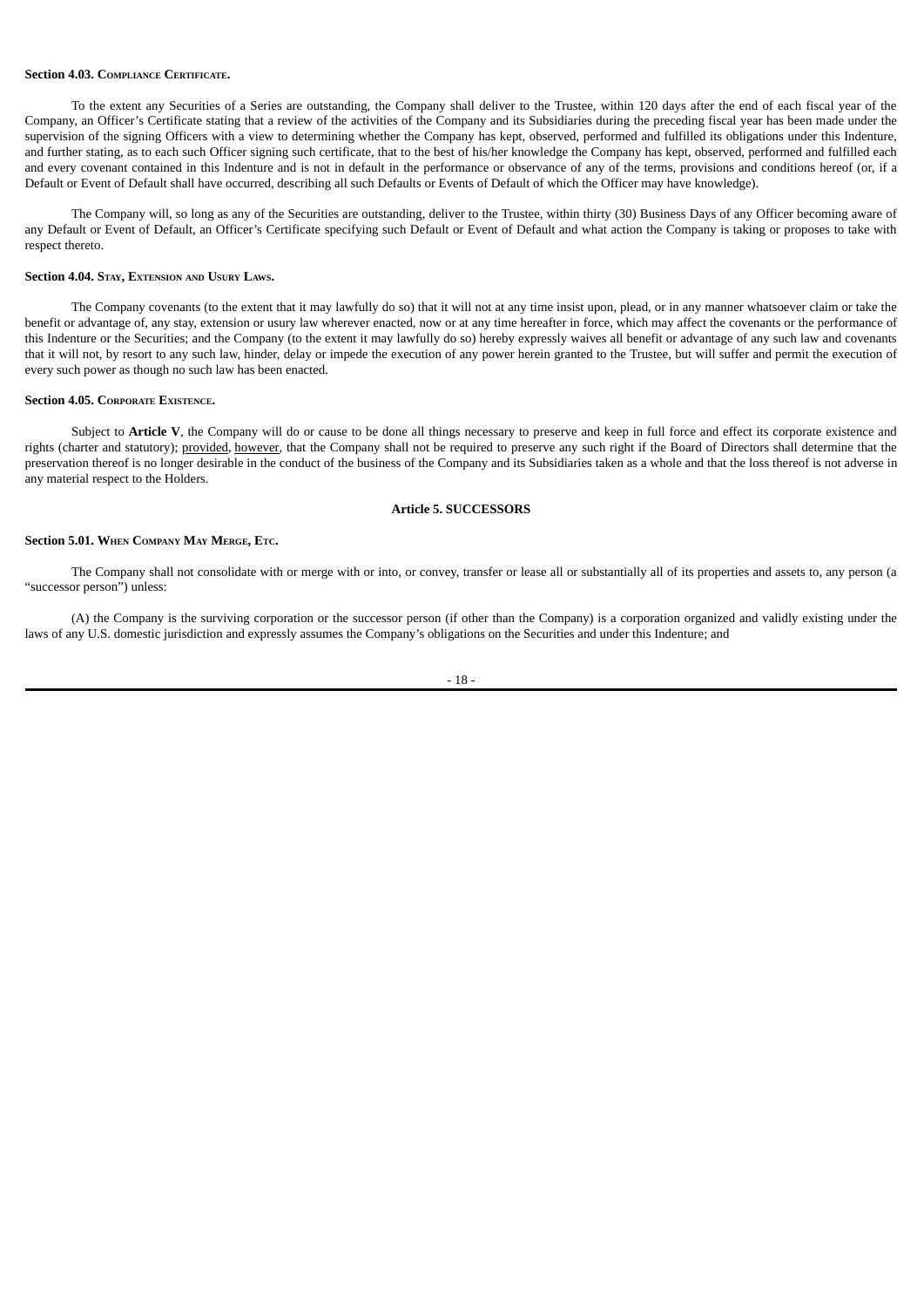(B) immediately after giving effect to the transaction, no Default or Event of Default, shall have occurred and be continuing.

The Company shall deliver to the Trustee prior to the consummation of the proposed transaction an Officer's Certificate to the foregoing effect and an Opinion of Counsel stating that the proposed transaction and any supplemental indenture comply with this Indenture.

Notwithstanding the above, any Subsidiary of the Company may consolidate with, merge into or transfer all or part of its properties to the Company. Neither an Officer's Certificate nor an Opinion of Counsel shall be required to be delivered in connection therewith.

#### **Section 5.02. SUCCESSOR CORPORATION SUBSTITUTED.**

Upon any consolidation or merger, or any sale, lease, conveyance or other disposition of all or substantially all of the assets of the Company in accordance with Section 5.01, the successor corporation formed by such consolidation or into or with which the Company is merged or to which such sale, lease, conveyance or other disposition is made shall succeed to, and be substituted for, and may exercise every right and power of, the Company under this Indenture with the same effect as if such successor person has been named as the Company herein; provided, however, that the predecessor Company in the case of a sale, conveyance or other disposition (other than a lease) shall be released from all obligations and covenants under this Indenture and the Securities.

## **Article 6. DEFAULTS AND REMEDIES**

## **Section 6.01. EVENTS OF DEFAULT.**

"Event of Default," wherever used herein with respect to Securities of any Series, means any one of the following events, unless in the establishing Board Resolution, supplemental indenture or Officer's Certificate, it is provided that such Series shall not have the benefit of said Event of Default:

(A) default in the payment of any interest on any Security of that Series when it becomes due and payable, and continuance of such default for a period of thirty (30) days (unless the entire amount of such payment is deposited by the Company with the Trustee or with a Paying Agent prior to 11:00 a.m., New York City time, on the 30th day of such period); or

(B) default in the payment of principal of any Security of that Series at its Maturity; or

(C) default in the performance or breach of any covenant or warranty of the Company in this Indenture (other than defaults pursuant to paragraphs (a) or (b) above or pursuant to a covenant or warranty that has been included in this Indenture solely for the benefit of Series of Securities other than that Series), which default continues uncured for a period of sixty (60) days after there has been given, by registered or certified mail, to the Company by the Trustee or to the Company and the Trustee by the Holders of at least 25% in principal amount of the outstanding Securities of that Series a written notice specifying such default or breach and requiring it to be remedied and stating that such notice is a "Notice of Default" hereunder; or

 $-19 -$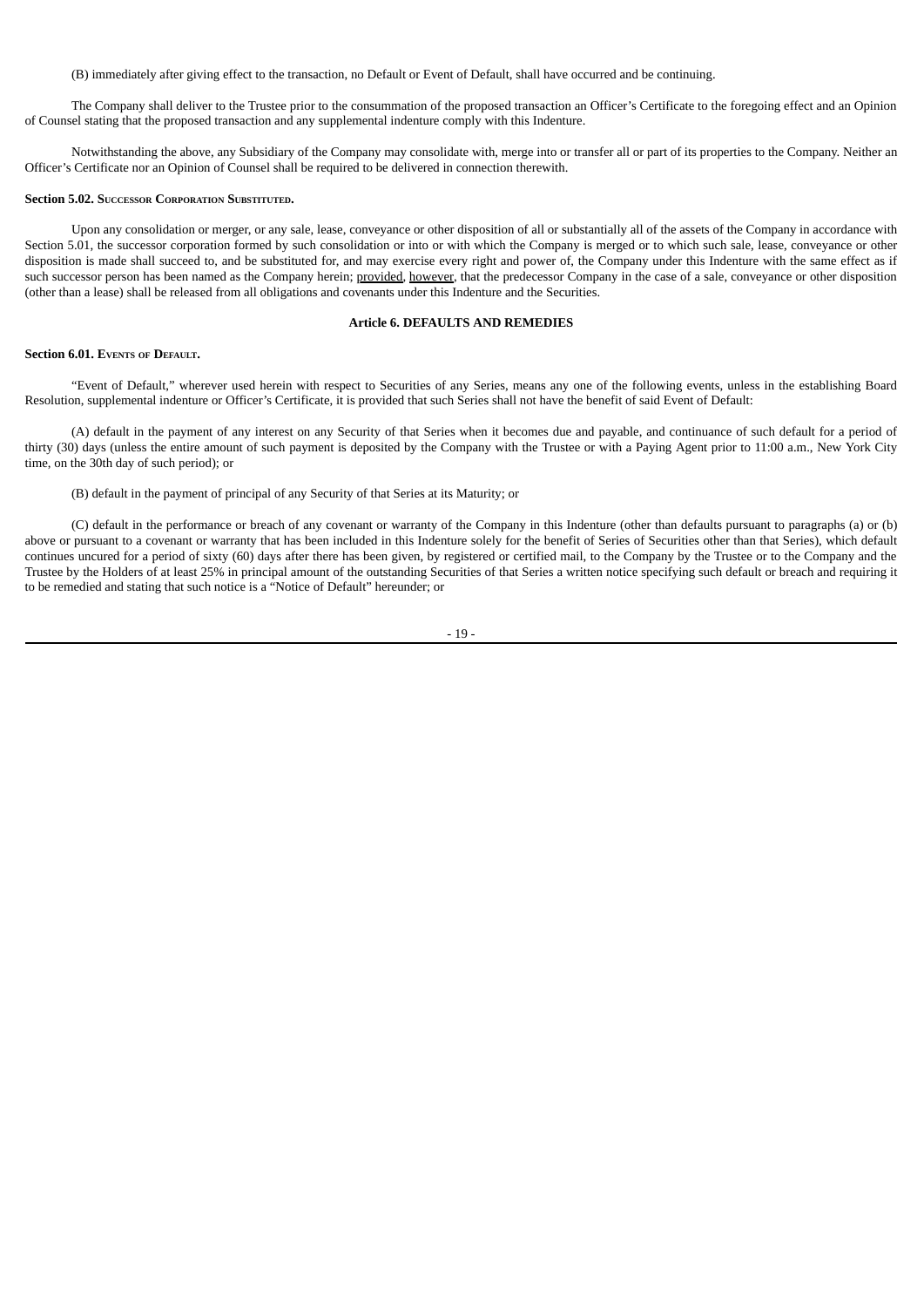(D) the Company pursuant to or within the meaning of any Bankruptcy Law:

(i) commences a voluntary case,

(ii) consents to the entry of an order for relief against it in an involuntary case,

(iii) consents to the appointment of a Custodian of it or for all or substantially all of its property,

(iv) makes a general assignment for the benefit of its creditors, or

(v) generally is unable to pay its debts as the same become due; or

(E) a court of competent jurisdiction enters an order or decree under any Bankruptcy Law that:

(i) is for relief against the Company in an involuntary case,

(ii) appoints a Custodian of the Company or for all or substantially all of its property, or

(iii) orders the liquidation of the Company,

(F) any other Event of Default provided with respect to Securities of that Series, which is specified in a Board Resolution, a supplemental indenture hereto or an Officer's Certificate, in accordance with Section 2.02(R).

The term "*Bankruptcy Law*" means Title 11, U.S. Code or any similar Federal or State law for the relief of debtors. The term "*Custodian*" means any receiver, trustee, assignee, liquidator or similar official under any Bankruptcy Law.

#### **Section 6.02. ACCELERATION OF MATURITY; RESCISSION AND ANNULMENT.**

If an Event of Default with respect to Securities of any Series at the time outstanding occurs and is continuing (other than an Event of Default referred to in Section 6.01(d) or (e)) then in every such case the Trustee or the Holders of not less than 25% in principal amount of the outstanding Securities of that Series may declare the principal amount (or, if any Securities of that Series are Discount Securities, such portion of the principal amount as may be specified in the terms of such Securities) of and accrued and unpaid interest, if any, on all of the Securities of that Series to be due and payable immediately, by a notice in writing to the Company (and to the Trustee if given by Holders), and upon any such declaration such principal amount (or specified amount) and accrued and unpaid interest, if any, shall become immediately due and payable. Such acceleration will not be effective until the earlier of (1) the acceleration of indebtedness under the Company's senior secured credit facilities or (2) five (5) Business Days after receipt by the Company of written notice of such acceleration, at which time the principal, premium, if any, interest and any other monetary obligations on all the then outstanding Securities of that Series will become due and payable immediately. If an Event of Default specified in Section 6.01(d) or (e) shall occur, the principal amount (or specified amount) of and accrued and unpaid interest, if any, on all outstanding Securities shall ipso facto become and be immediately due and payable without any declaration or other act on the part of the Trustee or any Holder.

- 20 -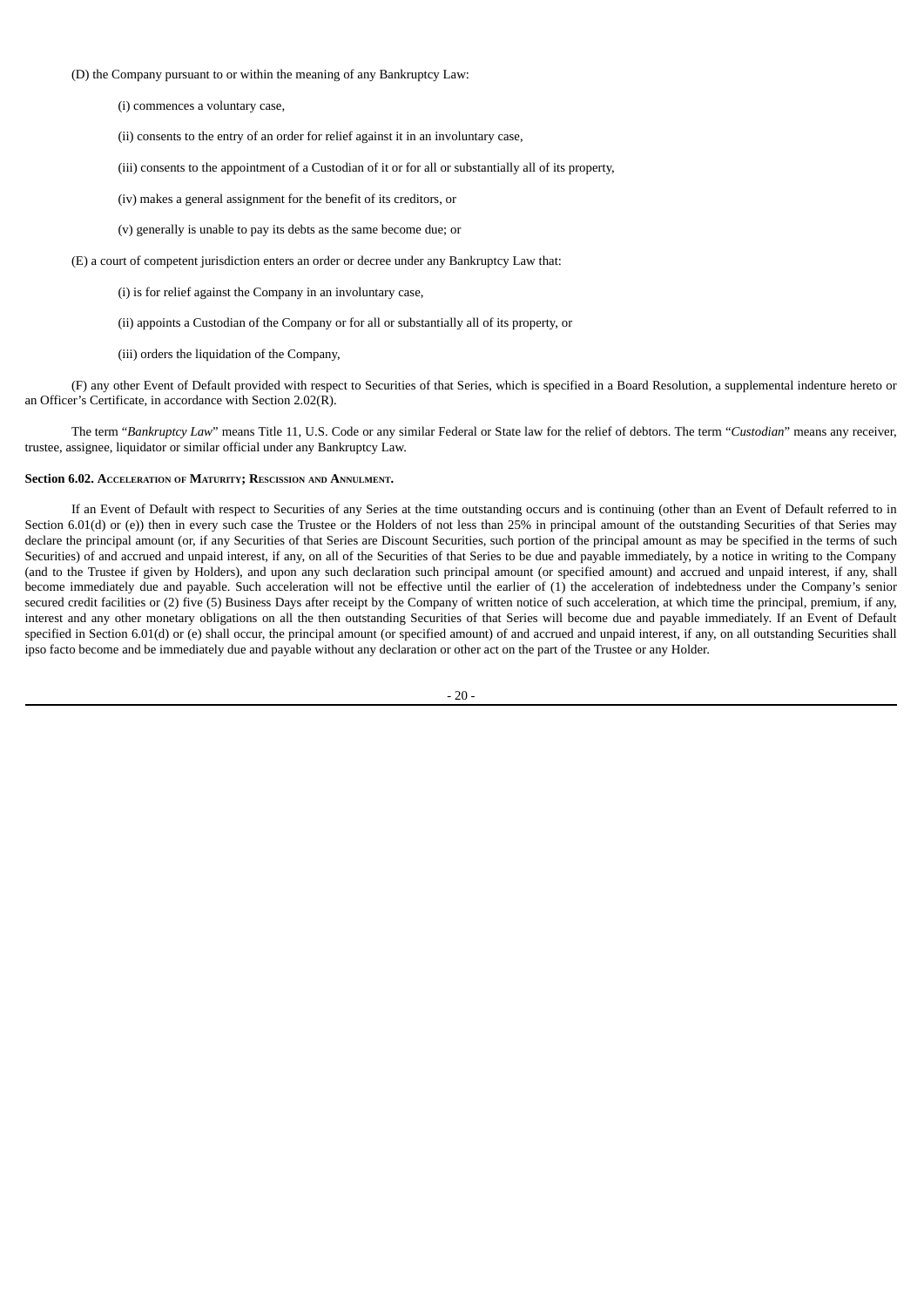At any time after such a declaration of acceleration with respect to any Series has been made and before a judgment or decree for payment of the money due has been obtained by the Trustee as hereinafter in this Article provided, the Holders of a majority in principal amount of the outstanding Securities of that Series, by written notice to the Company and the Trustee, may rescind and annul such declaration and its consequences if all Events of Default with respect to Securities of that Series, other than the non-payment of the principal and interest, if any, of Securities of that Series which have become due solely by such declaration of acceleration, have been cured or waived as provided in Section 6.13.

No such rescission shall affect any subsequent Default or impair any right consequent thereon.

**Section 6.03. COLLECTION OF INDEBTEDNESS AND SUITS FOR ENFORCEMENT BY TRUSTEE.**

The Company covenants that if

- (A) Default is made in the payment of any interest on any Security when such interest becomes due and payable and such Default continues for a period of thirty (30) days, or
- (B) Default is made in the payment of principal of any Security at the Maturity thereof, or
- (C) Default is made in the deposit of any sinking fund payment, if any, when and as due by the terms of a Security,

*then*, the Company will, upon demand of the Trustee, pay to it, for the benefit of the Holders of such Securities, the whole amount then due and payable on such Securities for principal and interest and, to the extent that payment of such interest shall be legally enforceable, interest on any overdue principal and any overdue interest at the rate or rates prescribed therefor in such Securities, and, in addition thereto, such further amount as shall be sufficient to cover the costs and expenses of collection, including the reasonable compensation, expenses, disbursements and advances of the Trustee, its agents and counsel.

If the Company fails to pay such amounts forthwith upon such demand, the Trustee, in its own name and as trustee of an express trust, may institute a judicial proceeding for the collection of the sums so due and unpaid, may prosecute such proceeding to judgment or final decree and may enforce the same against the Company or any other obligor upon such Securities and collect the moneys adjudged or deemed to be payable in the manner provided by law out of the property of the Company or any other obligor upon such Securities, wherever situated.

 $.21.$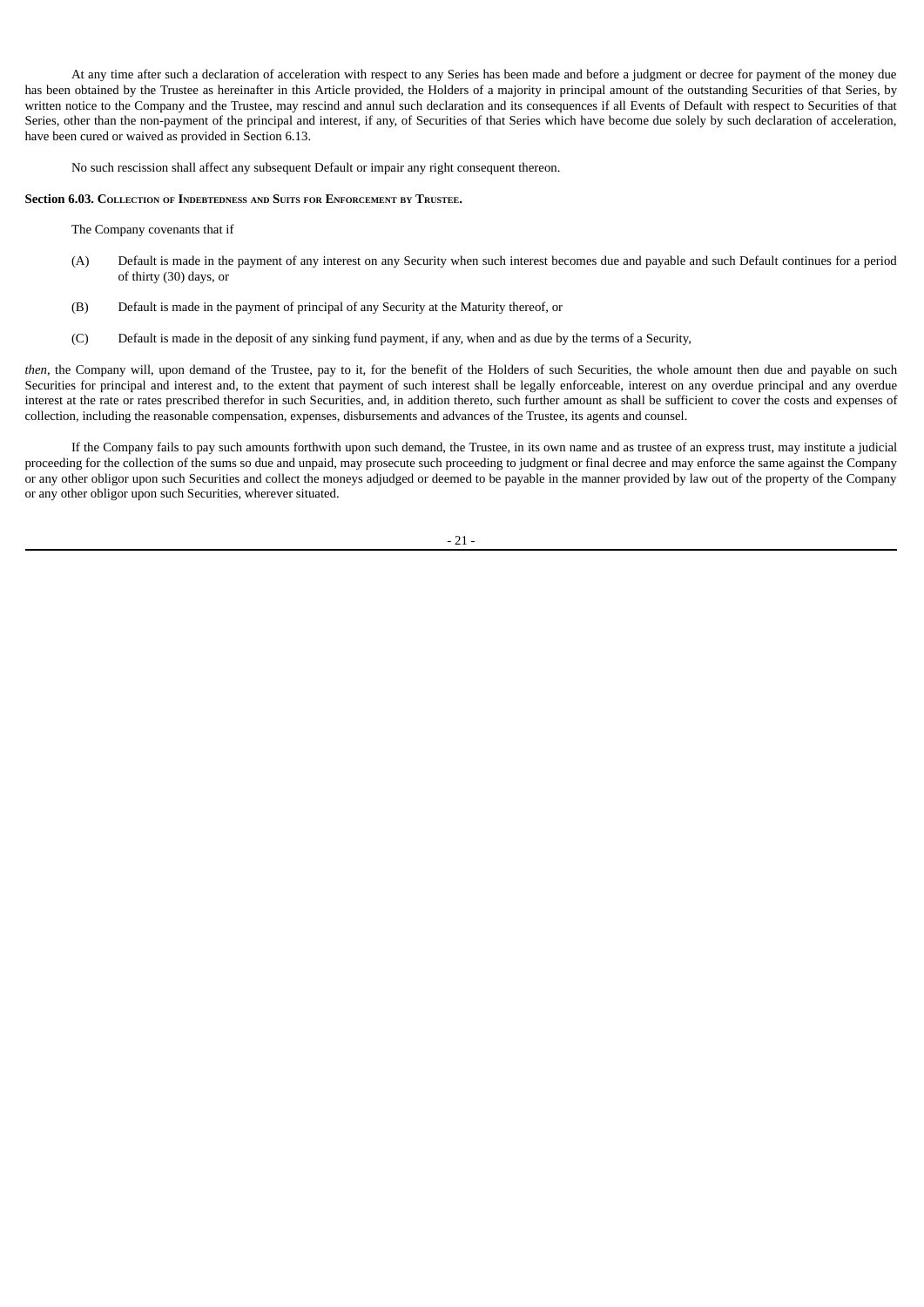If an Event of Default with respect to any Securities of any Series occurs and is continuing, the Trustee may in its discretion proceed to protect and enforce its rights and the rights of the Holders of Securities of such Series by such appropriate judicial proceedings as the Trustee shall deem most effectual to protect and enforce any such rights, whether for the specific enforcement of any covenant or agreement in this Indenture or in aid of the exercise of any power granted herein, or to enforce any other proper remedy.

#### **Section 6.04. TRUSTEE MAY FILE PROOFS OF CLAIM.**

In case of the pendency of any receivership, insolvency, liquidation, bankruptcy, reorganization, arrangement, adjustment, composition or other judicial proceeding relative to the Company or any other obligor upon the Securities or the property of the Company or of such other obligor or their creditors, the Trustee (irrespective of whether the principal of the Securities shall then be due and payable as therein expressed or by declaration or otherwise and irrespective of whether the Trustee shall have made any demand on the Company for the payment of overdue principal or interest) shall be entitled and empowered, by intervention in such proceeding or otherwise,

(A) to file and prove a claim for the whole amount of principal and interest owing and unpaid in respect of the Securities and to file such other papers or documents as may be necessary or advisable in order to have the claims of the Trustee (including any claim for the reasonable compensation, expenses, disbursements and advances of the Trustee, its agents and counsel) and of the Holders allowed in such judicial proceeding, and

(B) to collect and receive any moneys or other property payable or deliverable on any such claims and to distribute the same,

and any custodian, receiver, assignee, trustee, liquidator, sequestrator or other similar official in any such judicial proceeding is hereby authorized by each Holder to make such payments to the Trustee and, in the event that the Trustee shall consent to the making of such payments directly to the Holders, to pay to the Trustee any amount due it for the reasonable compensation, expenses, disbursements and advances of the Trustee, its agents and counsel, and any other amounts due the Trustee under Section 7.07.

Nothing herein contained shall be deemed to authorize the Trustee to authorize or consent to or accept or adopt on behalf of any Holder any plan of reorganization, arrangement, adjustment or composition affecting the Securities or the rights of any Holder thereof or to authorize the Trustee to vote in respect of the claim of any Holder in any such proceeding.

## **Section 6.05. TRUSTEE MAY ENFORCE CLAIMS WITHOUT POSSESSION OF SECURITIES.**

All rights of action and claims under this Indenture or the Securities may be prosecuted and enforced by the Trustee without the possession of any of the Securities or the production thereof in any proceeding relating thereto, and any such proceeding instituted by the Trustee shall be brought in its own name as trustee of an express trust, and any recovery of judgment shall, after provision for the payment of the reasonable compensation, expenses, disbursements and advances of the Trustee, its agents and counsel, be for the ratable benefit of the Holders of the Securities in respect of which such judgment has been recovered.

 $-22-$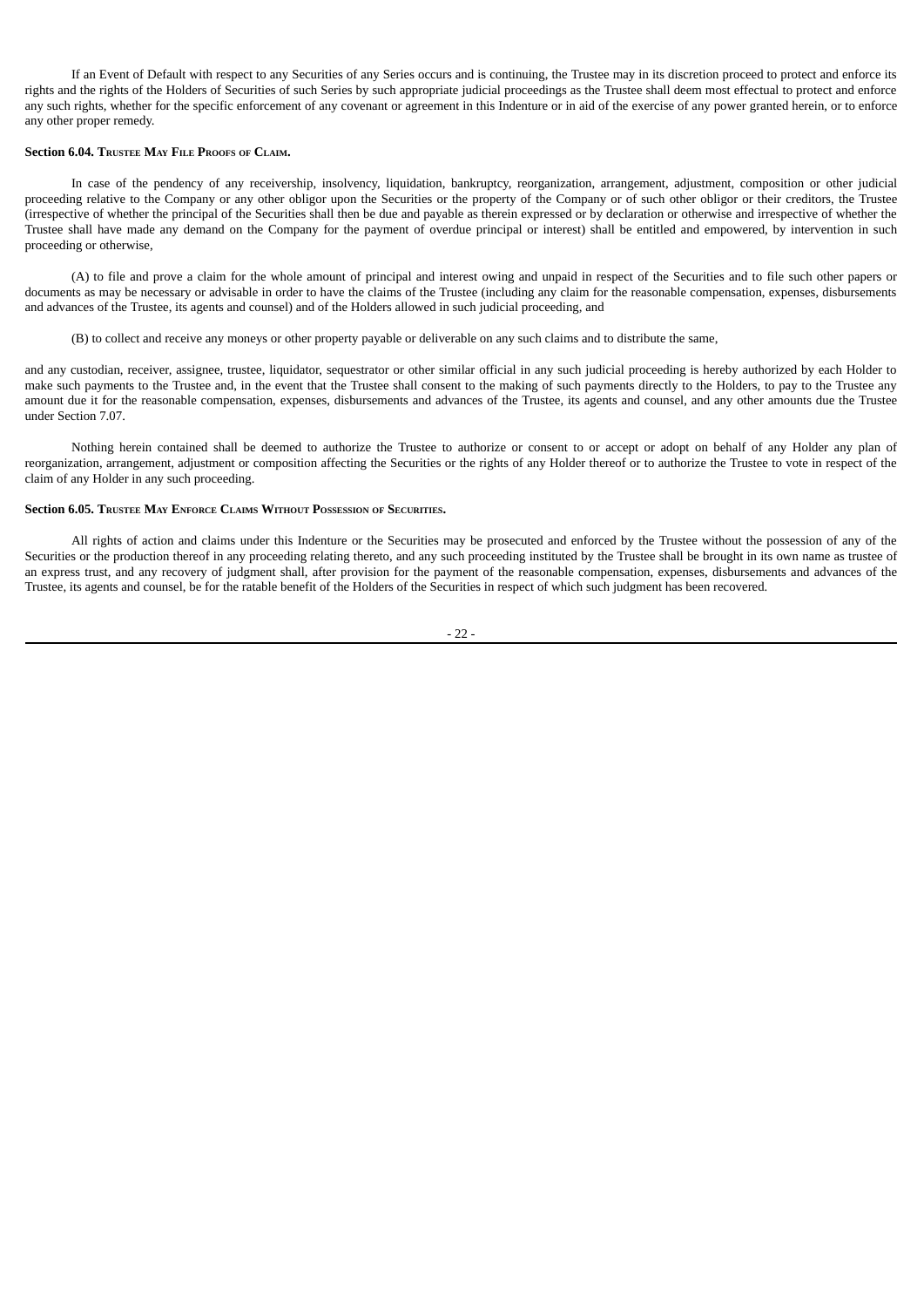## **Section 6.06. APPLICATION OF MONEY COLLECTED.**

Any money or property collected by the Trustee pursuant to this Article shall be applied in the following order, at the date or dates fixed by the Trustee and, in case of the distribution of such money or property on account of principal or interest, upon presentation of the Securities and the notation thereon of the payment if only partially paid and upon surrender thereof if fully paid:

*First*: To the payment of all amounts due the Trustee under Section 7.07; and liability or expense to the Trustee that may result from the Trustee's following such direction.

*Second*: To the payment of the amounts then due and unpaid for principal of and interest on the Securities in respect of which or for the benefit of which such money has been collected, ratably, without preference or priority of any kind, according to the amounts due and payable on such Securities for principal and interest, respectively; and

*Third*: To the Company.

#### **Section 6.07. LIMITATION ON SUITS.**

No Holder of any Security of any Series shall have any right to institute any proceeding, judicial or otherwise, with respect to this Indenture, or for the appointment of a receiver or trustee, or for any other remedy hereunder, unless:

- (A) such Holder has previously given written notice to the Trustee of a continuing Event of Default with respect to the Securities of that Series;
- (B) the Holders of not less than 25% in principal amount of the outstanding Securities of that Series shall have made written request to the Trustee to institute proceedings in respect of such Event of Default in its own name as Trustee hereunder;
- (C) such Holder or Holders have offered to the Trustee indemnity or security satisfactory to the Trustee against the costs, expenses and liabilities which might be incurred by the Trustee in compliance with such request;
- (D) the Trustee for sixty (60) days after its receipt of such notice, request and offer of indemnity has failed to institute any such proceeding; and
- (E) no direction inconsistent with such written request has been given to the Trustee during such 60-day period by the Holders of a majority in principal amount of the outstanding Securities of that Series;

it being understood, intended and expressly covenanted by the Holder of every Security with every other Holder and the Trustee that no one or more of such Holders shall have any right in any manner whatever by virtue of, or by availing of, any provision of this Indenture to affect, disturb or prejudice the rights of any other of such Holders, or to obtain or to seek to obtain priority or preference over any other of such Holders or to enforce any right under this Indenture, except in the manner herein provided and for the equal and ratable benefit of all such Holders of the applicable Series.

 $. 23.$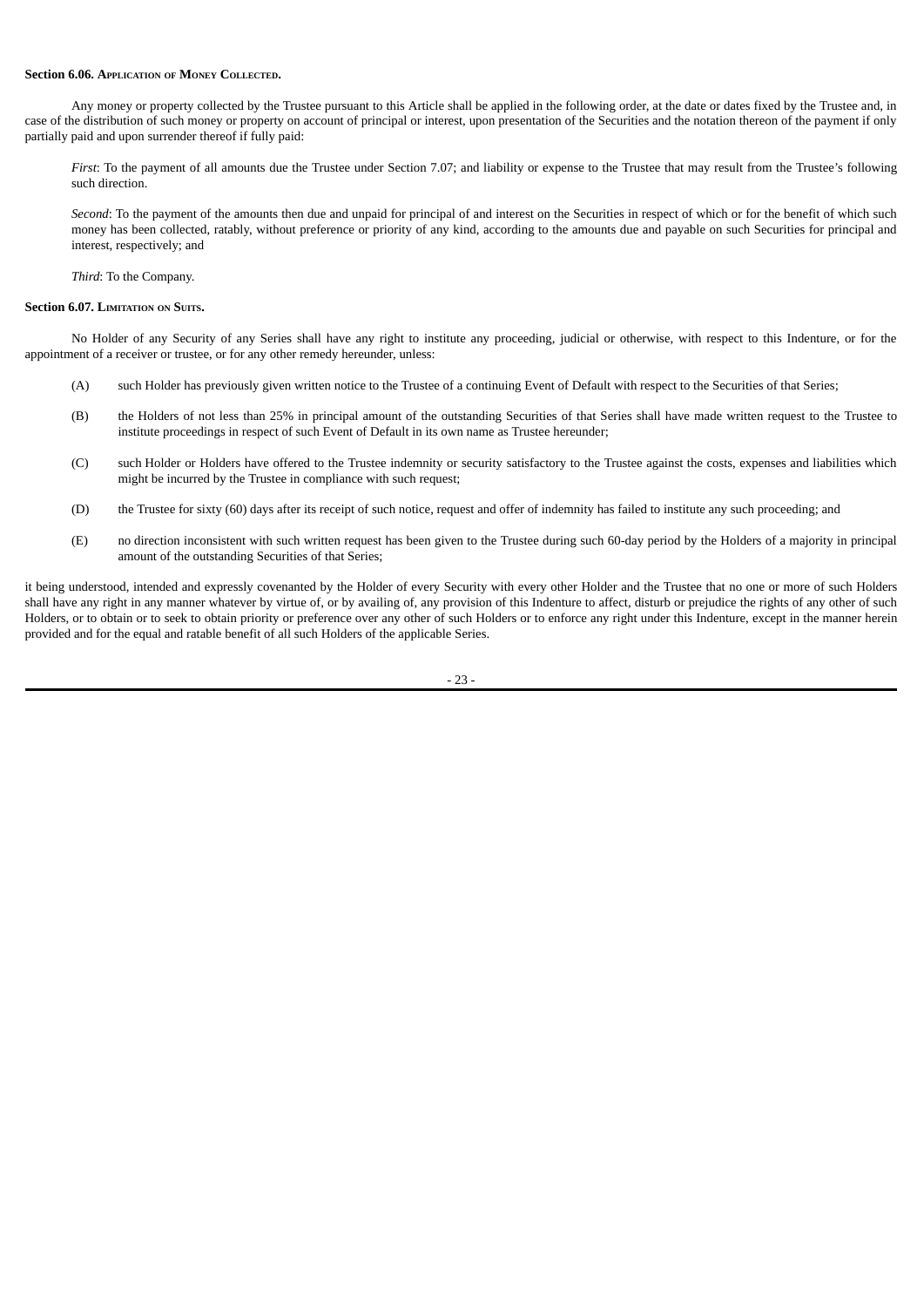## **Section 6.08. UNCONDITIONAL RIGHT OF HOLDERS TO RECEIVE PRINCIPAL AND INTEREST.**

Notwithstanding any other provision in this Indenture, the Holder of any Security shall have the right, which is absolute and unconditional, to receive payment of the principal of and interest, if any, on such Security on the Maturity of such Security, including the Stated Maturity expressed in such Security (or, in the case of redemption, on the redemption date) and to institute suit for the enforcement of any such payment, and such rights shall not be impaired without the consent of such Holder.

## **Section 6.09. RESTORATION OF RIGHTS AND REMEDIES.**

If the Trustee or any Holder has instituted any proceeding to enforce any right or remedy under this Indenture and such proceeding has been discontinued or abandoned for any reason, or has been determined adversely to the Trustee or to such Holder, then and in every such case, subject to any determination in such proceeding, the Company, the Trustee and the Holders shall be restored severally and respectively to their former positions hereunder and thereafter all rights and remedies of the Trustee and the Holders shall continue as though no such proceeding had been instituted.

#### **Section 6.10. RIGHTS AND REMEDIES CUMULATIVE.**

Except as otherwise provided with respect to the replacement or payment of mutilated, destroyed, lost or stolen Securities in Section 2.08, no right or remedy herein conferred upon or reserved to the Trustee or to the Holders is intended to be exclusive of any other right or remedy, and every right and remedy shall, to the extent permitted by law, be cumulative and in addition to every other right and remedy given hereunder or now or hereafter existing at law or in equity or otherwise. The assertion or employment of any right or remedy hereunder, or otherwise, shall not, to the extent permitted by law, prevent the concurrent assertion or employment of any other appropriate right or remedy.

## **Section 6.11. DELAY OR OMISSION NOT WAIVER.**

No delay or omission of the Trustee or of any Holder of any Securities to exercise any right or remedy accruing upon any Event of Default shall impair any such right or remedy or constitute a waiver of any such Event of Default or an acquiescence therein. Every right and remedy given by this Article or by law to the Trustee or to the Holders may be exercised from time to time, and as often as may be deemed expedient, by the Trustee or by the Holders, as the case may be.

#### **Section 6.12. CONTROL BY HOLDERS.**

The Holders of a majority in principal amount of the outstanding Securities of any Series shall have the right to direct the time, method and place of conducting any proceeding for any remedy available to the Trustee, or exercising any trust or power conferred on the Trustee, with respect to the Securities of such Series, provided that:

- (A) such direction shall not be in conflict with any rule of law or with this Indenture,
- (B) the Trustee may take any other action deemed proper by the Trustee which is not inconsistent with such direction,

 $-24$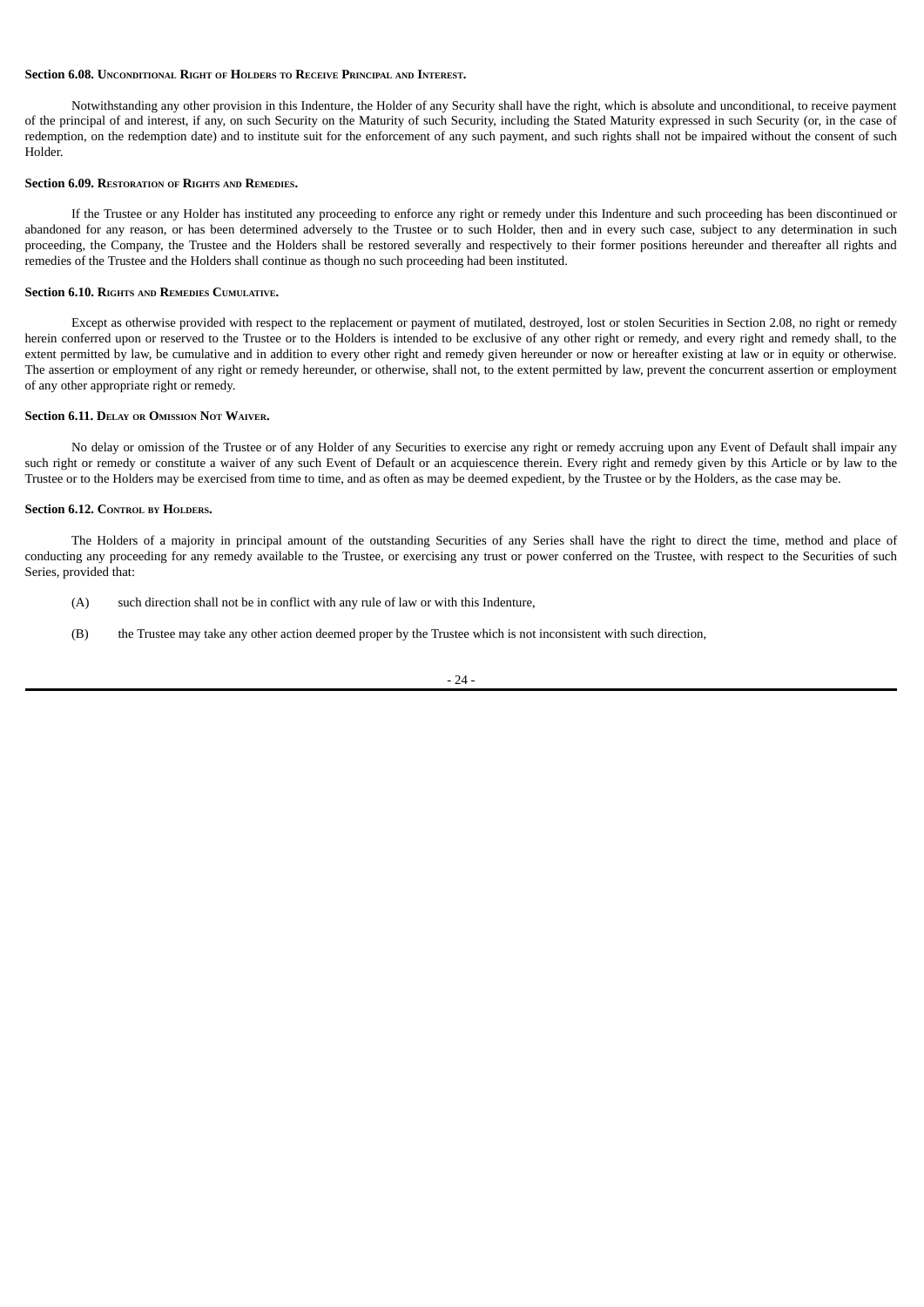- (C) subject to the provisions of Section 6.01, the Trustee shall have the right to decline to follow any such direction if the Trustee in good faith shall, by a Responsible Officer of the Trustee, determine that the proceeding so directed would involve the Trustee in personal liability, and
- (D) prior to taking any action as directed under this Section 6.12, the Trustee shall be entitled to indemnity satisfactory to it against the costs, expenses and liabilities which might be incurred by it in compliance with such request or direction.

### **Section 6.13. WAIVER OF PAST DEFAULTS.**

The Holders of not less than a majority in principal amount of the outstanding Securities of any Series may on behalf of the Holders of all the Securities of such Series waive any past Default hereunder with respect to such Series and its consequences, except a Default in the payment of the principal of or interest on any Security of such Series (provided, however, that the Holders of a majority in principal amount of the outstanding Securities of any Series may rescind an acceleration and its consequences, including any related payment default that resulted from such acceleration). Upon any such waiver, such Default shall cease to exist, and any Event of Default arising therefrom shall be deemed to have been cured, for every purpose of this Indenture; but no such waiver shall extend to any subsequent or other Default or impair any right consequent thereon.

### **Section 6.14. UNDERTAKING FOR COSTS.**

All parties to this Indenture agree, and each Holder of any Security by his acceptance thereof shall be deemed to have agreed, that any court may in its discretion require, in any suit for the enforcement of any right or remedy under this Indenture, or in any suit against the Trustee for any action taken, suffered or omitted by it as Trustee, the filing by any party litigant in such suit of an undertaking to pay the costs of such suit, and that such court may in its discretion assess reasonable costs, including reasonable attorneys' fees, against any party litigant in such suit, having due regard to the merits and good faith of the claims or defenses made by such party litigant; but the provisions of this Section shall not apply to any suit instituted by the Company, to any suit instituted by the Trustee, to any suit instituted by any Holder, or group of Holders, holding in the aggregate more than 10% in principal amount of the outstanding Securities of any Series, or to any suit instituted by any Holder for the enforcement of the payment of the principal of or interest on any Security on or after the Maturity of such Security, including the Stated Maturity expressed in such Security (or, in the case of redemption, on the redemption date).

- 25 -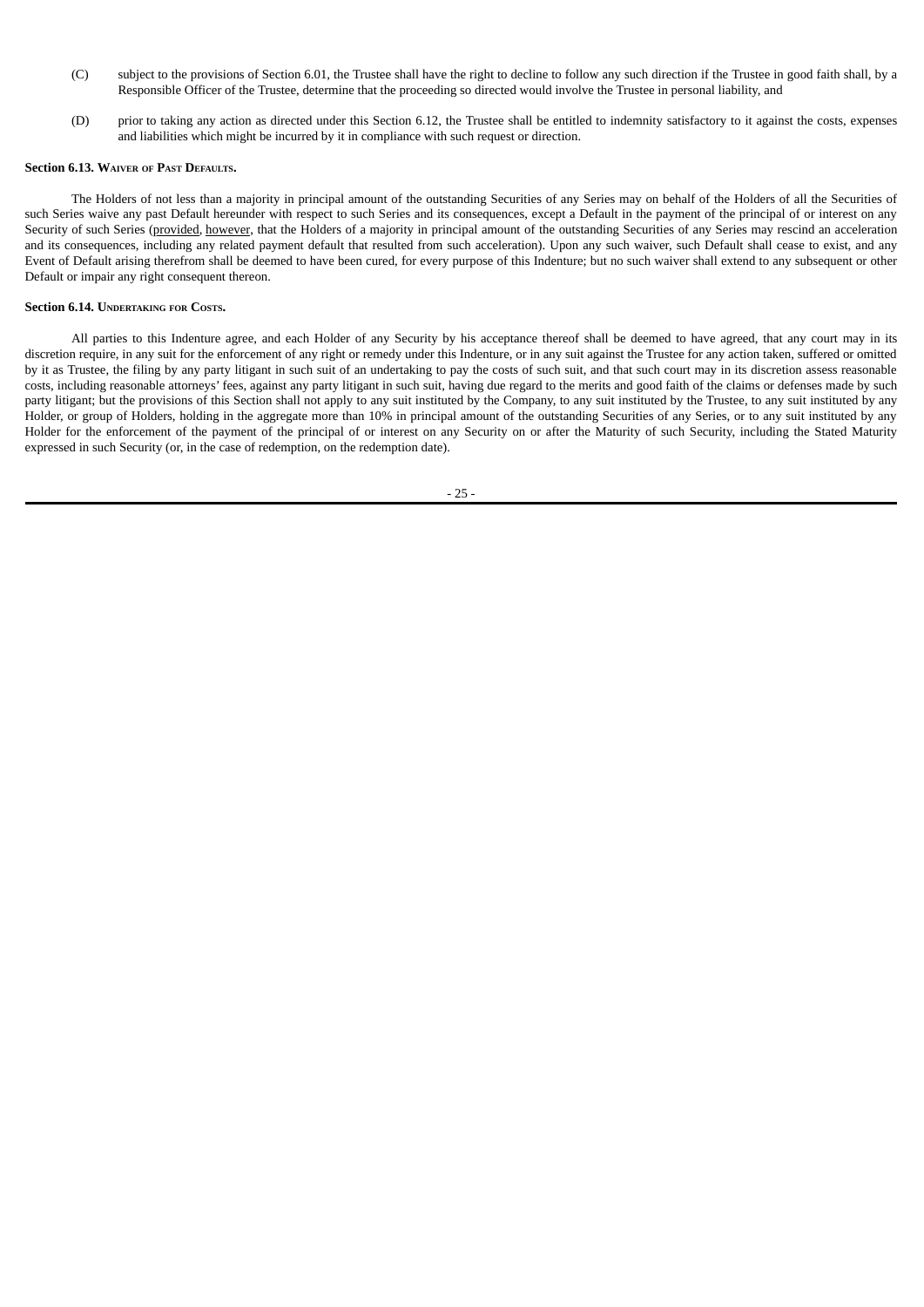## **Article 7. TRUSTEE**

#### **Section 7.01. DUTIES OF TRUSTEE.**

- (A) If an Event of Default has occurred and is continuing, the Trustee shall exercise the rights and powers vested in it by this Indenture and use the same degree of care and skill in their exercise as a prudent person would exercise or use under the circumstances in the conduct of such person's own affairs.
- (B) Except during the continuance of an Event of Default:
	- (i) The Trustee need perform only those duties that are specifically set forth in this Indenture and no others.
	- (ii) In the absence of bad faith on its part, the Trustee may conclusively rely, as to the truth of the statements and the correctness of the opinions expressed therein, upon Officer's Certificates or Opinions of Counsel furnished to the Trustee and conforming to the requirements of this Indenture; however, in the case of any such Officer's Certificates or Opinions of Counsel which by any provisions hereof are specifically required to be furnished to the Trustee, the Trustee shall examine such Officer's Certificates and Opinions of Counsel to determine whether or not they conform to the form requirements of this Indenture.
- (C) The Trustee may not be relieved from liability for its own bad faith, its own negligent action, its own negligent failure to act or its own willful misconduct, except that:
	- (i) This paragraph does not limit the effect of paragraph (b) of this Section.
	- (ii) The Trustee shall not be liable for any error of judgment made in good faith by a Responsible Officer, unless it is proved that the Trustee was negligent in ascertaining the pertinent facts.
	- (iii) The Trustee shall not be liable with respect to any action taken, suffered or omitted to be taken by it with respect to Securities of any Series in good faith in accordance with the direction of the Holders of a majority in principal amount of the outstanding Securities of such Series relating to the time, method and place of conducting any proceeding for any remedy available to the Trustee, or exercising any trust or power conferred upon the Trustee, under this Indenture with respect to the Securities of such Series in accordance with Section 6.12.
- (D) Every provision of this Indenture that in any way relates to the Trustee is subject to paragraphs (a), (b) and (c) of this Section.
- (E) The Trustee may refuse to perform any duty or exercise any right or power unless it receives indemnity satisfactory to it against the costs, expenses and liabilities which might be incurred by it in performing such duty or exercising such right or power.

- 26 -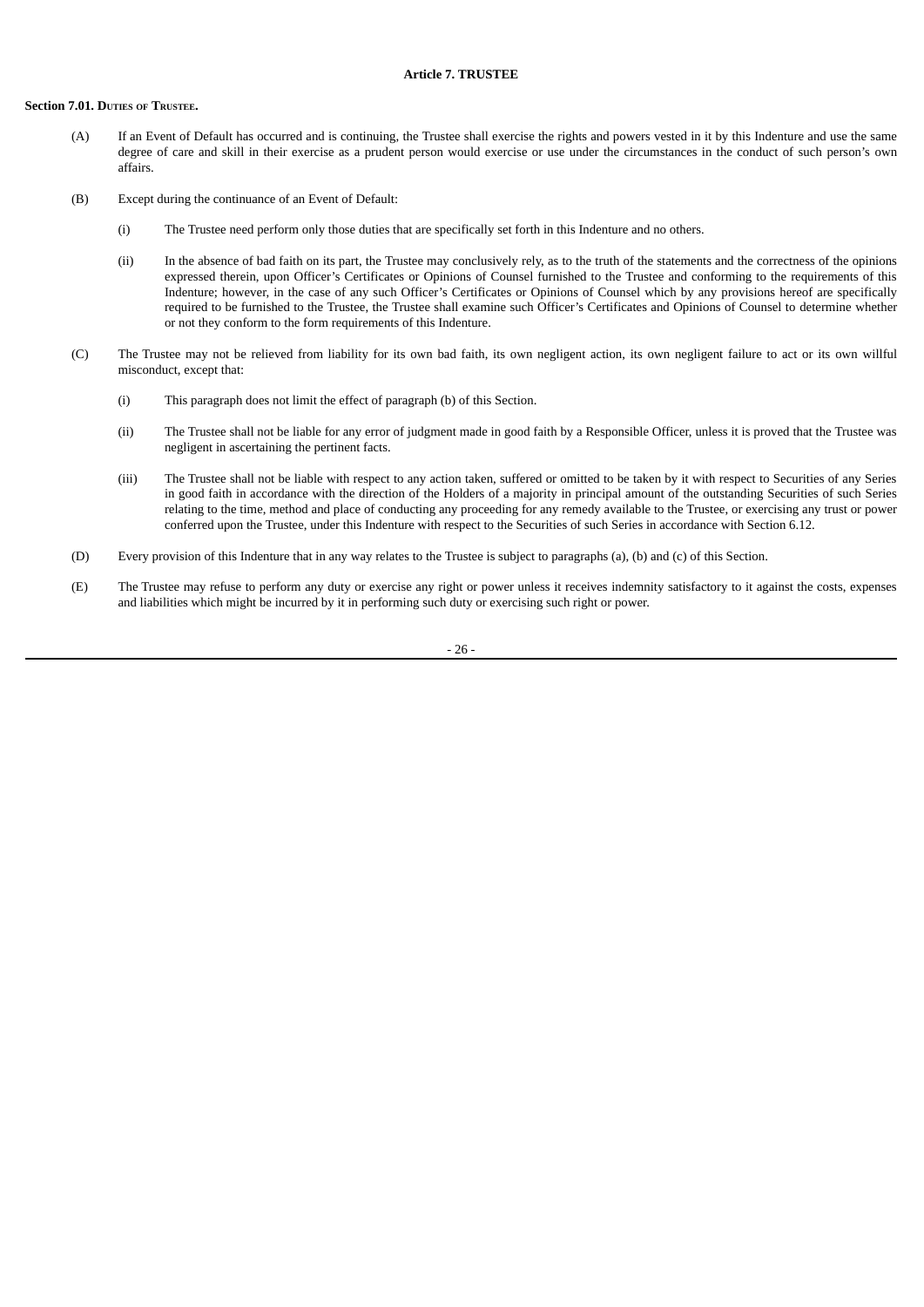- (F) The Trustee shall not be liable for interest on any money received by it except as the Trustee may agree in writing with the Company. Money held in trust by the Trustee need not be segregated from other funds except to the extent required by law.
- (G) No provision of this Indenture shall require the Trustee to risk its own funds or otherwise incur any financial liability in the performance of any of its duties, or in the exercise of any of its rights or powers, if adequate indemnity against such risk is not assured to the Trustee in its satisfaction.
- (H) The Paying Agent, the Registrar and any authenticating agent shall be entitled to the protections and immunities as are set forth in paragraphs (e), (f) and (g) of this Section and in Section 7.02, each with respect to the Trustee.

## **SECTION 7.02. RIGHTS OF TRUSTEE.**

- (A) The Trustee may rely on and shall be protected in acting or refraining from acting upon any document (whether in its original or facsimile form) believed by it to be genuine and to have been signed or presented by the proper person. The Trustee need not investigate any fact or matter stated in the document.
- (B) Before the Trustee acts or refrains from acting, it may require an Officer's Certificate or an Opinion of Counsel or both. The Trustee shall not be liable for any action it takes or omits to take in good faith in reliance on such Officer's Certificate or Opinion of Counsel.
- (C) The Trustee may act through agents and shall not be responsible for the misconduct or negligence of any agent appointed with due care. No Depositary shall be deemed an agent of the Trustee and the Trustee shall not be responsible for any act or omission by any Depositary.
- (D) The Trustee shall not be liable for any action it takes or omits to take in good faith which it believes to be authorized or within its rights or powers, provided that the Trustee's conduct does not constitute bad faith, willful misconduct or negligence.
- (E) The Trustee may consult with counsel and the advice of such counsel or any Opinion of Counsel shall be full and complete authorization and protection in respect of any action taken, suffered or omitted by it hereunder without bad faith, willful misconduct or negligence, and in reliance thereon.
- (F) The Trustee shall be under no obligation to exercise any of the rights or powers vested in it by this Indenture at the request or direction of any of the Holders of Securities unless such Holders shall have offered to the Trustee security or indemnity satisfactory to it against the costs, expenses and liabilities which might be incurred by it in compliance with such request or direction.
- (G) The Trustee shall not be bound to make any investigation into the facts or matters stated in any resolution, certificate, statement, instrument, opinion, report, notice, request, direction, consent, order, bond, debenture, note, other evidence of indebtedness or other paper or document, but the Trustee, in its discretion, may make such further inquiry or investigation into such facts or matters as it may see fit.

- 27 -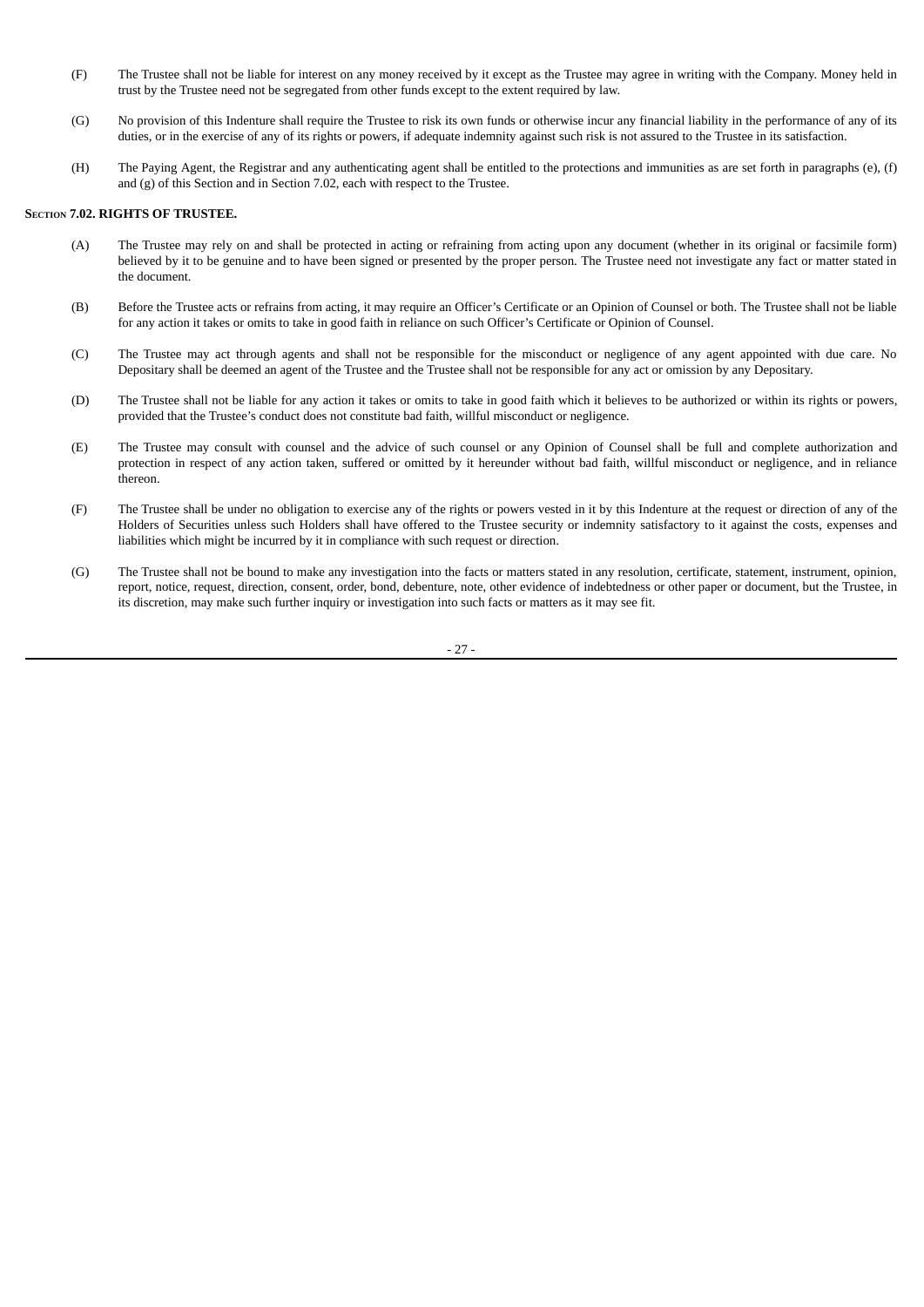- (H) The Trustee shall not be deemed to have notice of any Default or Event of Default unless a Responsible Officer of the Trustee has actual knowledge thereof or unless written notice of any event which is in fact such a default is received by the Trustee at the Corporate Trust Office of the Trustee, and such notice references the Securities generally or the Securities of a particular Series and this Indenture.
- (I) In no event shall the Trustee be liable to any person for special, punitive, indirect, consequential or incidental loss or damage of any kind whatsoever (including but not limited to lost profits), even if the Trustee has been advised of the likelihood of such loss or damage.
- (J) The permissive right of the Trustee to take the actions permitted by this Indenture shall not be construed as an obligation or duty to do so.

## **Section 7.03. INDIVIDUAL RIGHTS OF TRUSTEE.**

The Trustee in its individual or any other capacity may become the owner or pledgee of Securities and may otherwise deal with the Company or an Affiliate of the Company with the same rights it would have if it were not Trustee. Any Agent may do the same with like rights. The Trustee is also subject to Sections 7.10 and 7.11.

#### **Section 7.04. TRUSTEE'<sup>S</sup> DISCLAIMER.**

The Trustee makes no representation as to the validity or adequacy of this Indenture or the Securities, it shall not be accountable for the Company's use of the proceeds from the Securities, and it shall not be responsible for any statement in the Securities other than its authentication.

#### **Section 7.05. NOTICE OF DEFAULTS.**

If a Default or Event of Default occurs and is continuing with respect to the Securities of any Series and if it is known to a Responsible Officer of the Trustee, the Trustee shall mail to each Securityholder of the Securities of that Series notice of a Default or Event of Default within ninety (90) days after it occurs or, if later, after a Responsible Officer of the Trustee has knowledge of such Default or Event of Default. Except in the case of a Default or Event of Default in payment of principal of or interest on any Security of any Series, the Trustee may withhold the notice if and so long as its corporate trust committee or a committee of its Responsible Officers in good faith determines that withholding the notice is in the interests of Securityholders of that Series.

#### **Section 7.06. REPORTS BY TRUSTEE TO HOLDERS.**

Within sixty (60) days after [ ] in each year, the Trustee shall transmit by mail to all Securityholders, as their names and addresses appear on the register kept by the Registrar, a brief report dated as of such [ ] 1, in accordance with, and to the extent required under, Trust Indenture Act § 313.

A copy of each report at the time of its mailing to Securityholders of any Series shall be filed with the SEC and each national securities exchange on which the Securities of that Series are listed. The Company shall promptly notify the Trustee in writing when Securities of any Series are listed on any national securities exchange.

- 28 -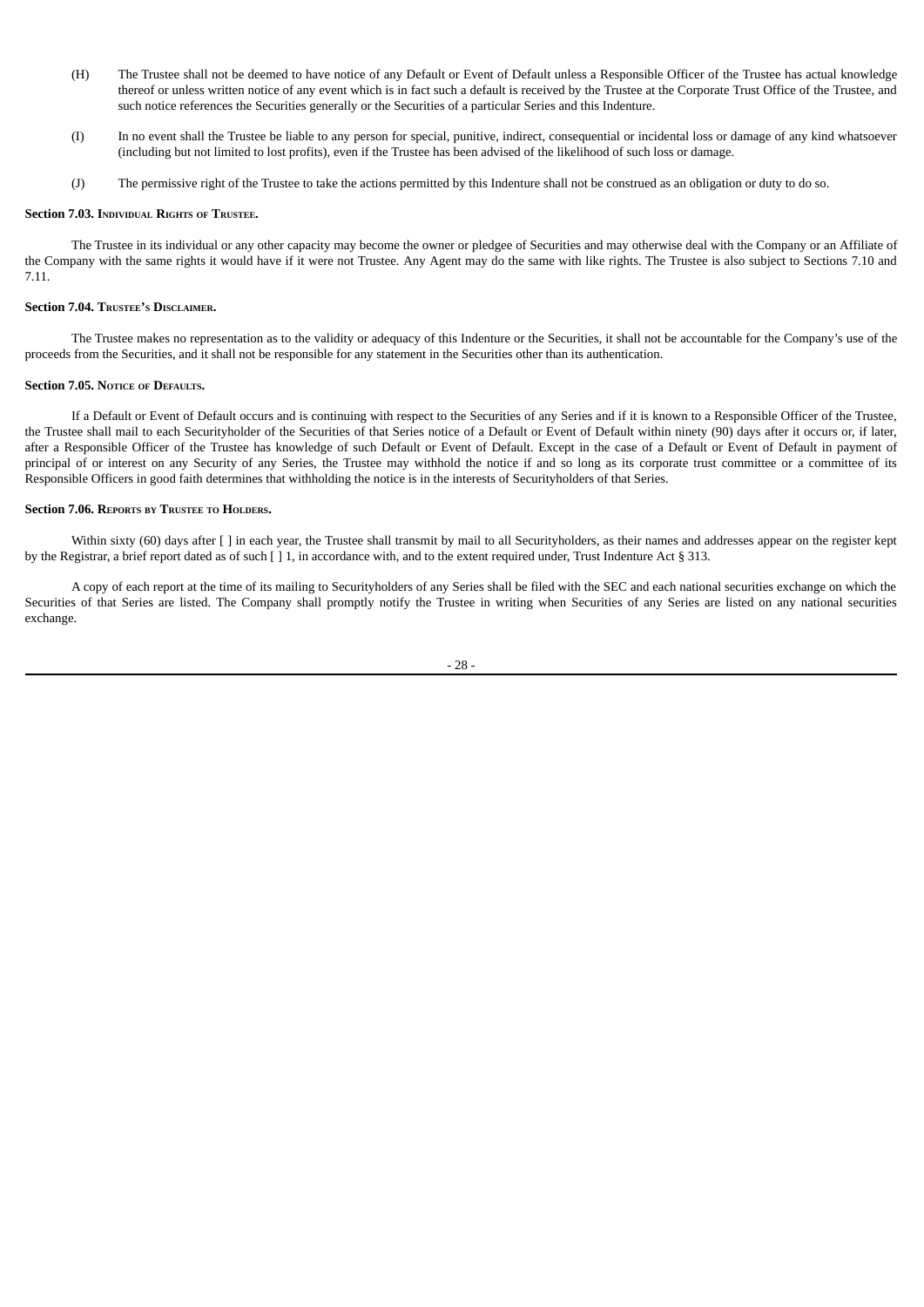## **Section 7.07. COMPENSATION AND INDEMNITY.**

The Company shall pay to the Trustee from time to time compensation for its services as the Company and the Trustee shall from time to time agree upon in writing. The Trustee's compensation shall not be limited by any law on compensation of a trustee of an express trust. The Company shall reimburse the Trustee upon request for all reasonable out of pocket expenses incurred by it. Such expenses shall include the reasonable compensation and expenses of the Trustee's agents and counsel.

The Company shall indemnify each of the Trustee and any predecessor Trustee (including the cost of defending itself) against any cost, expense or liability, including taxes (other than taxes based upon, measured by or determined by the income of the Trustee) incurred by it except as set forth in the next paragraph in the performance of its duties under this Indenture as Trustee or Agent. The Trustee shall notify the Company promptly of any claim for which it may seek indemnity. Failure by the Trustee to so notify the Company shall not relieve the Company of its obligations hereunder, unless and to the extent that the Company is materially prejudiced thereby.

The Company shall defend the claim and the Trustee shall cooperate in the defense. The Trustee may have one separate counsel and the Company shall pay the reasonable fees and expenses of such counsel. The Company need not pay for any settlement made without its consent, which consent will not be unreasonably withheld. This indemnification shall apply to officers, directors, employees, shareholders and agents of the Trustee.

The Company need not reimburse any expense or indemnify against any loss or liability incurred by the Trustee or by any officer, director, employee, shareholder or agent of the Trustee through bad faith, willful misconduct or negligence.

To secure the Company's payment obligations in this Section, the Trustee shall have a lien prior to the Securities of any Series on all money or property held or collected by the Trustee, except that held in trust to pay principal of and interest on particular Securities of that Series.

When the Trustee incurs expenses or renders services after an Event of Default specified in Section 6.01(d) or (e) occurs, the expenses and the compensation for the services are intended to constitute expenses of administration under any Bankruptcy Law.

The provisions of this Section shall survive the termination of this Indenture.

#### **Section 7.08. REPLACEMENT OF TRUSTEE.**

A resignation or removal of the Trustee and appointment of a successor Trustee shall become effective only upon the successor Trustee's acceptance of appointment as provided in this Section.

- 29 -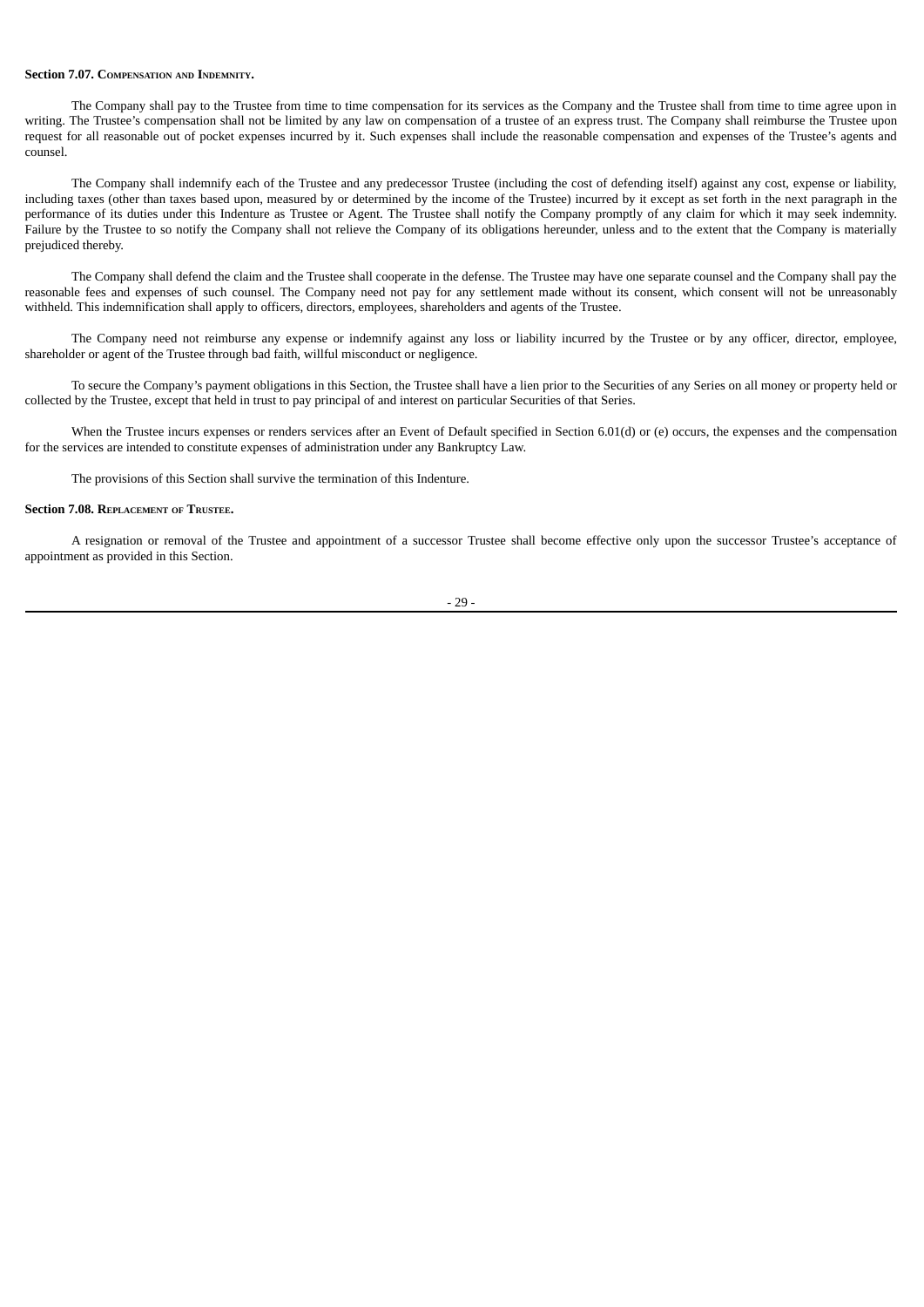The Trustee may resign with respect to the Securities of one or more Series by so notifying the Company at least thirty (30) days prior to the date of the proposed resignation. The Holders of a majority in principal amount of the Securities of any Series may remove the Trustee with respect to that Series by so notifying the Trustee and the Company. The Company may remove the Trustee with respect to Securities of one or more Series if:

- (A) the Trustee fails to comply with Section 7.10;
- (B) the Trustee is adjudged a bankrupt or an insolvent or an order for relief is entered with respect to the Trustee under any Bankruptcy Law;
- (C) a Custodian or public officer takes charge of the Trustee or its property; or
- (D) the Trustee becomes incapable of acting.

If the Trustee resigns or is removed or if a vacancy exists in the office of Trustee for any reason, the Company shall promptly appoint a successor Trustee. Within one year after the successor Trustee takes office, the Holders of a majority in principal amount of the then outstanding Securities may appoint a successor Trustee to replace the successor Trustee appointed by the Company.

If a successor Trustee with respect to the Securities of any one or more Series does not take office within sixty (60) days after the retiring Trustee resigns or is removed, the retiring Trustee, the Company or the Holders of at least a majority in principal amount of the Securities of the applicable Series may petition any court of competent jurisdiction for the appointment of a successor Trustee.

A successor Trustee shall deliver a written acceptance of its appointment to the retiring Trustee and to the Company. Immediately after that, the retiring Trustee shall transfer all property held by it as Trustee to the successor Trustee subject to the lien provided for in Section 7.07, the resignation or removal of the retiring Trustee shall become effective, and the successor Trustee shall have all the rights, powers and duties of the Trustee with respect to each Series of Securities for which it is acting as Trustee under this Indenture. A successor Trustee shall mail a notice of its succession to each Securityholder of each such Series. Notwithstanding replacement of the Trustee pursuant to this Section 7.08, the Company's obligations under Section 7.07 hereof shall continue for the benefit of the retiring Trustee with respect to expenses and liabilities incurred by it for actions taken or omitted to be taken in accordance with its rights, powers and duties under this Indenture prior to such replacement.

## **Section 7.09. SUCCESSOR TRUSTEE BY MERGER, ETC.**

If the Trustee consolidates with, merges or converts into, or transfers all or substantially all of its corporate trust business to, another corporation, the successor corporation without any further act shall be the successor Trustee, subject to Section 7.10.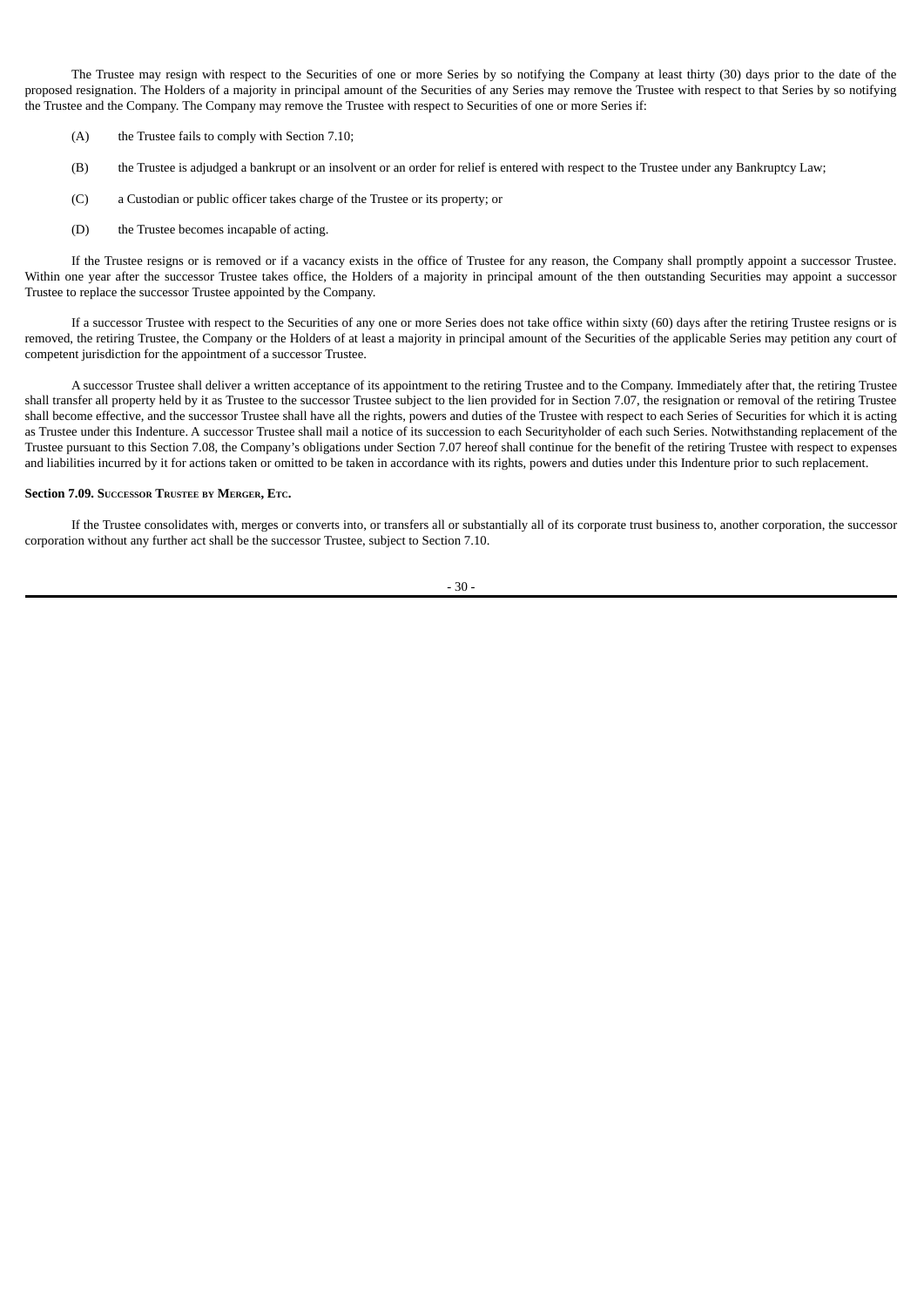## **Section 7.10. ELIGIBILITY; DISQUALIFICATION.**

This Indenture shall always have a Trustee who satisfies the requirements of Trust Indenture Act § 310(a)(1), (2) and (5). The Trustee shall always have a combined capital and surplus of at least \$50,000,000 as set forth in its most recent published annual report of condition. The Trustee shall comply with Trust Indenture Act § 310(b).

#### **Section 7.11. PREFERENTIAL COLLECTION OF CLAIMS AGAINST COMPANY.**

The Trustee is subject to Trust Indenture Act § 311(a), excluding any creditor relationship listed in Trust Indenture Act § 311(b). A Trustee who has resigned or been removed shall be subject to Trust Indenture Act § 311(a) to the extent indicated.

# **Article 8. SATISFACTION AND DISCHARGE; DEFEASANCE**

#### **Section 8.01. SATISFACTION AND DISCHARGE OF INDENTURE.**

This Indenture shall upon Company Order cease to be of further effect (except as hereinafter provided in this Section 8.01), and the Trustee, at the expense of the Company, shall execute instruments acknowledging satisfaction and discharge of this Indenture, when:

- (A) Either:
	- (i) all Securities theretofore authenticated and delivered (other than Securities that have been destroyed, lost or stolen and that have been replaced or paid) have been delivered to the Trustee for cancellation; or
	- (ii) all such Securities not theretofore delivered to the Trustee for cancellation
		- (1) have become due and payable, or
		- (2) will become due and payable at their Stated Maturity within one year, or
		- (3) have been called for redemption or are to be called for redemption within one year under arrangements satisfactory to the Trustee for the giving of notice of redemption by the Trustee in the name, and at the expense, of the Company, or
		- (4) are deemed paid and discharged pursuant to Section 8.03, as applicable;

and the Company, in the case of (1), (2) or (3) above, has irrevocably deposited or caused to be deposited with the Trustee as trust funds in trust an amount sufficient for the purpose of paying and discharging the entire indebtedness on such Securities not theretofore delivered to the Trustee for cancellation, for principal and interest to the date of such deposit (in the case of Securities which have become due and payable on or prior to the date of such deposit) or to the Stated Maturity or redemption date, as the case may be;

(B) the Company has paid or caused to be paid all other sums payable hereunder by the Company; and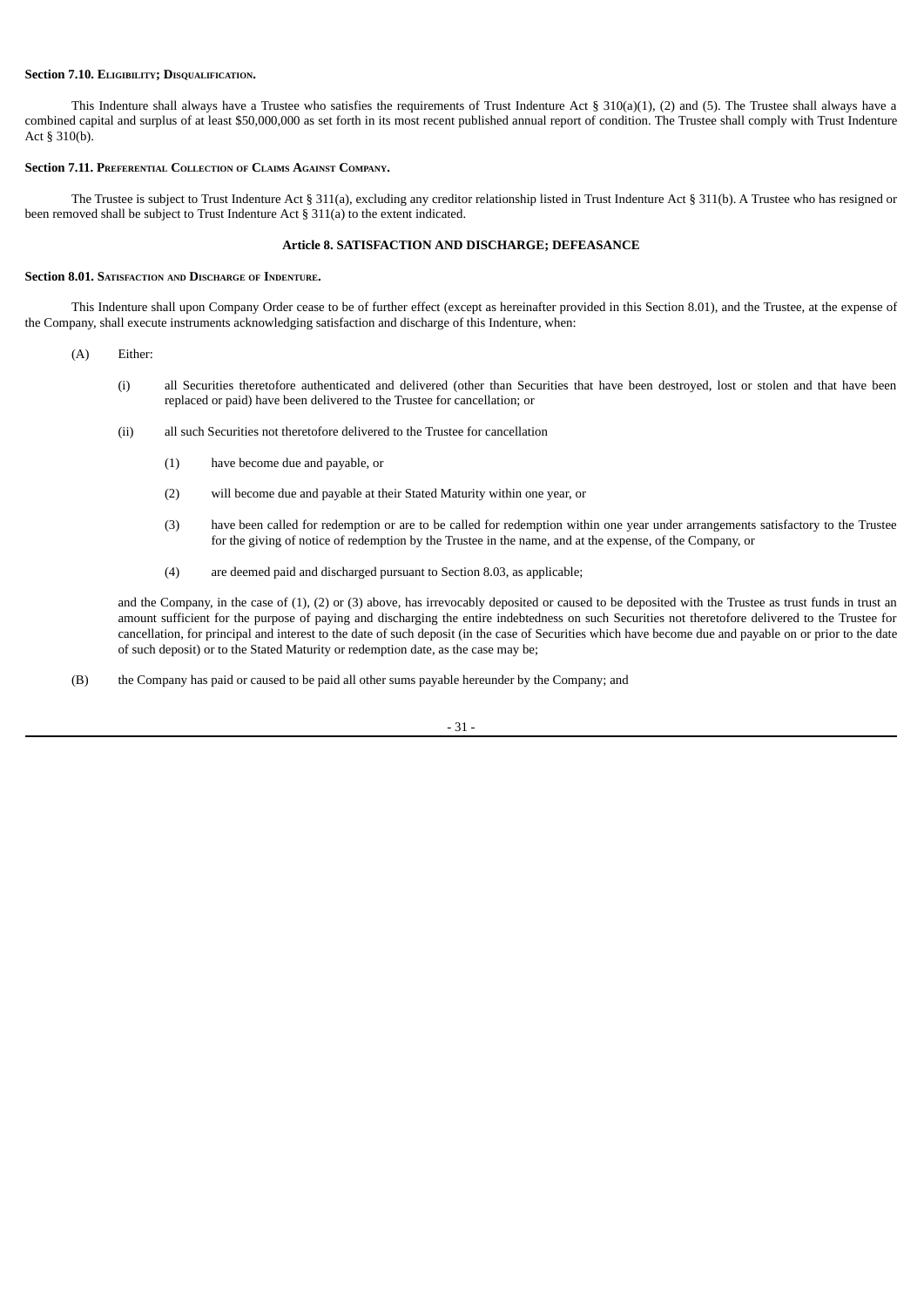(C) the Company has delivered to the Trustee an Officer's Certificate and an Opinion of Counsel, each stating that all conditions precedent herein provided for relating to the satisfaction and discharge of this Indenture have been complied with.

Notwithstanding the satisfaction and discharge of this Indenture, the obligations of the Company to the Trustee under Section 7.07, and, if money shall have been deposited with the Trustee pursuant to clause (a) of this Section, the provisions of Sections 2.04, 2.07, 2.08, 8.02 and 8.05 shall survive.

### **Section 8.02. APPLICATION OF TRUST FUNDS; INDEMNIFICATION.**

- (A) Subject to the provisions of Section 8.5, all money deposited with the Trustee pursuant to Section 8.01, all money and U.S. Government Obligations or Foreign Government Obligations deposited with the Trustee pursuant to Section 8.03 or 8.04 and all money received by the Trustee in respect of U.S. Government Obligations or Foreign Government Obligations deposited with the Trustee pursuant to Section 8.03 or 8.04, shall be held in trust and applied by it, in accordance with the provisions of the Securities and this Indenture, to the payment, either directly or through any Paying Agent (including the Company acting as its own Paying Agent) as the Trustee may determine, to the persons entitled thereto, of the principal and interest for whose payment such money has been deposited with or received by the Trustee or to make mandatory sinking fund payments or analogous payments as contemplated by Sections 8.03 or 8.04.
- (B) The Company shall pay and shall indemnify the Trustee against any tax, fee or other charge imposed on or assessed against U.S. Government Obligations or Foreign Government Obligations deposited pursuant to Sections 8.03 or 8.04 or the interest and principal received in respect of such obligations other than any payable by or on behalf of Holders.
- (C) The Trustee shall deliver or pay to the Company from time to time upon Company Order any U.S. Government Obligations or Foreign Government Obligations or money held by it as provided in Sections 8.03 or 8.04 which, in the opinion of a nationally recognized firm of independent certified public accountants or investment bank expressed in a written certification thereof delivered to the Trustee, are then in excess of the amount thereof which then would have been required to be deposited for the purpose for which such U.S. Government Obligations or Foreign Government Obligations or money were deposited or received. This provision shall not authorize the sale by the Trustee of any U.S. Government Obligations or Foreign Government Obligations held under this Indenture.

#### **Section 8.03. LEGAL DEFEASANCE OF SECURITIES OF ANY SERIES.**

Unless this Section 8.03 is otherwise specified, pursuant to Section 2.02(T), to be inapplicable to Securities of any Series, the Company shall be deemed to have paid and discharged the entire indebtedness on all the outstanding Securities of any Series on the 91st day after the date of the deposit referred to in subparagraph (d) hereof, and the provisions of this Indenture, as it relates to such outstanding Securities of such Series, shall no longer be in effect (and the Trustee, at the expense of the Company, shall, upon receipt of a Company Order, execute instruments acknowledging the same), except as to:

(A) the rights of Holders of Securities of such Series to receive, from the trust funds described in subparagraph (d) hereof, (i) payment of the principal of and each installment of principal of and interest on the outstanding Securities of such Series on the Maturity of such principal or installment of principal or interest and (ii) the benefit of any mandatory sinking fund payments applicable to the Securities of such Series on the day on which such payments are due and payable in accordance with the terms of this Indenture and the Securities of such Series;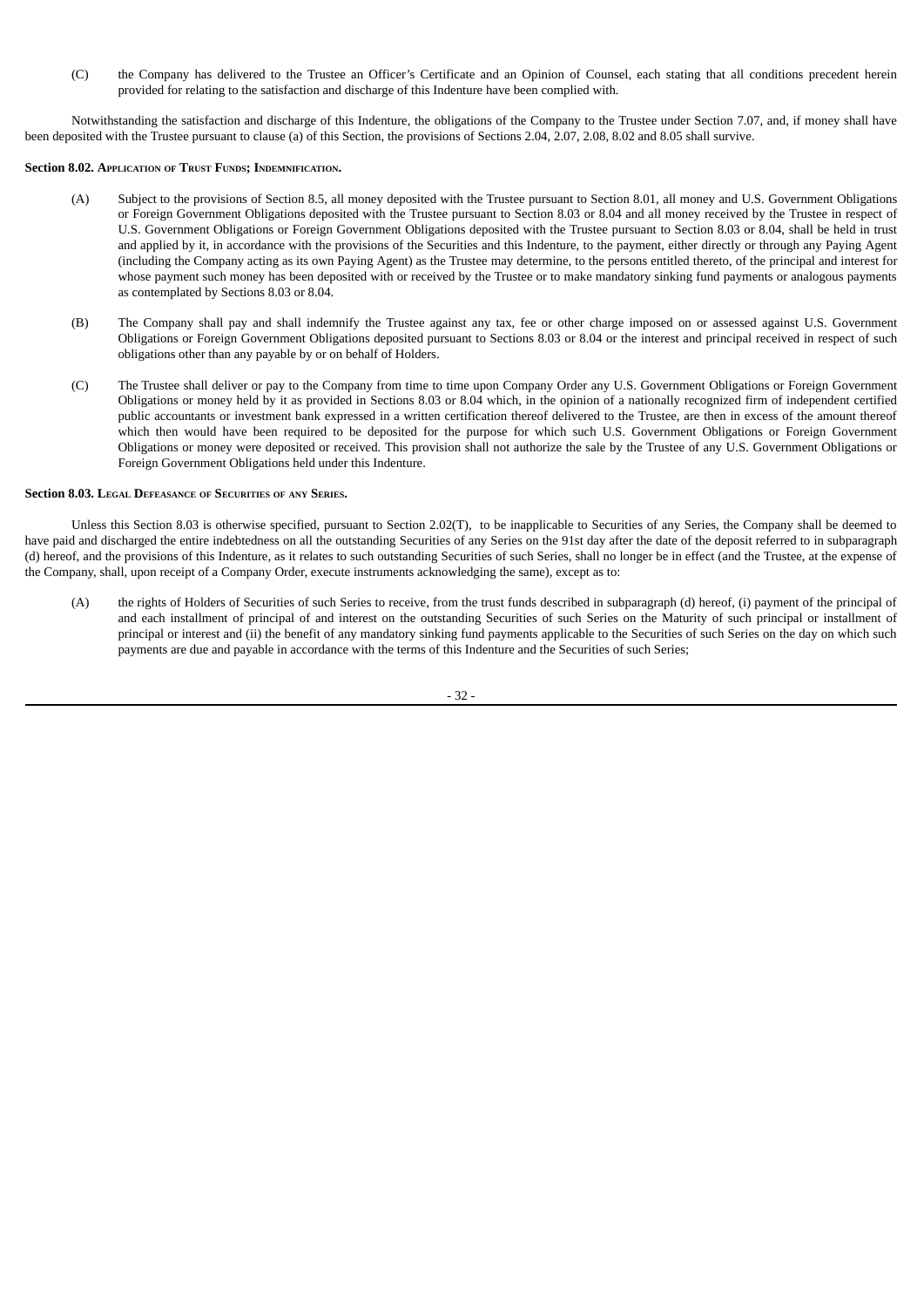- (B) the provisions of Sections 2.04, 2.07, 2.08, 8.02, 8.03 and 8.05; and
- (C) the rights, powers, trust and immunities of the Trustee hereunder and the Company's obligations in connection therewith;

provided that, the following conditions shall have been satisfied:

- (D) the Company shall have deposited or caused to be irrevocably deposited (except as provided in Section 8.02(c)) with the Trustee as trust funds in trust for the purpose of making the following payments, specifically pledged as security for and dedicated solely to the benefit of the Holders of such Securities (i) in the case of Securities of such Series denominated in Dollars, cash in Dollars and/or U.S. Government Obligations, or (ii) in the case of Securities of such Series denominated in a Foreign Currency (other than a composite currency), money and/or Foreign Government Obligations, which through the payment of interest and principal in respect thereof in accordance with their terms, will provide (and without reinvestment and assuming no tax liability will be imposed on such Trustee), not later than one day before the due date of any payment of money, an amount in cash, sufficient, in the opinion of a nationally recognized firm of independent public accountants or investment bank expressed in a written certification thereof delivered to the Trustee, to pay and discharge each installment of principal of and interest, if any, on and any mandatory sinking fund payments in respect of all the Securities of such Series on the dates such installments of interest or principal and such sinking fund payments are due;
- (E) such deposit will not result in a breach or violation of, or constitute a default under, this Indenture or any other agreement or instrument to which the Company is a party or by which it is bound;
- (F) no Default or Event of Default with respect to the Securities of such Series shall have occurred and be continuing on the date of such deposit or during the period ending on the 91st day after such date;
- (G) the Company shall have delivered to the Trustee an Officer's Certificate and an Opinion of Counsel to the effect that (i) the Company has received from, or there has been published by, the Internal Revenue Service a ruling, or (ii) since the date of execution of this Indenture, there has been a change in the applicable Federal income tax law, in either case to the effect that, and based thereon such Opinion of Counsel shall confirm that, the Holders of the Securities of such Series will not recognize income, gain or loss for Federal income tax purposes as a result of such deposit, defeasance and discharge and will be subject to Federal income tax on the same amount and in the same manner and at the same times as would have been the case if such deposit, defeasance and discharge had not occurred;

- 33 -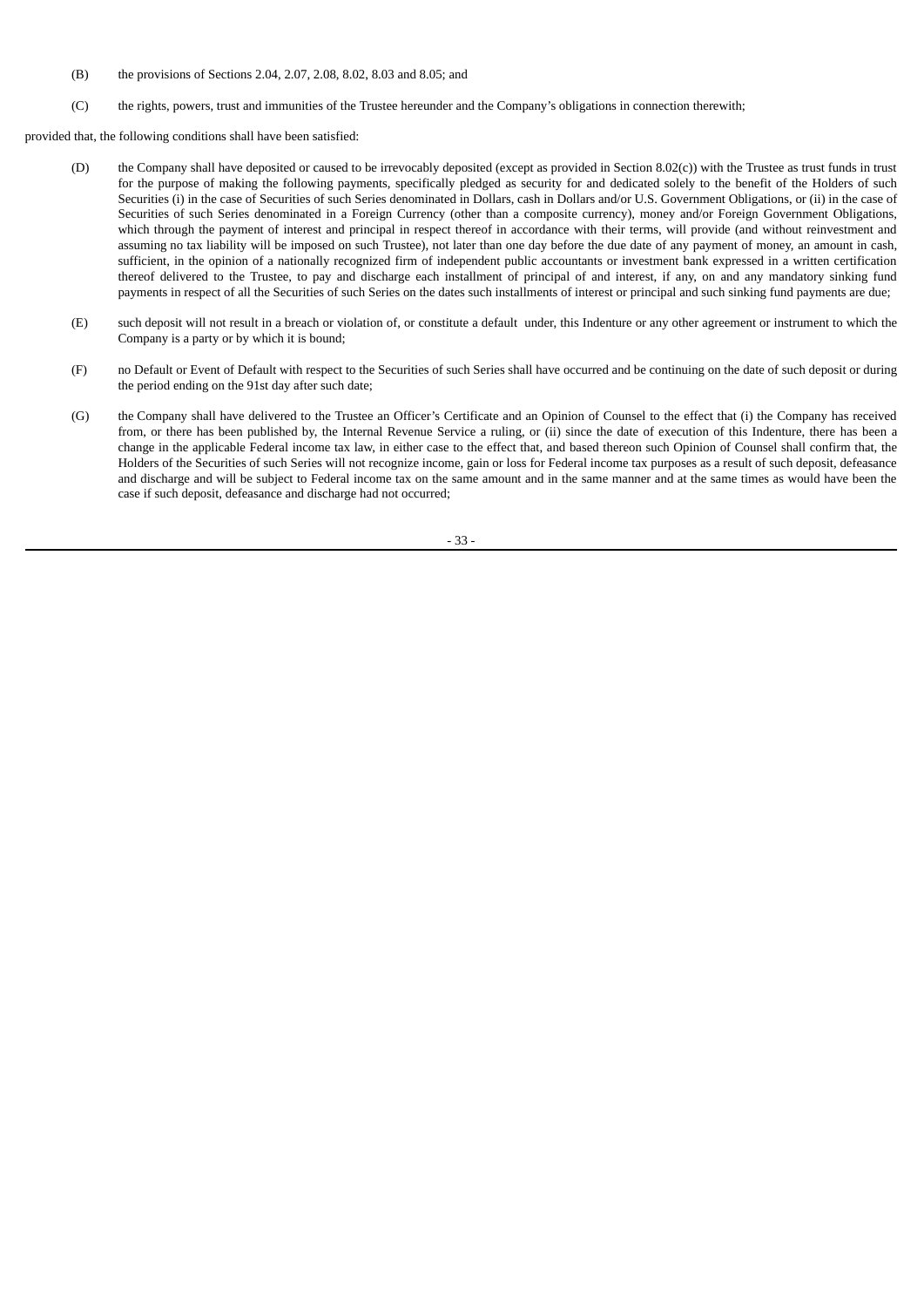- (H) the Company shall have delivered to the Trustee an Officer's Certificate stating that the deposit was not made by the Company with the intent of defeating, hindering, delaying or defrauding any other creditors of the Company; and
- (I) the Company shall have delivered to the Trustee an Officer's Certificate and an Opinion of Counsel, each stating that all conditions precedent provided for relating to the defeasance contemplated by this Section have been complied with.

### **Section 8.04. COVENANT DEFEASANCE.**

Unless this Section 8.04 is otherwise specified pursuant to Section 2.02(T) to be inapplicable to Securities of any Series, the Company may omit to comply with respect to the Securities of any Series with any term, provision or condition set forth under Sections 4.02, 4.03, 4.04, 4.05, and 5.01 as well as any additional covenants specified in a supplemental indenture for such Series of Securities or a Board Resolution or an Officer's Certificate delivered pursuant to Section 2.02(T) (and the failure to comply with any such covenants shall not constitute a Default or Event of Default with respect to such Series under Section 6.01) and the occurrence of any event specified in a supplemental indenture for such Series of Securities or a Board Resolution or an Officer's Certificate delivered pursuant to Section 2.02(Q) and designated as an Event of Default shall not constitute a Default or Event of Default hereunder, with respect to the Securities of such Series, provided that the following conditions shall have been satisfied:

- (A) With reference to this Section 8.04, the Company has deposited or caused to be irrevocably deposited (except as provided in Section 8.02(c)) with the Trustee as trust funds in trust for the purpose of making the following payments specifically pledged as security for, and dedicated solely to, the benefit of the Holders of such Securities (i) in the case of Securities of such Series denominated in Dollars, cash in Dollars and/or U.S. Government Obligations, or (ii) in the case of Securities of such Series denominated in a Foreign Currency (other than a composite currency), money and/or Foreign Government Obligations, which through the payment of interest and principal in respect thereof in accordance with their terms, will provide (and without reinvestment and assuming no tax liability will be imposed on such Trustee), not later than one day before the due date of any payment of money, an amount in cash, sufficient, in the opinion of a nationally recognized firm of independent certified public accountants or investment bank expressed in a written certification thereof delivered to the Trustee, to pay and discharge each installment of principal of and interest, if any, on and any mandatory sinking fund payments in respect of the Securities of such Series on the dates such installments of interest or principal and such sinking fund payments are due;
- (B) Such deposit will not result in a breach or violation of, or constitute a default under, this Indenture or any other agreement or instrument to which the Company is a party or by which it is bound;
- (C) No Default or Event of Default with respect to the Securities of such Series shall have occurred and be continuing on the date of such deposit;
- (D) The Company shall have delivered to the Trustee an Opinion of Counsel to the effect that Holders of the Securities of such Series will not recognize income, gain or loss for federal income tax purposes as a result of such deposit and covenant defeasance and will be subject to federal income tax on the same amounts, in the same manner and at the same times as would have been the case if such deposit and covenant defeasance had not occurred;

- 34 -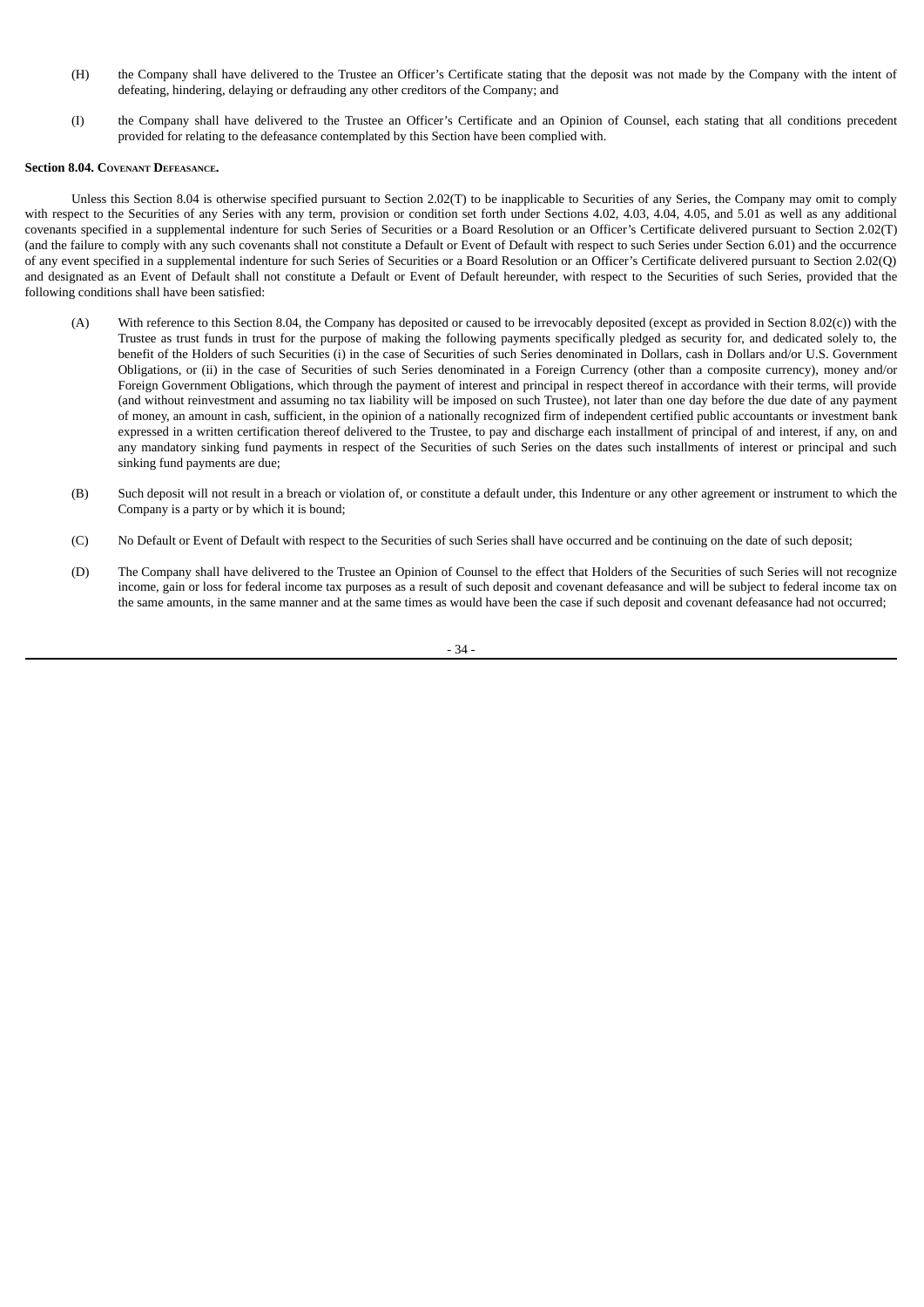- (E) The Company shall have delivered to the Trustee an Officer's Certificate stating the deposit was not made by the Company with the intent of defeating, hindering, delaying or defrauding any other creditors of the Company; and
- (F) The Company shall have delivered to the Trustee an Officer's Certificate and an Opinion of Counsel, each stating that all conditions precedent herein provided for relating to the covenant defeasance contemplated by this Section have been complied with.

## **Section 8.05. REPAYMENT TO COMPANY.**

Subject to applicable abandoned property law, the Trustee and the Paying Agent shall pay to the Company upon request any money held by them for the payment of principal and interest that remains unclaimed for two (2) years. After that, Securityholders entitled to the money must look to the Company for payment as general creditors unless an applicable abandoned property law designates another person.

## **Section 8.06. REINSTATEMENT.**

If the Trustee or the Paying Agent is unable to apply any money deposited with respect to Securities of any Series in accordance with Section 8.01 by reason of any legal proceeding or by reason of any order or judgment of any court or governmental authority enjoining, restraining or otherwise prohibiting such application, the obligations of the Company under this Indenture with respect to the Securities of such Series and under the Securities of such Series shall be revived and reinstated as though no deposit had occurred pursuant to Section 8.1 until such time as the Trustee or the Paying Agent is permitted to apply all such money in accordance with Section 8.01; provided, however, that if the Company has made any payment of principal of or interest on [or any Additional Amounts with respect to] any Securities because of the reinstatement of its obligations, the Company shall be subrogated to the rights of the Holders of such Securities to receive such payment from the money held by the Trustee or Paying Agent.

# **Article 9. AMENDMENTS AND WAIVERS**

## **Section 9.01. WITHOUT CONSENT OF HOLDERS.**

The Company and the Trustee may amend or supplement this Indenture or the Securities of one or more Series without the consent of any Securityholder:

- (A) to cure any ambiguity, defect or inconsistency;
- (B) to comply with **Article V**;
- (C) to provide for certificated securities in addition to or in place of uncertificated securities;

$$
-35
$$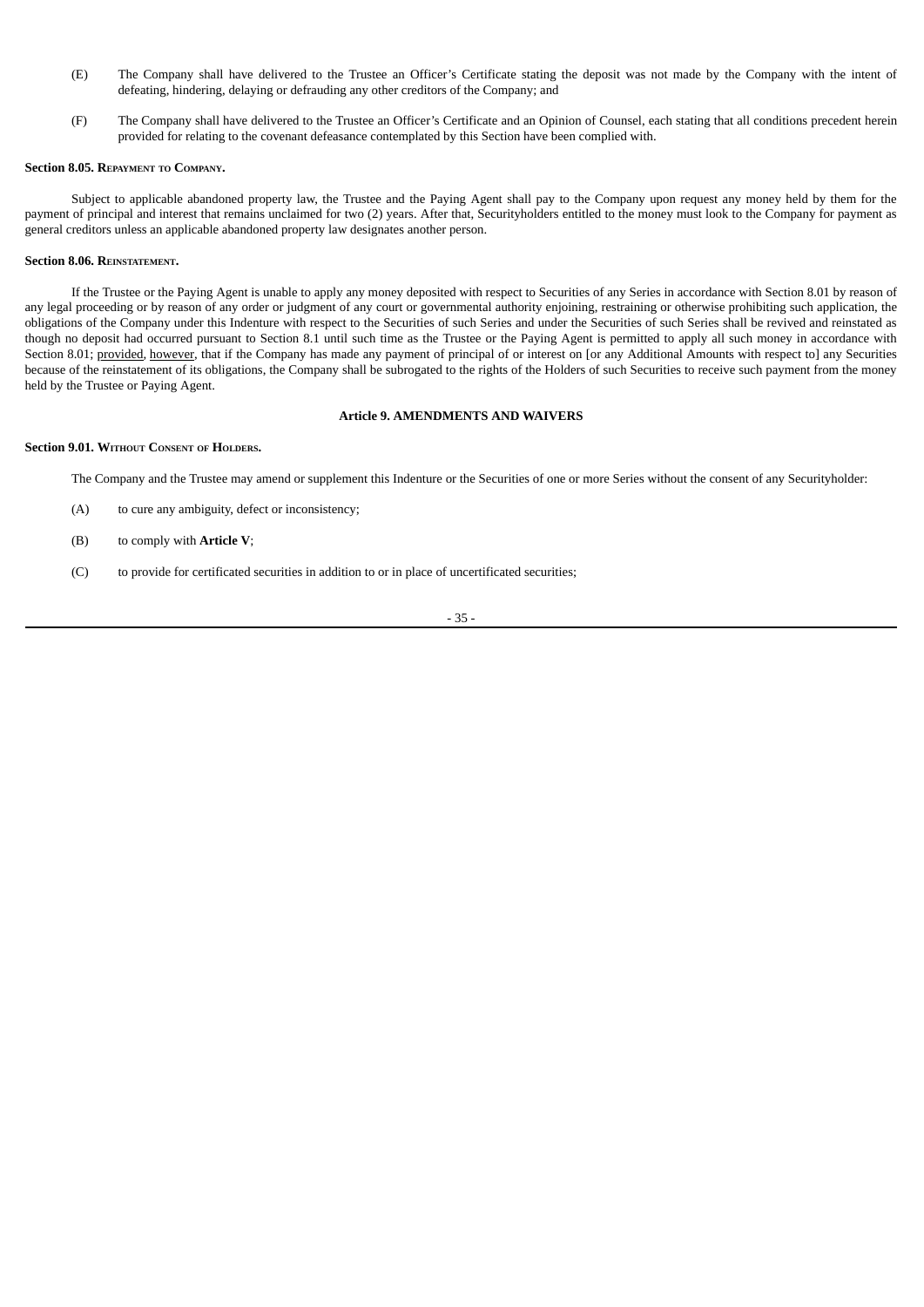- (D) to make any change that does not materially adversely affect the rights of any Securityholder;
- (E) to provide for the issuance of and establish the form and terms and conditions of Securities of any Series as permitted by this Indenture;
- (F) to add covenants for the benefit of the Securityholders or to surrender any right or power conferred upon the Company;
- (G) to evidence and provide for the acceptance of appointment hereunder by a successor Trustee with respect to the Securities of one or more Series and to add to or change any of the provisions of this Indenture as shall be necessary to provide for or facilitate the administration of the trusts hereunder by more than one Trustee; or
- (H) to comply with requirements of the SEC in order to effect or maintain the qualification of this Indenture under the Trust Indenture Act.

#### **Section 9.02. WITH CONSENT OF HOLDERS.**

The Company and the Trustee may enter into a supplemental indenture with the written consent of the Holders of at least a majority in principal amount of the outstanding Securities of each Series affected by such supplemental indenture (including consents obtained in connection with a tender offer or exchange offer for the Securities of such Series), for the purpose of adding any provisions to or changing in any manner or eliminating any of the provisions of this Indenture or of any supplemental indenture or of modifying in any manner the rights of the Securityholders of each such Series. Except as provided in Section 6.13, the Holders of at least a majority in principal amount of the outstanding Securities of any Series by notice to the Trustee (including consents obtained in connection with a tender offer or exchange offer for the Securities of such Series) may waive compliance by the Company with any provision of this Indenture or the Securities with respect to such Series.

It shall not be necessary for the consent of the Holders of Securities under this Section 9.02 to approve the particular form of any proposed supplemental indenture or waiver, but it shall be sufficient if such consent approves the substance thereof. After a supplemental indenture or waiver under this section becomes effective, the Company shall mail to the Holders of Securities affected thereby, a notice briefly describing the supplemental indenture or waiver. Any failure by the Company to mail or publish such notice, or any defect therein, shall not, however, in any way impair or affect the validity of any such supplemental indenture or waiver.

# **Section 9.03. LIMITATIONS.**

Without the consent of each Securityholder affected, an amendment or waiver may not:

- (A) reduce the principal amount of Securities whose Holders must consent to an amendment, supplement or waiver;
- (B) reduce the rate of or extend the time for payment of interest (including default interest) on any Security;

#### - 36 -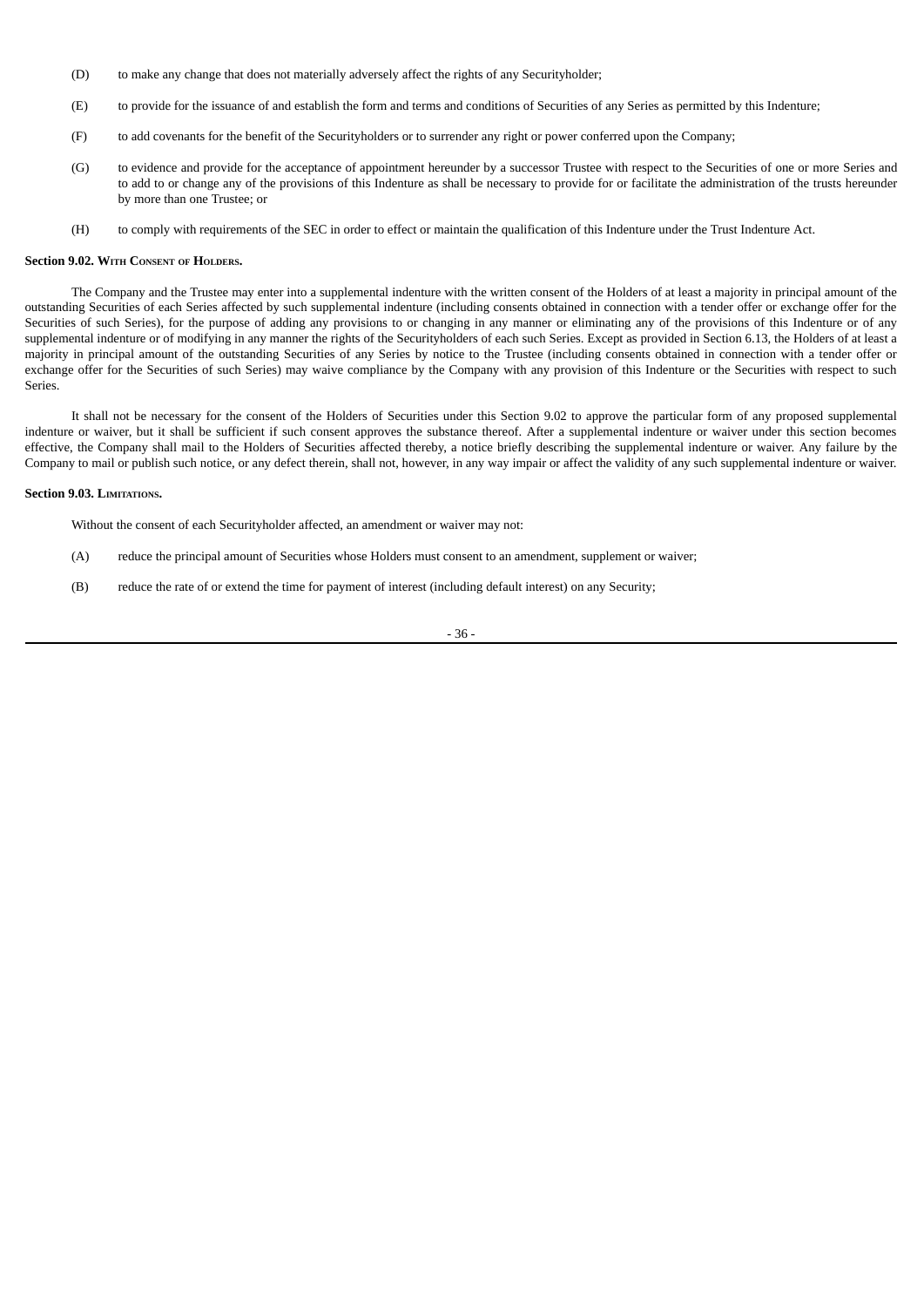- (C) reduce the principal or change the Stated Maturity of any Security or reduce the amount of, or postpone the date fixed for, the payment of any sinking fund or analogous obligation;
- (D) reduce the principal amount of Discount Securities payable upon acceleration of the Maturity thereof;
- (E) waive a Default or Event of Default in the payment of the principal of or interest, if any, on any Security (except a rescission of acceleration of the Securities of any Series by the Holders of at least a majority in principal amount of the outstanding Securities of such Series and a waiver of the payment default that resulted from such acceleration);
- (F) make the principal of or interest, if any, on any Security payable in any currency other than that stated in the Security;
- (G) make any change in Sections 6.08, 6.13 or 9.03 (this sentence); or
- (H) waive a redemption payment with respect to any Security, provided that such redemption is made at the Company's option.

#### **Section 9.04. COMPLIANCE WITH TRUST INDENTURE ACT.**

Every amendment to this Indenture or the Securities of one or more Series shall be set forth in a supplemental indenture hereto that complies with the Trust Indenture Act as then in effect.

# **Section 9.05. REVOCATION AND EFFECT OF CONSENTS.**

Until an amendment is set forth in a supplemental indenture or a waiver becomes effective, a consent to it by a Holder of a Security is a continuing consent by the Holder and every subsequent Holder of a Security or portion of a Security that evidences the same debt as the consenting Holder's Security, even if notation of the consent is not made on any Security. However, any such Holder or subsequent Holder may revoke the consent as to his Security or portion of a Security if the Trustee receives the notice of revocation before the date of the supplemental indenture or the date the waiver becomes effective.

Any amendment or waiver once effective shall bind every Securityholder of each Series affected by such amendment or waiver unless it is of the type described in any of clauses (A) through (H) of Section 9.03. In that case, the amendment or waiver shall bind each Holder of a Security who has consented to it and every subsequent Holder of a Security or portion of a Security that evidences the same debt as the consenting Holder's Security.

## **Section 9.06. NOTATION ON OR EXCHANGE OF SECURITIES.**

The Trustee may place an appropriate notation about an amendment or waiver on any Security of any Series thereafter authenticated. The Company in exchange for Securities of that Series may issue and the Trustee shall authenticate upon request new Securities of that Series that reflect the amendment or waiver.

- 37 -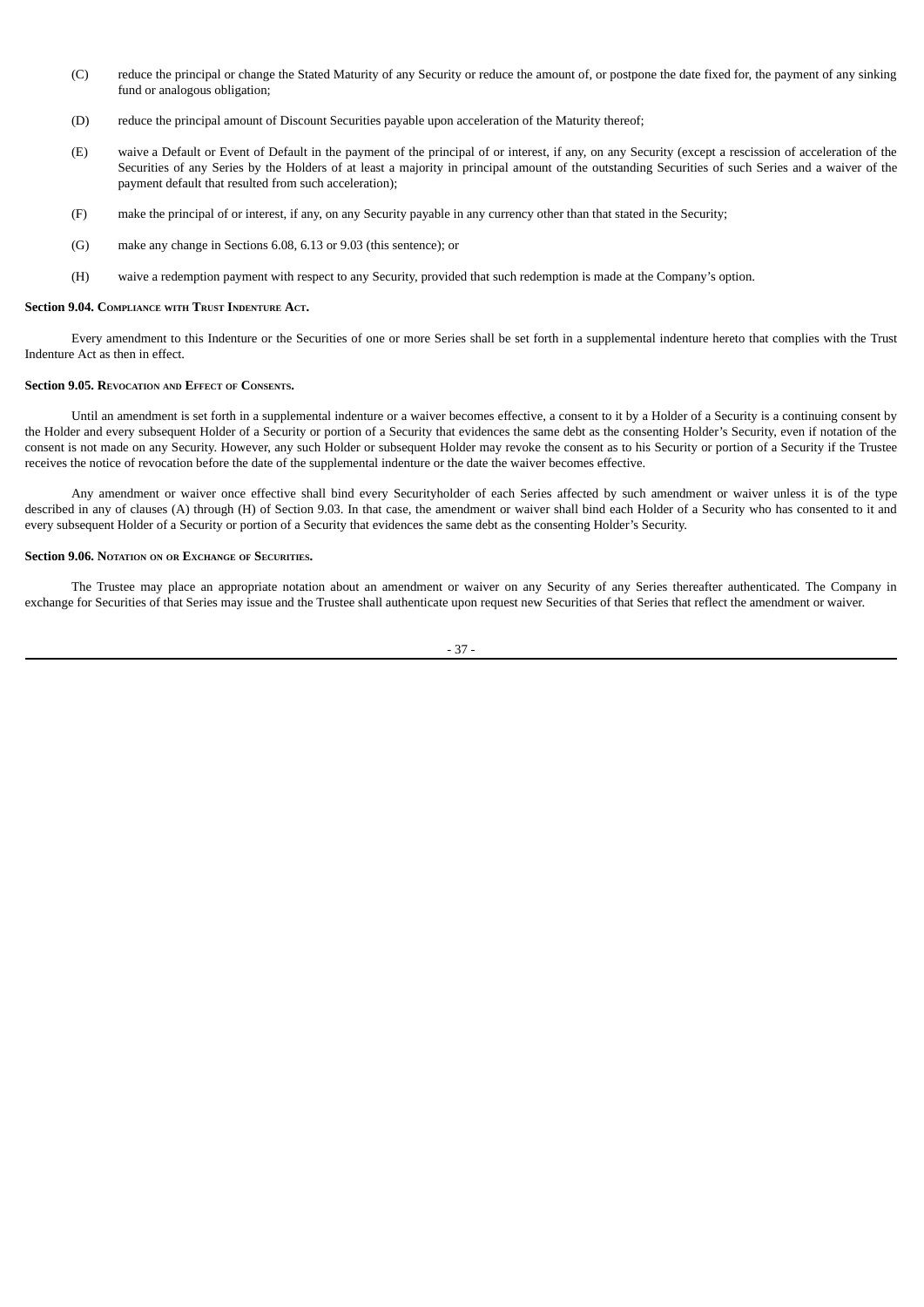# **Section 9.07. TRUSTEE PROTECTED.**

In executing, or accepting the additional trusts created by, any supplemental indenture permitted by this Article or the modifications thereby of the trusts created by this Indenture, the Trustee shall be entitled to receive, and (subject to Section 7.01) shall be fully protected in relying upon, an Officer's Certificate or an Opinion of Counsel or both complying with Section 10.04. The Trustee shall sign all supplemental indentures upon delivery of such an Officer's Certificate or Opinion of Counsel or both, except that the Trustee need not sign any supplemental indenture that adversely affects its rights.

## **Article 10. MISCELLANEOUS**

# **Section 10.01. TRUST INDENTURE ACT CONTROLS.**

If any provision of this Indenture limits, qualifies, or conflicts with another provision which is required or deemed to be included in this Indenture by the Trust Indenture Act, such required or deemed provision shall control.

## **Section 10.02. NOTICES.**

Any notice or communication by the Company or the Trustee (including in its capacity as any Notice Agent) to the other will be deemed to have been duly given if in writing and delivered in person or by first class mail (registered or certified, return receipt requested), facsimile transmission, electronic transmission or other similar means of unsecured electronic communication or overnight air courier guaranteeing next day delivery, or to the other's address, which initially is as follows:

If to the Company:

To: Shift Technologies, Inc. 290 Division Street, Suite 400 San Francisco, California 94103-4234 Attn: General Counsel

with a copy (which will not constitute notice) to:

Jenner & Block LLP 1155 Avenue of the Americas New York, NY 10036-2711 Attn: Martin C. Glass

If to the Trustee:



- 38 -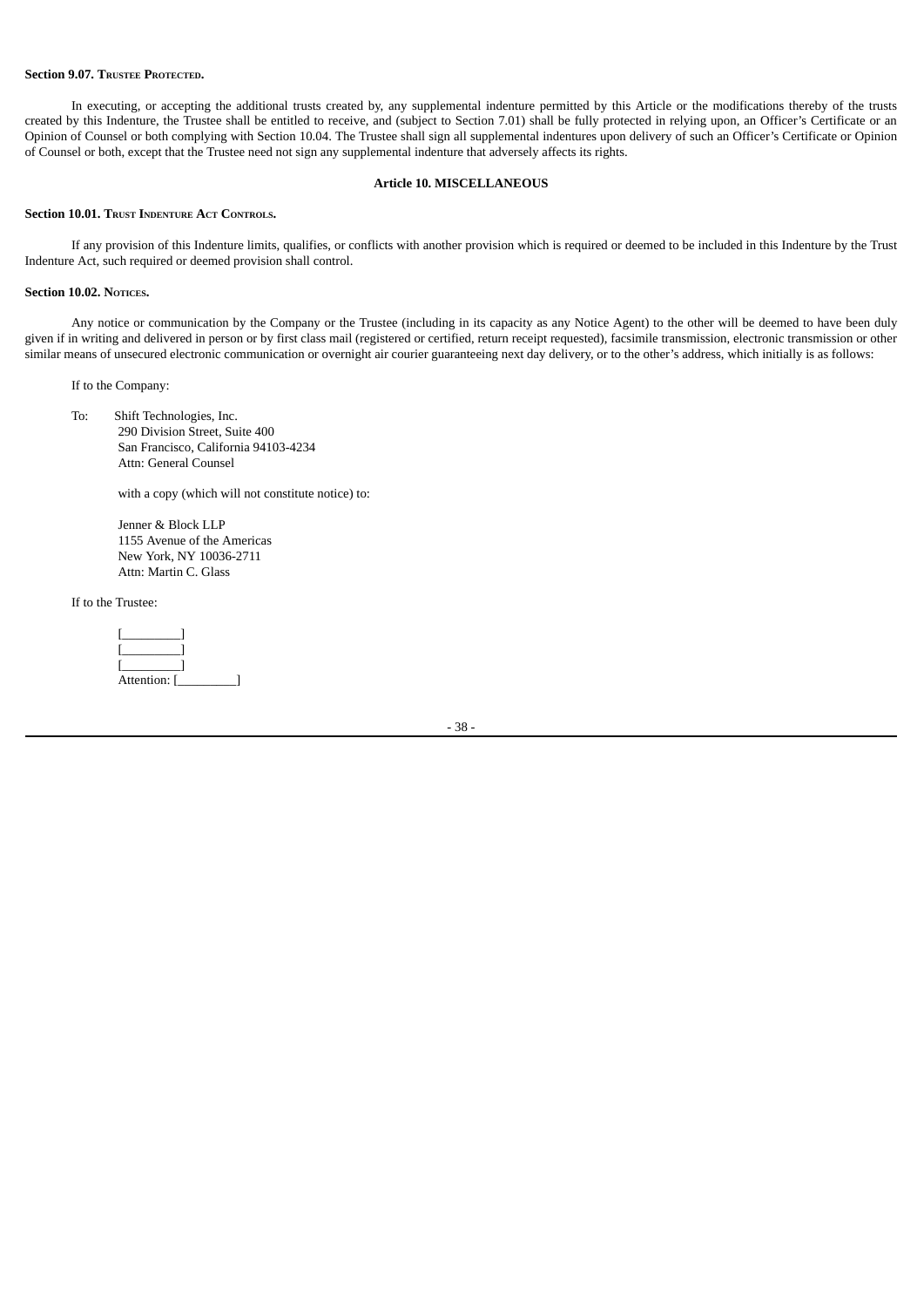The Company or the Trustee, by notice to the other, may designate additional or different addresses (including facsimile numbers and electronic addresses) for subsequent notices or communications.

All notices and communications (other than those sent to Holders) will be deemed to have been duly given: (A) at the time delivered by hand, if personally delivered; (B) five (5) Business Days after being deposited in the mail, postage prepaid, if mailed; (C) when receipt acknowledged, if transmitted by facsimile, electronic transmission or other similar means of unsecured electronic communication; and (D) the next Business Day after timely delivery to the courier, if sent by overnight air courier guaranteeing next day delivery.

All notices and communications (other than those sent to Securityholders) will be deemed to have been duly given: at the time delivered by hand, if personally delivered; five Business Days after being deposited in the mail, postage prepaid, if mailed; when receipt acknowledged, if transmitted by facsimile or e-mail; and the next Business Day after timely delivery to the courier, if sent by overnight air courier guaranteeing next day delivery.

Any notice or communication to a Securityholder shall be mailed by first-class mail to his address shown on the register kept by the Registrar. Failure to mail a notice or communication to a Securityholder of any Series or any defect in it shall not affect its sufficiency with respect to other Securityholders of that or any other Series.

If a notice or communication is mailed or published in the manner provided above, within the time prescribed, it is duly given, whether or not the Securityholder receives it. If the Company mails a notice or communication to Securityholders, it shall mail a copy to the Trustee and each Agent at the same time.

In addition to the foregoing, the Trustee agrees to accept and act upon notice, instructions or directions pursuant to this Indenture sent by unsecured e-mail, facsimile transmission or other similar unsecured electronic methods. If the party elects to give the Trustee e-mail or facsimile instructions (or instructions by a similar electronic method) and the Trustee in its discretion elects to act upon such instructions, the Trustee's understanding of such instructions shall be deemed controlling. The Trustee shall not be liable for any losses, costs or expenses arising directly or indirectly from the Trustee's reliance upon and compliance with such instructions notwithstanding such instructions conflict or are inconsistent with a subsequent written instruction. The party providing electronic instructions agrees to assume all risks arising out of the use of such electronic methods to submit instructions and directions to the Trustee, including without limitation the risk of the Trustee acting on unauthorized instructions, and the risk or interception and misuse by third parties.

Notwithstanding any other provision of this Indenture or any Security, where this Indenture or any Security provides for notice of any event (including any notice of redemption) to a Holder of a Global Security (whether by mail or otherwise), such notice shall be sufficiently given to the Depositary for such Security (or its designee) pursuant to the customary procedures of such Depositary.

- 39 -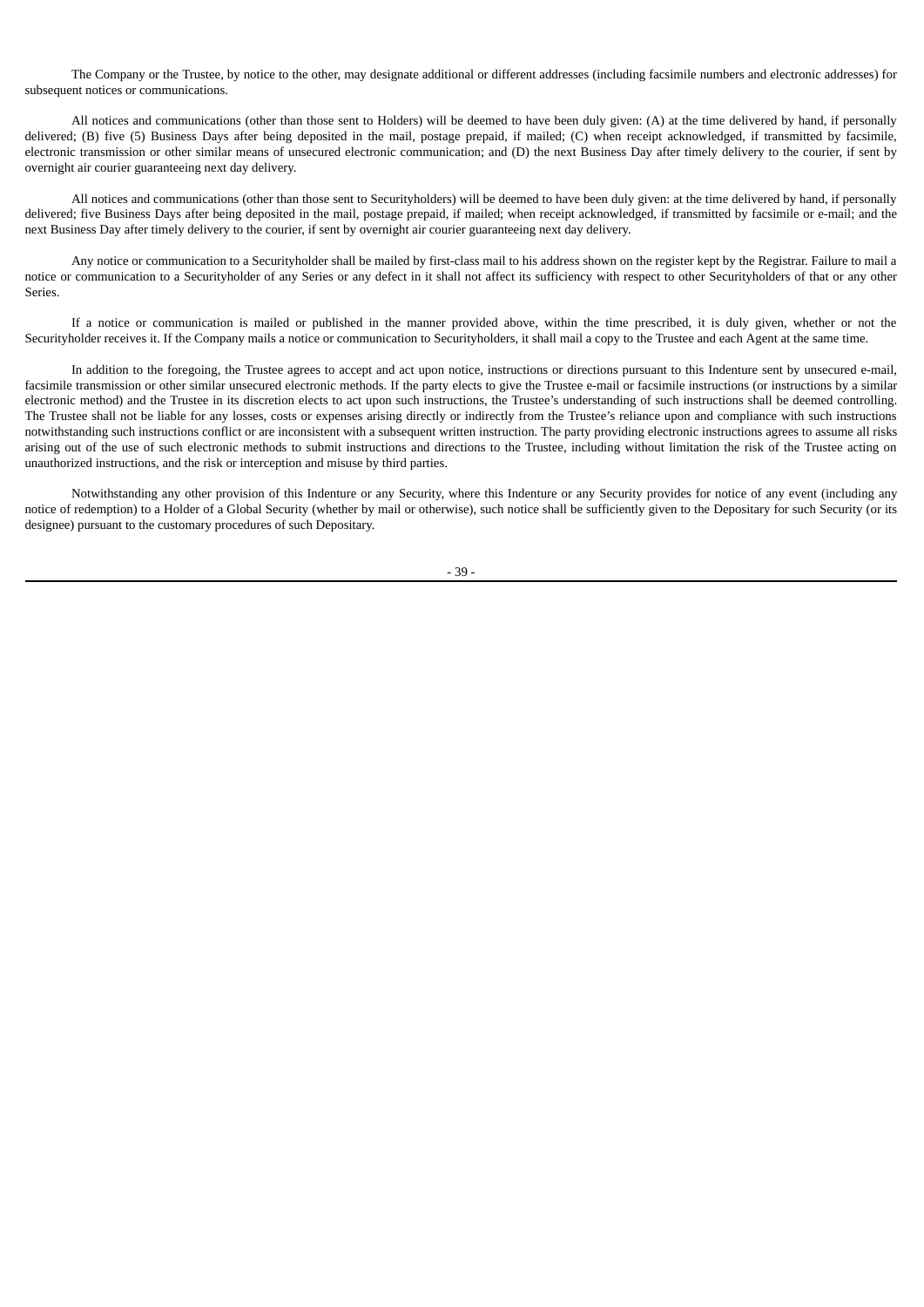# **Section 10.03. COMMUNICATION BY HOLDERS WITH OTHER HOLDERS.**

Securityholders of any Series may communicate pursuant to Trust Indenture Act § 312(b) with other Securityholders of that Series or any other Series with respect to their rights under this Indenture or the Securities of that Series or all Series. The Company, the Trustee, the Registrar and anyone else shall have the protection of Trust Indenture Act § 312(c).

#### **Section 10.04. CERTIFICATE AND OPINION AS TO CONDITIONS PRECEDENT.**

Upon any request or application by the Company to the Trustee to take any action under this Indenture, the Company shall furnish to the Trustee:

- (A) an Officer's Certificate stating that, in the opinion of the signers, all conditions precedent, if any, provided for in this Indenture relating to the proposed action have been complied with; and
- (B) an Opinion of Counsel stating that, in the opinion of such counsel, all such conditions precedent have been complied with.

# **Section 10.05. STATEMENTS REQUIRED IN CERTIFICATE OR OPINION.**

Each certificate or opinion with respect to compliance with a condition or covenant provided for in this Indenture (other than a certificate provided pursuant to Trust Indenture Act § 314(a)(4)) shall comply with the provisions of Trust Indenture Act § 314(e) and shall include:

- (A) a statement that the person making such certificate or opinion has read such covenant or condition;
- (B) a brief statement as to the nature and scope of the examination or investigation upon which the statements or opinions contained in such certificate or opinion are based;
- (C) a statement that, in the opinion of such person, he has made such examination or investigation as is necessary to enable him to express an informed opinion as to whether or not such covenant or condition has been complied with; and
- (D) a statement as to whether or not, in the opinion of such person, such condition or covenant has been complied with.

#### **Section 10.06. RULES BY TRUSTEE AND AGENTS.**

The Trustee may make reasonable rules for action by or a meeting of Securityholders of one or more Series. Any Agent may make reasonable rules and set reasonable requirements for its functions.

# **Section 10.07. LEGAL HOLIDAYS.**

Unless otherwise provided by Board Resolution, Officer's Certificate or supplemental indenture hereto for a particular Series, a "*Legal Holiday*" is any day that is not a Business Day. If a payment date is a Legal Holiday at a place of payment, payment may be made at that place on the next succeeding day that is not a Legal Holiday, and no interest shall accrue for the intervening period.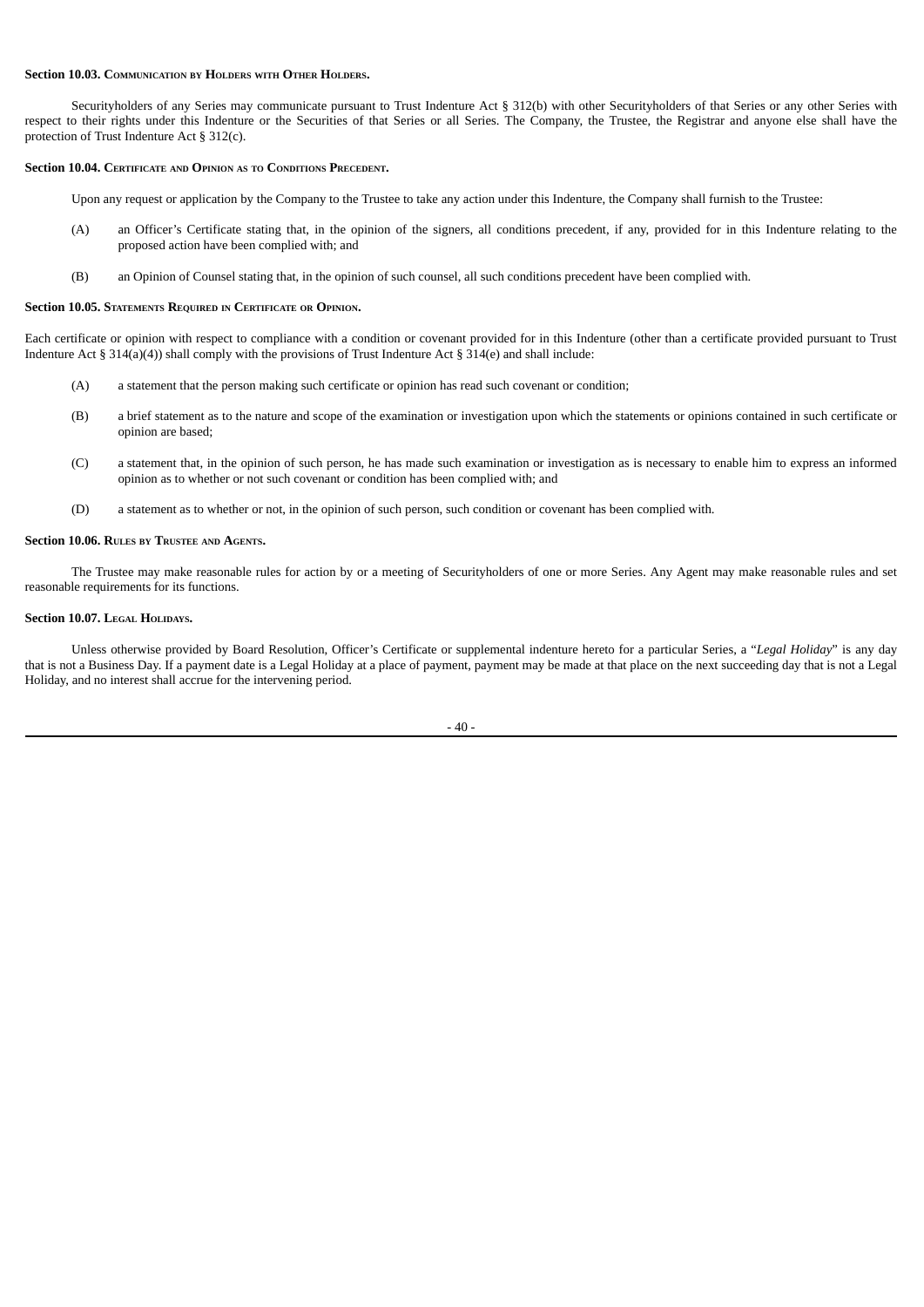## **Section 10.08. N<sup>O</sup> RECOURSE AGAINST OTHERS.**

A director, officer, employee or stockholder (past or present), as such, of the Company shall not have any liability for any obligations of the Company under the Securities or the Indenture or for any claim based on, in respect of or by reason of such obligations or their creation. Each Securityholder by accepting a Security waives and releases all such liability. The waiver and release are part of the consideration for the issue of the Securities.

#### **Section 10.09. COUNTERPARTS.**

This Indenture may be executed in any number of counterparts and by the parties hereto in separate counterparts, each of which when so executed shall be deemed to be an original and all of which taken together shall constitute one and the same agreement. The exchange of copies of this Indenture and of signature pages by facsimile or PDF transmission shall constitute effective execution and delivery of this Indenture as to the parties hereto and may be used in lieu of the original Indenture for all purposes. Signatures of the parties hereto transmitted by facsimile or PDF shall be deemed to be their original signatures for all purposes.

#### **Section 10.10. GOVERNING LAW; WAIVER OF JURY TRIAL.**

THIS INDENTURE AND THE SECURITIES, INCLUDING ANY CLAIM OR CONTROVERSY ARISING OUT OF OR RELATING TO THE INDENTURE OR THE SECURITIES, SHALL BE GOVERNED BY THE LAWS OF THE STATE OF NEW YORK WITHOUT REGARD TO CONFLICT OF LAW PRINCIPLES THAT WOULD RESULT IN THE APPLICATION OF ANY LAW OTHER THAN THE LAW OF THE STATE OF NEW YORK. EACH OF THE PARTIES HERETO AGREES THAT ANY LEGAL ACTION, SUIT OR PROCEEDING AGAINST IT WITH RESPECT TO ITS OBLIGATIONS, LIABILITIES OR ANY OTHER MATTER ARISING OUT OF OR IN CONNECTION WITH THIS INDENTURE OR THE SECURITIES MAY BE BROUGHT IN ANY NEW YORK STATE OR U.S. FEDERAL COURT SITTING IN THE BOROUGH OF MANHATTAN, THE CITY OF NEW YORK AND HEREBY IRREVOCABLY CONSENTS AND SUBMITS TO THE EXCLUSIVE JURISDICTION OF EACH SUCH COURT *IN PERSONAM*, GENERALLY AND UNCONDITIONALLY WITH RESPECT TO ANY SUCH ACTION, SUIT OR PROCEEDING FOR ITSELF AND IN RESPECT OF ITS PROPERTIES, ASSETS AND REVENUES. EACH OF THE PARTIES HERETO HEREBY IRREVOCABLY WAIVES, TO THE FULLEST EXTENT PERMITTED BY APPLICABLE LAW, ANY AND ALL RIGHT TO TRIAL BY JURY IN ANY LEGAL PROCEEDING ARISING OUT OF OR RELATING TO THIS INDENTURE, THE SECURITIES OR THE TRANSACTIONS CONTEMPLATED HEREBY.

#### **Section 10.11. N<sup>O</sup> ADVERSE INTERPRETATION OF OTHER AGREEMENTS.**

This Indenture may not be used to interpret another indenture, loan or debt agreement of the Company or a Subsidiary of the Company. Any such indenture, loan or debt agreement may not be used to interpret this Indenture.

# **Section 10.12. SUCCESSORS.**

All agreements of the Company in this Indenture and the Securities shall bind its successor. All agreements of the Trustee in this Indenture shall bind its successor.

#### **Section 10.13. SEVERABILITY; ENTIRE AGREEMENT**

If a court of competent jurisdiction declares any provision of this Indenture or the Securities is invalid, illegal or unenforceable, then the validity, legality and enforceability of the remaining provisions of this Indenture or the Securities will not in any way be affected or impaired thereby. This Indenture and the exhibits hereto set forth the entire agreement and understanding of the parties related to this transaction and supersede all prior agreements and understandings, written or oral.

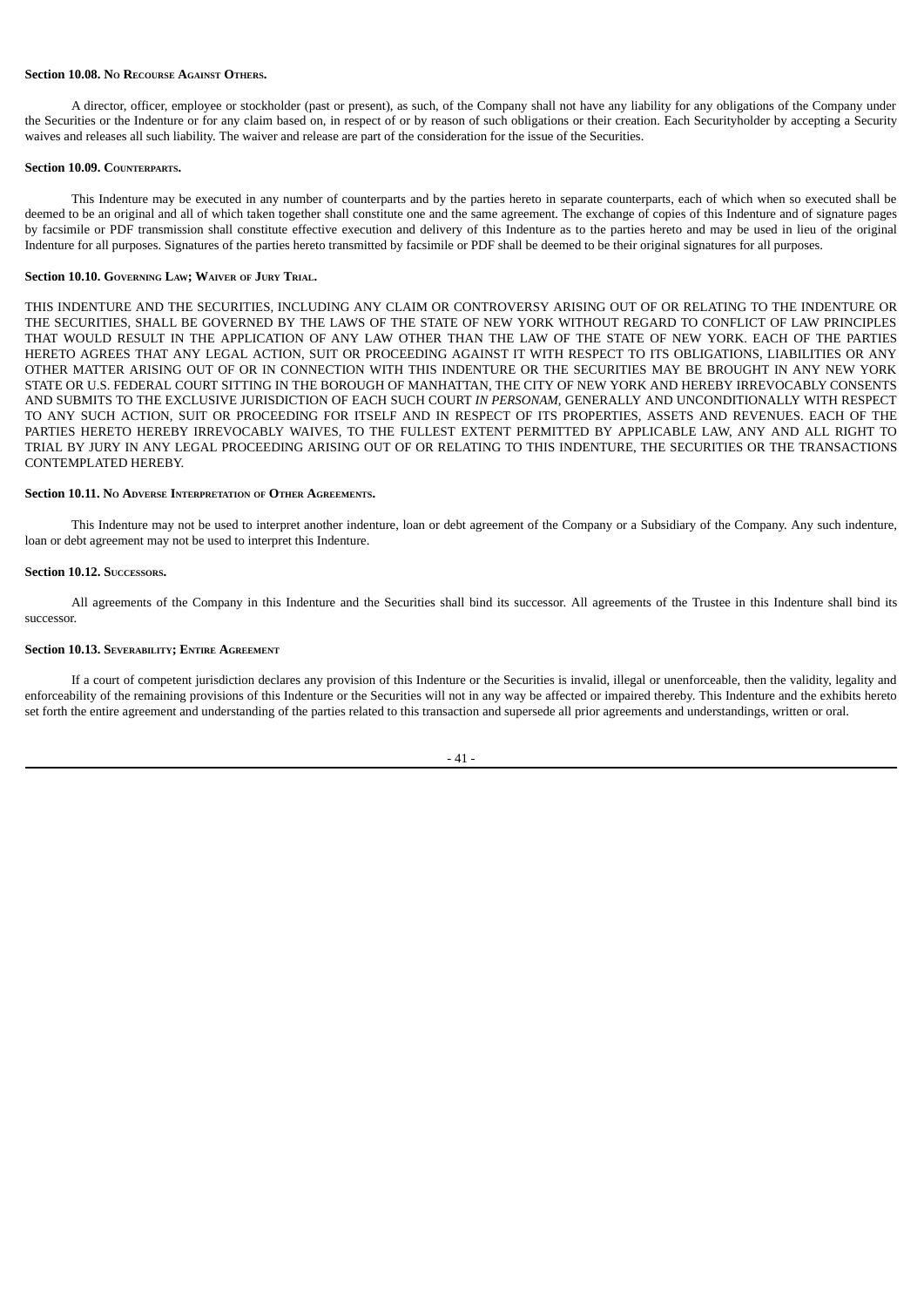# **Section 10.14. TABLE OF CONTENTS, HEADINGS, ETC.**

The table of contents and the headings of the Articles and Sections of this Indenture have been inserted for convenience of reference only, are not to be considered a part of this Indenture and will in no way modify or restrict any of the terms or provisions of this Indenture.

#### **Section 10.15. JUDGMENT CURRENCY.**

Unless otherwise specified in a Board Resolution, a supplemental indenture hereto or an Officer's Certificate delivered pursuant to Section 2.02 of this Indenture with respect to a particular Series of Securities, the Company agrees, to the fullest extent that it may effectively do so under applicable law, that (a) if for the purpose of obtaining judgment in any court it is necessary to convert the sum due in respect of the principal of or interest or other amount on the Securities of any Series (the "Required Currency") into a currency in which a judgment will be rendered (the "Judgment Currency"), the rate of exchange used shall be the rate at which in accordance with normal banking procedures the Trustee could purchase in The City of New York the Required Currency with the Judgment Currency on the day on which final unappealable judgment is entered, unless such day is not a New York Banking Day, then the rate of exchange used shall be the rate at which in accordance with normal banking procedures the Trustee could purchase in The City of New York the Required Currency with the Judgment Currency on the New York Banking Day preceding the day on which final unappealable judgment is entered and (b) its obligations under this Indenture to make payments in the Required Currency (i) shall not be discharged or satisfied by any tender, any recovery pursuant to any judgment (whether or not entered in accordance with subsection (a)), in any currency other than the Required Currency, except to the extent that such tender or recovery shall result in the actual receipt, by the payee, of the full amount of the Required Currency expressed to be payable in respect of such payments, (ii) shall be enforceable as an alternative or additional cause of action for the purpose of recovering in the Required Currency the amount, if any, by which such actual receipt shall fall short of the full amount of the Required Currency so expressed to be payable, and (iii) shall not be affected by judgment being obtained for any other sum due under this Indenture. For purposes of the foregoing, "New York Banking Day" means any day except a Saturday, Sunday or a legal holiday in The City of New York on which banking institutions are authorized or required by law, regulation or executive order to close.

# **Section 10.16. FORCE MAJEURE.**

In no event shall the Trustee be responsible or liable for any failure or delay in the performance of its obligations hereunder arising out of or caused by, directly or indirectly, forces beyond its control, including, without limitation, strikes, work stoppages, accidents, acts of war or terrorism, civil or military disturbances, nuclear or natural catastrophes or acts of God, and interruptions, loss or malfunctions of utilities, communications or computer (software and hardware) services, it being understood that the Trustee shall use reasonable best efforts which are consistent with accepted practices in the banking industry to resume performance as soon as practicable under the circumstances.

#### **Section 10.17. U.S.A. PATRIOT ACT.**

The Company acknowledges that, in accordance with Section 326 of the U.S.A. PATRIOT Act, the Trustee, like all financial institutions, in order to help fight the funding of terrorism and money laundering, is required to obtain, verify and record information that identifies each person or legal entity that establishes a relationship or opens an account with the Trustee. The Company agrees to provide the Trustee with such information as it may request to enable the Trustee to comply with the U.S.A. PATRIOT Act.

$$
-42
$$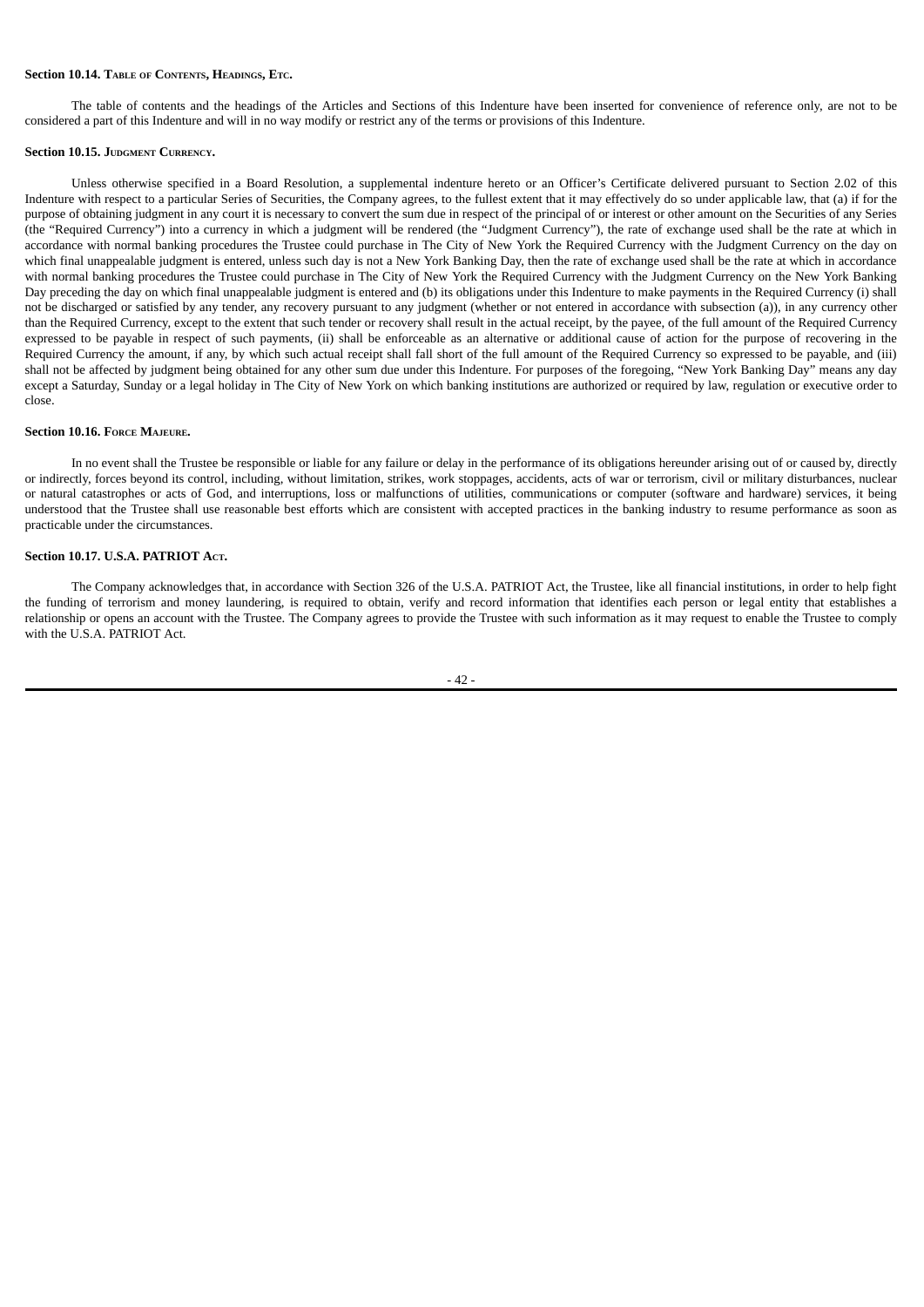# **Article 11. SINKING FUNDS**

#### **Section 11.01. APPLICABILITY OF ARTICLE.**

The provisions of this Article shall be applicable to any sinking fund for the retirement of the Securities of a Series if so provided by the terms of such Securities pursuant to Section 2.02 and except as otherwise permitted or required by any form of Security of such Series issued pursuant to this Indenture.

The minimum amount of any sinking fund payment provided for by the terms of the Securities of any Series is herein referred to as a "mandatory sinking fund payment" and any other amount provided for by the terms of Securities of such Series is herein referred to as an "optional sinking fund payment." If provided for by the terms of Securities of any Series, the cash amount of any sinking fund payment may be subject to reduction as provided in Section 11.02. Each sinking fund payment shall be applied to the redemption of Securities of any Series as provided for by the terms of the Securities of such Series.

# **Section 11.02. SATISFACTION OF SINKING FUND PAYMENTS WITH SECURITIES.**

The Company may, in satisfaction of all or any part of any sinking fund payment with respect to the Securities of any Series to be made pursuant to the terms of such Securities (1) deliver outstanding Securities of such Series to which such sinking fund payment is applicable (other than any of such Securities previously called for mandatory sinking fund redemption) and (2) apply as credit Securities of such Series to which such sinking fund payment is applicable and which have been repurchased by the Company or redeemed either at the election of the Company pursuant to the terms of such Series of Securities (except pursuant to any mandatory sinking fund) or through the application of permitted optional sinking fund payments or other optional redemptions pursuant to the terms of such Securities, provided that such Securities have not been previously so credited. Such Securities shall be received by the Trustee, together with an Officer's Certificate with respect thereto, not later than fifteen (15) days prior to the date on which the Trustee begins the process of selecting Securities for redemption, and shall be credited for such purpose by the Trustee at the price specified in such Securities for redemption through operation of the sinking fund and the amount of such sinking fund payment shall be reduced accordingly. If as a result of the delivery or credit of Securities in lieu of cash payments pursuant to this Section 11.02, the principal amount of Securities of such Series to be redeemed in order to exhaust the aforesaid cash payment shall be less than \$100,000, the Trustee need not call Securities of such Series for redemption, except upon receipt of a Company Order that such action be taken, and such cash payment shall be held by the Trustee or a Paying Agent and applied to the next succeeding sinking fund payment, provided, however, that the Trustee or such Paying Agent shall from time to time upon receipt of a Company Order pay over and deliver to the Company any cash payment so being held by the Trustee or such Paying Agent upon delivery by the Company to the Trustee of Securities of that Series purchased by the Company having an unpaid principal amount equal to the cash payment required to be released to the Company.

#### **Section 11.03. REDEMPTION OF SECURITIES FOR SINKING FUND.**

Not less than forty-five (45) days (unless otherwise indicated in the Board Resolution, supplemental indenture hereto or Officer's Certificate in respect of a particular Series of Securities) prior to each sinking fund payment date for any Series of Securities, the Company will deliver to the Trustee an Officer's Certificate specifying the amount of the next ensuing mandatory sinking fund payment for that Series pursuant to the terms of that Series, the portion thereof, if any, which is to be satisfied by payment of cash and the portion thereof, if any, which is to be satisfied by delivering and crediting of Securities of that Series pursuant to Section 11.02, and the optional amount, if any, to be added in cash to the next ensuing mandatory sinking fund payment, and the Company shall thereupon be obligated to pay the amount therein specified. Not less than thirty (30) days (unless otherwise indicated in the Board Resolution, Officer's Certificate or supplemental indenture in respect of a particular Series of Securities) before each such sinking fund payment date the Trustee shall select the Securities to be redeemed upon such sinking fund payment date in the manner specified in Section 3.02 and cause notice of the redemption thereof to be given in the name of and at the expense of the Company in the manner provided in Section 3.03. Such notice having been duly given, the redemption of such Securities shall be made upon the terms and in the manner stated in Sections 3.04, 3.05 and 3.06.

# **Article 12. SUBORDINATION**

# **Section 12.01. ADDITIONAL SUBORDINATION TERMS.**

Pursuant to Section 2.02, a supplemental indenture hereto pursuant to which Securities are issued or a Board Resolution or Officer's Certificate in which the terms of the Securities are set forth may set forth subordination provisions and terms.

#### [*The Remainder of This Page Intentionally Left Blank; Signature Page Follows*]

- 43 -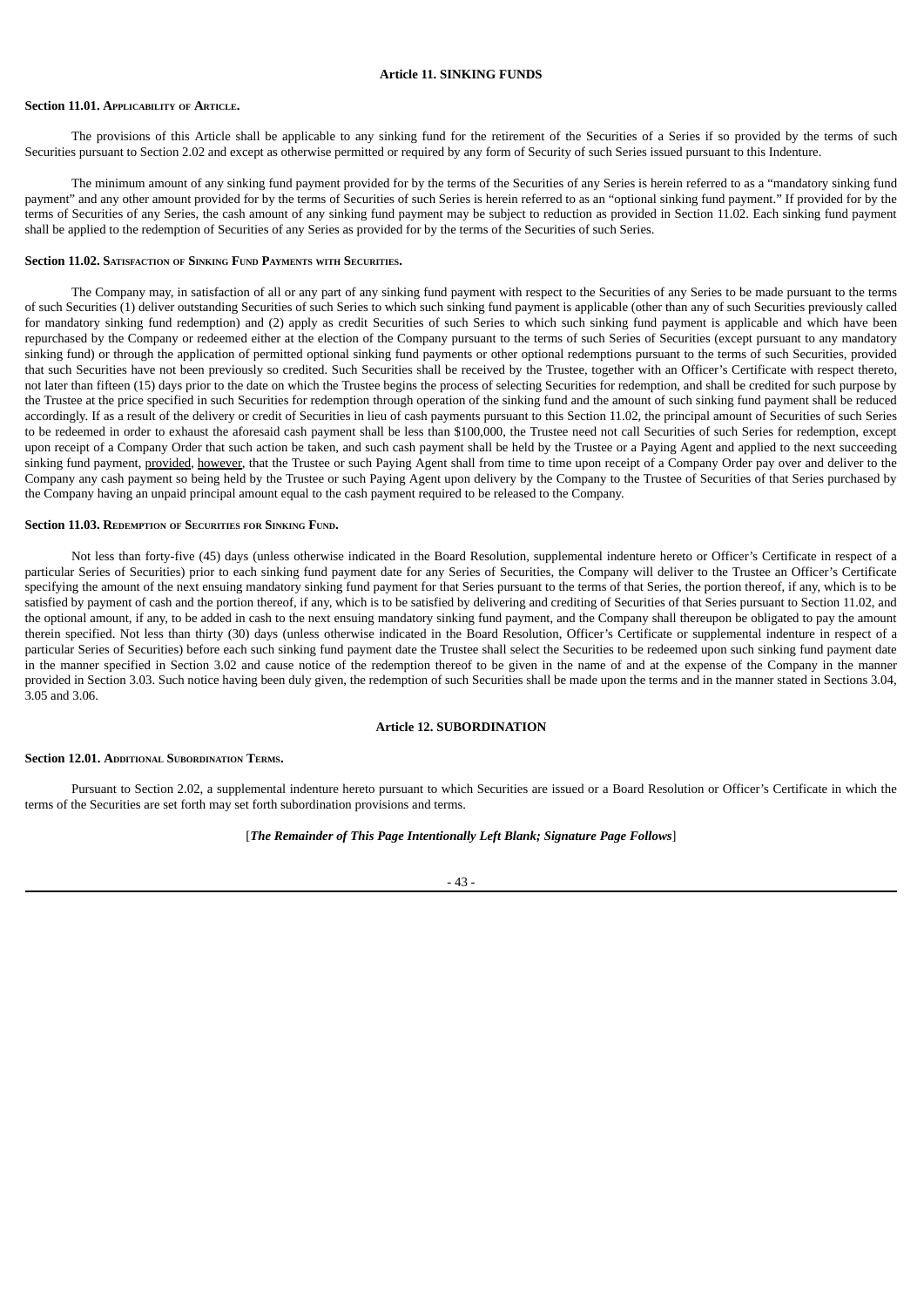**IN WITNESS WHEREOF**, the parties to this Indenture have caused this Indenture to be duly executed as of the date first written above.

SHIFT TECHNOLOGIES, INC.

By:

| Name:  |               |
|--------|---------------|
| Title: |               |
|        |               |
|        | I. AS TRUSTEE |

By:

Name: Title:

[Signature Page to Indenture]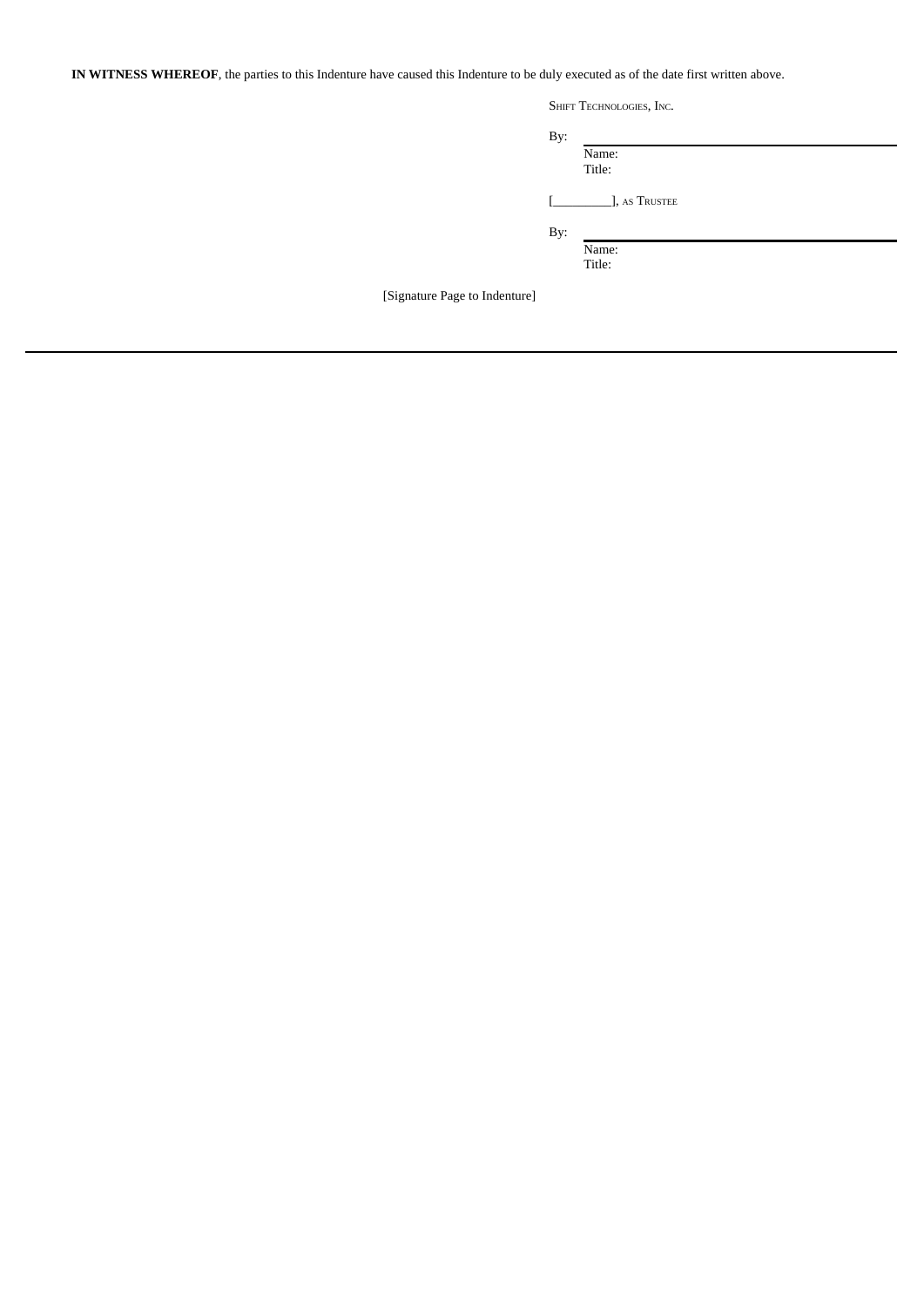# **JENNER&BLOCK**

March 16, 2022

Shift Technologies, Inc. 290 Division Street, Suite 400 San Francisco, California 94103

Ladies and Gentlemen:

We have acted as counsel to Shift Technologies, Inc., a Delaware corporation ("Shift" or the "Company"), in connection with the filing by the Company of a Registration Statement on Form S-3 (the "Registration Statement"), with the Securities and Exchange Commission, relating to the offering by the Company of up to \$300,000,000 in aggregate amount of one or more of the following securities of the Company: (i) shares of Class A common stock, par value \$0.0001 per share (the "Common Stock"); (ii) shares of preferred stock, par value \$0.0001 per share (the "Preferred Stock"); (iii) debt securities, which may be either senior, senior subordinated or subordinated debt securities (the "Debt Securities"), (iv) warrants to purchase shares of Common Stock, Preferred Stock or Debt Securities (the "Warrants"), (v) rights to purchase shares of Common Stock, Preferred Stock, Debt Securities, Units (as defined below) or other securities of the Company (the "Rights"); and (vi) units representing any combination of one or more of the foregoing securities (the "Units" and together with the Common Stock, Preferred Stock, Debt Securities, Warrants and Rights, the "Securities"), all of which may be sold from time to time and on a delayed or continuous basis, as set forth in the prospectus which forms a part of the Registration Statement, and as to be set forth in one or more supplements to the prospectus.

In connection with this opinion letter, we have examined originals, or copies certified or otherwise identified to our satisfaction, of such documents, corporate records and other instruments as we have deemed necessary for the purposes of this opinion letter, including (a) the organizational documents of the Company; (b) certain minutes and records of proceedings of the Company; (c) the Registration Statement, including the prospectus included in the Registration Statement; and (d) the form of indenture included as an exhibit to the Registration Statement (as such indenture may be amended or supplemented from time to time, the "Indenture").

For purposes of this opinion letter, we have assumed the authenticity of all documents submitted to us as originals, the conformity to the originals of all documents submitted to us as copies and the authenticity of the originals of all documents submitted to us as copies. We have also assumed the legal capacity of all natural persons, the genuineness of the signatures of persons signing all documents in connection with which this opinion letter is rendered, the authority of such persons signing on behalf of the parties thereto other than the Company, and the due authorization, execution and delivery of all documents by the parties thereto other than the Company. We have relied, to the extent we deemed appropriate and without independent verification, upon (i) statements and representations of officers and other representatives of the Company as to certain factual matters, (ii) certificates or comparable documents of public officials and (iii) factual information that we have obtained from such other sources as we have deemed reasonable.

For purposes of this opinion letter, we have assumed that (i) the issuance, sale, amount, number and terms of any Securities of the Company to be offered from time to time will have been duly authorized and established by proper action of the board of directors of the Company or a duly authorized committee of such board ("Board Action") consistent with the procedures and terms described in the Registration Statement and in accordance with the Company's charter and bylaws and applicable Delaware corporate law, in a manner that does not violate any law, government or court-imposed order or restriction or agreement or instrument then binding on the Company or otherwise impair the legal or binding nature of the obligations represented by the applicable Securities; (ii) at the time of offer, issuance and sale of any Securities, the Registration Statement will have been declared effective under the Securities Act of 1933, as amended (the "Securities Act"), and no stop order suspending its effectiveness will have been issued and remain in effect; (iii) prior to any issuance of shares of Preferred Stock, appropriate certificates of designation will be accepted for record by the Secretary of State of the State of Delaware; (iv) any Debt Securities will be issued pursuant to an indenture for Debt Securities substantially in the form of the Indenture, with items shown in such exhibit as subject to completion, completed in a satisfactory manner; (v) the indenture under which any Debt Securities are issued will be qualified under the Trust Indenture Act of 1939, as amended; (vi) any Warrants will be issued under one or more warrant agreements, each to be between the Company and a financial institution identified therein as a warrant agent; (vii) any Rights will be issued under one or more rights agreements, each to be between the Company and the financial institution identified therein as a rights agent; (viii) any Units will be issued under one or more unit agreements, each to be between the Company and the financial institution identified therein as a unit agent; (ix) if being sold by the issuer thereof, the Securities will be delivered against payment of valid consideration therefor, in excess of any par value thereof, and in accordance with the terms of the applicable Board Action authorizing such sale and any applicable underwriting agreement or purchase agreement and as contemplated by the Registration Statement and/or the applicable prospectus supplement; and (x) the Company will remain a Delaware corporation.

**CHICAGO LONDON LOS ANGELES NEW YORK SAN FRANCISCO WASHINGTON, DC WWW.JENNER.COM**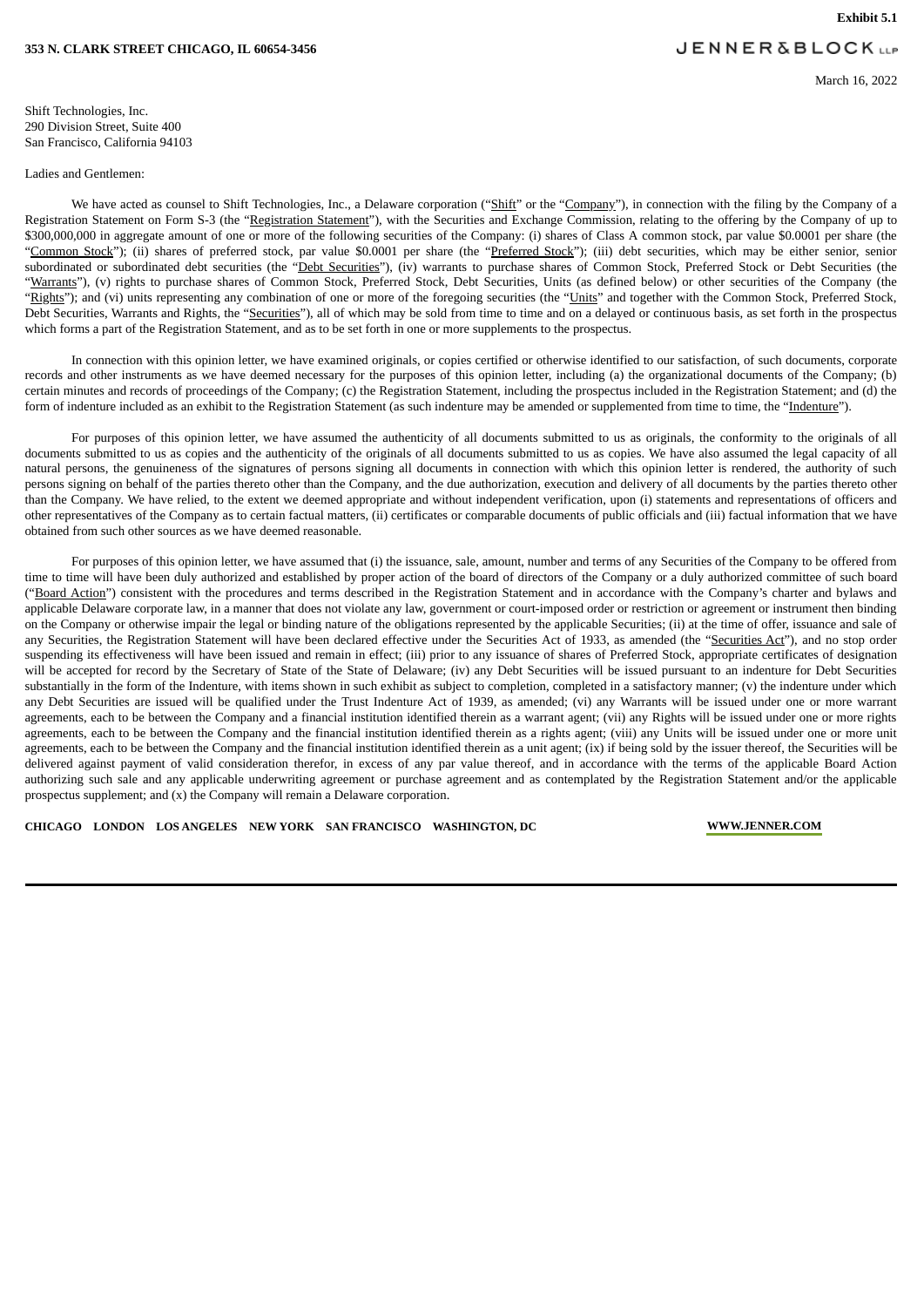To the extent that the obligations of the Company with respect to the Securities may be dependent upon such matters, we assume for purposes of this opinion letter that the other party under the indenture for any Debt Securities, under the warrant agreement for any Warrants, under the rights agreement for any Rights, and under any unit agreement for any Units, namely, the trustee, the warrant agent, the rights agent, or the unit agent, as applicable, is duly organized, validly existing and in good standing under the laws of its jurisdiction of organization; that such other party is duly qualified to engage in the activities contemplated by such indenture, warrant agreement, rights agreement, or unit agreement, as applicable; that such indenture, warrant agreement, rights agreement, or unit agreement, as applicable, has been duly authorized, executed and delivered by the other party and constitutes the legal, valid and binding obligation of the other party enforceable against the other party in accordance with its terms; that such other party is in compliance with respect to performance of its obligations under such indenture, warrant agreement, rights agreement, or unit agreement, as applicable, with all applicable laws, rules and regulations; and that such other party has the requisite organizational and legal power and authority to perform its obligations under such indenture, warrant agreement, rights agreement, or unit agreement, as applicable.

Based on the foregoing examination and in reliance thereon, and subject to the qualifications, assumptions and limitations set forth in this letter, we are of the opinion that:

1. The shares of Common Stock (including any shares of Common Stock duly issued upon the exchange or conversion of Debt Securities or shares of Preferred Stock that are exchangeable for or convertible into shares of Common Stock or upon the exercise of Warrants or Rights and receipt by the Company of any additional consideration payable upon such conversion, exchange, or exercise), upon due execution and delivery on behalf of the Company of certificates therefor, including global certificates, or the entry of the issuance thereof in the books and records of the Company, as the case may be, will be validly issued, fully paid and nonassessable.

2. The shares of Preferred Stock (including any shares of Preferred Stock duly issued upon the exercise of Warrants or Rights and receipt by the Company of any additional consideration payable upon such exercise), upon due execution and delivery on behalf of the Company of certificates therefor, including global certificates, or the entry of the issuance thereof in the books and records of the Company, as the case may be, will be validly issued, fully paid and nonassessable.

3. The Debt Securities (including any Debt Securities duly issued upon the exercise of Warrants or Rights), upon due execution and delivery of an indenture relating thereto on behalf of the Company and the trustee named therein, and upon authentication by such trustee and due execution and delivery on behalf of the Company in accordance with the indenture and any supplemental indenture relating thereto, will constitute valid and binding obligations of the Company.

4. The Warrants, upon due execution and delivery of a warrant agreement relating thereto on behalf of the Company and the warrant agent named therein and due authentication of the Warrants by such warrant agent, and upon due execution and delivery of the Warrants on behalf of the Company, will constitute valid and binding obligations of the Company.

5. The Rights, upon due execution and delivery of a rights agreement relating thereto on behalf of the Company and the rights agent named therein and upon due execution and delivery of one or more certificates bearing such terms on behalf of the Company, will constitute valid and binding obligations of the Company.

6. The Units, upon due execution and delivery of a unit agreement relating thereto on behalf of the Company and the unit agent named therein and upon due execution and delivery of one or more certificates bearing such terms on behalf of the Company, will constitute valid and binding obligations of the Company.

Our opinions expressed above are subject to the qualifications that we express no opinion as to the applicability of, compliance with, or effect of (i) any bankruptcy, insolvency, reorganization, fraudulent transfer, fraudulent conveyance, moratorium or other similar law or judicially developed doctrine in this area (such as substantive consolidation or equitable subordination) affecting the enforcement of creditors' rights generally, (ii) general principles of equity (regardless of whether enforcement is considered in a proceeding in equity or at law), (iii) public policy considerations which may limit the rights of parties to obtain certain remedies and (iv) other recognized statutory and judicial constraints on enforceability.

The opinions expressed herein are limited solely to the following, as currently in effect: (i) the General Corporation Law of the State of Delaware, as amended, and (ii) as to the opinions given in items 3, 4, 5 and 6 above, the laws of the State of New York. We express no opinion with respect to any other laws or any effect that such other laws may have on the opinions expressed herein. This letter is limited to the matters stated herein, and no opinion is implied or may be inferred beyond the matters expressly stated herein. This letter is given only as of the time of its delivery, and we undertake no responsibility to update or supplement this letter after its delivery.

We hereby consent to the filing of this letter as an exhibit to the Registration Statement filed by the Company and to the references to this firm under the captions "Legal Matters" in the prospectus included in the Registration Statement. In giving these consents, we do not hereby admit that we are in the category of persons whose consent is required under Section 7 of the Securities Act or the rules and regulations of the SEC.

Very truly yours,

/s/ JENNER & BLOCK LLP Jenner & Block LLP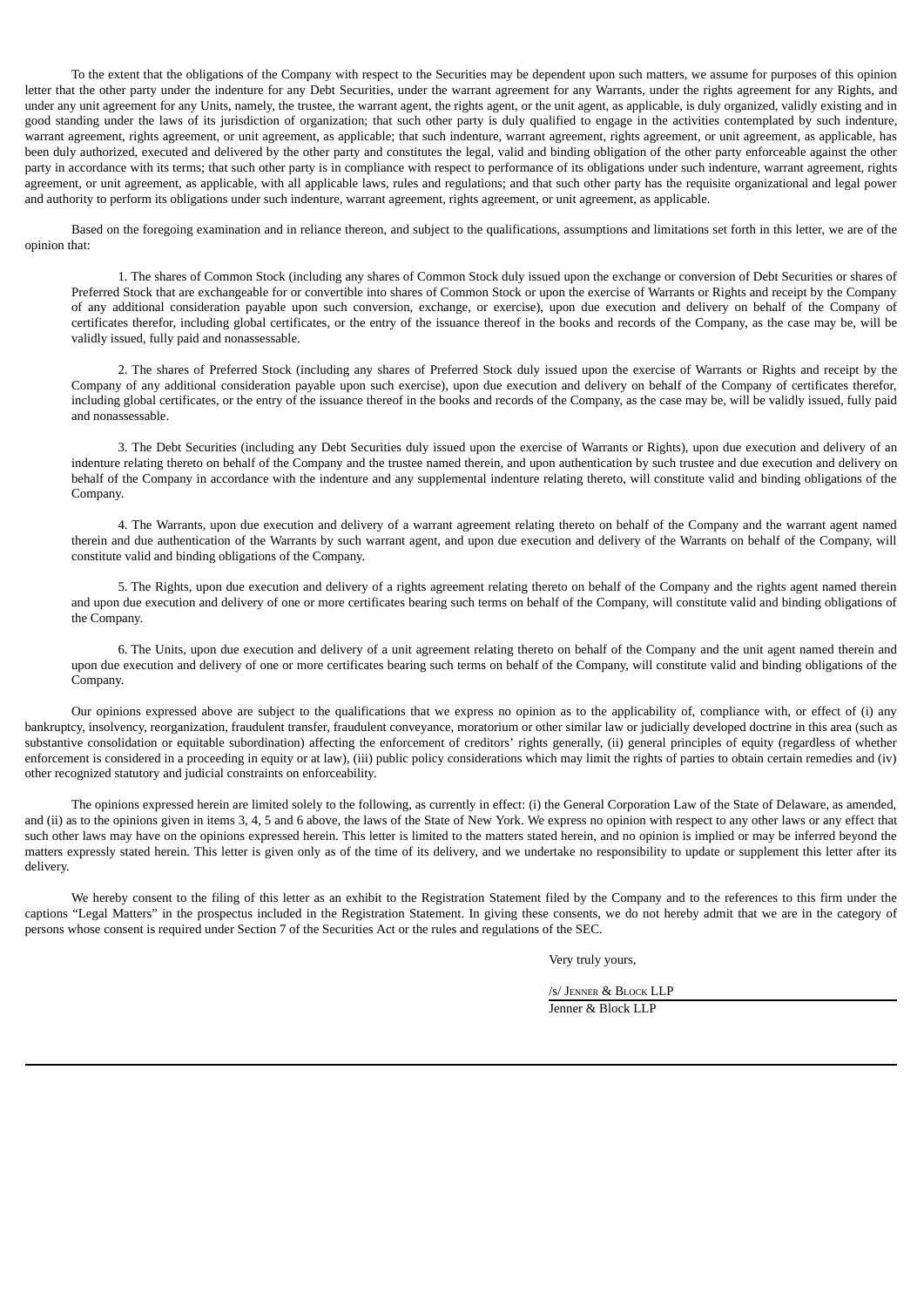# **CONSENT OF INDEPENDENT REGISTERED PUBLIC ACCOUNTING FIRM**

We consent to the incorporation by reference in this Registration Statement on Form S-3 of our report dated March 16, 2022 relating to the financial statements of Shift Technologies, Inc., appearing in the Annual Report on Form 10-K of Shift Technologies, Inc. for the fiscal year ended December 31, 2021. We also consent to the reference to us under the heading "Experts" in such Registration Statement.

/s/ Deloitte & Touche LLP

San Francisco, California

March 16, 2022